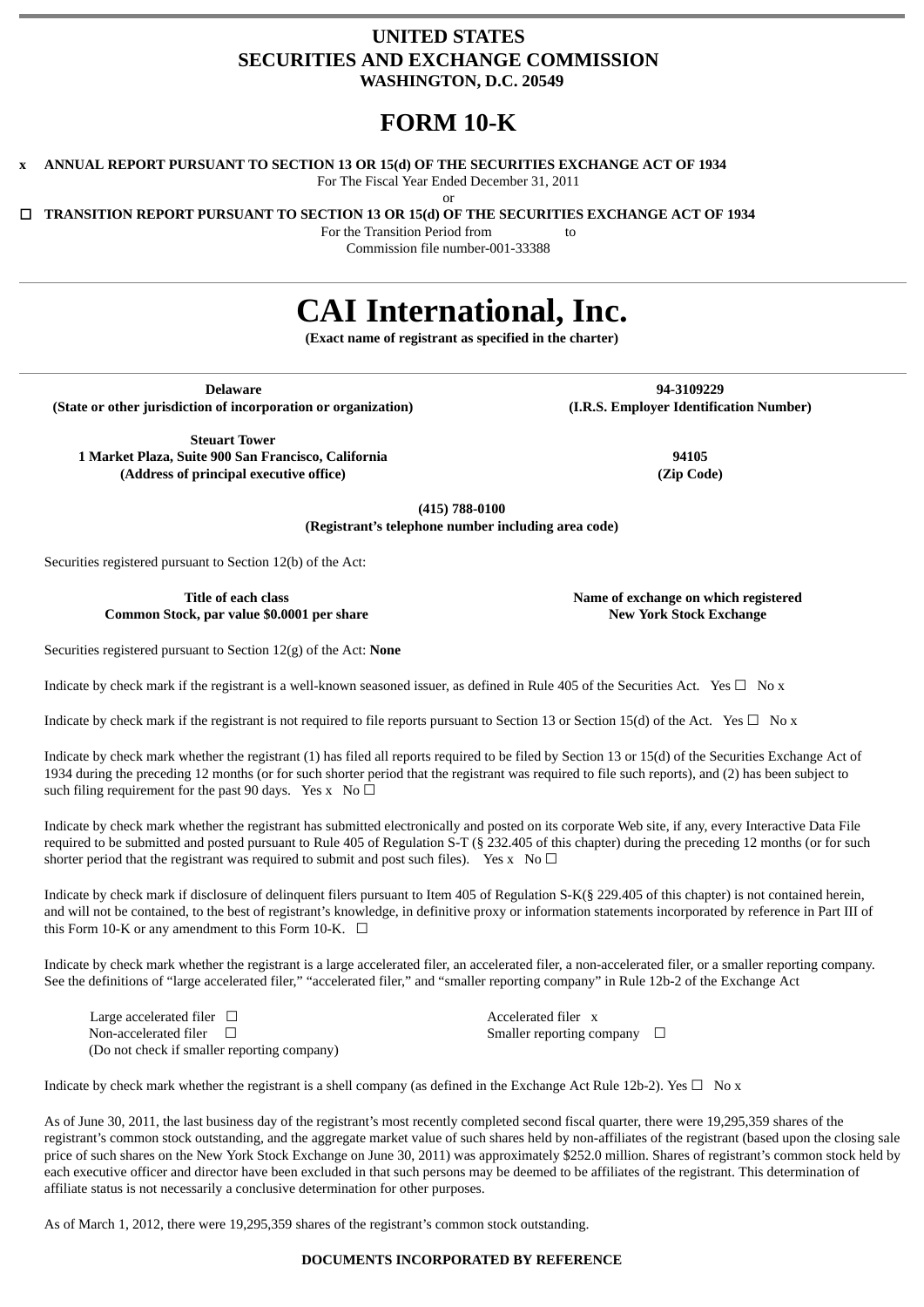Portions of the registrant's Proxy Statement relating to the registrant's 2012 Annual Meeting of Stockholders, which will be filed no later than 120 days after the close of the registrant's fiscal year ended December 31, 2011, are incorporated by reference into Part III hereof.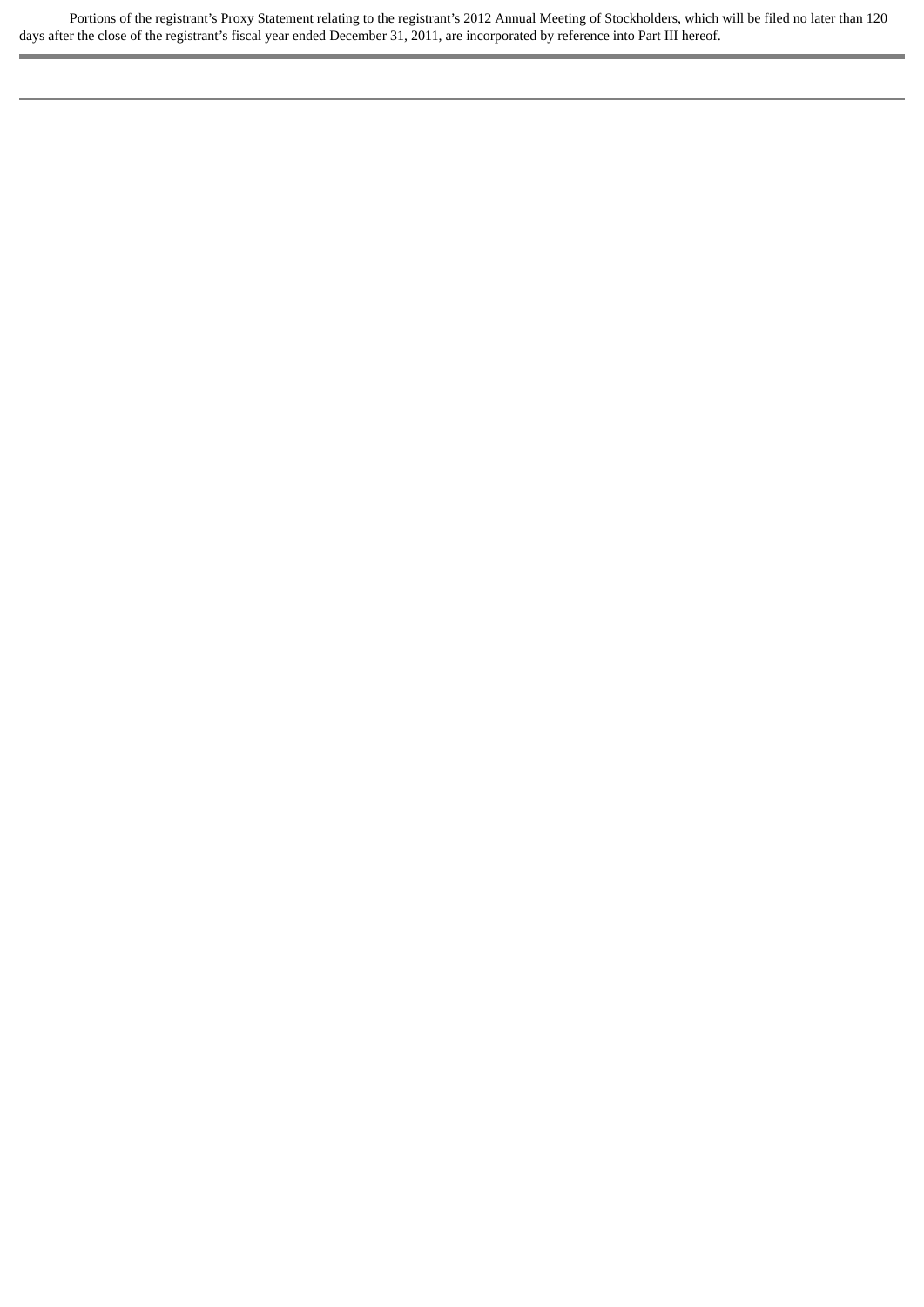## <span id="page-2-0"></span>**PART I**

| Item 1.           | <b>Business</b>                                                                                              | $\overline{\mathcal{A}}$ |
|-------------------|--------------------------------------------------------------------------------------------------------------|--------------------------|
| Item 1A.          | <b>Risk Factors</b>                                                                                          | 10                       |
| Item 1B.          | <b>Unresolved Staff Comments</b>                                                                             | 25                       |
| Item 2.           | <b>Properties</b>                                                                                            | 25                       |
| Item 3.           | <b>Legal Proceedings</b>                                                                                     | 25                       |
| Item 4.           | <b>Mine Safety Disclosures</b>                                                                               | 25                       |
|                   |                                                                                                              |                          |
| <b>PART II</b>    |                                                                                                              |                          |
| Item 5.           | Market for Registrant's Common Equity, Related Stockholder Matters and Issuer Purchases of Equity Securities | 26                       |
| Item 6.           | <b>Selected Financial Data</b>                                                                               | 27                       |
| Item 7.           | <b>Management's Discussion and Analysis of Financial Condition and Results of Operations</b>                 | 30                       |
| Item 7A.          | <b>Quantitative and Qualitative Disclosures About Market Risk</b>                                            | 45                       |
| Item 8.           | <b>Financial Statements and Supplementary Data</b>                                                           | 46                       |
| Item 9.           | <b>Changes In and Disagreements With Accountants on Accounting and Financial Disclosure</b>                  | 46                       |
| Item 9A.          | <b>Controls and Procedures</b>                                                                               | 46                       |
| Item 9B.          | <b>Other Information</b>                                                                                     | 48                       |
|                   |                                                                                                              |                          |
| <b>PART III</b>   |                                                                                                              |                          |
| Item 10.          | Directors, Executive Officers and Corporate Governance                                                       | 49                       |
| Item 11.          | <b>Executive Compensation</b>                                                                                | 49                       |
| Item 12.          | <b>Security Ownership of Certain Beneficial Owners and Management and Related Stockholder Matters</b>        | 49                       |
| Item 13.          | <b>Certain Relationships and Related Transactions, and Director Independence</b>                             | 49                       |
| Item 14.          | <b>Principal Accounting Fees and Services</b>                                                                | 49                       |
|                   |                                                                                                              |                          |
| <b>PART IV</b>    |                                                                                                              |                          |
| Item 15.          | <b>Exhibits, Financial Statement Schedules</b>                                                               | 50                       |
|                   |                                                                                                              |                          |
| <b>SIGNATURES</b> |                                                                                                              | 79                       |
|                   |                                                                                                              |                          |

## 2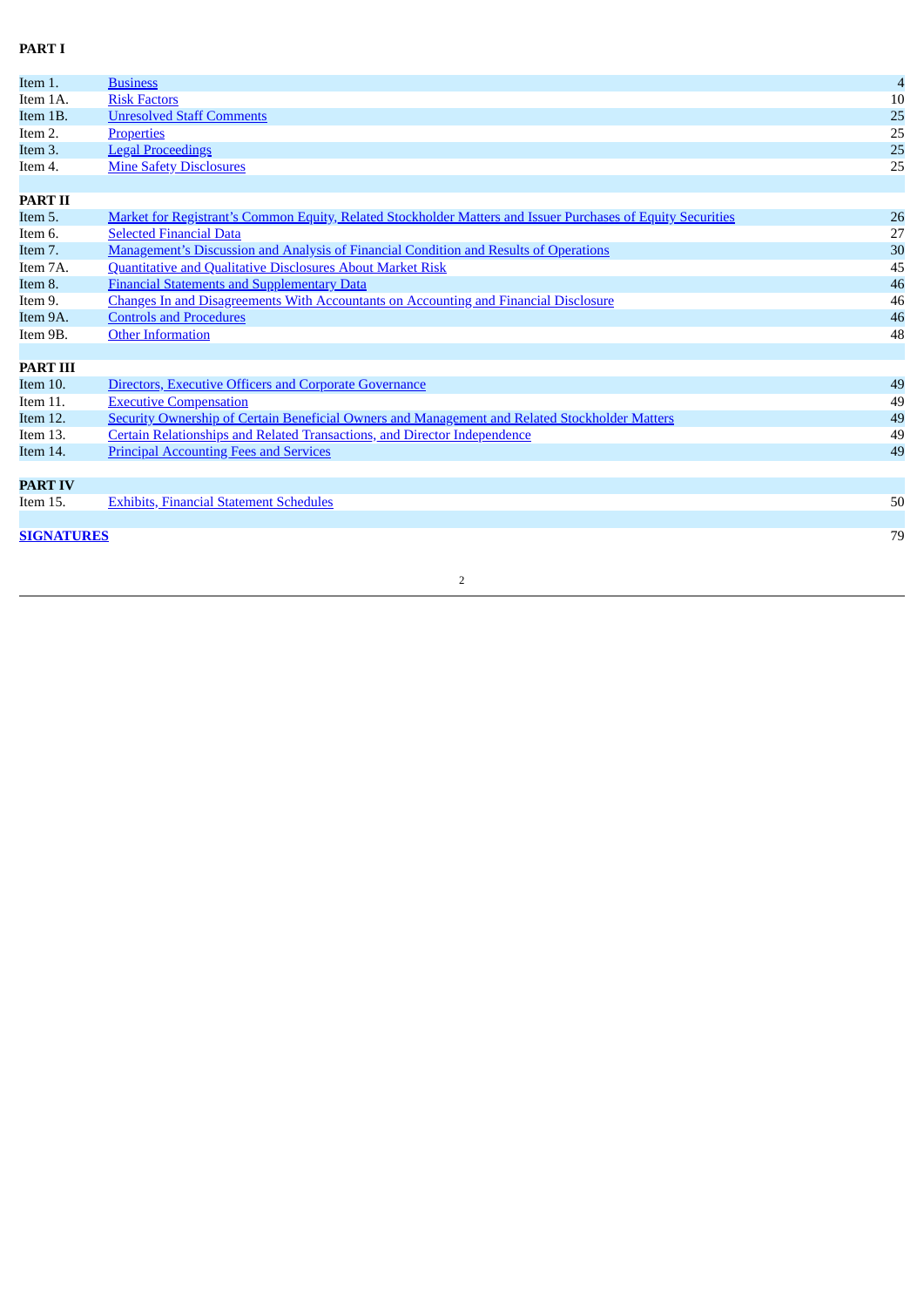## **CAUTIONARY STATEMENT FOR PURPOSES OF THE "SAFE HARBOR" PROVISIONS OF THE PRIVATE SECURITIES LITIGATION REFORM ACT OF 1995**

This Annual Report on Form 10-K contains certain forward-looking statements, including, without limitation, statements concerning the conditions in our industry, our operations, our economic performance and financial condition, including, in particular, statements relating to our business and growth strategy and service development efforts. The Private Securities Litigation Reform Act of 1995 provides a "safe harbor" for certain forward-looking statements so long as such information is identified as forward-looking and is accompanied by meaningful cautionary statements identifying important factors that could cause actual results to differ materially from those projected in the information. When used in this Annual Report on Form 10-K, the words "may", "might", "should", "estimate", "project", "plan", "anticipate", "expect", "intend", "outlook", "believe" and other similar expressions are intended to identify forward-looking statements and information. You are cautioned not to place undue reliance on these forward-looking statements, which speak only as of their dates. These forward-looking statements are based on estimates and assumptions by our management that, although we believe to be reasonable, are inherently uncertain and subject to a number of risks and uncertainties. These risks and uncertainties include, without limitation, those identified under the caption Item 1A. "Risk Factors" in this annual report and in all our other filings filed with the Securities and Exchange Commission (SEC). We undertake no obligation to publicly update or revise any forward-looking statement as a result of new information, future events or otherwise, except as otherwise required by law. Reference is also made to such risks and uncertainties detailed from time to time in our filings with the SEC.

#### **WEBSITE ACCESS TO COMPANY'S REPORTS AND CODE OF ETHICS**

Our Internet website address is http://www.capps.com. Our annual reports on Form 10-K, quarterly reports on Form 10-Q, current reports on Form 8-K, and amendments to those reports filed or furnished pursuant to Section 13(a) or 15(d) of the Securities Exchange Act of 1934, as amended (Exchange Act) are available free of charge through our website as soon as reasonably practicable after they are electronically filed with, or furnished to, the Securities and Exchange Commission. Our Code of Business Conduct and Ethics is also available on our website.

Also, copies of our filings with the SEC and Code of Business Conduct and Ethics will be made available, free of charge, upon written request.

### **SERVICE MARKS MATTERS**

The following items referred to in this annual report are registered or unregistered service marks in the United States and/or foreign jurisdictions pursuant to applicable intellectual property laws and are the property of us and our subsidiaries: CAI® and CAI International®.

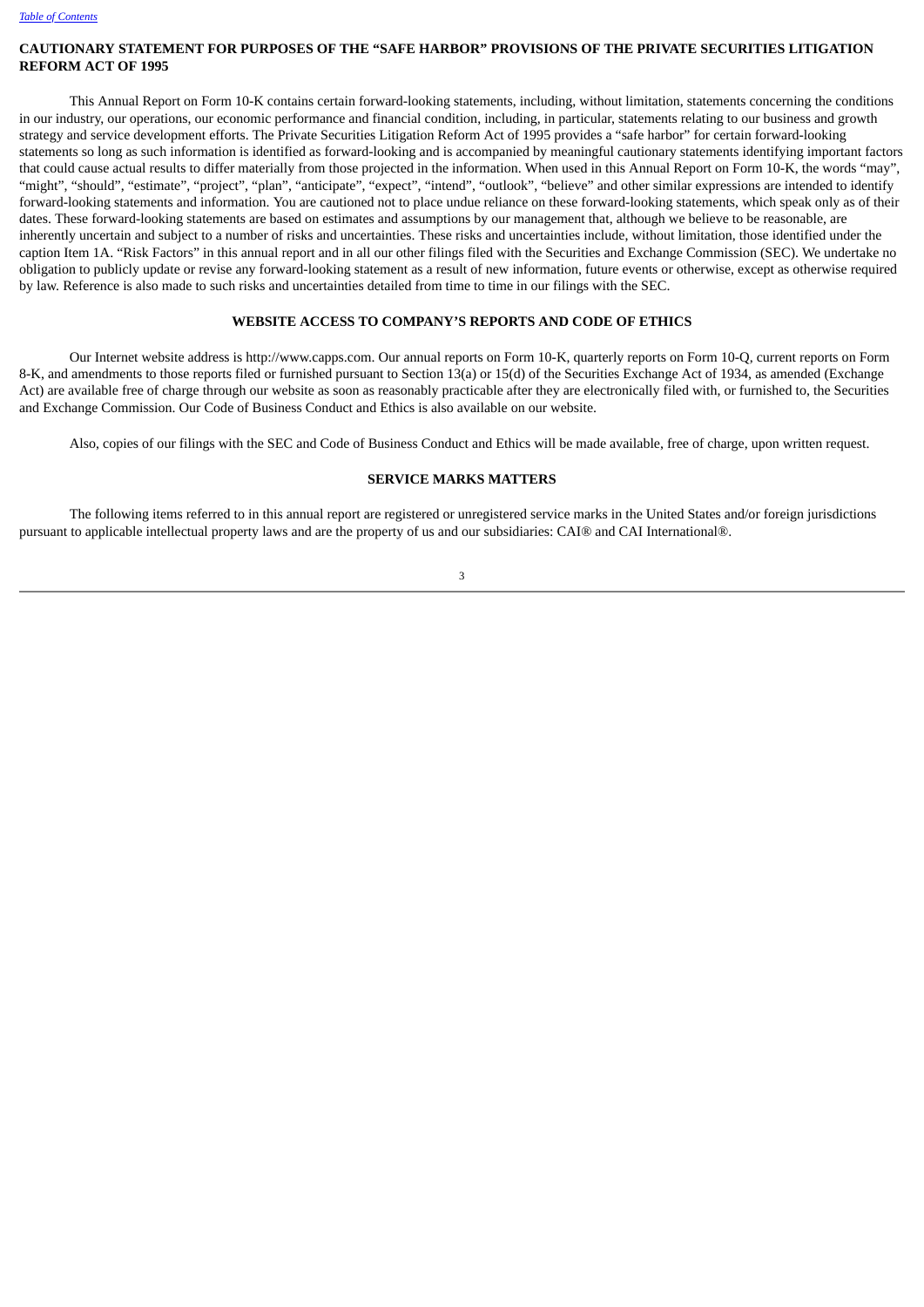#### **PART I**

## <span id="page-4-0"></span>**ITEM 1. BUSINESS**

#### **Our Company**

We are one of the world's leading container leasing and management companies. We operate our business through two segments: container leasing and container management. We purchase new and used containers, lease them primarily to container shipping lines, freight forwarders and other transportation companies and either retain them as part of our owned fleet or sell them to container investors for whom we then provide management services. In operating our fleet, we lease, re-lease and dispose of containers and contract for the repair, repositioning and storage of containers. As of December 31, 2011, our fleet comprised 928,655 20-foot equivalent units or TEUs, the industry's standard measurement unit, 49.3% of which represented our managed fleet and 50.7% of which represented our owned fleet.

We lease our containers to lessees under long-term leases, short-term leases and finance leases. Long-term leases cover a specified number of containers that will be on lease for one year or more. Short-term leases provide lessees with the ability to lease containers either for a fixed term of less than one year or without a fixed term on an as-needed basis, with flexible pick-up and drop-off of containers at depots worldwide, subject to certain restrictions. Finance leases are long-term lease contracts that generally grant the lessee the right to purchase the container at the end of the term for a nominal amount. As of December 31, 2011, 95.3% of our fleet, as measured in TEUs, was on lease, with 78.7% of these containers on long-term leases, 17.4% on short-term leases and 3.9% on finance leases.

We manage containers for container investors under management agreements that cover portfolios of containers. Our management agreements have multiple year terms and provide that we receive a management fee based upon the actual rental revenue for each container less the actual operating expenses directly attributable to that container. We also receive fees for selling used containers on behalf of container investors.

Our container leasing segment revenue comprises container rental revenue and finance lease income from our owned fleet, and our container management segment revenue comprises gain on sale of container portfolios and management fee revenue for managing containers for container investors. The operating results of each segment and details of our revenues for the years ended December 31, 2011, 2010 and 2009 and information regarding the geographic areas in which we do business are summarized in Note 15 to our consolidated financial statements included in this filing. For the year ended December 31, 2011, we recorded total revenue of \$125.7 million, net income of \$50.2 million and adjusted EBITDA of \$118.8 million. A comparison of our 2011 financial results with those of the prior years and a definition of adjusted EBITDA, as well as a reconciliation to the nearest GAAP measure, can be found on Item 6, Selected Financial Data of this Form 10-K filing.

Our container lessees use containers for their global trade utilizing many worldwide trade routes. We earn our revenue from international carriers when the containers are in use and carrying cargo around the world. Most of our leasing related revenue is denominated in U.S. dollars. All of our containers are used internationally and no one container is domiciled in one particular place for a prolonged period of time. As such, all of our long-lived assets are considered to be international with no single country of use.

## **History**

We were founded in 1989 by our Chairman, Hiromitsu Ogawa, as a traditional container leasing company that leased containers owned by us to container shipping lines. We were originally incorporated under the name Container Applications International, Inc. in the state of Nevada on August 3, 1989. On February 2, 2007, we were reincorporated under our present name in the state of Delaware.

On May 16, 2007, we completed an initial public offering of our common stock and listed our common stock on the New York Stock Exchange under the symbol "CAP". On April 30, 2008, we acquired CAI Consent Sweden AB (Consent), formerly named Consent Equipment AB, a European container and intermodal equipment leasing company, for \$14.6 million in cash (net of \$1.3 million cash acquired) and the assumption of approximately \$25.7 million in debt. Consent was headquartered in Gothenburg, Sweden at the time of its acquisition. In February 2010, Consent's headquarters were transferred to the United Kingdom. Consent also has an office in Delmenhorst, Germany, which has remained open.

On December 20, 2011, we formed CAI Rail Inc. (CAI Rail), as a wholly owned subsidiary of CAI International, Inc. CAI Rail was formed to purchase and lease-out a fleet of railcars in North America.

## $\overline{A}$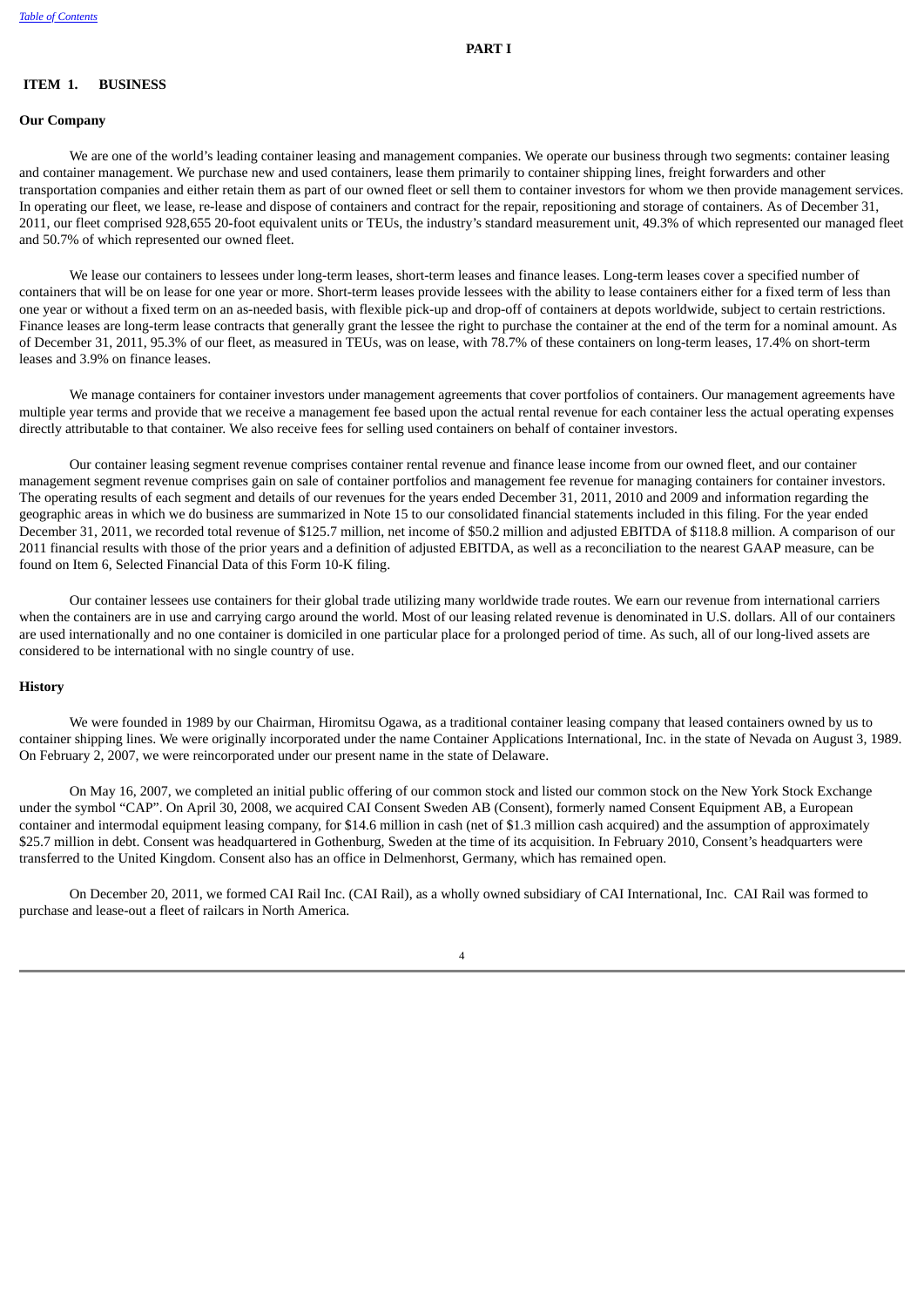## **Corporate Information**

Our corporate headquarters and principal executive offices are located at Steuart Tower, 1 Market Plaza, Suite 900, San Francisco, California 94105. Our telephone number is (415) 788-0100 and our Web Site is located at http://www.capps.com. We have a branch office located in Charleston, South Carolina. We operate our business in 13 offices in 11 countries including the United States, and have agents in Asia, Europe, South Africa, Australia and South America. Our wholly owned international subsidiaries are located in the United Kingdom, Japan, Malaysia, Sweden, Germany, Barbados and Bermuda. We also own 80% of CAIJ, Inc., which is an investment manager for container investors in Japan.

### **Industry Overview**

We operate in the worldwide intermodal freight container leasing industry. Intermodal freight containers, or containers, are large, standardized steel boxes used to transport cargo by a number of means, including ship, truck and rail. Container shipping lines use containers as the primary means for packaging and transporting freight internationally, principally from export-oriented economies in Asia to other Asian countries, North America and Western Europe.

Containers are built in accordance with standard dimensions and weight specifications established by the International Standards Organization (ISO). The industry-standard measurement unit is the 20-foot equivalent unit, or TEU, which compares the size of a container to a standard container 20' in length. For example, a 20' container is equivalent to one TEU and a 40' container is equivalent to two TEUs. The standard dry van containers are eight feet wide, come in lengths of 20'or 40' and are either 8'6" or 9'6" tall. The two principal types of containers are described as follows:

- *Dry van containers.* A dry van container is constructed of steel sides, roof and end panel with a set of doors on the other end, a wooden floor and a steel undercarriage. Dry van containers are the least expensive and most commonly used type of container. According to *Container Census, 2011- Survey and Forecast of Global Container Units,* published by Drewry Maritime Research*,* dry van containers comprised approximately 89.4% of the worldwide container fleet, as measured in TEUs, as of the end of 2010. They are used to carry general cargo, such as manufactured component parts, consumer staples, electronics and apparel.
- *Specialized equipment.* Specialized equipment consists of open-top, flat-racks, palletwide containers, swapbodies, roll trailers, refrigerated containers and generator sets. An open-top container is similar in construction to a dry van container except that the roof is replaced with a tarpaulin supported by removable roof bows. A flat-rack container is a heavily reinforced steel platform with a wood deck and steel end panels. Open-top and flat-rack containers are generally used to move heavy or oversized cargo, such as marble slabs, building products or machinery. Palletwide containers are a type of dry-van container externally similar to ISO standard containers, but internally about two inches wider so as to accommodate two European-sized pallets side-by-side. Swapbodies are a type of dry van container designed to be easily transferred between rail, truck, and barge and are equipped with legs under their frames. Roll trailers are a type of flat-bed trailer equipped with rubber wheels underneath for terminal haulage and stowage on board of roll-on/roll-off vessels. A refrigerated container has an integrated refrigeration unit on one end which plugs into a generator set or other outside power source and is used to transport perishable goods. According to *Container Census, 2011- Survey and Forecast of Global Container Units,* published by Drewry Maritime Research, specialized containers comprised approximately 10.6% of the worldwide container fleet, as measured in TEUs, as of the end of 2010.

Containers provide a secure and cost-effective method of transportation because they can be used in multiple modes of transportation, making it possible to move cargo from a point of origin to a final destination without repeated unpacking and repacking. As a result, containers reduce transit time and freight and labor costs as they permit faster loading and unloading of shipping vessels and more efficient utilization of transportation containers than traditional bulk shipping methods. The protection provided by containers also reduces damage, loss and theft of cargo during shipment. While the useful economic life of containers varies based upon the damage and normal wear and tear suffered by the container, we estimate that the useful economic life of a dry van container used in intermodal transportation is 12.5 years.

Container shipping lines own and lease containers for their use. The *Container Census, 2011- Survey and Forecast of Global Container Units,* published by Drewry Maritime Research, estimates that as of the end of 2010, transportation companies (including container shipping lines and freight forwarders), owned approximately 58.8% of the total worldwide container fleet and container leasing companies owned approximately 41.2% of the total worldwide container fleet based on TEUs. Given the uncertainty and variability of export volumes and the fact that container shipping lines have difficulty in accurately forecasting their container requirements at different ports, the availability of containers for lease significantly reduces a container shipping line's need to purchase and maintain excess container inventory. In addition, container leases allow the container shipping lines to adjust their container fleets both seasonally and over time and help to balance trade flows. The flexibility offered by container leasing helps container shipping lines improve their overall fleet management and provides the container shipping lines with an alternative source of financing.

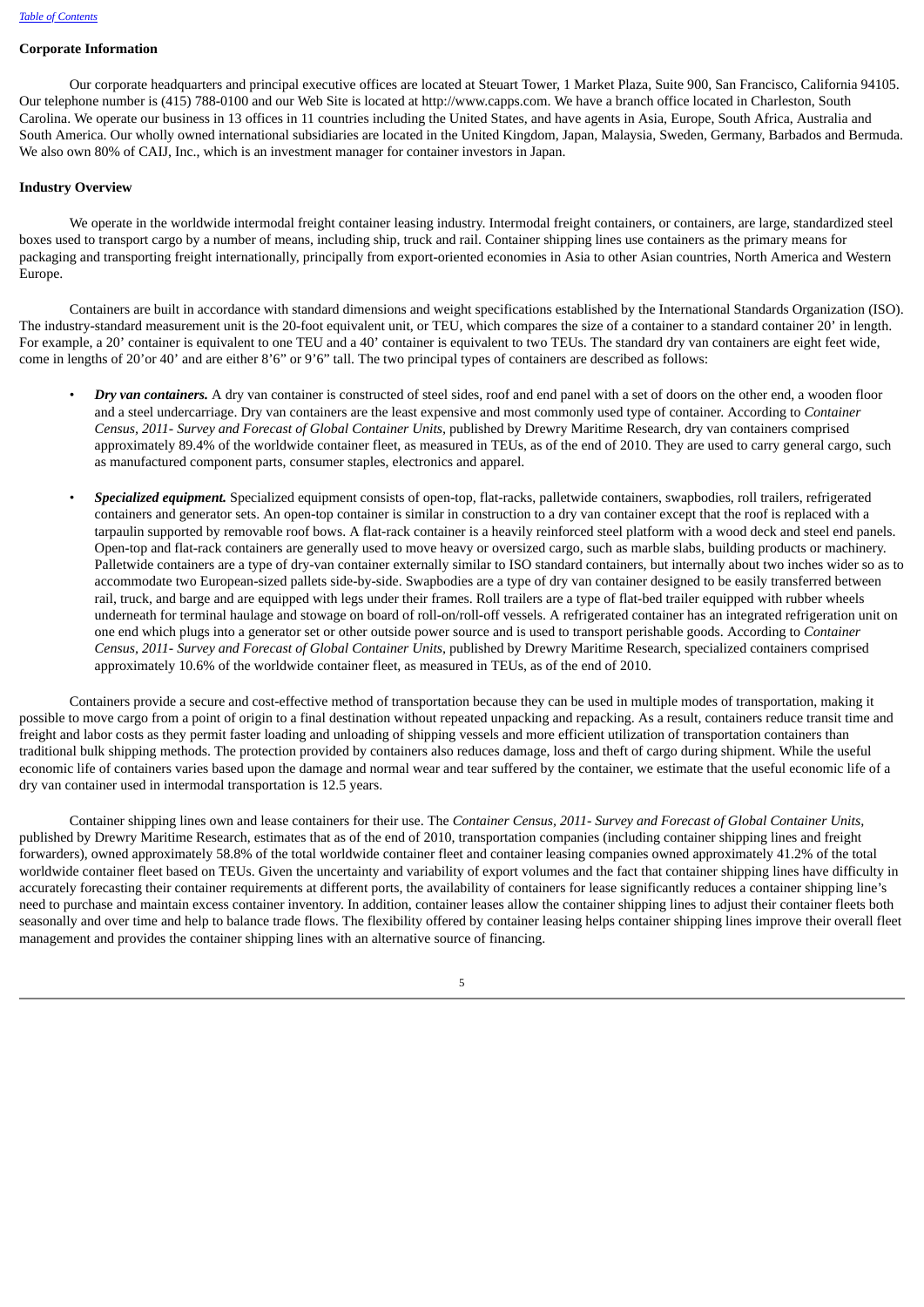## **Our Operations**

*Container Fleet Overview.* The table below summarizes the composition of our fleet as of December 31, 2011 by type of container:

|                      |                       | Percent of                   |                                 |                                  |         |                                  |
|----------------------|-----------------------|------------------------------|---------------------------------|----------------------------------|---------|----------------------------------|
|                      | Dry Van<br>Containers | <b>Total</b><br><b>Fleet</b> | <b>Specialized</b><br>Equipment | Percent of<br><b>Total Fleet</b> | Total   | Percent of<br><b>Total Fleet</b> |
| Managed Fleet in TEU | 449.797               | 48.5%                        | 8,457                           | 0.9%                             | 458,254 | 49.3%                            |
| Owned fleet in TEU   | 423.779               | 45.6%                        | 46,622                          | 5.0%                             | 470.401 | 50.7%                            |
| <b>Total</b>         | 873,576               | 94.1%                        | 55,079                          | 5.9%                             | 928.655 | 100.0%                           |

*Overview of Management Services.* We lease, re-lease and dispose of containers and contract for the repair, repositioning and storage of our managed fleet. Our management agreements have multiple year terms and provide that we receive a management fee based upon the actual net operating revenue for each container, which is equal to the actual rental revenue for a container less the actual operating expenses directly attributable to that container. Management fees are collected monthly or quarterly, depending upon the agreement, and generally are not paid if net operating revenue is zero or less for a particular period. If operating expenses exceed revenue, container investors are required to pay the excess or we may deduct the excess, including our management fee, from future net operating revenue. Under these agreements, we typically receive a commission for selling or otherwise disposing of containers for the container investor. Our management agreements generally require us to indemnify the container investor for liabilities or losses arising out of our breach of our obligations. In return, the container investor typically indemnifies us in our capacity as the manager of the container against breach by the container investor, sales taxes on commencement of the arrangement, withholding taxes on payments to the container investor under the management agreement and any other taxes, other than our income taxes, incurred with respect to the containers that are not otherwise included as operating expenses deductible from revenue.

*Marketing and Operations.* Our marketing and operations personnel are responsible for developing and maintaining relationships with our lessees, facilitating lease contracts and maintaining day-to-day coordination of operational issues. This coordination allows us to negotiate lease contracts that satisfy both our financial return requirements and our lessees' operating needs. It also facilitates our awareness of lessees' potential container shortages and their awareness of our available container inventories.

We believe that our long-standing relationships with our lessees and the close communications we maintain with their operating staffs represent an important advantage for us. As of December 31, 2011, we employed 54 people within our marketing and operations group in eight countries. In addition, we have 13 independent agents in 10 other countries that help support our marketing and operations group.

*Overview of Our Leases.* To meet the needs of our lessees and achieve a favorable utilization rate, we lease containers under three main types of leases:

- *Long-Term Leases*. Our long-term leases specify the number of containers to be leased, the pick-up and drop-off locations, the applicable per diem rate and the contractual term. We typically enter into long-term leases for a fixed term ranging from three to eight years, with five-year term leases being most common. Our long-term leases generally require our lessees to maintain all units on lease for the duration of the lease, which provides us with scheduled lease payments. Some of our long-term leases contain an early termination option and afford the lessee continuing supply and total interchangeability of containers, with the ability to redeliver containers if the lessee's fleet requirements change. As of December 31, 2011, approximately 78.7% of our on-lease fleet, as measured in TEUs, was under long-term leases.
- *Short-Term Leases*. Short-term leases include both master interchange leases and customized short-term leases. Master interchange leases provide a master framework pursuant to which lessees can lease containers on an as-needed basis, and thus command a higher per diem rate than long-term leases. The terms of master interchange leases are typically negotiated on an annual basis. Under our master interchange leases, lessees know in advance their per diem rates and drop-off locations, subject to monthly port limits. We also enter into other short-term leases that typically have a term of less than one year and are generally used for one-way leasing, typically for small quantities of containers. The terms of short-term leases are customized for the specific requirements of the lessee. Short-term leases are sometimes used to reposition containers to high-demand locations and accordingly may contain terms that provide incentives to lessees. As of December 31, 2011, approximately 17.4% of our on-lease fleet, as measured in TEUs, was under short-term leases.

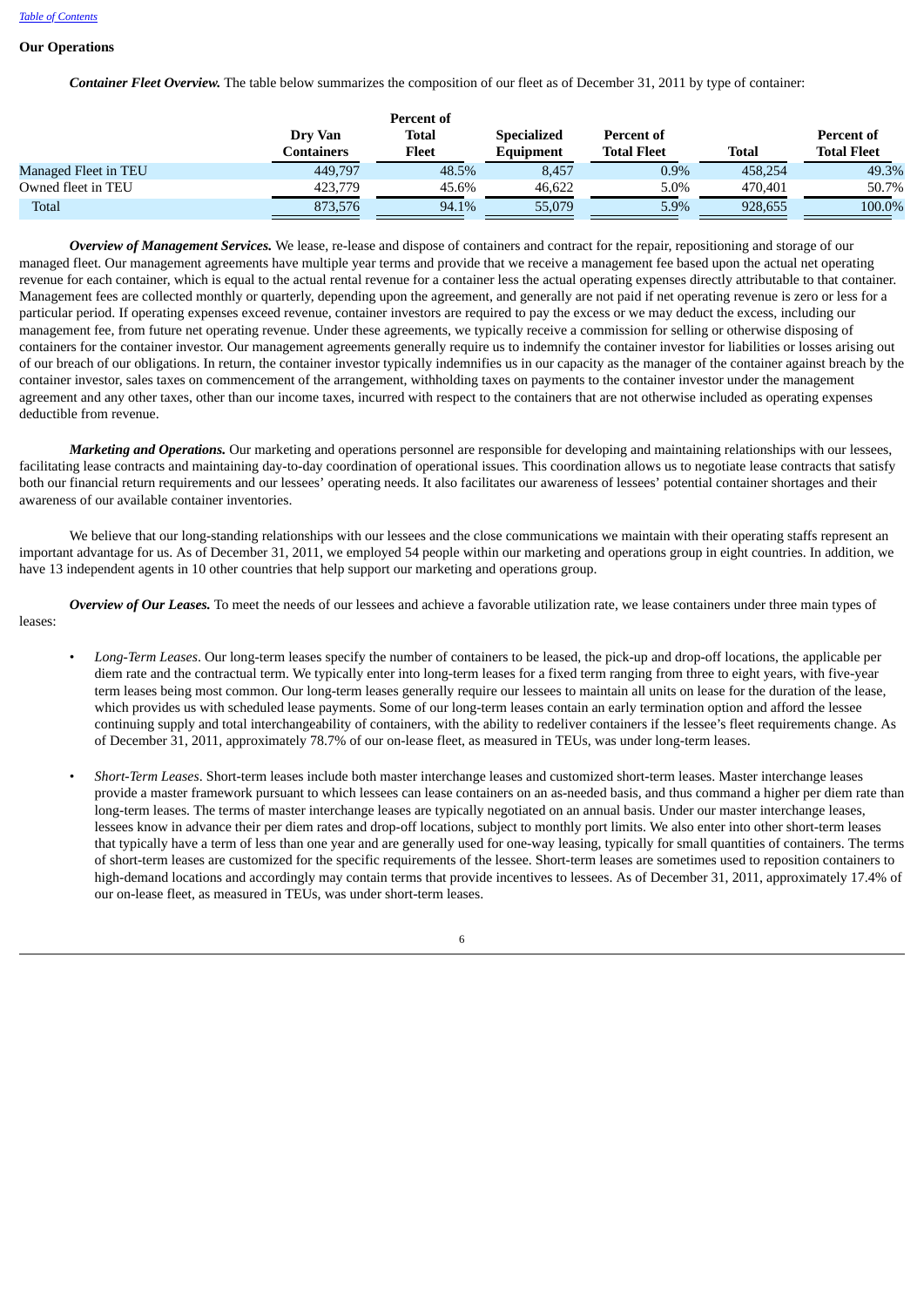• *Finance Leases.* Finance leases provide our lessees with an alternative method to finance their container acquisitions. Finance leases are longterm in nature and require relatively little customer service attention. They ordinarily require fixed payments over a defined period and generally provide lessees with a right to purchase the subject containers for a nominal amount at the end of the lease term. Per diem rates under finance leases include an element of repayment of capital and, therefore, typically are higher than per diem rates charged under long-term leases. Finance leases require the container lessee to keep the containers on lease for the entire term of the lease. As of December 31, 2011, approximately 3.9% of our on-lease fleet, as measured in TEUs, was under finance leases.

Our lease agreements contain general terms and conditions detailing standard rights and obligations, including requirements that lessees pay a per diem rate, depot charges, taxes and other charges when due, maintain containers in good condition, return containers in good condition in accordance with return conditions set forth in the lease agreement, use containers in compliance with all applicable laws, and pay us for the value of the container as determined by the lease agreement if the container is lost or destroyed. A default clause in our lease agreements gives us certain legal remedies in the event that a container lessee is in breach of lease terms.

Our lease agreements contain an exclusion of warranties clause and require lessees to defend and indemnify us in most instances from third-party claims arising out of the lessee's use, operation, possession or lease of the containers. Lessees are required to maintain physical damage and comprehensive general liability insurance and to indemnify us against loss with respect to the containers. We also maintain our own contingent physical damage and thirdparty liability insurance that covers our containers during both on-lease and off-lease periods. All of our insurance coverage is subject to annual deductible provisions and per occurrence and aggregate limits.

*Credit Control.* We lease to container shipping lines, freight forwarders and other transportation companies that meet our credit criteria. Our credit policy sets different maximum exposure limits depending on our relationship and previous experience with each container lessee. Credit criteria may include, but are not limited to, trade route, country, social and political climate, assessments of net worth, asset ownership, bank and trade credit references, credit bureau reports, including those from Dynamar, operational history and financial strength. We monitor our lessees' performance and our lease exposures on an ongoing basis. Our credit control processes are aided by the long payment experience we have with most of our lessees, our broad network of relationships in the shipping industry that provide current information about our lessees' market reputations and our focus on collections.

*Re-leasing, Logistics Management and Depot Management.* We believe that managing the period after lease termination, in particular of our containers' first lease, is one of the most important aspects of our business. Successful management of this period requires disciplined re-leasing capabilities, logistics management and depot management.

- *Re-leasing.* Since our leases allow our lessees to return their containers, we typically lease a container several times during the time we manage it as part of our fleet. New containers can usually be leased with a limited sales and customer service infrastructure because initial leases for new containers typically cover large volumes of units and are fairly standardized transactions. Used containers, on the other hand, are typically leased in smaller transactions that are structured to accommodate pick-ups and returns in a variety of locations. Our utilization rates depend on our releasing abilities. Factors that affect our ability to re-lease used containers include the size of our lessee base, ability to anticipate lessee needs, our presence in relevant geographic locations and the level of service we provide our lessees. We believe that our global presence and longstanding relationships with over 280 container lessees as of December 31, 2011 provide us an advantage over our smaller competitors in releasing our containers.
- *Logistics Management.* The shipping industry is characterized by large regional trade imbalances, with loaded containers generally flowing from export-oriented economies in Asia to other Asian countries, North America and Western Europe. Because of these trade imbalances, container shipping lines have an incentive to return leased containers in relatively low export areas to reduce the cost of shipping empty containers. We have managed this structural imbalance of inventories with the following approach:
	- *Limiting or prohibiting container returns to low-demand areas.* In order to minimize our repositioning costs, our leases typically include a list of the specific locations to which containers may be returned, limitations on the number of containers that may be returned to lowdemand locations, high drop-off charges for returning containers to low-demand locations or a combination of these provisions;
	- *Taking advantage of the secondary resale market.* In order to maintain a younger fleet age profile, we have aggressively sold older containers when they are returned to low demand areas;

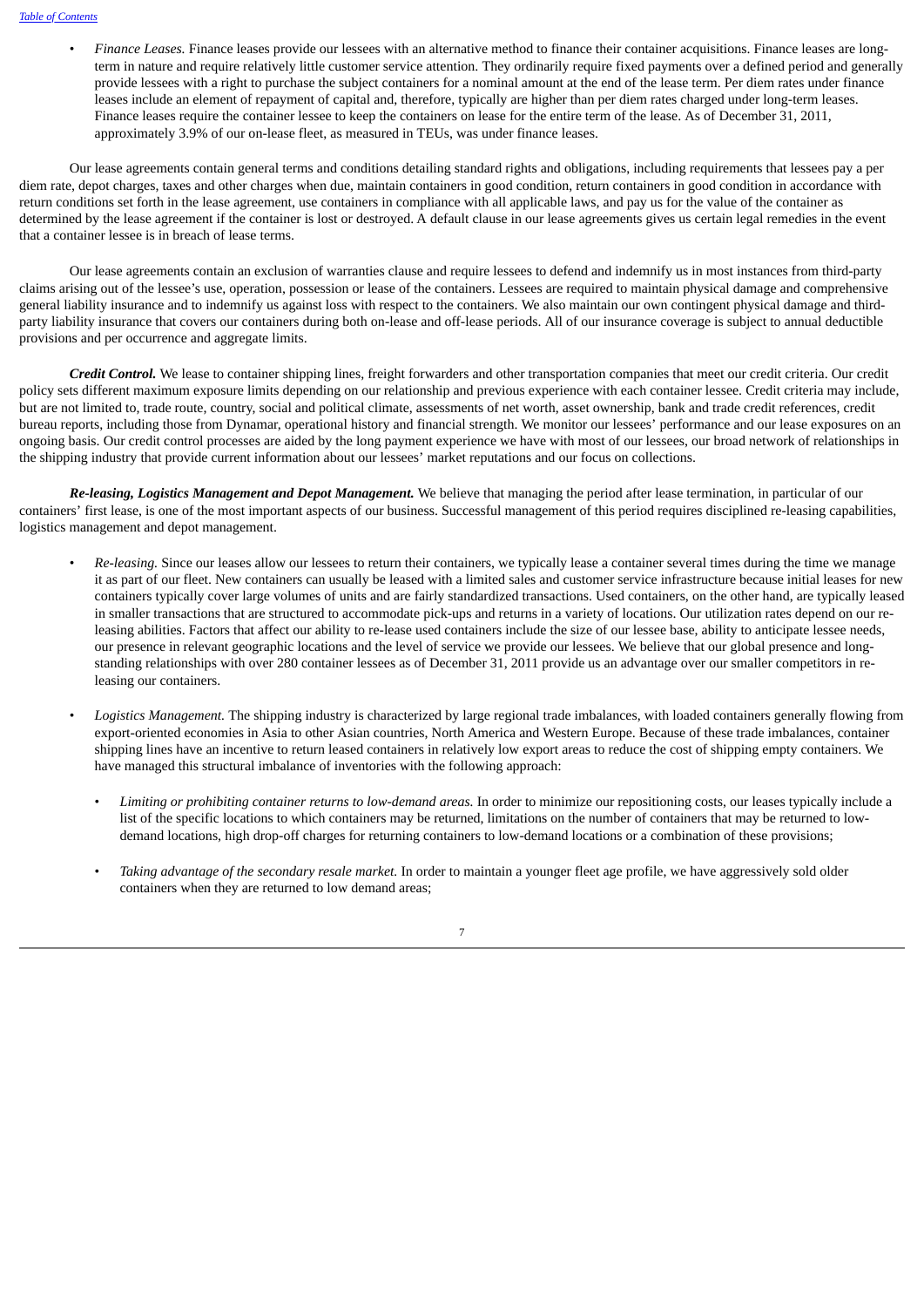- Developing country-specific leasing markets to utilize older containers in the portable storage market. In North America and Western Europe, we lease on a limited basis older containers for use as portable storage;
- Seeking one-way lease opportunities to move containers from lower demand locations to higher demand locations. One-way leases may include incentives, such as free days, credits and damage waivers. The cost of offering these incentives is considerably less than the cost we would incur if we paid to reposition the containers; and
- *Paying to reposition our containers to higher demand locations*. At locations where our inventories remain high, despite the efforts described above, we will selectively choose to ship excess containers to locations with higher demand.
- *Depot Management.* As of December 31, 2011, we managed our container fleet through 225 independent container depot facilities located in 48 countries. Depot facilities are generally responsible for repairing containers when they are returned by lessees and for storing the containers while they are off-hire. Our operations group is responsible for managing our depot contracts and periodically visiting depot facilities to conduct inventory and repair audits. We also supplement our internal operations group with the use of independent inspection agents. As of December 31, 2011 a large majority of our off-lease inventory was located at depots that are able to report notice of container activity and damage detail via electronic data interchange, or EDI. We use the industry standard, ISO 9897 Container Equipment Data Exchange messages, for EDI reporting.

Most of the depot agency agreements follow a standard form and generally provide that the depot will be liable for loss or damage of containers and, in the event of loss or damage, will pay us the previously agreed loss value of the applicable containers. The agreements require the depots to maintain insurance against container loss or damage and we carry insurance to cover the risk when a depot's insurance proves insufficient.

Our container repair standards and processes are generally managed in accordance with standards and procedures specified by the Institute of International Container Lessors, or the IICL. The IICL establishes and documents the acceptable interchange condition for containers and the repair procedures required to return damaged containers in acceptable interchange condition. When containers are returned by lessees, the depot arranges an inspection of the containers to assess the repairs required to return the containers to acceptable IICL condition. As part of the inspection process, damages are categorized either as lessee damage or normal wear and tear. Items typically designated as lessee damage include dents in the container, while items such as rust are typically designated as normal wear and tear. In general, lessees are responsible for the lessee damage portion of repair costs and we are responsible for normal wear and tear. For an additional fee, we sometimes offer our lessees a container damage protection plan, pursuant to which we assume financial responsibility for repair costs up to a pre-negotiated amount.

*Investors.* We have historically sold portfolios of leased containers to investment entities located in Germany, Switzerland, Austria and Japan. The investment entities that typically have purchased containers from us are funds with many underlying investors. In Germany, these funds are frequently referred to as "KG Funds" although similar types of funds exist in other countries. These funds are formed by investment arrangers who act as financial intermediaries between investors and lessors of containers and other shipping assets. We are contacted on a regular basis by independent investment arrangers who are interested in assisting us with arranging sales of container portfolios. These independent investment arrangers will either seek out investments in leased assets on behalf of an investment fund or a group of investors or will work with us to identify an investor or group of investors to invest in a pool of leased assets. Our 80%-owned subsidiary, CAIJ, Inc., acts as investment arranger for sales of containers by us in Japan and manages container leases for investors in Japan.

*Customer Concentration.* Our customers include container lessees and container investors to whom we have sold container portfolios and for whom we manage containers.

• *Container Leasing Segment Concentration.* Revenue from our ten largest container lessees represented 57.6% of the revenue from our container leasing segment for the year ended December 31, 2011, with revenue from our single largest container lessee accounting for 11.3%, or \$12.5 million. This \$12.5 million of revenue represented 9.9% of our total revenue for this period. The largest lessees of our owned fleet are often among the largest lessees of our managed fleet. The largest lessees of our managed fleet are responsible for a significant portion of the billings that generate our management fee revenue.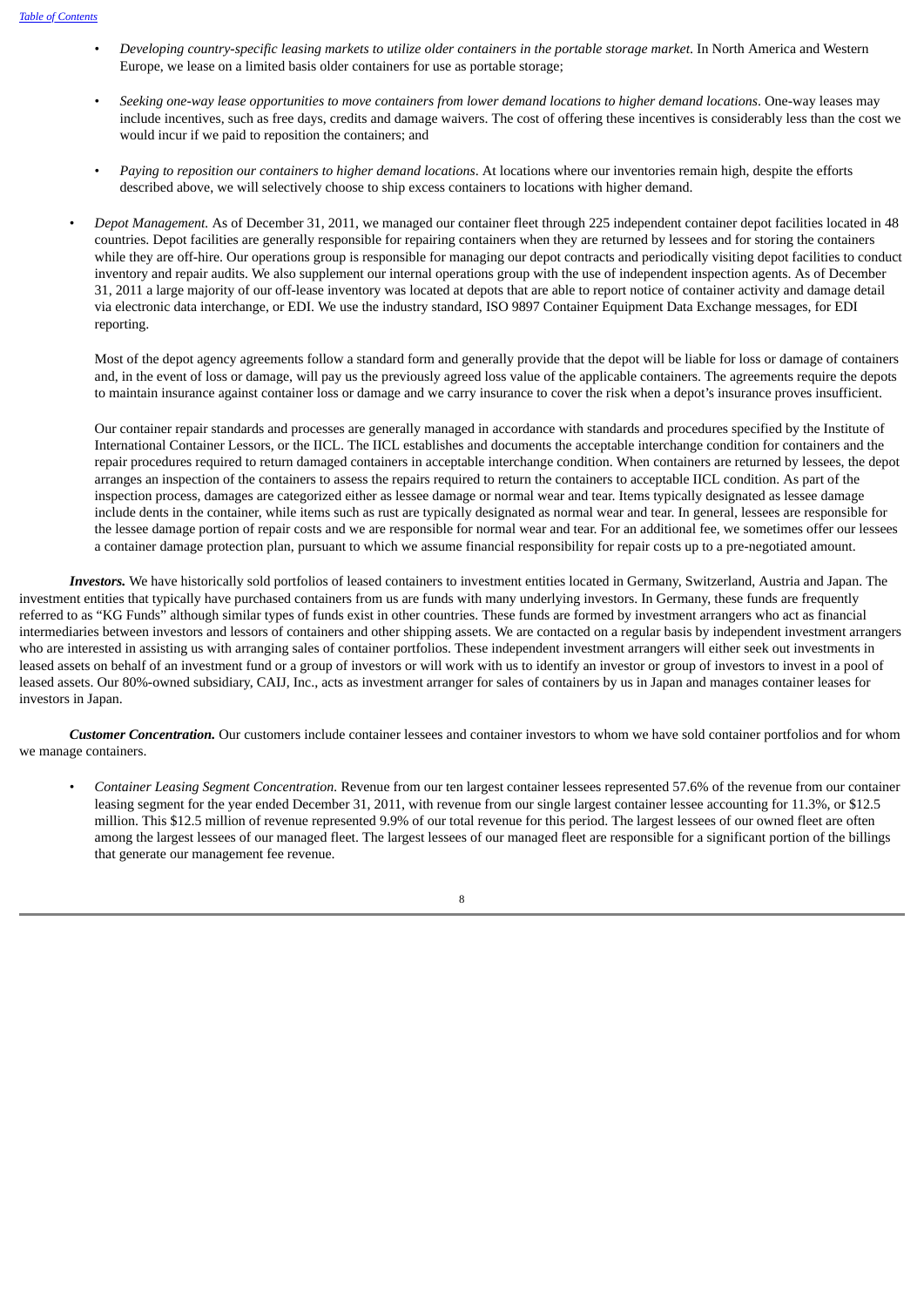• *Container Management Segment Concentration.* A substantial majority of our container management segment revenue is derived from container investors associated with five different investment arrangers located in Germany, Switzerland, Austria and Japan. These arrangers are typically in the business of identifying and organizing investors for a variety of investment vehicles and compete with other institutions in these and other countries that perform similar functions. Container investors associated with the five investment arrangers represented 65.4% of our container management segment revenue for the year ended December 31, 2011. Revenue of \$4.9 million from the two largest container investors represented 32.2% of revenue from our container management segment, or 3.9% of total revenue for the year ended December 31, 2011.

*Proprietary Real-time Information Technology System.* Our proprietary real-time information technology system tracks all of our containers individually by container number, provides design specifications for the containers, tracks on-lease and off-lease transactions, matches each on-lease container to a lease contract and each off-lease container to a depot contract, maintains the major terms for each lease contract, tracks accumulated depreciation, calculates the monthly bill for each container lessee and tracks and bills for container repairs. Most of our depot activity is reported electronically, which enables us to prepare container lessee bills and calculate financial reporting information more efficiently.

In addition, our system allows our lessees to conduct business with us through the Internet. This allows our lessees to review our container inventories, monitor their on-lease information, view design specifications and receive information on maintenance and repair. Many of our lessees receive billing and on- and off- lease information from us electronically.

*Our Suppliers.* We purchase most of our containers in China from manufacturers that have met our qualification requirements. We are currently not dependent on any single manufacturer. We have long-standing relationships with all of our major container suppliers. Our technical services personnel review the designs for our containers and periodically audit the production facilities of our suppliers. In addition, we contract with independent third-party inspectors to monitor production at factories while our containers are being produced. This provides an extra layer of quality control and helps ensure that our containers are produced in accordance with our specifications.

#### **Our Competition**

We compete primarily with other container leasing companies, including both larger and smaller lessors. We also compete with bank leasing companies offering long-term operating leases and finance leases, and container shipping lines, which sometimes lease their excess container inventory. Other participants in the shipping industry, such as container manufacturers, may also decide to enter the container leasing business. It is common for container shipping lines to utilize several leasing companies to meet their container needs and to minimize reliance on individual leasing companies.

Our competitors compete with us in many ways, including pricing, lease flexibility, supply reliability, customer service and the quality and condition of containers. Some of our competitors have greater financial resources than we do, or are affiliates of larger companies. We emphasize the quality of our fleet, supply reliability and high level of customer service to our container lessees. We focus on ensuring adequate container availability in high-demand locations, dedicate large portions of our organization to building relationships with lessees, maintain close day-to-day coordination with lessees and have developed a proprietary information technology system that allows our lessees to access real-time information about their containers.

#### **Seasonality**

We experience seasonal increased demand for containers in the several months leading up to the holiday season in the United States and Europe, and higher demand for purchasing containers by container investors toward the end of the calendar year. By comparison, our container rental revenue and management fee revenue have historically fluctuated much less than our sales of container portfolios, although container rental revenue and management revenue may also fluctuate significantly in future periods based upon the level of demand by container shipping lines for leased containers, our ability to maintain a high utilization rate of containers in our total fleet, changes in per diem rates for leases and fluctuations in operating expenses.

## **Environmental Matters**

We are subject to federal, state, local and foreign laws and regulations relating to the protection of the environment, including those governing the discharge of pollutants to air and water, the management and disposal of hazardous substances and wastes and the cleanup of contaminated sites. We could incur substantial costs, including cleanup costs, fines and third-party claims for property or natural resource damage and personal injury, as a result of violations of environmental laws and regulations in connection with our or our lessees' current or historical operations. Under some environmental laws in the United States and certain other countries, the owner or operator of a container may be liable for environmental damage, cleanup or other costs in the event of a spill or discharge of material from the container without regard to the fault of the owner or operator. While we typically maintain liability insurance coverage and typically require our lessees to provide us with indemnity against certain losses, the insurance coverage is subject to large deductibles, limits on maximum coverage and significant exclusions and may not be sufficient or available to protect against any or all liabilities and such indemnities may not cover or be sufficient to protect us against losses arising from environmental damage.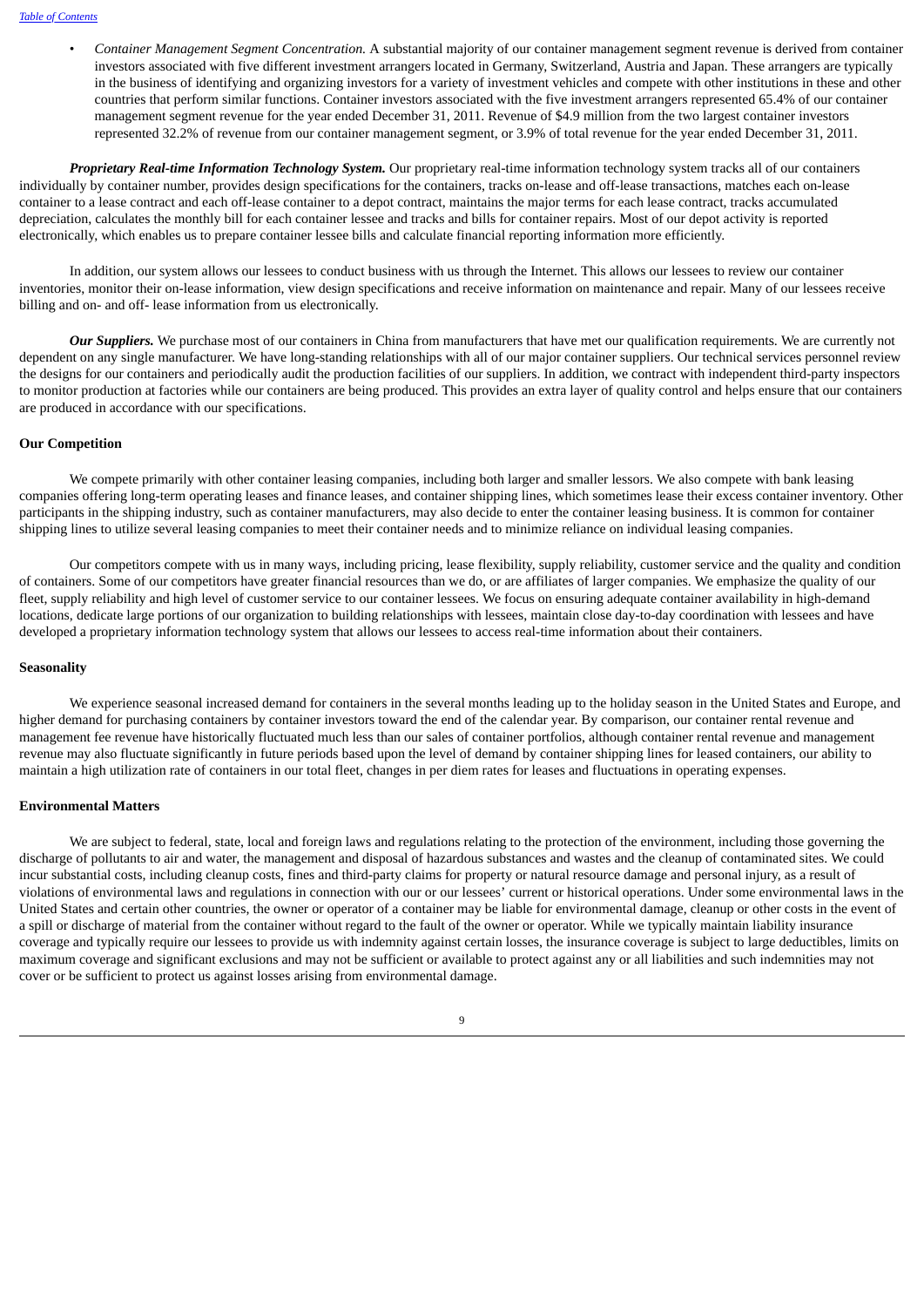#### **Regulation**

We are subject to regulations promulgated in various countries, including the United States, seeking to protect the integrity of international commerce and prevent the use of containers for international terrorism or other illicit activities. For example, the Container Security Initiative, the Customs-Trade Partnership Against Terrorism and Operation Safe Commerce are among the programs administered by the U.S. Department of Homeland Security that are designed to enhance security for cargo moving throughout the international transportation system by identifying existing vulnerabilities in the supply chain and developing improved methods for ensuring the security of containerized cargo entering and leaving the United States. Moreover, the International Convention for Safe Containers, 1972, as amended, adopted by the International Maritime Organization, applies to new and existing containers and seeks to maintain a high level of safety of human life in the transport and handling of containers by providing uniform international safety regulations. As these regulations develop and change, we may incur increased compliance costs due to the acquisition of new, compliant containers and/or the adaptation of existing containers to meet new requirements imposed by such regulations.

#### **Employees**

As of December 31, 2011, we had 83 employees worldwide. We are not a party to any collective bargaining agreements. We believe that relations with our employees are good.

#### <span id="page-10-0"></span>**ITEM 1A. RISK FACTORS**

In addition to the other information contained in this Annual Report on Form 10-K, we have identified the following risks and uncertainties that may have a material adverse effect on our business, financial condition or results of operations. Investors should carefully consider the risks described below before making an investment decision. The risks described below are not the only ones we face. Additional risks not presently known to us or that we currently believe are immaterial may also impair our business operations. Our business could be harmed by any of these risks. The trading price of our common stock could decline due to any of these risks and investors may lose all or part of their investment. This section should be read in conjunction with our audited consolidated financial statements and related notes thereto, and Management's Discussion and Analysis of Financial Condition and Results of Operations *contained in this Annual Report on Form 10-K.*

The risks and uncertainties described below are not the only ones that we face. If any of the following risks actually occurs, our business, financial condition or operating results could be harmed. In such case, the trading price of our common stock could decline, and you could lose all or part of your *investment.*

#### **Risks Related to Our Business and the Container Leasing Industry**

#### **The demand for leased containers depends on many political, economic and other factors beyond our control.**

Substantially all of our revenue comes from activities related to the leasing of containers. Our ability to continue successfully leasing containers to container shipping lines, earning management fees on leased containers and attracting container investors to purchase container portfolios from us depends in part upon the continued demand for leased containers. The demand for containers is affected by numerous factors.

Demand for containers depends largely on the rate of world trade and economic growth, with consumer demand being one of the most critical factors affecting this growth. Economic downturns in one or more countries, particularly in the United States, China and other countries with consumer-oriented economies, could result in a reduction in world containerized trade growth or in demand by container shipping lines for leased containers. Most of the container investor programs into which we sell container portfolios employ a certain amount of debt in order to increase investor equity returns. The more difficulty container investors have in being able to access debt for future investment programs, increases the potential that we may not be able to sell containers to investor programs in the future. In such case, our revenue, net income and cash flow will be lower, which will limit the level of growth in our operating fleet that we might otherwise be able to attain.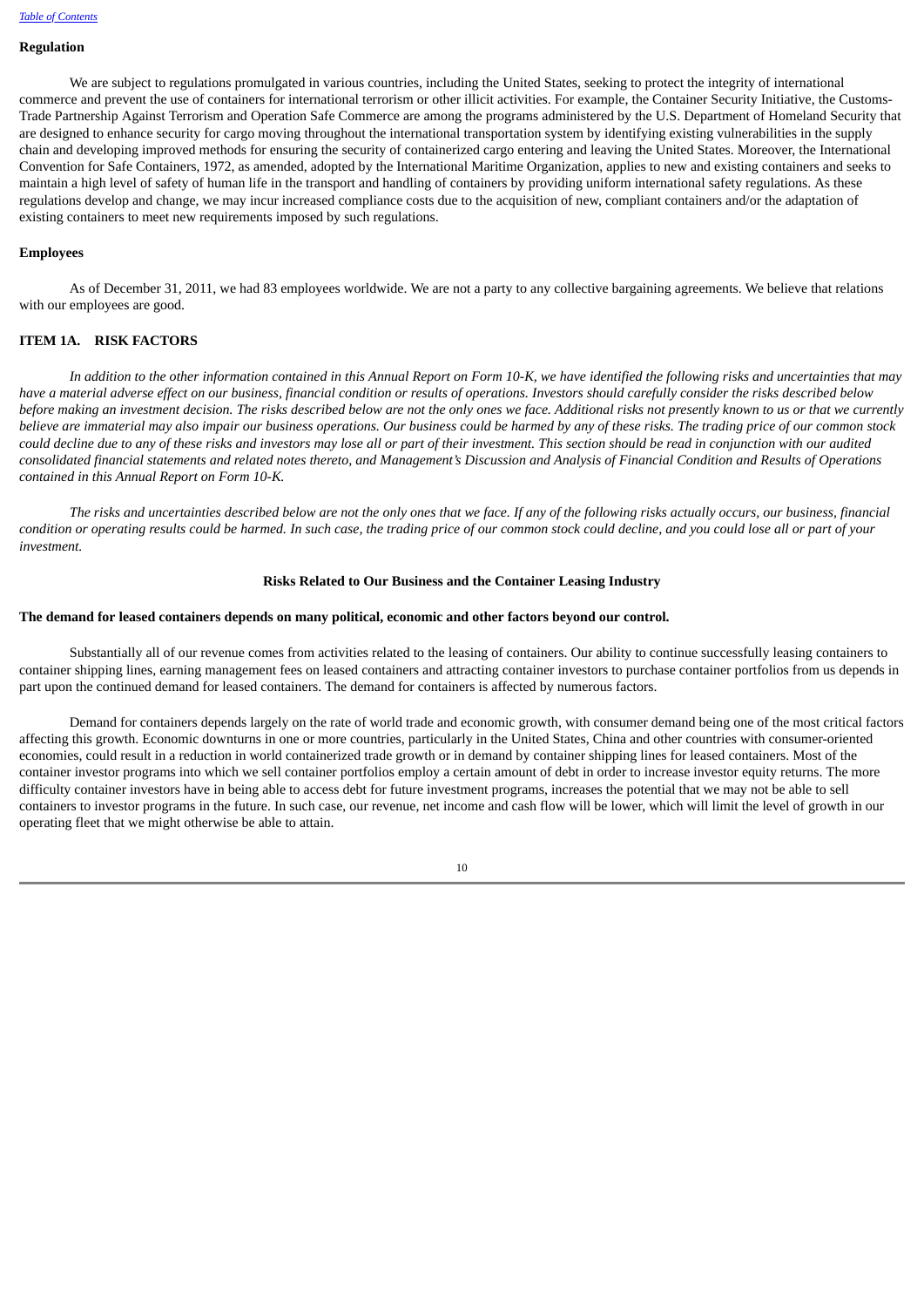In Europe, the ongoing sovereign debt crisis, the loss of value by the Euro and related effects on the European banking system has contributed to growing instability in the European currency and credit markets. Further deterioration of European economic conditions or significant loss of value by the Euro could reduce demand for the Company's European container assets and impact the ability of our European investors to access debt for future investments.

Economic recessions may result in a decline in the future demand for shipping containers by our customers and could lead to an increase in the number of containers returned to us, reduce our container rental revenue, reduce utilization of our fleet, increase our operating expenses (such as storage, bad debt and repositioning costs) and have an adverse effect on our future financial performance. Much of our leasing business involves shipments of goods exported from Asia. From time to time, there have been economic disruptions, health scares (such as SARS, H1N1 flu), financial turmoil, natural disasters and political instability in Asia and in the Middle East. If these events were to occur in the future, they could adversely affect our container lessees and the general demand for shipping and lead to reduced demand for leased containers or otherwise adversely affect us. Other general factors affecting demand for leased containers, utilization and per diem rates include the following:

- available supply and prices of new and used containers;
- economic conditions and competitive pressures in the shipping industry;
- shifting trends and patterns of cargo traffic;
- the availability and terms of container financing;
- fluctuations in interest rates and foreign currency values;
- overcapacity or undercapacity of the container manufacturers;
- the lead times required to purchase containers;
- the number of containers purchased by competitors and container lessees;
- container ship fleet overcapacity or undercapacity;
- increased repositioning by container shipping lines of their own empty containers to higher-demand locations in lieu of leasing containers from us;
- consolidation or withdrawal of individual container lessees in the container shipping industry;
- import/export tariffs and restrictions;
- customs procedures, foreign exchange controls and other governmental regulations;
- natural disasters that are severe enough to affect local and global economies;
- political and economic factors;
- currency exchange rates; and
- future regulations which could restrict our current business practices and increase our cost of doing business.

All of these factors are inherently unpredictable and beyond our control. These factors will vary over time, often quickly and unpredictably, and any change in one or more of these factors may have a material adverse effect on our business and results of operations. Many of these factors also influence the decision by our customers to lease or buy containers. Should one or more of these factors influence our customers to buy a larger percentage of the containers they operate, our utilization rate would decrease, resulting in decreased revenue and increased storage and repositioning costs.

### Recent turmoil in the Middle East and North Africa could cause increases in oil prices or disruptions in oil supplies which could substantially affect **global trade and our business.**

Recent protests, violence and political instability in certain Middle East and North African countries have increased the risk of political turmoil spreading through the region. Such events could cause the price of oil to increase or disrupt world oil supplies. Our business is dependent on the volume of global trade. Such events could cause substantial volatility in the U.S. and world financial markets and global trade, which could harm our business.

#### Our results of operations could be affected by natural events in the locations in which we or our customers or suppliers operate.

We have operations in locations subject to natural disasters such as severe weather and geological events that could disrupt our operations. In addition, our suppliers and customers also have operations in such locations. Such an event occurred in Japan on March 11, 2011, where the Northern region of Japan experienced a severe earthquake, followed by a series of tsunamis. In addition to the negative direct economic effects to the Japanese economy, the country's position as a major exporter in the world may result in a regional or global downturn in economic activity. Although the earthquake in Japan did not cause a disruption in our operations in the region, any future natural disasters in Japan or elsewhere in the world where we have business operations, could lead to disruption of the regional and global economies which could result in a decrease in demand for leased containers that would have an adverse impact on our financial condition and operations.

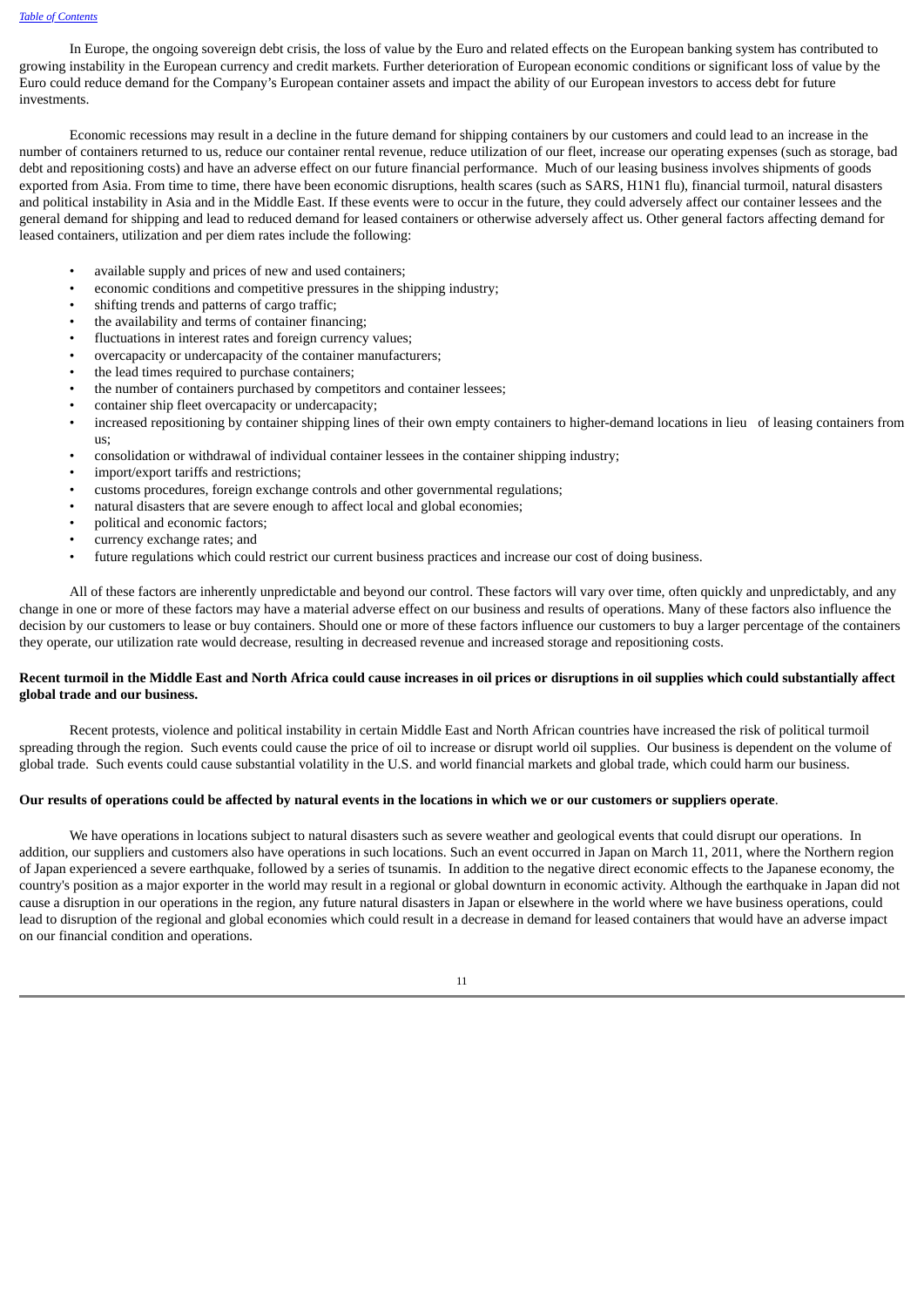## **Our operating results have fluctuated significantly in the past and may fluctuate significantly in the future.**

Our revenue comes primarily from the leasing of containers owned by us, management fees earned on containers owned by container investors and gain on sale of container portfolios to container investors. Historically, our annual and quarterly total revenues, net income and cash flows have fluctuated significantly as a result of fluctuations in our gain on sale of container portfolios. Selling containers to container investors has very little associated incremental expense, which means that our quarterly results may fluctuate significantly depending upon the amount of gain or loss on sale of container portfolios, if any, we realize in a quarter.

Due to seasonal increased demand for containers in the several months leading up to the holiday season in the United States and Europe and higher demand for purchasing containers by container investors toward the end of the calendar year, a higher proportion of our container sales to investors has typically occurred in the second half of each calendar year. Although by comparison our container rental revenue and management fee revenue have historically fluctuated much less than our gain or loss on sale of container portfolios, container rental revenue and management revenue may also fluctuate significantly in future periods based upon the level of demand by container shipping lines for leased containers, our ability to maintain a high utilization rate of containers in our total fleet, changes in per diem rates for leases and fluctuations in operating expenses.

#### Our container portfolio sale activities in the future may result in lower gains or losses on sales of containers to investors.

Our revenue from gain on sale of container portfolios depends on our ability to make a profit on containers that we purchase and then resell to container investors. We typically enter into firm purchase orders for containers before we begin finding lessees for the containers, and the time necessary to lease these containers may be much longer than we anticipate. The price that a container investor is willing to pay for a portfolio of containers depends on a number of factors, including the historical and future expected cash flows from the portfolio to the container investor, the credit ratings of the lessees, the mix of short-term and long-term leases, the number of TEUs in the portfolio, the timing of the sale and alternative investment opportunities available to the container investor. If any of these factors changes unexpectedly during the period between the date of our purchase order to the date a container investor purchases the container from us, we may recognize a lower gain on sale of the containers to investors, sell them to container investors at a loss or retain them as part of our owned fleet.

#### Per diem rates for our leased containers may decrease, which would have a negative effect on our business and results of operations.

Per diem rates for our leased containers depend on a large number of factors, including the following:

- the type and length of the lease;
- embedded residual assumptions;
- the type and age of the container;
- the number of new containers available for lease by our competitors;
- the location of the container being leased;
- the price of new containers; and
- interest rates.

Because steel is the major component used in the construction of new containers, the price of new containers and per diem rates on new containers are highly correlated with the price of raw steel. In the late 1990s, new container prices and per diem rates declined because of, among other factors, a drop in worldwide steel prices and a shift in container manufacturing from Taiwan and Korea to areas in mainland China with lower labor costs. From 2003 to 2004, and again in the second half of 2006, container prices and leasing rates increased partially due to an increase in worldwide steel prices. Similarly, container prices during the first nine months of 2008 rose from their 2007 levels partially due to higher commodity prices. Steel prices decreased during 2008 and 2009 and there was a reduced demand for newly manufactured containers by our customers and competitors. In 2010 and the first three quarters of 2011 container prices increased due to limited production by container manufacturers and an increase in the price of steel. We cannot predict container prices in the future. If newly manufactured container prices decline, we may need to lease the containers at low return rates or at a loss.

Per diem rates may be negatively impacted by the entrance of new leasing companies, overproduction of new containers by manufacturers and overbuying of containers by container shipping lines and leasing competitors. For example, during 2001 and again in 2005, overproduction of new containers, coupled with a build-up of container inventories in Asia by leasing companies and container shipping lines, led to decreasing per diem rates and utilization rates. In 2007, competitive pressures also reduced per diem rates. In the event that the container shipping industry were to be characterized by overcapacity in the future, or if available supply of containers were to increase significantly as a result of, among other factors, new companies entering the business of leasing and selling containers, both utilization and per diem rates may decrease, adversely affecting our revenue and operating results.

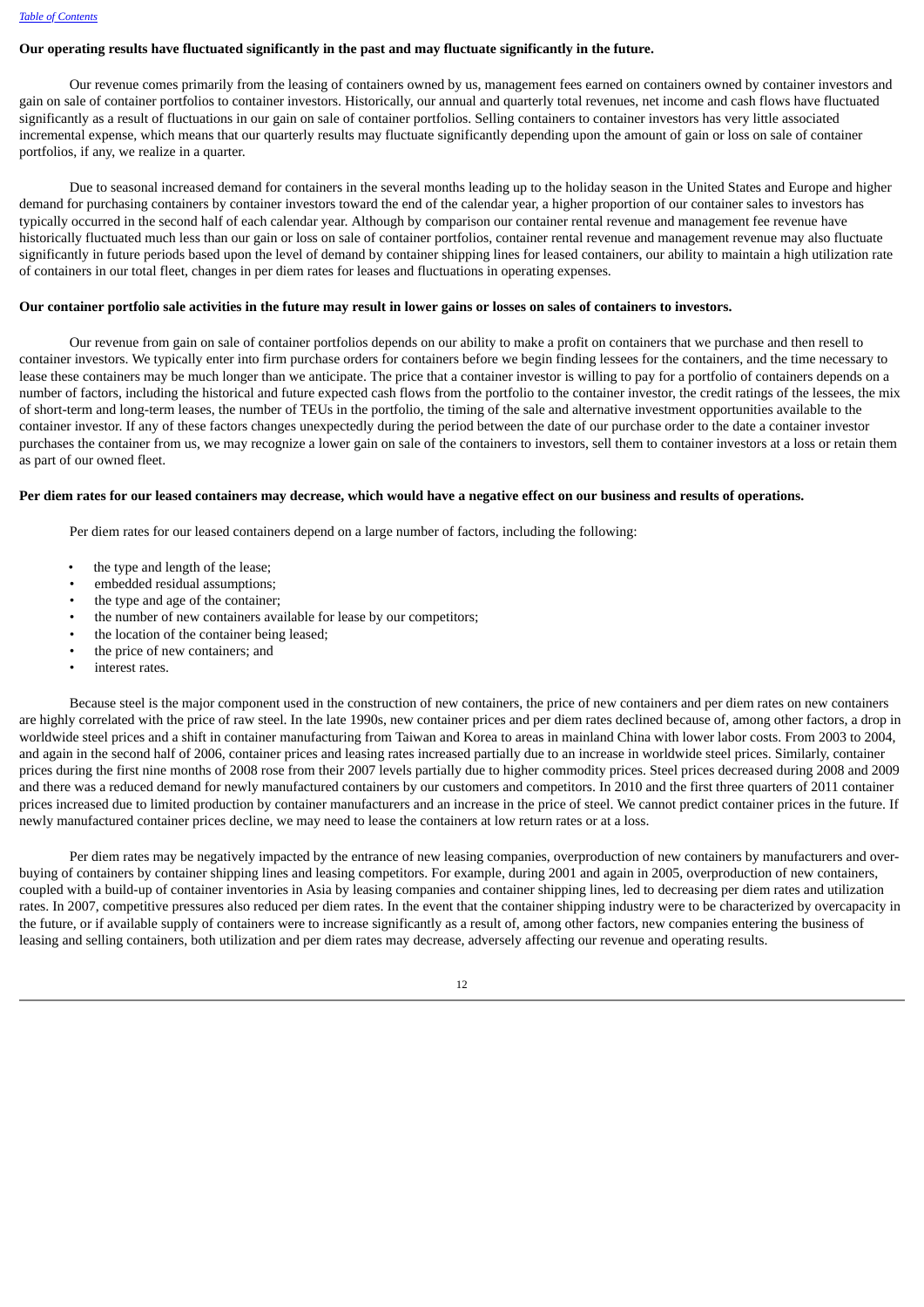## A reduction in the willingness of container investors to have us manage their containers could adversely affect our business, results of operations and **financial condition.**

A significant percentage of our revenue is attributable to management fees earned on services related to the leasing of containers owned by container investors. This revenue has very low direct operating costs associated with it. Accordingly, fluctuations in our management fee revenue in any period will have a significant impact on our profitability in that period. If we fail to meet performance requirements contained in our management agreements, container investors may seek to terminate these agreements.

If one or more container investors terminated their management agreements, our management revenue would be adversely affected and our ability to sell container portfolios to investors could be severely impaired. However, no container investor has notified us of its decision to terminate its management agreement and management does not currently expect any container investor to terminate its agreement. Moreover, our ability to continue to attract new management contracts depends upon a number of factors, including our ability to lease containers on attractive lease terms and to efficiently manage the repositioning and disposition of containers. In the event container investors perceive another container leasing company as better able to provide them with a stable and attractive rate of return, existing contracts may not be renewed, and we may lose management contract opportunities in the future, which could affect our business, results of operations and financial condition.

Please see risk factor "We derive a substantial portion of our revenue for each of our container management and container leasing segments from a limited number of container investors and container lessees, respectively. The loss of, or reduction in business by, any of these container investors or container lessees could result in a significant loss of revenue and cash flow."

#### Gains and losses associated with the disposition of used equipment may fluctuate and adversely affect our results of operations.

We regularly sell used, older containers upon lease expiration. The residual values of these containers therefore affect our profitability. The volatility of the residual values of such containers may be significant. These values depend upon, among other factors, raw steel prices, applicable maintenance standards, refurbishment needs, comparable new container costs, used container availability, used container demand, inflation rates, market conditions, materials and labor costs and equipment obsolescence. Most of these factors are outside of our control.

Containers are typically sold if it is in the best interest of the owner to do so after taking into consideration earnings prospects, book value, remaining useful life, repair condition, suitability for leasing or other uses and the prevailing local sales price for containers. Gains or losses on the disposition of used container equipment and the sales fees earned on the disposition of managed containers will also fluctuate and may be significant if we sell large quantities of used containers.

#### **We may incur significant costs to reposition containers.**

When lessees return containers to locations where supply exceeds demand, we routinely reposition containers to higher demand areas. Repositioning expenses vary depending on geographic location, distance, freight rates and other factors, and may not be fully covered by drop-off charges collected from the last lessee of the containers or pick-up charges paid by the new lessee. We seek to limit the number of containers that can be returned and impose surcharges on containers returned to areas where demand for such containers is not expected to be strong. However, market conditions may not enable us to continue such practices. In addition, we may not accurately anticipate which port locations will be characterized by high or low demand in the future, and our current contracts will not protect us from repositioning costs if ports that we expect to be high-demand ports turn out to be low-demand ports at the time leases expire.

## Lessee defaults may adversely affect our business, results of operations and financial condition by decreasing revenue and increasing storage, **repositioning, collection and recovery expenses.**

Our containers are leased to numerous container lessees. Lessees are required to pay rent and indemnify us for damage to or loss of containers. Lessees may default in paying rent and performing other obligations under their leases. A delay or diminution in amounts received under the leases (including leases on our managed containers), or a default in the performance of maintenance or other lessee obligations under the leases could adversely affect our business, results of operations and financial condition and our ability to make payments on our debt.

Our cash flows from containers, principally container rental revenue, management fee revenue, gain on sale of container portfolios, gain on disposition of used equipment and commissions earned on the sale of containers on behalf of container investors, are affected significantly by the ability to collect payments under leases and the ability to replace cash flows from terminating leases by re-leasing or selling containers on favorable terms. All of these factors are subject to external economic conditions and the performance by lessees and service providers that are not within our control.

13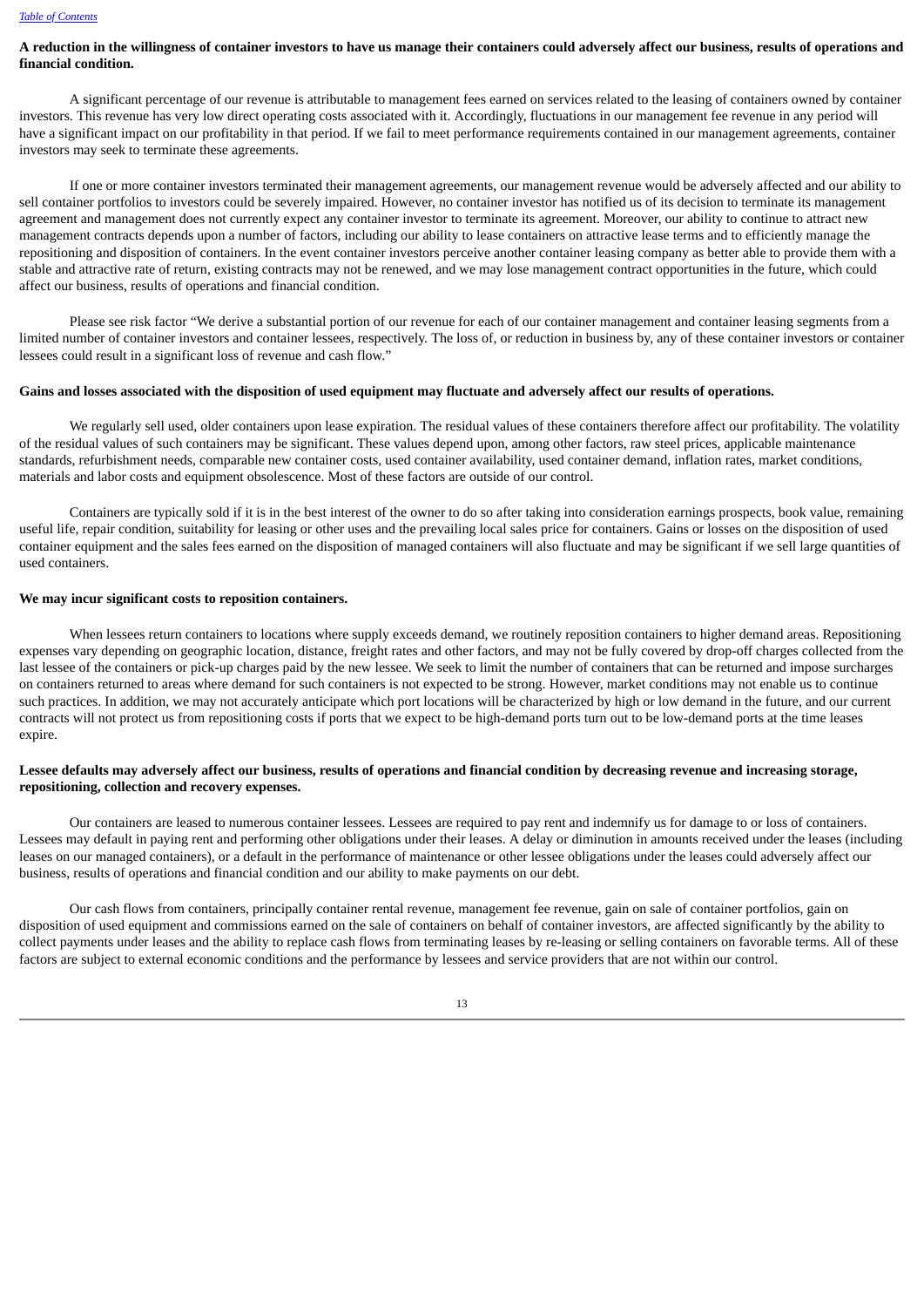When lessees default, we may fail to recover all of our containers and the containers we do recover may be returned to locations where we will not be able to quickly re-lease or sell them on commercially acceptable terms. We may have to reposition these containers to other places where we can re-lease or sell them, which could be expensive depending on the locations and distances involved. Following repositioning, we may need to repair the containers and pay container depots for storage until the containers are re-leased. For our owned containers these costs will directly reduce our income before taxes and for our managed containers, lessee defaults will increase operating expenses, and thus reduce our management fee revenue. The Company is recovering equipment and incurring expenses for its account and for the account of container investors related to these customer defaults. We maintain insurance to reimburse the Company and container investors for such customer defaults. The insurance agreements are subject to deductibles of up to \$3.0 million per occurrence and have significant exclusions and, therefore, may not be sufficient to prevent us from suffering material losses. Additionally, the increase in claims made by the Company under such insurance agreements may result in such insurance not being available to us in the future on commercially reasonable terms, or at all.

#### **Our level of indebtedness reduces our financial flexibility and could impede our ability to operate.**

We intend to borrow additional amounts under our credit facilities to purchase containers and make acquisitions and other investments. We expect that we will maintain a significant amount of indebtedness on an ongoing basis. Our borrowings under our revolving credit facility are due and payable on September 25, 2014. The term loan agreement that we entered into with a consortium of banks in December 2010 allows us to borrow up to \$300.0 million. Any unpaid principal on this loan is due on December 23, 2016. On September 9, 2011, our wholly-owned indirect subsidiary, CAL Funding I Limited, entered into a credit facility with a term of 15 years for \$100.0 million of asset-backed warehouse notes, which facility may be increased to \$200.0 million subject to certain conditions.

There is no assurance that we will be able to refinance our outstanding indebtedness, or if refinancing is available, that it can be obtained on terms that we can afford. The capital markets have recently experienced a high degree of volatility. To the extent that volatility in the capital markets continues, the Company's access to capital may become limited and its borrowing costs may materially increase.

Our credit facilities require us to pay a variable rate of interest, which will increase or decrease based on variations in certain financial indexes, and fluctuations in interest rates can significantly decrease our profits. We do not have any hedge or similar contracts that would protect us against changes in interest rates.

The amount of our indebtedness could have important consequences for you, including the following:

- requiring us to dedicate a substantial portion of our cash flow from operations to make payments on our debt, thereby reducing funds available for operations, future business opportunities and other purposes;
- limiting our flexibility in planning for, or reacting to, changes in our business and the industry in which we operate;
- making it more difficult for us to satisfy our debt obligations, and any failure to comply with such obligations, including financial and other restrictive covenants, could result in an event of default under the agreements governing such indebtedness, which could lead to, among other things, an acceleration of our indebtedness or foreclosure on the assets securing our indebtedness, which could have a material adverse effect on our business or financial condition;
- limiting our ability to borrow additional funds, or to sell assets to raise funds, if needed, for working capital, capital expenditures, acquisitions or other purposes; and
- increasing our vulnerability to general adverse economic and industry conditions, including changes in interest rates.

Our debt and capital lease obligations were \$621.1 million as of December 31, 2011. We may not generate sufficient cash flow from operations to service and repay our debt and related obligations and have sufficient funds left over to achieve or sustain profitability in our operations, meet our working capital and capital expenditure needs or compete successfully in our industry

#### **We may incur future asset impairment charges.**

An asset impairment charge may result from the occurrence of unexpected adverse events or management decisions that impact our estimates of expected cash flows generated from our long-lived assets. We review our long-lived assets for impairment, when events or changes in circumstances indicate the carrying value of an asset may not be recoverable. We may be required to recognize asset impairment charges in the future as a result of reductions in demand for specific container types, a weak economic environment, challenging market conditions, events related to particular customers or asset type, or as a result of asset or portfolio sale decisions by management.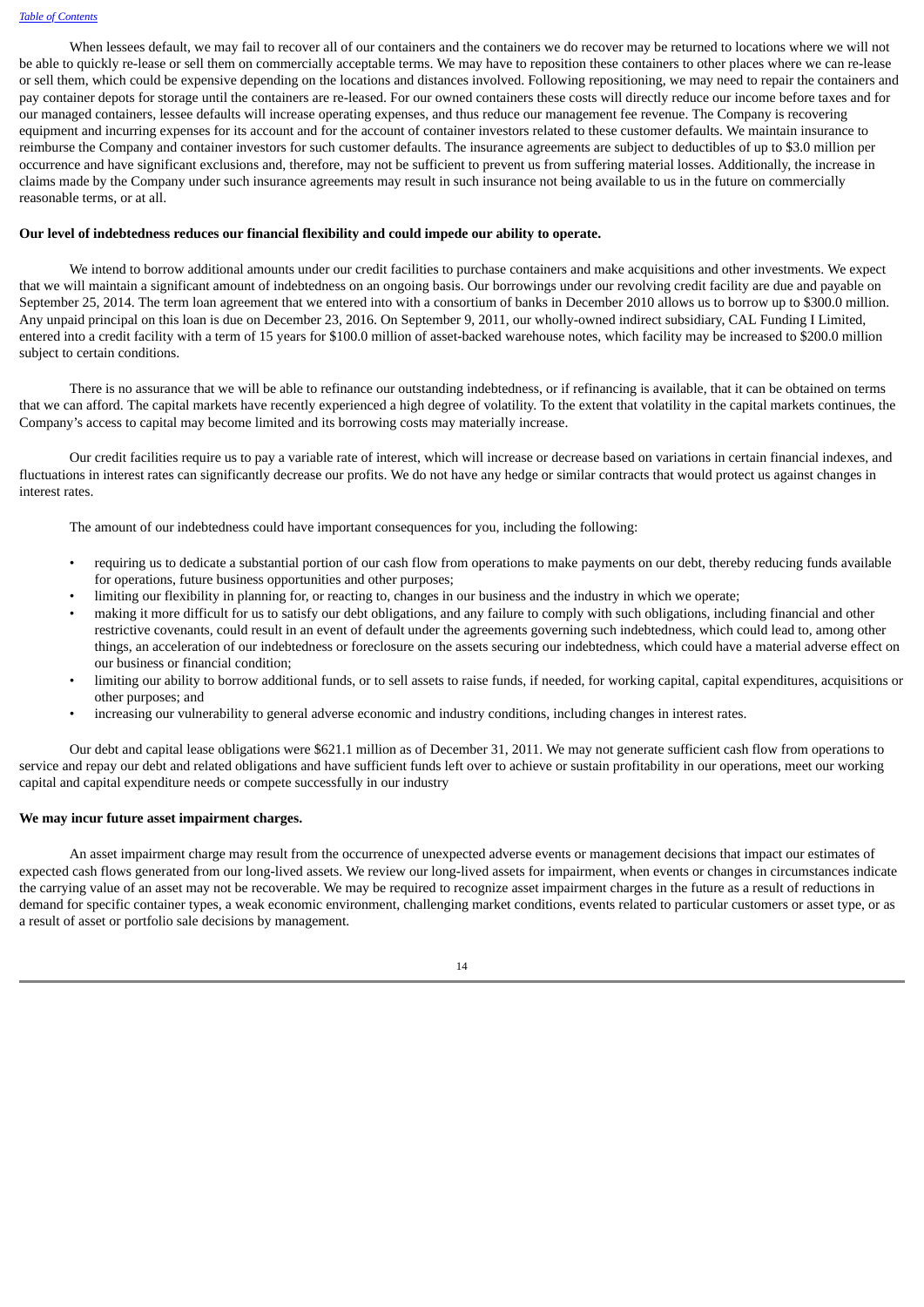## The container investors that purchase containers from us are located in four countries and a change in the conditions and laws in any of these **countries could significantly reduce demand by container investors to purchase containers.**

The container investors that have historically purchased containers from us are located in Germany, Switzerland, Austria and Japan. The willingness of these investors to continue to purchase containers from us will depend upon a number of factors outside of our control, including the laws in the countries in which they are domiciled, the tax treatment of an investment and restrictions on foreign investments. If a change in tax laws or other conditions makes investments in containers less attractive, we will need to identify new container investors. The process of identifying new container investors and selling containers to them could be lengthy and we may not be able to find new container investors in these circumstances, which would result in a substantial reduction in the amount of gain on sale of container portfolios and cash flow.

## We derive a substantial portion of our revenue for each of our container management and container leasing segments from a limited number of container investors and container lessees, respectively. The loss of, or reduction in business by, any of these container investors or container lessees **could result in a significant loss of revenue and cash flow.**

We have derived, and believe that we will continue to derive, a significant portion of our revenue and cash flow from a limited number of container investors and container lessees. Our business comprises two reportable segments for financial statement reporting purposes: container management and container leasing. The operating results of each segment and details of our revenues for the years ended December 31, 2011, 2010 and 2009 are summarized in Note 15 to our consolidated financial statements included in this filing. Revenue for our container management segment comes primarily from container investors that purchase portfolios of containers and then pay us to manage the containers for them. Revenue for our container leasing segment comes primarily from container lessees that lease containers from our owned fleet.

Revenue from our ten largest container lessees represented 57.6% of the revenue from our container leasing segment for the year ended December 31, 2011, with revenue from our single largest container lessee accounting for 11.3%, or \$12.5 million. This \$12.5 million of revenue represented 9.9% of our total revenue for this period. As our business grows, we expect the proportion of revenue generated by our larger customers to continue to increase. The loss of such a customer would have a material adverse impact on our business.

We do not distinguish between our owned fleet and our managed fleet when we enter into leases with container shipping lines. Accordingly, the largest lessees of our owned fleet are typically among the largest lessees of our managed fleet, and our management fee revenue is based in part on the number of managed containers on lease to container lessees. As a result, the loss of, or default by, any of our largest container lessees could have a material adverse effect on the revenue for both our container management segment and our container leasing segment. In addition, many of the management agreements with our container investors contain performance criteria, such as minimum per diem net income per container or minimum utilization rates for the pool of containers owned by the container investors. In the event we fail to meet one or more of these criteria in a management agreement, the independent investment arrangers who typically act on behalf of container investors may have the right to terminate the management agreement. In the year ended December 31, 2011, container investors associated with our largest five investment arrangers represented 65.4% of our container management segment revenue. If we were to not perform our obligations as a container manager under the management agreements controlled by an independent investment arranger, the independent investment manager could decide to terminate all of the management agreements under which we have not performed our obligations. Managed containers associated with our single largest container investor accounted for 17.5%, or \$2.7 million, of revenue from our container management segment during the year ended December 31, 2011. The \$2.7 million of revenue represented 2.1% of our total revenue for this period. The termination of the management agreements under the control of a single investment arranger or the loss of our largest container investor as a management services customer could have a material adverse effect on the revenue for our container management segment.

## **Consolidation and concentration in the container shipping industry could decrease the demand for leased containers.**

We primarily lease containers to container shipping lines. We believe container shipping lines require two TEUs of available containers for every TEU of capacity on their container ships. The container shipping lines have historically relied on a large number of leased containers to satisfy their needs. Consolidation of major container shipping lines could create efficiencies and decrease the demand that container shipping lines have for leased containers because they may be able to fulfill a larger portion of their needs through their owned container fleets. It could also create concentration of credit risk if the number of our container lessees decreases due to consolidation. Additionally, large container shipping lines with significant resources could choose to manufacture their own containers, which would decrease their demand for leased containers and could have an adverse impact on our business.

#### As we increase the number of containers in our owned fleet, we will be subject to significantly greater ownership risks.

The number of containers in our owned fleet fluctuates over time as we purchase new containers and sell containers to container investors or into the secondary resale market. As part of our strategy, we plan to increase both the number of owned containers as well as the number of managed containers in our fleet. We believe we will be able to find container investors to purchase the desired portion of the new containers that we purchase and lease. If we are unable to locate container investors to purchase these containers, we will operate the containers as part of our owned fleet. Ownership of containers entails greater risk than management of containers for container investors, because as we increase the number of containers in our owned fleet, we are subject to an increased level of risk from loss or damage to equipment, financing costs, changes in per diem rates, re-leasing risk, changes in utilization rates, lessee defaults, repositioning costs, storage expenses, impairment charges and changes in sales price upon disposition of containers.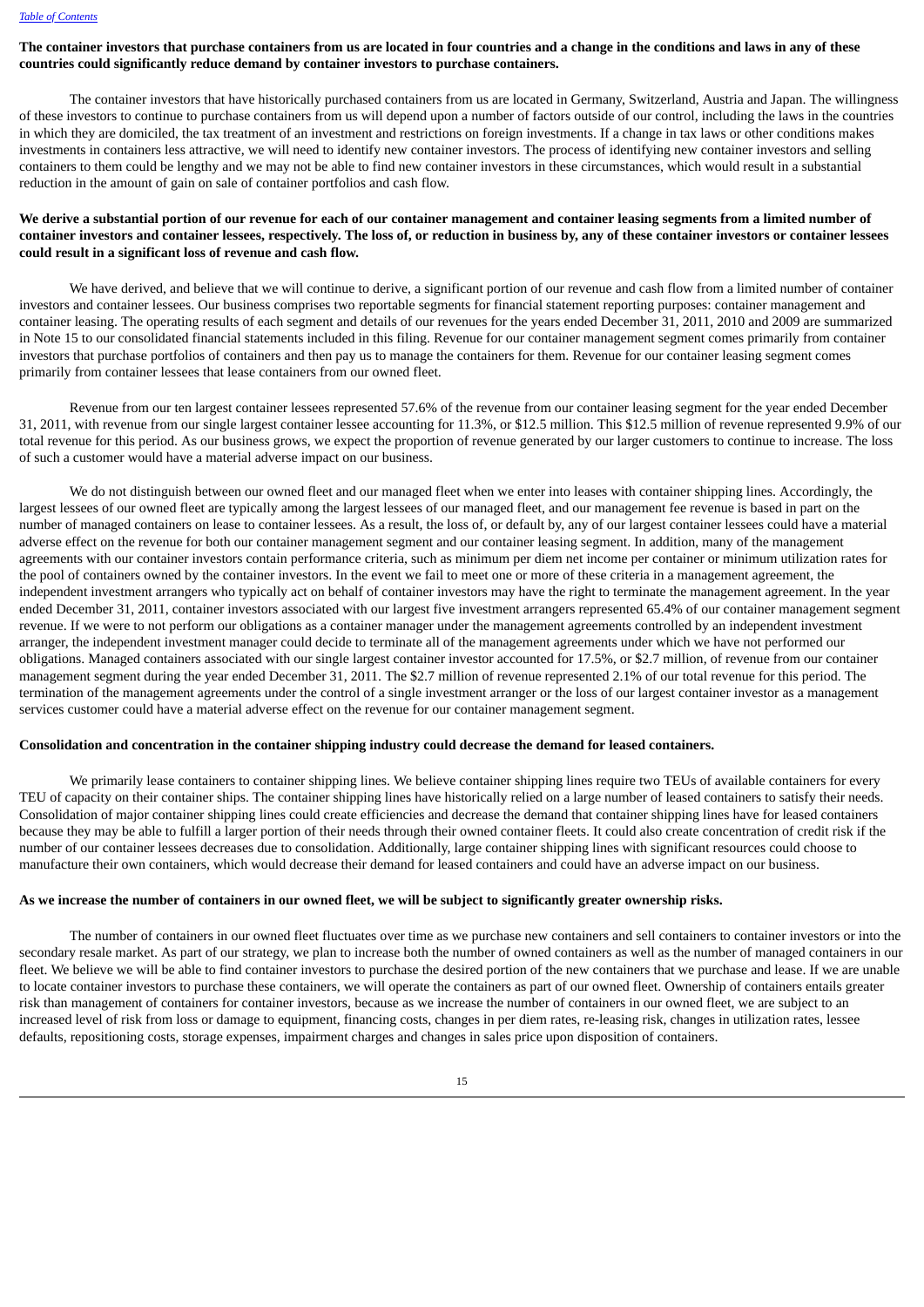## As we increase the number of containers in our owned fleet we will have significantly more capital at risk and may not be able to satisfy the future **capital requirements of our container management business.**

As we increase the number of containers in our owned fleet, either as a result of planned growth in our owned fleet or as a result of our inability to sell containers to container investors, we may need to maintain higher debt balances which may adversely affect our return on equity and reduce our capital resources, including our ability to borrow money to continue expanding our managed fleet. Future borrowings may not be available under our credit facilities or we may not be able to refinance the facility, if necessary, on commercially reasonable terms or at all. We may need to raise additional debt or equity capital in order to fund our business, expand our sales activities and/or respond to competitive pressures. We may not have access to the capital resources we desire or need to fund our business. These effects, among others, may reduce our profitability and adversely affect our plans to continue the expansion of the container management portion of our business.

Our container lessees prefer newer containers, so to stay competitive we must continually add new containers to our fleet. If we are unable to make necessary capital expenditures, our fleet of containers may be less desirable to our container lessees and our profitability could suffer.

#### Changes in market price, availability or transportation costs of containers could adversely affect our ability to maintain our supply of containers.

We currently purchase almost all of our containers from manufacturers based in China. If it became more expensive for us to procure containers in China or to transport these containers at a low cost from China to the locations where they are needed by our container lessees because of changes in exchange rates between the U.S. Dollar and Chinese Yuan, further consolidation among container suppliers, increased tariffs imposed by the United States or other governments or for any other reason, we may have to seek alternative sources of supply. While we are not currently dependent on any single current manufacturer of our containers, we may not be able to make alternative arrangements quickly enough to meet our container needs, and the alternative arrangements may increase our costs. The availability of containers depends significantly on the availability and cost of steel in China. If a shortage of steel develops either in China or worldwide, container manufacturers may not be able to meet our demand for new containers which would limit our ability to add new containers to our fleet.

## Terrorist attacks, the threat of such attacks, piracy or the outbreak of war and hostilities could negatively impact our operations and profitability **and may expose us to liability.**

Terrorist attacks and the threat of such attacks have contributed to economic instability in the United States and elsewhere, and further acts or threats of terrorism, violence, war or hostilities could similarly affect world trade and the industries in which we and our container lessees operate. For example, worldwide containerized trade dramatically decreased in the immediate aftermath of the September 11, 2001 terrorist attacks in the United States, which affected demand for leased containers. In addition, terrorist attacks, threats of terrorism, piracy or threats thereof, violence, war or hostilities may directly impact ports, depots, our facilities or those of our suppliers or container lessees and could impact our sales and our supply chain. A severe disruption to the worldwide ports system and flow of goods could result in a reduction in the level of international trade and lower demand for our containers. We maintain liability insurance which in the aggregate provides coverage of up to \$50.0 million that we believe would apply to claims arising from a terrorist attack, and our lease agreements require our lessees to indemnify us for all costs, liabilities and expenses arising out of the use of our containers, including property damage to the containers, damage to third-party property and personal injury. However, our lessees may not have adequate resources to honor their indemnity obligations and our insurance coverage is subject to large deductibles and significant exclusions. Accordingly, we may not be protected in all cases from liability (and expenses in defending against claims of liability) arising from a terrorist attack.

## Our senior executives are critical to the success of our business and our inability to retain them or recruit new personnel could adversely affect our **business.**

Most of our senior executives and other management-level employees have over ten years of industry experience. We rely on this knowledge and experience in our strategic planning and in our day-to-day business operations. Our success depends in large part upon our ability to retain our senior management, the loss of one or more of whom could have a material adverse effect on our business. Our success also depends on our ability to retain our experienced sales force and technical personnel as well as recruiting new skilled sales, marketing and technical personnel. Competition for these individuals in our industry is intense and we may not be able to successfully recruit, train or retain qualified personnel. If we fail to retain and recruit the necessary personnel, our business and our ability to obtain new container lessees and provide acceptable levels of customer service could suffer.

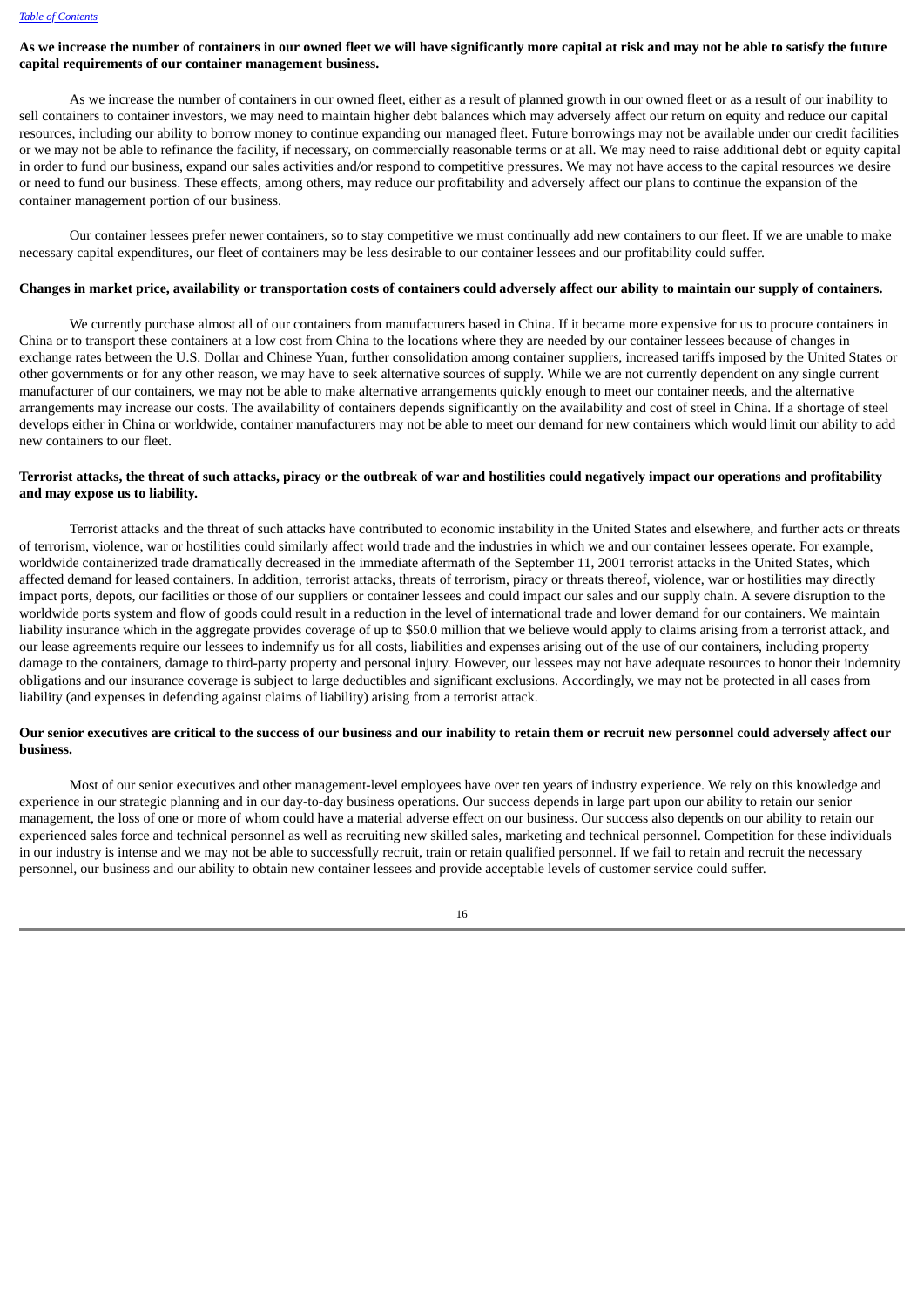## We rely on our proprietary information technology system to conduct our business. If this system fails to adequately perform its functions, or if we experience an interruption in its operation, our business, results of operations and financial prospects could be adversely affected.

The efficient operation of our business is highly dependent on our proprietary information technology system. We rely on our system to track transactions, such as repair and depot charges and changes to book value, and movements associated with each of our owned or managed containers. We use the information provided by this system in our day-to-day business decisions in order to effectively manage our lease portfolio and improve customer service. We also rely on it for the accurate tracking of the performance of our managed fleet for each container investor. The failure of our system to perform as we expect could disrupt our business, adversely affect our results of operations and cause our relationships with lessees and container investors to suffer. In addition, our information technology system is vulnerable to damage or interruption from circumstances beyond our control, including fire, natural disasters, power loss and computer systems failures and viruses. Any such interruption could have a material adverse effect on our business, results of operations and financial prospects.

## We will require a significant amount of cash to service and repay our outstanding indebtedness and our ability to generate cash depends on many **factors beyond our control.**

Our ability to make payments on and repay our indebtedness and to fund planned capital expenditures will depend on our ability to generate cash in the future. Based on the balance of our long-term indebtedness as of December 31, 2011, we will require approximately \$50.0 million to service our current indebtedness in the year ending December 31, 2012. It is possible that:

- our business will not generate sufficient cash flow from operations to service and repay our debt and to fund working capital requirements and planned capital expenditures;
- future borrowings will not be available under our current or future credit facilities in an amount sufficient to enable us to refinance our debt; or
- we will not be able to refinance any of our debt on commercially reasonable terms or at all.

## Our credit facilities impose, and the terms of any future indebtedness may impose, significant operating, financial and other restrictions on us and **our subsidiaries.**

Restrictions imposed by our credit facilities will limit or prohibit, among other things, our ability to:

- incur additional indebtedness:
- pay dividends on or redeem or repurchase our stock;
- enter into new lines of business;
- issue capital stock of our subsidiaries;
- make loans and certain types of investments;
- create liens;
- sell certain assets or merge with or into other companies;
- enter into certain transactions with stockholders and affiliates; and
- restrict dividends, distributions or other payments from our subsidiaries.

These restrictions could adversely affect our ability to finance our future operations or capital needs and pursue available business opportunities. A breach of any of these restrictions, including breach of financial covenants, could result in a default in respect of the related indebtedness. If a default occurs, the relevant lenders could elect to declare the indebtedness, together with accrued interest and fees, to be immediately due and payable and proceed against any collateral securing that indebtedness, which will constitute substantially all of our container assets.

#### **We face extensive competition in the container leasing industry.**

We may be unable to compete favorably in the highly competitive container leasing and container management businesses. We compete with a number of major leasing companies, many smaller lessors, manufacturers of container equipment, companies and financial institutions offering finance leases, promoters of container ownership and leasing as a tax-efficient investment, container shipping lines, which sometimes lease their excess container stocks, and suppliers of alternative types of containers for freight transport. Some of these competitors have greater financial resources and access to capital than we do. Additionally, some of these competitors may have large, underutilized inventories of containers, which could lead to significant downward pressure on per diem rates, margins and prices of containers.

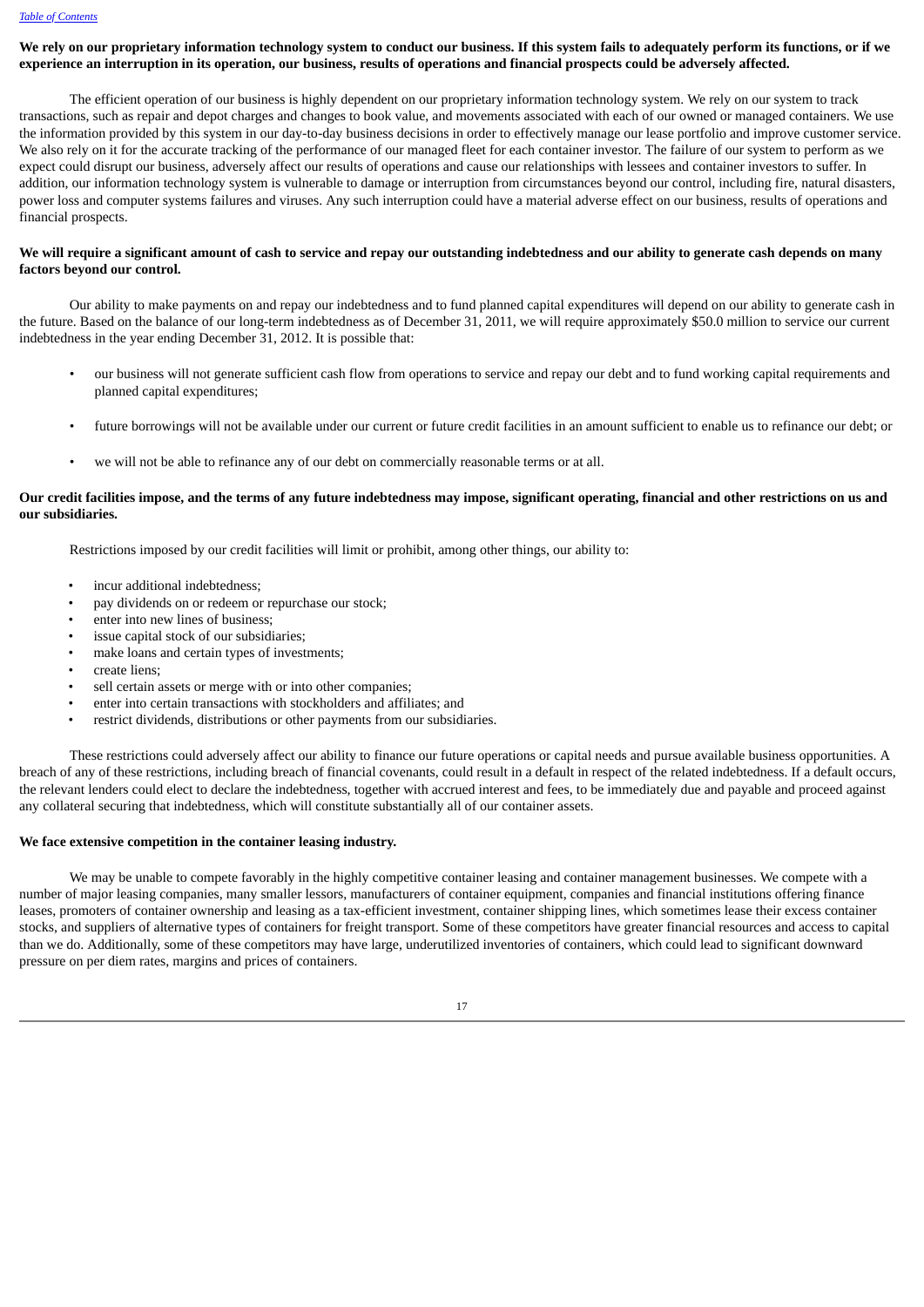Our business requires large amounts of working capital to fund our operations. We are aware that some of our competitors have recently had ownership changes. As a consequence, these competitors may have greater resources available to aggressively seek to expand their market share. This could include offering lease rates with which we cannot effectively compete. We cannot assure you that we will be able to compete successfully against these competitors.

Competition among container leasing companies depends upon many factors, including, among others, per diem rates; lease terms, including lease duration, drop-off restrictions and repair provisions; customer service; and the location, availability, quality and individual characteristics of containers. New entrants into the leasing business have been attracted by the high rate of containerized trade growth in recent years. New entrants may be willing to offer pricing or other terms that we are unwilling or unable to match. As a result, we may not be able to maintain a high utilization rate or achieve our growth plans.

## Our entry into the railcar leasing business could have an adverse effect on our overall profitability if we do not succeed in this new line of business.

The railcar leasing business involves different customers, equipment, storage and handling facilities and other operating issues that are different from our traditional container leasing business. This business is competitive and dominated by well capitalized industry players. Even though we have hired experienced executives to manage our railcar leasing business, we cannot assure you that this new business segment will be successful and profitable.

#### **The international nature of our business exposes us to numerous risks.**

Our ability to enforce lessees' obligations will be subject to applicable law in the jurisdiction in which enforcement is sought. As containers are predominantly located on international waterways, it is not possible to predict, with any degree of certainty, the jurisdictions in which enforcement proceedings may be commenced. For example, repossession from defaulting lessees may be difficult and more expensive in jurisdictions in which laws do not confer the same security interests and rights to creditors and lessors as those in the United States and in jurisdictions where recovery of containers from defaulting lessees is more cumbersome. As a result, the relative success and expedience of enforcement proceedings with respect to containers in various jurisdictions cannot be predicted.

We are also subject to risks inherent in conducting business across national boundaries, any one of which could adversely impact our business. These risks include:

- regional or local economic downturns;
- changes in governmental policy or regulation;
- restrictions on the transfer of funds into or out of the country;
- import and export duties and quotas;
- domestic and foreign customs and tariffs;
- international incidents:
- war, hostilities, terrorist attacks, piracy, or the threat of any of these events;
- government instability;
- nationalization of foreign assets;
- government protectionism;
- compliance with export controls, including those of the U.S. Department of Commerce;
- compliance with import procedures and controls, including those of the U.S. Department of Homeland Security;
- consequences from changes in tax laws, including tax laws pertaining to the container investors;
- potential liabilities relating to foreign withholding taxes;
- labor or other disruptions at key ports;
- difficulty in staffing and managing widespread operations; and
- restrictions on our ability to own or operate subsidiaries, make investments or acquire new businesses in these jurisdictions.

One or more of these factors could impair our current or future international operations and, as a result, harm our overall business.

18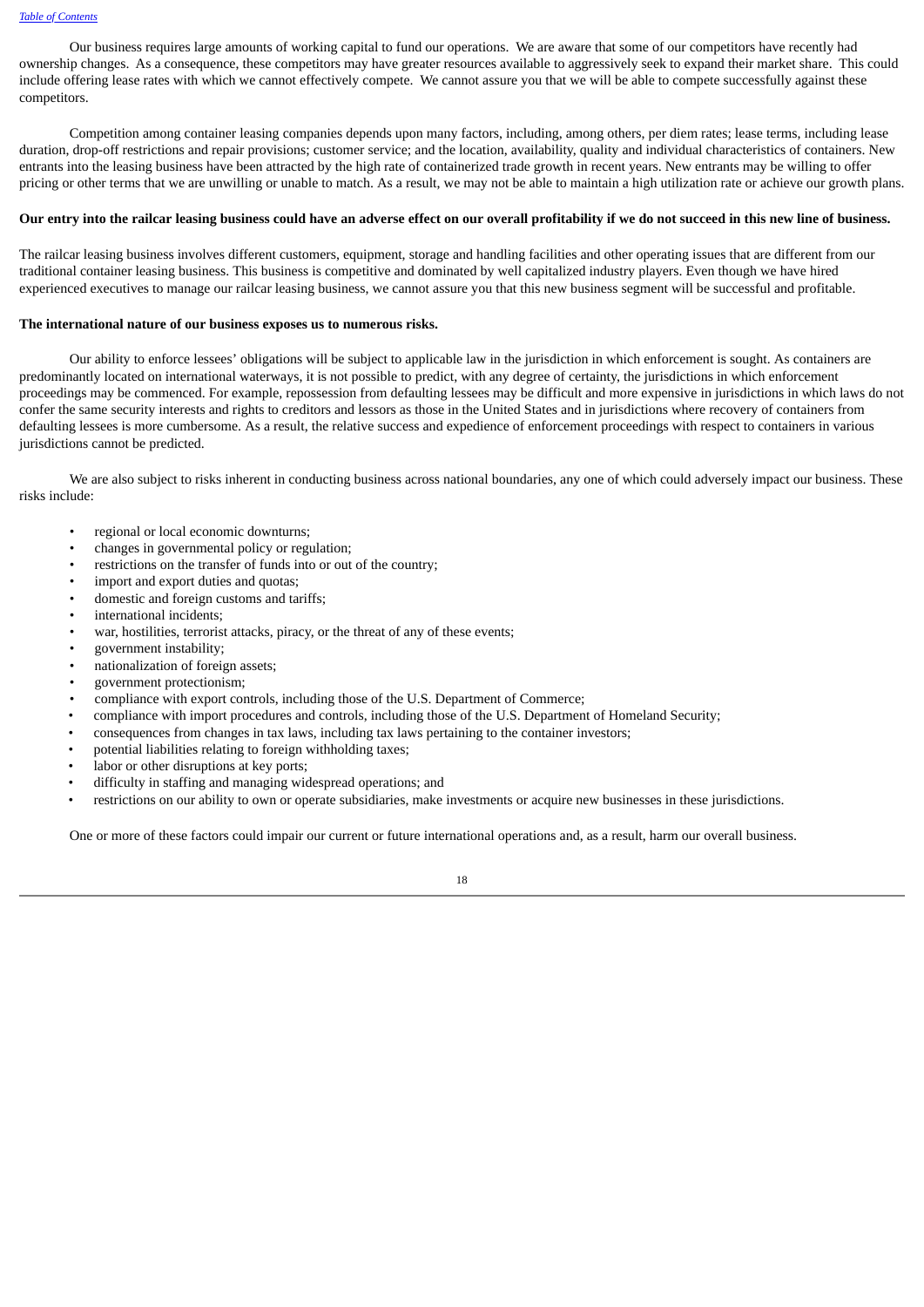### We may incur costs associated with new security regulations, which may adversely affect our business, financial condition and results of operations.

We may be subject to regulations promulgated in various countries, including the United States, seeking to protect the integrity of international commerce and prevent the use of containers for international terrorism or other illicit activities. For example, the Container Security Initiative, the Customs-Trade Partnership Against Terrorism and Operation Safe Commerce are among the programs administered by the U.S. Department of Homeland Security that are designed to enhance security for cargo moving throughout the international transportation system by identifying existing vulnerabilities in the supply chain and developing improved methods for ensuring the security of containerized cargo entering and leaving the United States. Moreover, the International Convention for Safe Containers, 1972 (CSC), as amended, adopted by the International Maritime Organization, applies to new and existing containers and seeks to maintain a high level of safety of human life in the transport and handling of containers by providing uniform international safety regulations. As these regulations develop and change, we may incur compliance costs due to the acquisition of new, compliant containers and/or the adaptation of existing containers to meet new requirements imposed by such regulations. Additionally, certain companies are currently developing or may in the future develop products designed to enhance the security of containers transported in international commerce. Regardless of the existence of current or future government regulations mandating the safety standards of intermodal shipping containers, our competitors may adopt such products or our container lessees may require that we adopt such products. In responding to such market pressures, we may incur increased costs, which could have a material adverse effect on our business, financial condition and results of operations.

## We operate in numerous tax jurisdictions. A taxing authority within any of these jurisdictions may challenge our operating structure which could result in additional taxes, interest and penalties that could materially impact our financial conditions and our future financial results.

We have implemented a number of structural changes with respect to our international subsidiaries in an effort to reduce our income tax obligations in countries in which we operate. There can be no assurance that our tax structure and the amount of taxes we pay in any of these countries will not be challenged by the taxing authorities in these countries. If the tax authorities challenge our tax structure or the amount of taxes paid, we could incur substantial expenses associated with defending our tax position as well as expenses associated with the payment of any additional taxes, penalties and interest that may be imposed on us. The payment of these amounts could have an adverse material effect on our business and results of operations.

#### **Environmental liability may adversely affect our business and financial condition.**

We are subject to federal, state, local and foreign laws and regulations relating to the protection of the environment, including those governing the discharge of pollutants to air, ground and water, the management and disposal of hazardous substances and wastes and the cleanup of contaminated sites. We could incur substantial costs, including cleanup costs, fines and costs arising out of third-party claims for property or natural resource damage and personal injury, as a result of violations of or liabilities under environmental laws and regulations in connection with our or our lessees' current or historical operations. Under some environmental laws in the United States and certain other countries, the owner or operator of a container may be liable for environmental damage, cleanup or other costs in the event of a spill or discharge of material from the container without regard to the fault of the owner or operator. While we typically maintain liability insurance and typically require lessees to provide us with indemnity against certain losses, the insurance coverage may not be sufficient, or available, to protect against any or all liabilities and such indemnities may not be sufficient to protect us against losses arising from environmental damage. Moreover, our lessees may not have adequate resources, or may refuse to honor their indemnity obligations and our insurance coverage is subject to large deductibles, coverage limits and significant exclusions.Additionally, many countries, including the United States, restrict, prohibit or otherwise regulate the use of chemical refrigerants due to their ozone depleting and global warming effects. Over 99% of our refrigerated containers currently use R134A or 404A refrigerant. While R134A and 404A do not contain CFCs (which have been restricted since 1995), the European Union has instituted regulations to phase out the use of R134A in automobile air conditioning systems beginning in 2011 due to concern that the release of R134A into the atmosphere may contribute to global warming. While the European Union regulations do not currently restrict the use of R134A in refrigerated containers or trailers, it is possible that the phase out of R134A in automobile air conditioning systems will be extended to intermodal containers in the future. Further, certain manufacturers of refrigerated containers, including the largest manufacturer of cooling machines for refrigerated containers, have begun testing units that utilize alternative refrigerants, such as carbon dioxide, that may have less global warming potential than R134A and 404A. If future regulations prohibit the use or servicing of containers using R134A or 404A refrigerants, we could be forced to incur large retrofitting expenses. In addition, refrigerated containers that are not retrofitted may become difficult to lease and command lower rental rates and disposal prices.

Furthermore, the insulation foam in the walls of refrigerated containers requires the use of a blowing agent that contains CFCs. Manufacturers are in various stages of phasing out the use of this blowing agent in the manufacturing process, however, if future regulations prohibit the use or servicing of containers with insulation manufactured with this blowing agent we could be forced to incur large retrofitting expenses and those that are not retrofitted may become more difficult to lease and command lower rental rates and disposal prices.

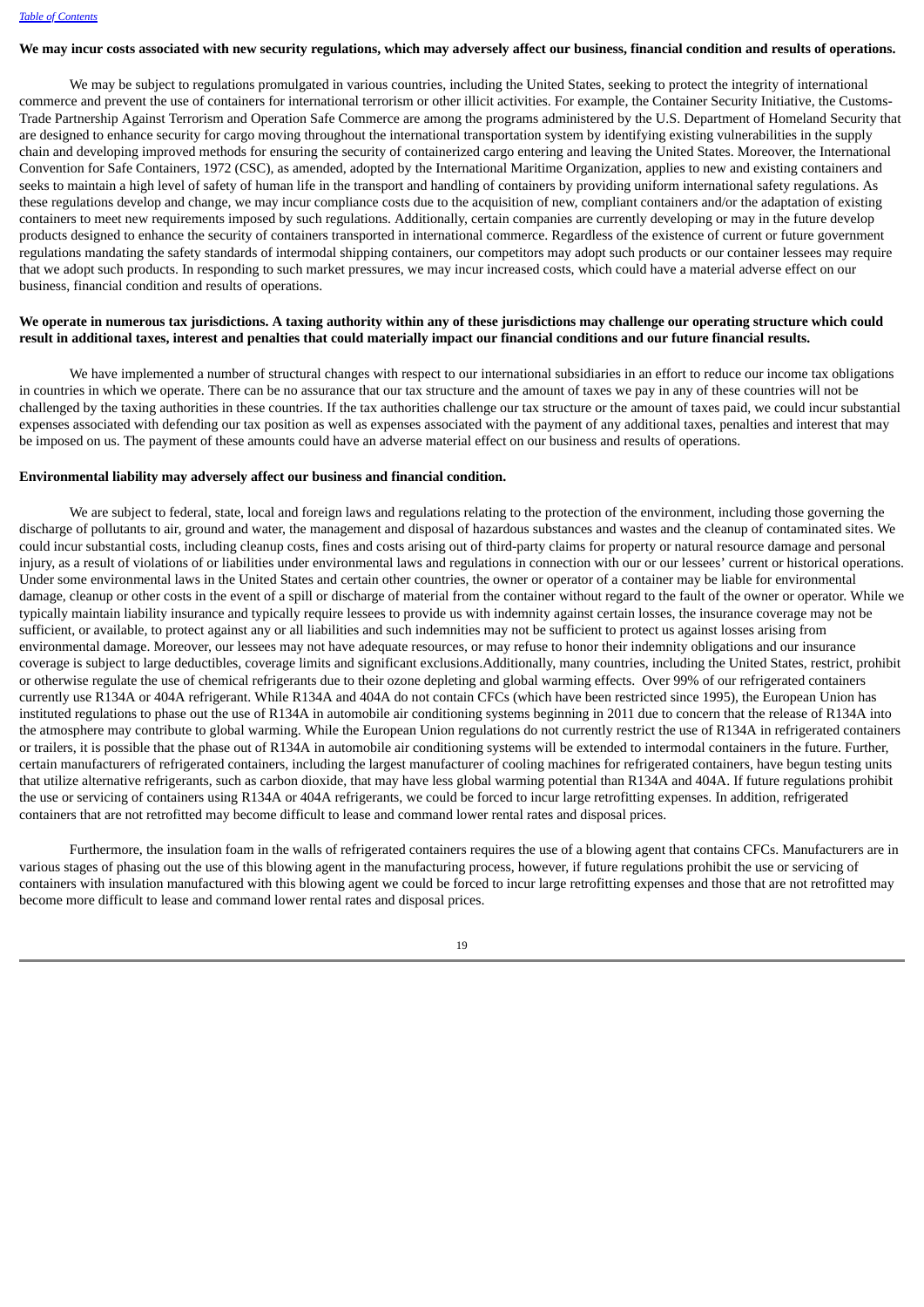## Use of counterfeit and improper refrigerant in refrigeration machines for refrigerated containers could result in irreparable damage to the refrigeration machines, death or personal injury, and materially impair the value of our refrigerated container fleet.

There are reports of counterfeit and improper refrigerant gas being used to service refrigeration machines in depots in Asia. The use of this counterfeit gas has led to the explosion of several refrigeration machines within the industry. Three of these incidents have resulted in personal injury or death, and in all cases, the counterfeit gas has led to irreparable damage to the refrigeration machines.

There are currently no safe testing procedures available to determine whether the counterfeit gas has been used to service a refrigeration machine. As a result, refrigerated containers that were used, or whose refrigeration machinery was serviced in jurisdictions where counterfeit or improper refrigerant gas was found, are being isolated and idled until such a test can be developed to confirm that the proper refrigerant gas is in the refrigeration machines. Until such tests and procedures are developed and implemented, our ability to lease certain refrigerated containers could be limited. If such tests or procedures are not developed quickly and proven safe and effective or if the use of such counterfeit and improper refrigerant is more widespread than currently believed, the value of our refrigerated container fleet and our ability to lease refrigerated containers could be materially impaired and could therefore have a material adverse effect on our financial condition, results of operations and cash flows.

#### **We may face litigation involving our management of containers for container investors.**

We manage containers for container investors under management agreements that are negotiated with each container investor. We make no assurances to container investors that they will make any amount of profit on their investment or that our management activities will result in any particular level of income or return of their initial capital. We believe that as the number of containers that we manage for container investors increases, there is a possibility that we may be drawn into litigation relating to the investments. Although our management agreements contain contractual protections and indemnities that are designed to limit our exposure to such litigation, such provisions may not be effective and we may be subject to a significant loss in a successful litigation by a container investor.

## Our 80 percent ownership in CAIJ, Inc., a container investment arranger and advisor focused on arranging container investments with Japanese investors, may subject us to material litigation risks and damage to our professional reputation as a result of litigation allegations and negative **publicity.**

CAIJ, Inc. (CAIJ) was formed and began operation in 2007 for the purpose of arranging investments in our containers with Japanese investors. CAIJ has arranged a significant amount of investments and we expect that CAIJ will arrange more container investments in the future. Because we are the seller and manager of the containers that will be sold to investors on whose behalf CAIJ acts as an arranger and advisor, there is an inherent conflict of interest between us and CAIJ. We disclose this inherent conflict of interest to container investors prior to any sale to them, but we do not provide them with any assurances that they will realize a specific or any investment return on the containers purchased from, and managed by, us. In the event that these container investors realize losses on their investments or believe that the returns on their investments are lower than expected, they may make claims, including bringing lawsuits, against CAIJ or us for our alleged failure to act in their best interests. Any such claims could result in the payment of legal expenses and damages and also damage our reputation with container investors and potential container investors and materially and adversely affect our business, financial condition or results of operations.

#### **Certain liens may arise on our containers.**

Depot operators, repairmen and transporters may come into possession of our containers from time to time and have sums due to them from the lessees or sub-lessees of the containers. In the event of nonpayment of those charges by the lessees or sub-lessees, we may be delayed in, or entirely barred from, repossessing the containers, or be required to make payments or incur expenses to discharge liens on our containers.

## **The lack of an international title registry for containers increases the risk of ownership disputes.**

There is no internationally recognized system of recordation or filing to evidence our title to containers nor is there an internationally recognized system for filing security interest in containers. Although we have not incurred material problems with respect to this lack of internationally recognized system, the lack of an international title recordation system with respect to containers could result in disputes with lessees, end-users, or third parties who may improperly claim ownership of the containers.

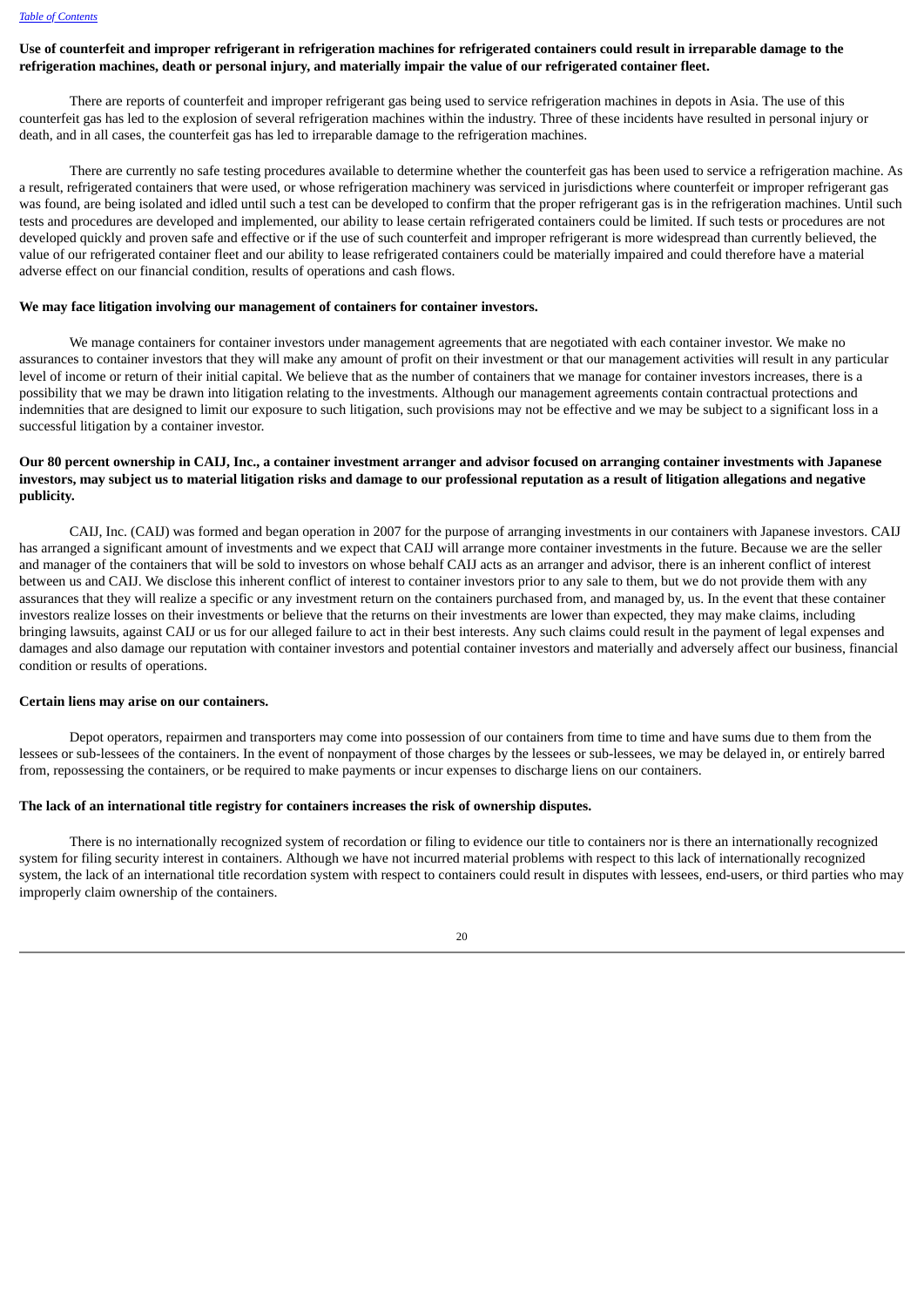## As a U.S. corporation, we are subject to U.S. Executive Orders and U.S. Treasury Sanctions Regulations regarding doing business in or with certain **nations and specially designated nationals.**

As a U.S. corporation, we are subject to U.S. Executive Orders and U.S. Treasury Sanctions Regulations restricting or prohibiting business dealings in or with certain nations and with certain specially designated nationals (individuals and legal entities). Any determination that we have violated such Executive Orders and U.S. Treasury Sanctions Regulations could have a material adverse effect on our business, financial condition, results of operations and cash flows.

## As a U.S. corporation, we are subject to the Foreign Corrupt Practices Act, and a determination that we violated this act may affect our business and **operations adversely.**

As a U.S. corporation, we are subject to the regulations imposed by the Foreign Corrupt Practices Act (FCPA), which generally prohibits U.S. companies and their intermediaries from making improper payments to foreign officials for the purpose of obtaining or keeping business. Any determination that we have violated the FCPA could have a material adverse effect on our business, financial condition, results of operations and cash flows.

#### We may pursue acquisitions or joint ventures in the future that could present unforeseen integration obstacles or costs.

We may pursue acquisitions and joint ventures in the future. Acquisitions involve a number of risks and present financial, managerial and operational challenges, including:

- potential disruption of our ongoing business and distraction of management;
- difficulty integrating personnel and financial and other systems;
- hiring additional management and other critical personnel; and
- increasing the scope, geographic diversity and complexity of our operations.

In addition, we may encounter unforeseen obstacles or costs in the integration of acquired businesses. Also, the presence of one or more material liabilities of an acquired company that are unknown to us at the time of acquisition may have a material adverse effect on our business. Acquisitions or joint ventures may not be successful, and we may not realize any anticipated benefits from acquisitions or joint ventures.

## A new standard for lease accounting under U.S. GAAP has been proposed which could have a financial impact on our business and may negatively **impact the market behavior of our customers.**

Our consolidated financial statements are prepared in accordance with GAAP. In 2010, the Financial Accounting Standards Board (FASB) and International Accounting Standards Board (IASB) issued a jointly developed proposal on lease accounting that could significantly change the accounting and reporting for lease arrangements. The main objective of the proposed standard is to create a new accounting model for both lessees and lessors, replacing the existing concepts of operating and capital leases with models based on "right-of-use" concepts. The new models would result in the elimination of most offbalance sheet lease financing for lessees. Lessors would apply one of two models depending upon whether the lessor retains exposure to significant risks or benefits of the underlying assets. The FASB's document is in the form of an exposure draft of a proposed Accounting Standards Update, *Leases* (Topic 840) (ED), issued in August 2010, and would apply to the accounting for all leases, with some exceptions. The ED also includes expanded disclosures including quantitative and qualitative information to enable users to understand the amount and timing of expected cash flows, for both lessors and lessees. After considering constituents' comments, the FASB and IASB agreed in January 2011 that more work was needed to address the shortfalls of the lessor accounting proposals but tentatively decided to initially limit lessor accounting discussions to only those issues that are critical to both lessees and lessors. The FASB and IASB met in October 2011 and reached tentative decisions on (1) an expansion of lessor's investment property scope exception, (2) revisions to the "receivable and residual" approach, (3) lessor presentation issues, and (4) lessee and lessor transition. The FASB and IASB met again in February 2012 and discussed, primarily, the subsequent measurement of the lessee's right-of-use asset.

The boards' decisions are tentative and subject to change. Once the boards complete their redeliberations an exposure draft will be issued for public comment. A revised exposure draft is targeted for the second half of 2012. The effective date has not yet been discussed; however, it will likely not be before 2016. If there are future changes in GAAP with regard to how we and our customers must account for leases, it could change the way we and our customers conduct our businesses. As a result, we are unable to determine how the proposed changes could affect our business, but they could have an adverse effect on our financial condition.

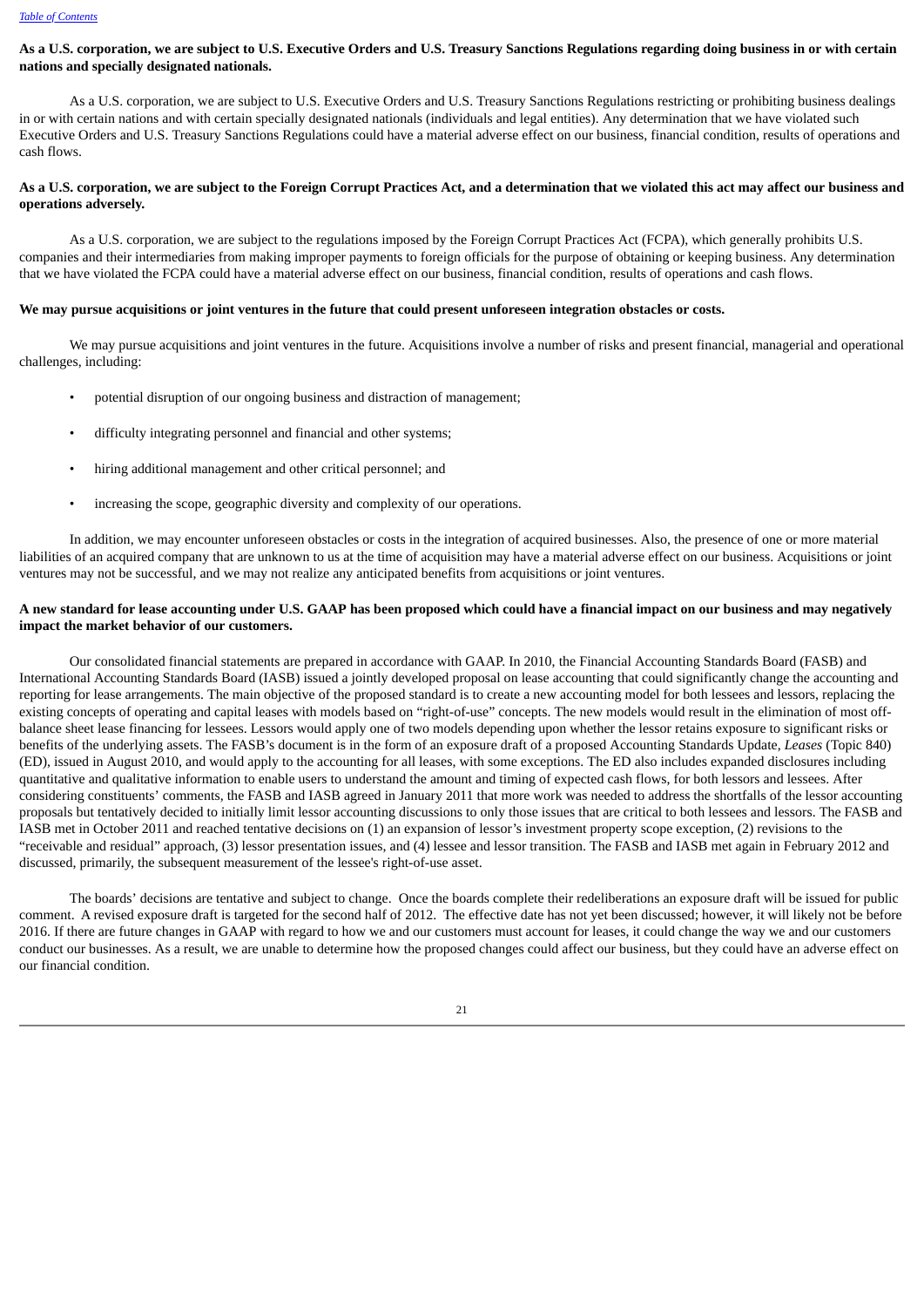## In the future, we may be required to pay personal holding company taxes, which would have an adverse effect on our cash flows, results of **operations and financial condition.**

The Internal Revenue Code requires any company that qualifies as a "personal holding company" to pay personal holding company taxes in addition to regular income taxes. A company qualifies as a personal holding company if (1) more than 50.0% of the value of the company's stock is held by five or fewer individuals and (2) at least 60.0% of the company's adjusted ordinary gross income constitutes personal holding company income, which, in our case, includes adjusted income from the lease of our containers. If we or any of our subsidiaries are a personal holding company, our undistributed personal holding company income, which is generally taxable income with certain adjustments, including a deduction for federal income taxes and dividends paid, will be taxed at a rate of 15.0%. Based upon our operating results, we were not classified as a personal holding company for the year ended December 31, 2011. Whether or not we or any of our subsidiaries are classified as personal holding companies in future years will depend upon the amount of our personal holding company income and the percentage of our outstanding common stock that will be beneficially owned by Mr. Hiromitsu Ogawa, who beneficially owned 34.4% of our common stock as of December 31, 2011. At some point in the future we could become liable for personal holding company taxes. The payment of personal holding company taxes in the future would have an adverse effect on our cash flows, results of operations and financial condition.

#### **Fluctuations in foreign exchange rates could reduce our profitability.**

Most of our revenues and costs are billed in U.S. dollars. Our operations and used container sales in locations outside of the U.S. have some exposure to foreign currency fluctuations, and trade growth and the direction of trade flows can be influenced by large changes in relative currency values. In addition, most of our equipment fleet is manufactured in China. Although the purchase price is in U.S. dollars, our manufacturers pay labor and other costs in the local currency, the Chinese Yuan. To the extent that our manufacturers' costs increase due to changes in the valuation of the Chinese Yuan, the dollar price we pay for equipment could be affected. Adverse or large exchange rate fluctuations may negatively affect our results of operations and financial condition.

## **Risks Related to Our Stock**

#### **Our stock price has been volatile and may remain volatile.**

The trading price of our common stock may be subject to wide fluctuations in response to quarter-to-quarter variations in operating results, new services by us or our competitors, general conditions in the shipping industry and the intermodal container sales and leasing markets, changes in earnings estimates by analysts, or other events or factors. Broad market fluctuations may adversely affect the market price of our common stock. Since the initial public offering of our stock at \$15.00 per share on May 16, 2007, the market price of our stock has fluctuated significantly from a high of \$28.57 per share to a low of \$2.12 per share through February 29, 2012. Since the trading volume on our stock is not significant on a daily basis, shareholders may experience difficulties in liquidating our stock. Factors affecting the trading price of our common stock may include:

- variations in our financial results;
- changes in financial estimates or investment recommendations by any securities analysts following our business;
- the public's response to our press releases, our other public announcements and our filings with the Securities and Exchange Commission;
- changes in accounting standards, policies, guidance, interpretations or principles;
- future sales of common stock by us or our directors, officers or significant stockholders or the perception such sales may occur;
- our ability to achieve operating results consistent with securities analysts' projections;
- the operating and stock price performance of other companies that investors may deem comparable to us;
- recruitment or departure of key personnel;
- our ability to timely address changing container lessee preferences;
- container market and industry factors;
- general stock market conditions; and
- other events or factors, including those resulting from war, incidents of terrorism or responses to such events.

In addition, if the market for companies deemed similar to us or the stock market in general experiences loss of investor confidence, the trading price of our common stock could decline for reasons unrelated to our business or financial results. The trading price of our common stock might also decline in reaction to events that affect other companies in our industry even if these events do not directly affect us.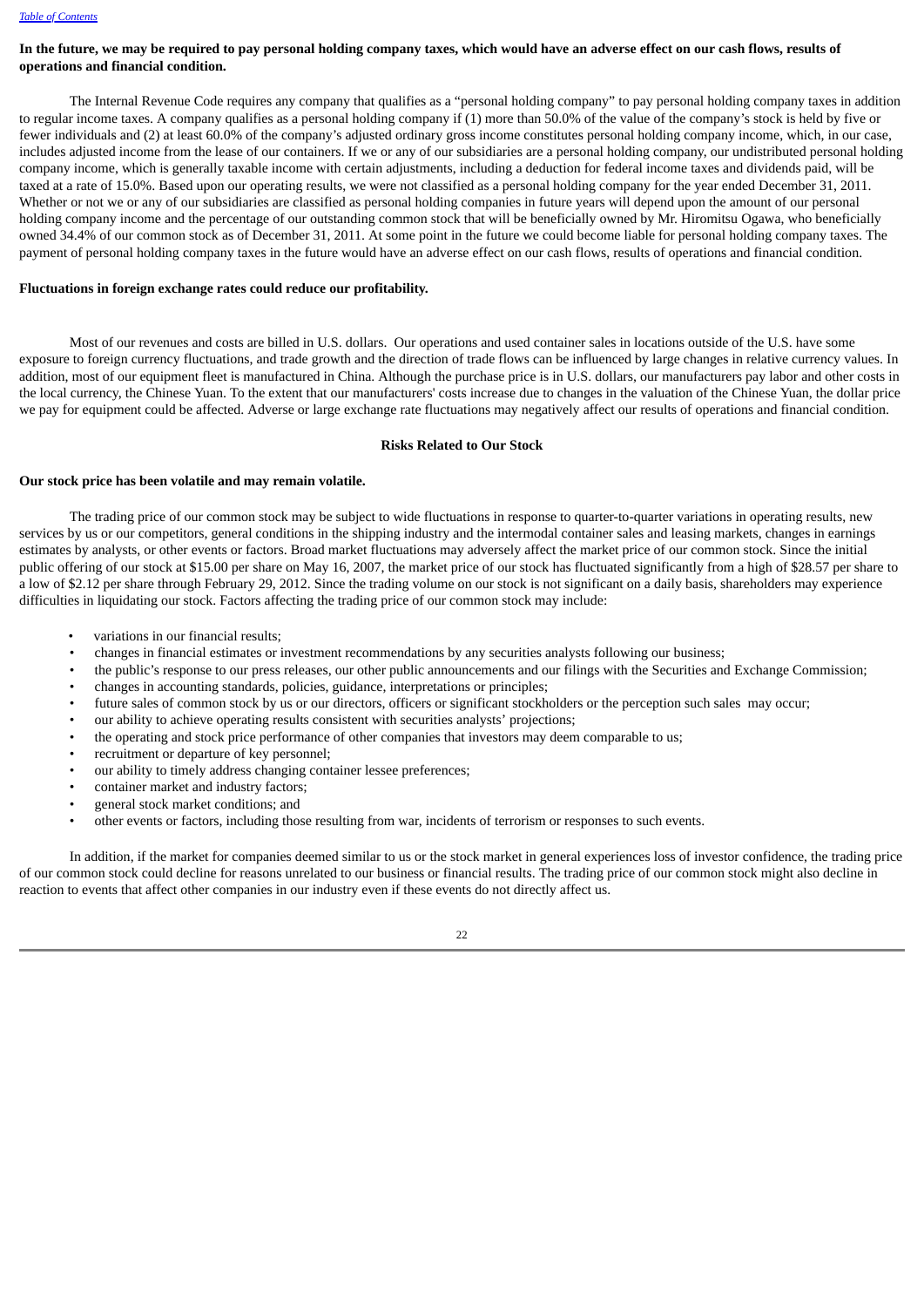Future new sales of our common stock by us or outstanding shares by existing stockholders, or the perception that there will be future sales of new shares from the company or existing stockholders, may cause our stock price to decline and impair our ability to obtain capital through future stock **offerings.**

A substantial number of shares of our common stock held by our current stockholders could be sold into the public market at anytime. In addition, the perception of, or actual sale of, new shares may materially and adversely affect our stock price and could impair our ability to obtain future capital through an offering of equity securities.

## We do not currently pay dividends to holders of our common stock, and we cannot assure you that we will pay dividends to holders of our common **stock in the future.**

Although our board of directors may consider a dividend policy under which we would pay cash dividends on our common stock, any determinations by us to pay cash dividends on our common stock in the future will be based primarily upon our financial condition, results of operations, business requirements, tax considerations and our board of directors' continuing determination that the declaration of dividends under the dividend policy are in the best interests of our stockholders and are in compliance with all laws and agreements applicable to the dividend program. Consequently, investors may be required to rely on sales of their common stock as the only way to realize any future gains on their investment. The terms of our credit agreements contain provisions permitting the payment of cash dividends subject to certain limitations.

#### If securities analysts do not publish research or reports about our business or if they change their financial estimates or investment recommendation, **the price of our stock could decline.**

The trading market for our common shares will rely in part on the research and reports that industry or financial analysts publish about us or our business. We do not control or influence the decisions or opinions of these analysts and analysts may not cover us.

If any analyst who covers us changes his or her financial estimates or investment recommendation, the price of our stock could decline. If any analyst ceases coverage of our company, we could lose visibility in the market, which in turn could cause our stock price to decline.

## Our founder, Mr. Hiromitsu Ogawa, will continue to have substantial control over us and could act in a manner with which other stockholders may **disagree or that is not necessarily in the interests of other stockholders.**

Based upon beneficial ownership as of December 31, 2011, Mr. Ogawa beneficially owns approximately 34.4 % of our outstanding common stock. As a result, he may have the ability to determine the outcome of matters submitted to our stockholders for approval, including the election of directors and any merger, consolidation or sale of all or substantially all of our assets. In addition, he may have the ability to control the management and affairs of our company. Mr. Ogawa may have interests that are different from yours. For example, he may support proposals and actions with which you may disagree or which are not in your interests. The concentration of ownership could delay or prevent a change in control of us or otherwise discourage a potential acquirer from attempting to obtain control of us, which in turn could reduce the price of our common stock. In addition, as Chairman of our Board of Directors, Mr. Ogawa may influence decisions to maintain our existing management and directors in office, delay or prevent changes of control of our company, or support or reject other management and board proposals that are subject to stockholder approval, such as amendments to our employee stock plans and approvals of significant financing transactions.

## Future sales of shares of our common stock by us or our existing stockholders under a shelf registration statement could cause our stock price to **decline.**

We filed a Form S-3 with the United States Securities and Exchange Commission that became effective on May 31, 2011 and established a universal shelf registration for up to \$250.0 million of debt and equity securities by us and the sale of up to 2.5 million shares of our common stock by selling stockholders. The price of our shares could be negatively impacted if we or any of the selling stockholders undertake an offering to sell shares pursuant to this shelf registration.

## Our certificate of incorporation and bylaws and Delaware law contain provisions that could discourage a third party from acquiring us and **consequently decrease the market value of an investment in our common stock.**

Our certificate of incorporation and bylaws and Delaware corporate law each contain provisions that could delay, defer or prevent a change in control of our company or changes in our management. Among other things, these provisions:

• authorize us to issue preferred stock that can be created and issued by the board of directors without prior stockholder approval, with rights senior to those of our common stock;

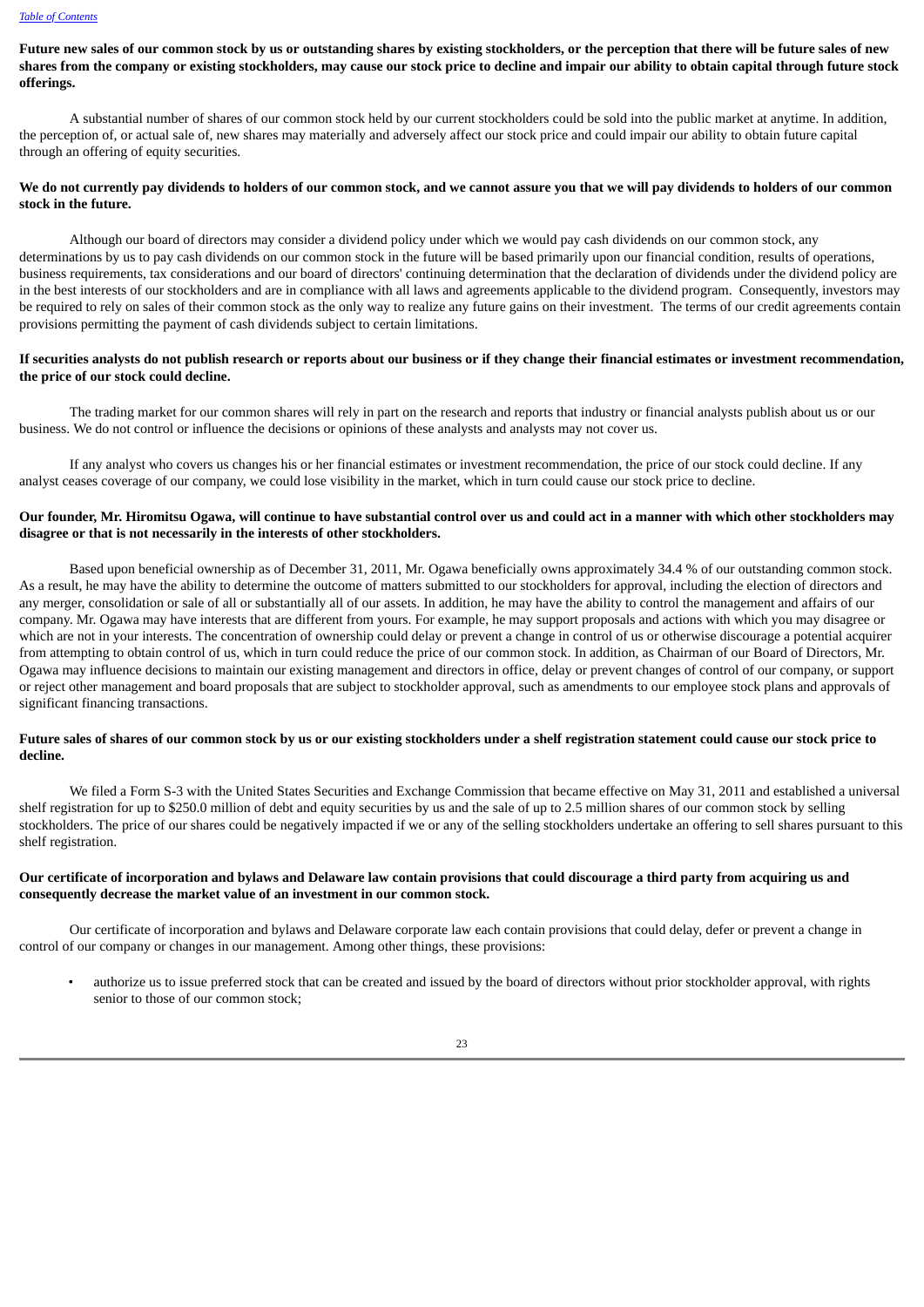- permit removal of directors only for cause by the holders of a majority of the shares entitled to vote at the election of directors and allow only the directors to fill a vacancy on the board of directors;
- prohibit stockholders from calling special meetings of stockholders;
- prohibit stockholder action by written consent, thereby requiring all stockholder actions to be taken at a meeting of our stockholders;
- allow the authorized number of directors to be changed only by resolution of the board of directors;
- establish advance notice requirements for submitting nominations for election to the board of directors and for proposing matters that can be acted upon by stockholders at a meeting;
- classify our board of directors into three classes so that only a portion of our directors are elected each year; and
- allow our directors to amend our bylaws.

These provisions could discourage proxy contests and make it more difficult for our stockholders to elect directors and take other corporate actions, which may prevent a change of control or changes in our management that a stockholder might consider favorable. In addition, Section 203 of the Delaware General Corporation Law may discourage, delay or prevent a change in control of us. Any delay or prevention of a change in control or change in management that stockholders might otherwise consider to be favorable could cause the market price of our common stock to decline.

## We are required to evaluate our internal control over financial reporting under Section 404 of the Sarbanes-Oxley Act of 2002, and any adverse results from such evaluation could result in adverse regulatory consequences, a loss of investor confidence in our financial reports and have an **adverse effect on our stock price.**

The Securities and Exchange Commission, as directed by Section 404 of the Sarbanes-Oxley Act of 2002 (the Sarbanes-Oxley Act), requires annual management assessments of the effectiveness of internal control over financial reporting and a report by our independent auditors rendering an opinion on the effectiveness of our internal control over financial reporting. If we fail to maintain the adequacy and effectiveness of internal control over financial reporting, we may not be able to conclude on an ongoing basis that we have effective internal control over financial reporting in accordance with Section 404 of the Sarbanes-Oxley Act and related regulations. Although our management has concluded that adequate internal control procedures are currently in place, no system of internal control can provide absolute assurance that the financial statements are accurate and free of errors. As a result, the risk exists that our internal control may not detect all errors or omissions in the financial statements. Our independent auditors must annually report on the effectiveness of such internal controls over financial reporting. Our management may not be able to effectively and timely maintain controls and procedures that adequately respond to the increased regulatory compliance and reporting requirements that will be applicable to us as a public company. If we are not able to implement the requirements of the Sarbanes-Oxley Act in a timely manner or with adequate compliance, our independent auditors may not be able to certify as to the effectiveness of our internal controls over financial reporting. This result may subject us to adverse regulatory consequences, and could lead to a negative reaction in the financial markets due to a loss of confidence in the reliability of our financial statements. We could also suffer a loss of confidence in the reliability of our financial statements if we disclose material weaknesses in our internal controls. In addition, if we fail to develop and maintain effective controls and procedures, we may be unable to provide the required financial information in a timely and reliable manner or otherwise comply with the standards applicable to us as a public company. Any failure by us to timely provide the required financial information could materially and adversely impact our financial condition and the market value of our stock.

## We will incur increased costs and demands upon management as a result of complying with the laws and regulations affecting public companies, **which could adversely affect our operating results.**

As a public company we incur significant legal, accounting and other costs associated with public company reporting requirements. In addition to the Sarbanes-Oxley Act of 2002, rules and regulations implemented by the SEC and NYSE, and new rules and regulations resulting from the Dodd-Frank Act are being implemented that could result in substantial compliance costs, which could adversely affect our operating results.

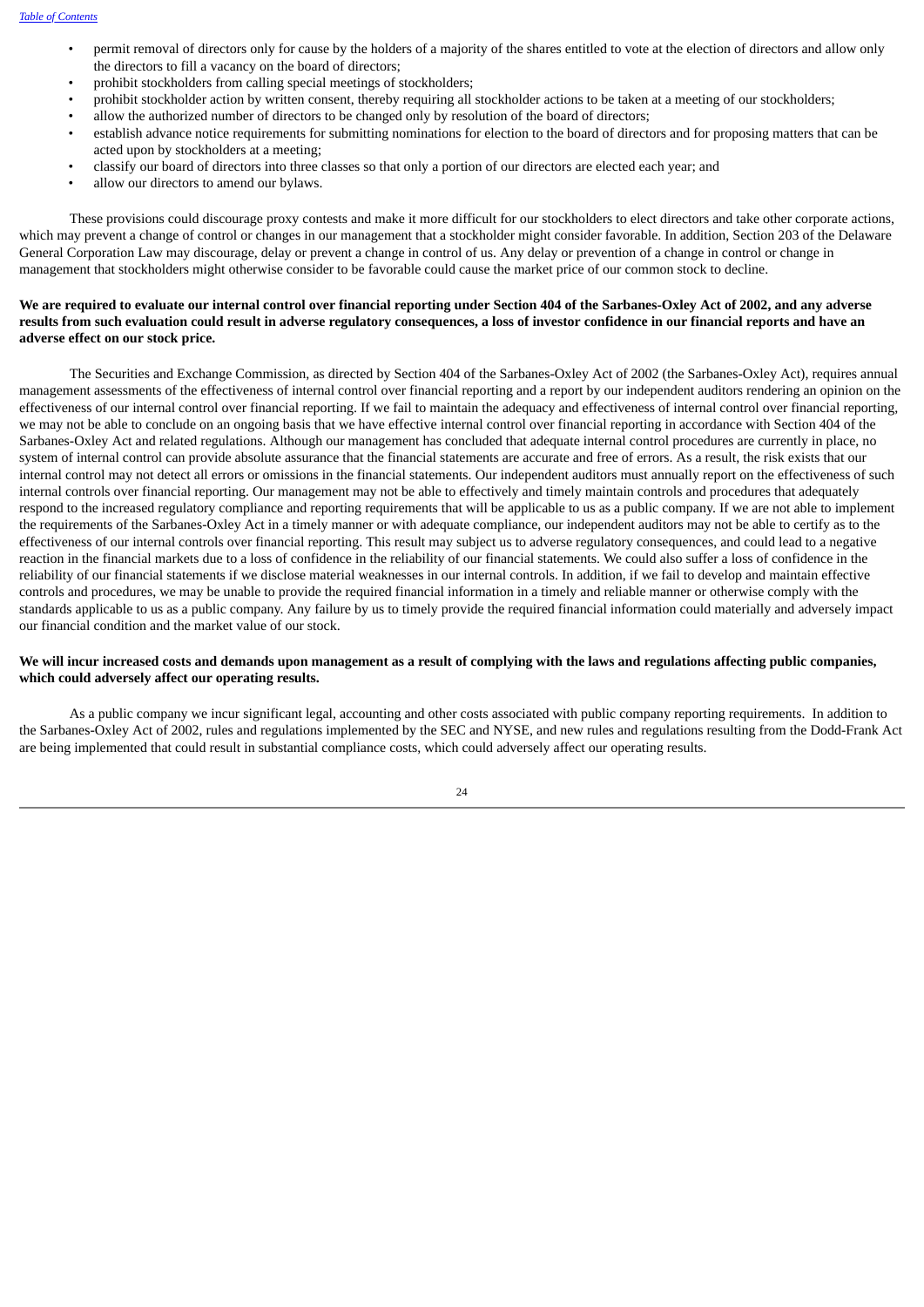## **ITEM 1B. UNRESOLVED STAFF COMMENTS**

<span id="page-25-1"></span><span id="page-25-0"></span>None.

## **ITEM 2. PROPERTIES**

*Office Locations.* As of December 31, 2011, we operated our business in 13 offices in 11 different countries including the U.S. We have two offices in the U.S. including our headquarters in San Francisco, California. We have 11 offices outside the U.S., including an office operated by a third party corporate services provider in Bermuda. We lease all of our office space except for the office in Bermuda. In addition, we have agents in Asia, Europe, South Africa, Australia and South America. Each of our offices is used for both our container leasing and container management segments, except for our office in Germany which is used only for container leasing operations.

The following table summarizes the 12 facilities we leased as of December 31, 2011:

## **Office Location—U.S. Properties**

San Francisco, CA (Headquarters) Charleston, SC

## **Office Location—International Properties**

Brentwood, United Kingdom St. Michael, Barbados Antwerp, Belgium Hong Kong Singapore Delmenhorst, Germany Tokyo, Japan (two offices) Kuala Lumpur, Malaysia Taipei, Taiwan

## <span id="page-25-2"></span>**ITEM 3. LEGAL PROCEEDINGS**

From time to time we may become a party to litigation matters arising in connection with the normal course of our business. While we cannot predict the outcome of these matters, in the opinion of our management, any liability arising from these matters will not have a material adverse effect on our business. Nevertheless, unexpected adverse future events, such as an unforeseen development in our existing proceedings, a significant increase in the number of new cases or changes in our current insurance arrangements could result in liabilities that have a material adverse impact on our business.

#### **ITEM 4. MINE SAFETY DISCLOSURES**

<span id="page-25-3"></span>Not applicable.

25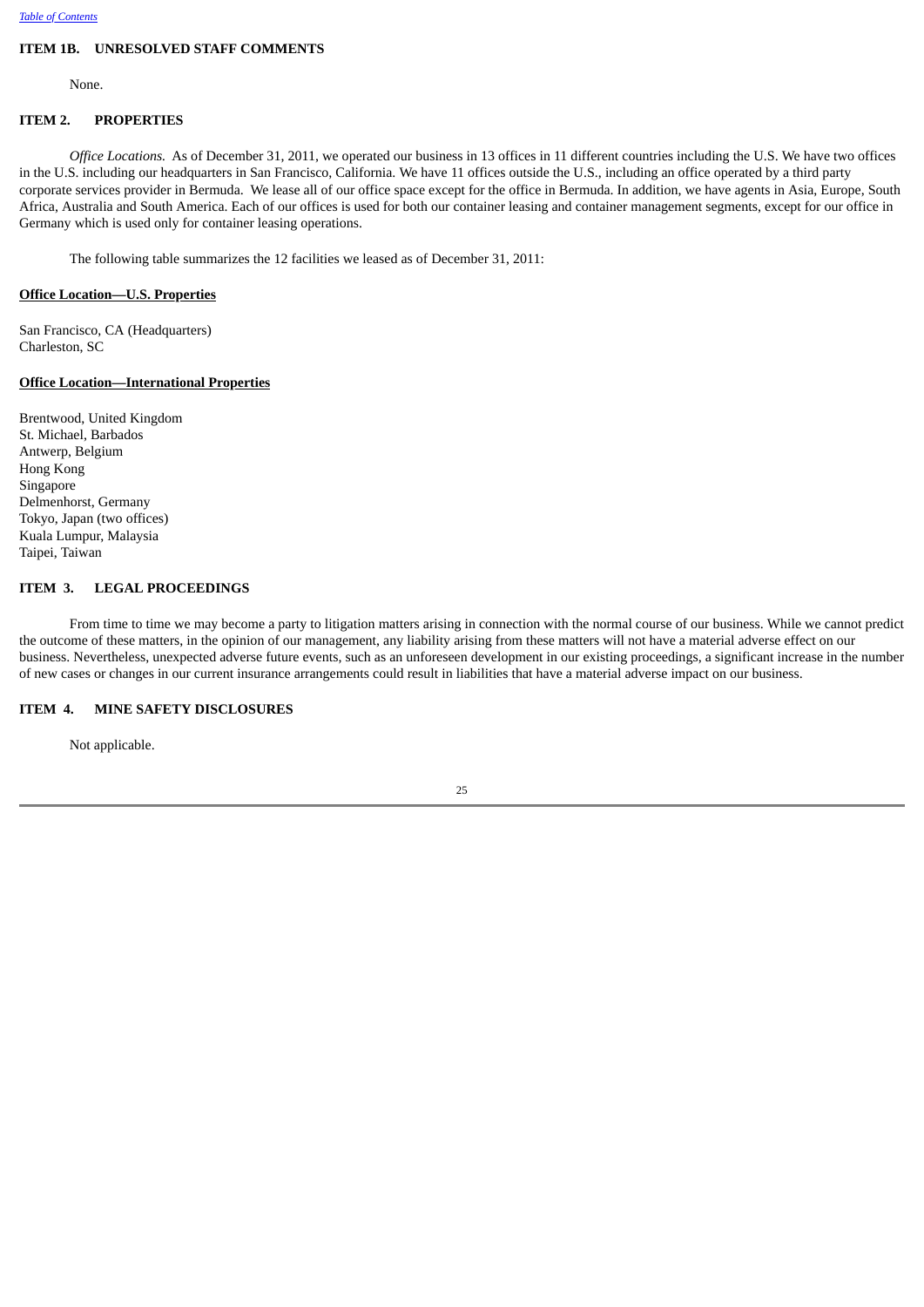#### **PART II**

## <span id="page-26-0"></span>**ITEM 5. MARKET FOR REGISTRANT'S COMMON EQUITY, RELATED STOCKHOLDER MATTERS AND ISSUER PURCHASES OF EQUITY SECURITIES**

Our common stock has been traded on the New York Stock Exchange (NYSE) under the symbol "CAP" since May 16, 2007. Prior to that time, there was no public market for our common stock.

The following table reflects the range of high and low sales prices of our common stock, as reported on the New York Stock Exchange, in each quarter of the years ended December 31, 2011 and 2010:

|                       | <b>High</b> |      | Low   |
|-----------------------|-------------|------|-------|
| 2011:                 |             |      |       |
| <b>Fourth Quarter</b> | \$<br>16.81 | -S   | 10.64 |
| Third Quarter         | \$<br>21.11 | -S   | 10.94 |
| <b>Second Quarter</b> | \$<br>28.57 | -S   | 19.44 |
| <b>First Quarter</b>  | \$<br>26.99 | S.   | 18.43 |
|                       |             |      |       |
| 2010:                 |             |      |       |
| <b>Fourth Quarter</b> | \$<br>21.46 | - \$ | 14.60 |
| Third Quarter         | \$<br>15.57 | S.   | 11.36 |
| <b>Second Quarter</b> | \$<br>15.35 | -S   | 11.32 |
| <b>First Quarter</b>  | \$<br>12.42 | S.   | 7.40  |

As of February 29, 2012, the closing price of our common stock was \$20.15 as reported on the NYSE. On that date, there were 25 registered holders of record of the common stock and 2,905 beneficial holders, based on information obtained from our transfer agent.

## **Dividends**

We have never declared or paid dividends on our capital stock. Our board of directors may consider adopting a dividend policy. Any determinations by us to pay cash dividends on our common stock in the future will be based primarily upon our financial condition, results of operations, business requirements, tax considerations and our board of directors' continuing determination that the declaration of dividends under the dividend policy are in the best interests of our stockholders and are in compliance with all laws and agreements applicable to the dividend program. In the absence of such a policy, we intend to retain future earnings to finance the operation and expansion of our business. Our financing arrangements also contain restrictions on our ability to pay cash dividends.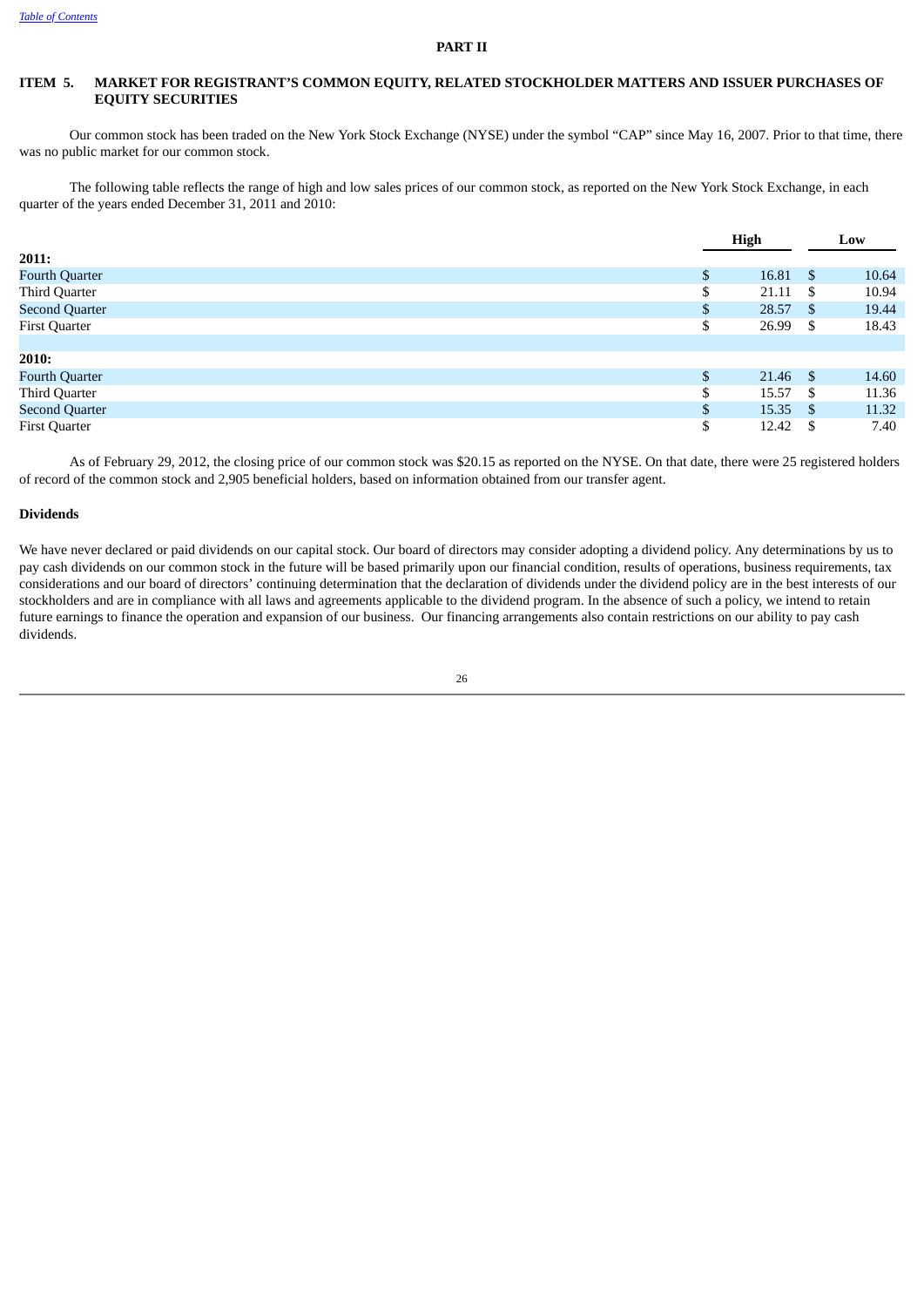## **PERFORMANCE GRAPH**

The graph below compares cumulative shareholder returns for the Company as compared with the Russell 2000 Stock Index and the Dow Jones Transportation Stock Index for the period from May 16, 2007 (the date CAI International, Inc. common stock began trading at the NYSE) to December 31, 2011. The graph assumes an investment of \$100 as of May 16, 2007.



|                                | <b>Returns as of December 31.</b> |              |  |       |  |       |  |       |  |        |  |        |  |
|--------------------------------|-----------------------------------|--------------|--|-------|--|-------|--|-------|--|--------|--|--------|--|
| Company/Index                  |                                   | May 16, 2007 |  | 2007  |  | 2008  |  | 2009  |  | 2010   |  | 2011   |  |
| CAI International, Inc.        |                                   | 100          |  | 70.13 |  | 21.13 |  | 60.20 |  | 130.67 |  | 103.07 |  |
| Russell 2000 Index             |                                   | 100          |  | 93.40 |  | 60.89 |  | 76.25 |  | 95.54  |  | 90.33  |  |
| Dow Jones Transportation Index |                                   | 100          |  | 96.17 |  | 67.82 |  | 78.61 |  | 97.92  |  | 96.25  |  |

## **ITEM 6. SELECTED FINANCIAL DATA**

<span id="page-27-0"></span>The selected financial data presented below have been derived from our audited consolidated financial statements.

On January 1, 2009, we adopted and retrospectively applied Financial Accounting Standards Board (FASB) Accounting Standards Codification (ASC) 470-20, *Debt With Conversion and Other Options*, in connection with a \$37.5 million convertible note to Interpool, Inc. that was executed in October 2006 and repaid in May 2007. The retrospective application of ASC 470-20 resulted in a \$0.2 million decrease in net income for the year ended December 31, 2007, but did not have an impact on our financial position as of December 31, 2007.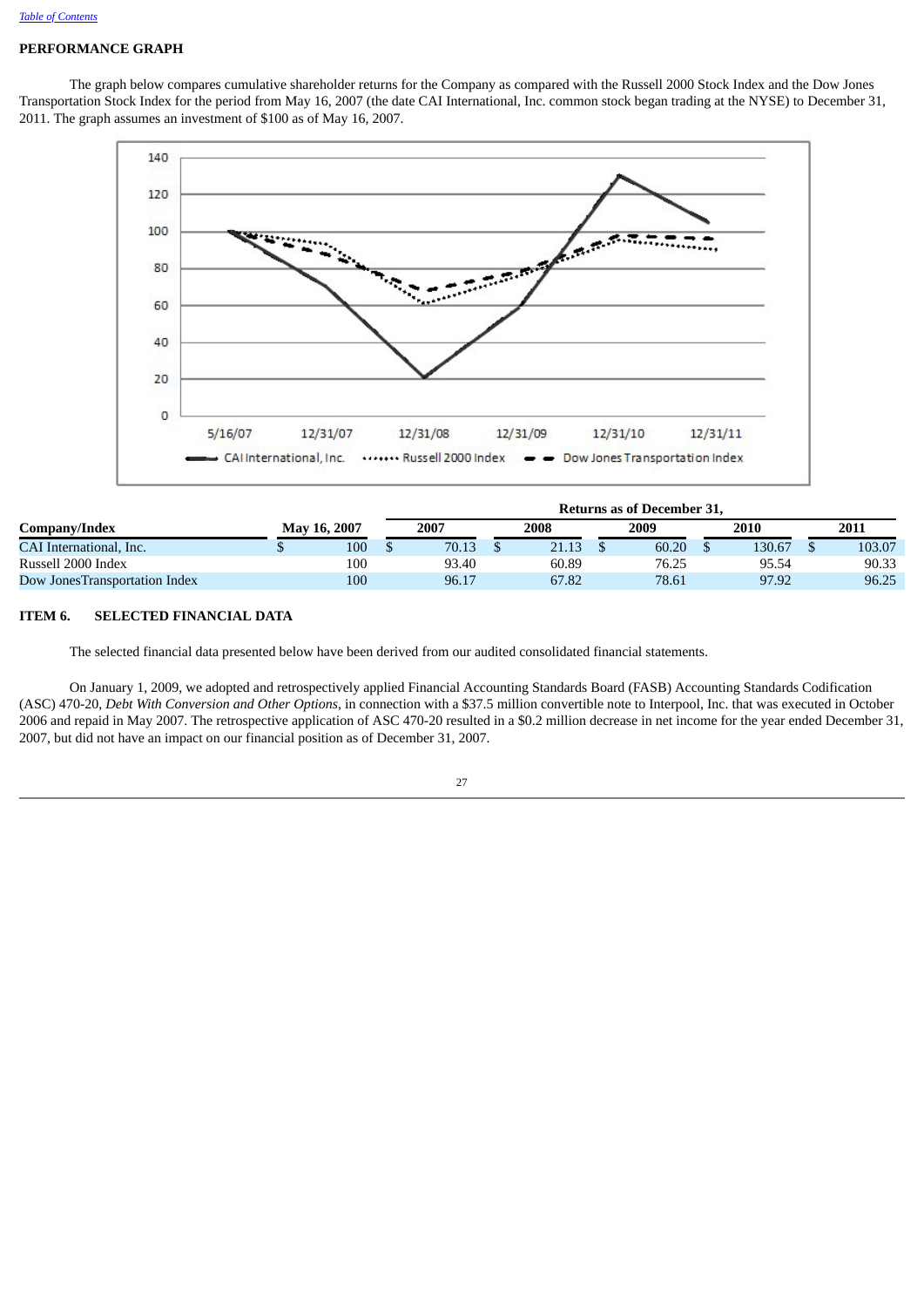Historical results are not necessarily indicative of the results of operations to be expected in future periods. You should read the selected consolidated financial data and operating data presented below in conjunction with "Management's Discussion and Analysis of Financial Condition and Results of Operations" and with our consolidated financial statements and related notes included elsewhere in this Annual Report on Form 10-K.

## **Consolidated Statement of Operations Data**

|                                                                        | <b>Year Ended December 31,</b> |                          |    |          |              |                          |                |             |                           |         |
|------------------------------------------------------------------------|--------------------------------|--------------------------|----|----------|--------------|--------------------------|----------------|-------------|---------------------------|---------|
|                                                                        |                                | 2011                     |    | 2010     |              | 2009                     |                | 2008        |                           | 2007    |
| (Dollars in thousands, except per share data)                          |                                |                          |    |          |              |                          |                |             |                           |         |
|                                                                        |                                |                          |    |          |              |                          |                |             |                           |         |
| <b>Revenue</b>                                                         |                                |                          |    |          |              |                          |                |             |                           |         |
| Container rental revenue                                               | \$                             | 106,694                  | \$ | 64.892   | \$           | 53,747                   | \$             | 56.436      | $\boldsymbol{\mathsf{S}}$ | 38,148  |
| Management fee revenue                                                 |                                | 12,957                   |    | 10,348   |              | 8,546                    |                | 11,969      |                           | 12,663  |
| Gain on sale of container portfolios                                   |                                | 2,345                    |    | 614      |              | 753                      |                | 12,443      |                           | 12,855  |
| Finance lease income                                                   |                                | 3,710                    |    | 2,045    |              | 2,218                    |                | 2,297       |                           | 1,206   |
| <b>Total revenue</b>                                                   |                                | 125,706                  |    | 77,899   |              | 65,264                   |                | 83,145      |                           | 64,872  |
| <b>Operating expenses</b>                                              |                                |                          |    |          |              |                          |                |             |                           |         |
| Depreciation of container rental equipment                             |                                | 33,633                   |    | 20,807   |              | 17,226                   |                | 16,155      |                           | 9,170   |
| Amortization of intangible assets                                      |                                | 1,254                    |    | 1,377    |              | 1,566                    |                | 1,534       |                           | 1,241   |
| Gain on disposition of used container equipment                        |                                | (13, 374)                |    | (9, 112) |              | (3,626)                  |                | (4, 155)    |                           | (4,400) |
| Gain on settlement of lease obligation                                 |                                | $\overline{\phantom{a}}$ |    |          |              | $\overline{\phantom{a}}$ |                |             |                           | (780)   |
| Equipment rental expense                                               |                                |                          |    |          |              |                          |                | 20          |                           | 961     |
| Storage, handling and other expenses                                   |                                | 5,513                    |    | 6,170    |              | 8,717                    |                | 4,854       |                           | 3,077   |
| Marketing, general and administrative expenses                         |                                | 21,009                   |    | 21,218   |              | 18,848                   |                | 20,215      |                           | 15,772  |
| Impairment of goodwill                                                 |                                |                          |    |          |              |                          |                | 50,247      |                           |         |
| Restructuring charges                                                  |                                |                          |    |          |              | 972                      |                |             |                           |         |
| (Gain) loss on foreign exchange                                        |                                | (354)                    |    | 513      |              | (215)                    |                | 564         |                           | (104)   |
| <b>Total operating expenses</b>                                        |                                | 47,681                   |    | 40,973   |              | 43,488                   |                | 89,434      |                           | 24,937  |
| <b>Operating income (loss)</b>                                         |                                | 78,025                   |    | 36,926   |              | 21,776                   |                | (6, 289)    |                           | 39,935  |
|                                                                        |                                |                          |    |          |              |                          |                |             |                           |         |
| Interest expense                                                       |                                | 16,139                   |    | 5,278    |              | 4,311                    |                | 9,346       |                           | 10,705  |
| Gain on extinguishment of debt                                         |                                |                          |    |          |              |                          |                |             |                           | (681)   |
| Interest income                                                        |                                | (12)                     |    | (109)    |              | (10)                     |                | (229)       |                           | (126)   |
| Net interest expense                                                   |                                | 16,127                   |    | 5,169    |              | 4,301                    |                | 9,117       |                           | 9,898   |
| Income (loss) before income taxes                                      |                                | 61,898                   |    | 31,757   |              | 17,475                   |                | (15, 406)   |                           | 30,037  |
| Income tax expense                                                     |                                | 11,084                   |    | 3,555    |              | 3,919                    |                | 11,547      |                           | 10,990  |
|                                                                        |                                |                          |    |          |              |                          |                |             |                           |         |
| Net income (loss)                                                      |                                | 50,814                   |    | 28,202   |              | 13,556                   |                | (26,953)    |                           | 19,047  |
| Net (income) loss attributable to non-controlling interest             |                                | (625)                    |    | 181      |              |                          |                |             |                           |         |
| Accretion of preferred stock                                           |                                |                          |    |          |              |                          |                |             |                           | (5,577) |
| Net income (loss) attributable to CAI common stockholders \$           |                                | 50,189                   | \$ | 28,383   | \$           | 13,556                   | \$             | (26, 953)   | \$                        | 13,470  |
|                                                                        |                                |                          |    |          |              |                          |                |             |                           |         |
| Net income (loss) per share attributable to CAI common<br>stockholders |                                |                          |    |          |              |                          |                |             |                           |         |
| <b>Basic</b>                                                           | \$                             | 2.60                     | \$ | 1.58     | $\mathbb{S}$ | $0.76\,$                 | $\mathfrak{s}$ | $(1.55)$ \$ |                           | 0.92    |
| Diluted                                                                | \$                             | 2.55                     | \$ | 1.56     | \$           | 0.76                     | $\mathfrak s$  | $(1.55)$ \$ |                           | 0.85    |
| Weighted average shares outstanding                                    |                                |                          |    |          |              |                          |                |             |                           |         |
| <b>Basic</b>                                                           |                                | 19,295                   |    | 17,974   |              | 17,902                   |                | 17,406      |                           | 14,713  |
| Diluted                                                                |                                | 19,693                   |    | 18,203   |              | 17,902                   |                | 17,406      |                           | 16,682  |
| <b>Other Financial Data</b>                                            |                                |                          |    |          |              |                          |                |             |                           |         |
| EBITDA (unaudited)(1)                                                  | \$                             | 112,732                  | \$ | 59,548   | $\mathbb{S}$ | 40,794                   | \$             | 61,824      | $\boldsymbol{\mathsf{S}}$ | 50,473  |
| Adjusted EBITDA (unaudited)(1)                                         |                                | 118,812                  |    | 64,881   |              | 46,326                   |                | 68,387      |                           | 54,464  |
| Purchase of containers                                                 |                                | 491,780                  |    | 204,565  |              | 31,284                   |                | 189,600     |                           | 219,530 |
| Net proceeds from sale of container portfolios                         |                                | 24,886                   |    | 12,367   |              | 5,840                    |                | 99,773      |                           | 113,402 |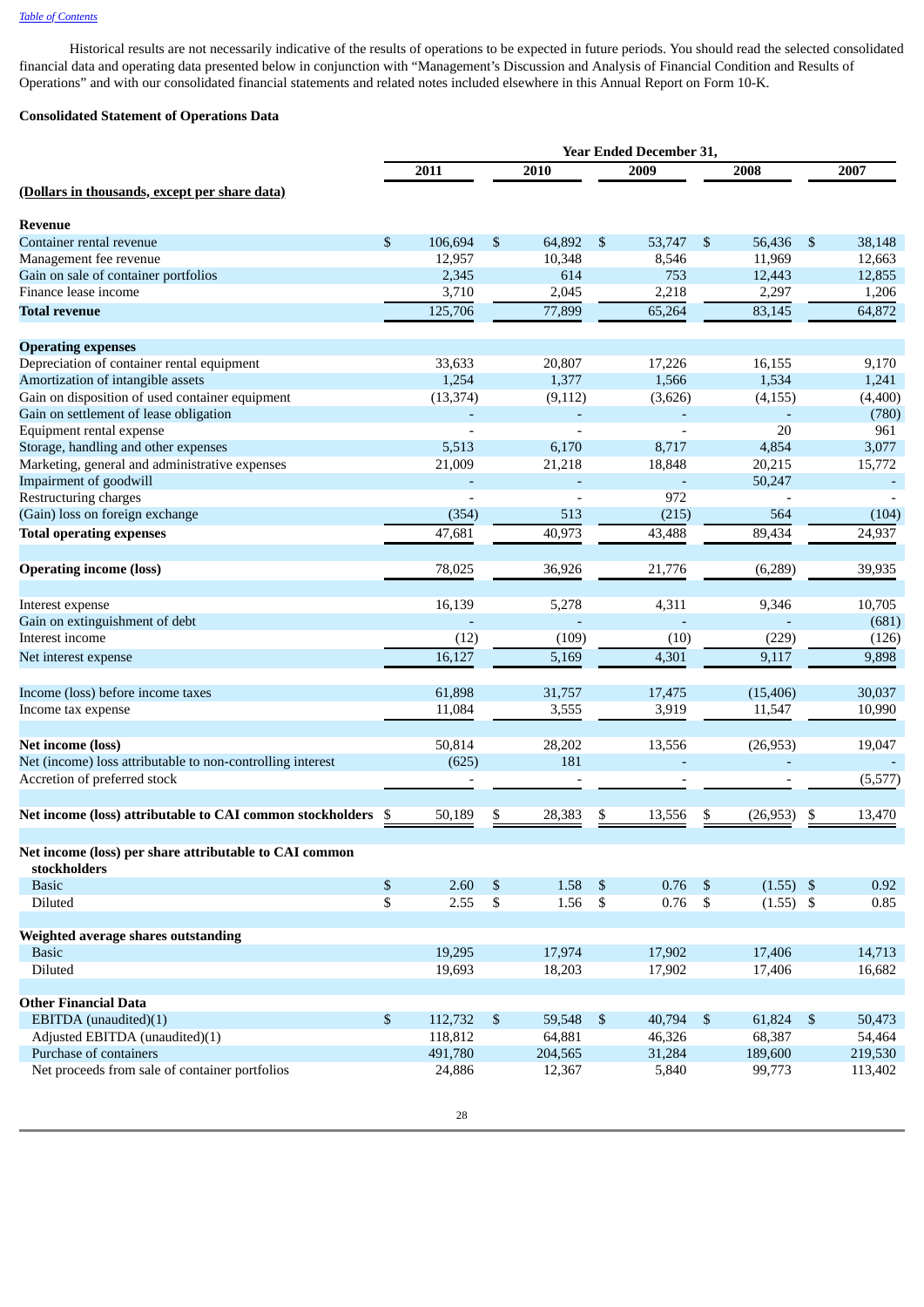## **Consolidated Balance Sheet Data**

|                                                       | As of December 31, |         |               |         |    |         |    |         |              |         |
|-------------------------------------------------------|--------------------|---------|---------------|---------|----|---------|----|---------|--------------|---------|
|                                                       |                    | 2011    |               | 2010    |    | 2009    |    | 2008    |              | 2007    |
| (Dollars in thousands)                                |                    |         |               |         |    |         |    |         |              |         |
| Cash                                                  | $\mathbb{S}$       | 14,677* | <sup>\$</sup> | 14,393  | \$ | 14,492  | \$ | 28,535  | $\mathbb{S}$ | 8,433   |
| Container rental equipment, net                       |                    | 841.847 |               | 530.939 |    | 299.340 |    | 310,397 |              | 242,606 |
| Net investment in direct finance leases               |                    | 37,749  |               | 11,834  |    | 12,620  |    | 20,111  |              | 10,966  |
| <b>Total assets</b>                                   |                    | 953,368 |               | 613,452 |    | 374,083 |    | 412,628 |              | 359,099 |
| Debt                                                  |                    | 621,050 |               | 260,547 |    | 182,395 |    | 230.784 |              | 147,631 |
| <b>Total liabilities</b>                              |                    | 704,632 |               | 415,778 |    | 244,985 |    | 298,838 |              | 227,951 |
| Total CAI stockholders' equity                        |                    | 230,036 |               | 179,599 |    | 129,098 |    | 113,790 |              | 131,148 |
| *Includes restricted cash of \$599                    |                    |         |               |         |    |         |    |         |              |         |
| <b>Selected Operating Data (unaudited):</b>           |                    |         |               |         |    |         |    |         |              |         |
| Managed fleet in TEUs (2)                             |                    | 458,254 |               | 478,608 |    | 507,681 |    | 534,553 |              | 500,433 |
| Owned fleet in TEUs (2)                               |                    | 470,401 |               | 347,973 |    | 235,082 |    | 243,408 |              | 253,910 |
|                                                       |                    | 928,655 |               | 826,581 |    | 742,763 |    | 777,961 |              | 754,343 |
|                                                       |                    |         |               |         |    |         |    |         |              |         |
| Percentage of on-lease fleet on long-term leases (3)  |                    | 78.7%   |               | 75.8%   |    | 75.7%   |    | 72.9%   |              | 70.9%   |
| Percentage of on-lease fleet on short-term leases (3) |                    | 17.4%   |               | 21.7%   |    | 21.5%   |    | 23.8%   |              | 26.8%   |
| Percentage of on-lease fleet on finance leases        |                    | 3.9%    |               | 2.5%    |    | 2.8%    |    | 3.3%    |              | 2.3%    |
|                                                       |                    | 100.0%  |               | 100.0%  |    | 100.0%  |    | 100.0%  |              | 100.0%  |
| Average Utilization rate (4)                          |                    | 97.6%   |               | 94.8%   |    | 82.2%   |    | 94.3%   |              | 94.3%   |

(1) EBITDA is defined as net income before interest, income taxes, depreciation, amortization of intangible assets and impairment of goodwill. Adjusted EBITDA is EBITDA plus principal payments from direct finance leases (DFL). We believe adjusted EBITDA is helpful in understanding our past financial performance as a supplement to net income and other performance measures calculated in conformity with accounting principles generally accepted in the United States (GAAP). Our management believes that adjusted EBITDA is useful to investors in evaluating our operating performance because it provides a measure of operating results unaffected by differences in capital structures, capital investment cycles and ages of related assets among otherwise comparable companies in our industry. Adjusted EBITDA has limitations as an analytical tool and you should not consider them in isolation or as substitutes for any measure reported under GAAP. Adjusted EBITDA's usefulness as a performance measure as compared to net income is limited by the fact that EBITDA excludes the impact of interest expense, depreciation and amortization expense, goodwill impairment and taxes, and additionally excludes principal payments from DFL in the case of adjusted EBITDA. We borrow money in order to finance our operations; therefore, interest expense is a necessary element of our costs and ability to generate revenue. Similarly, our use of capital assets makes depreciation and amortization expense a necessary element of our costs and ability to generate income. In addition, since we are subject to state and federal income taxes, any measure that excludes tax expense has material limitations. Moreover, adjusted EBITDA is not calculated identically by all companies; therefore our presentation of adjusted EBITDA may not be comparable to similarly titled measures of other companies. Due to these limitations, we use adjusted EBITDA as a measure of performance only in conjunction with GAAP measures of performance, such as net income.

29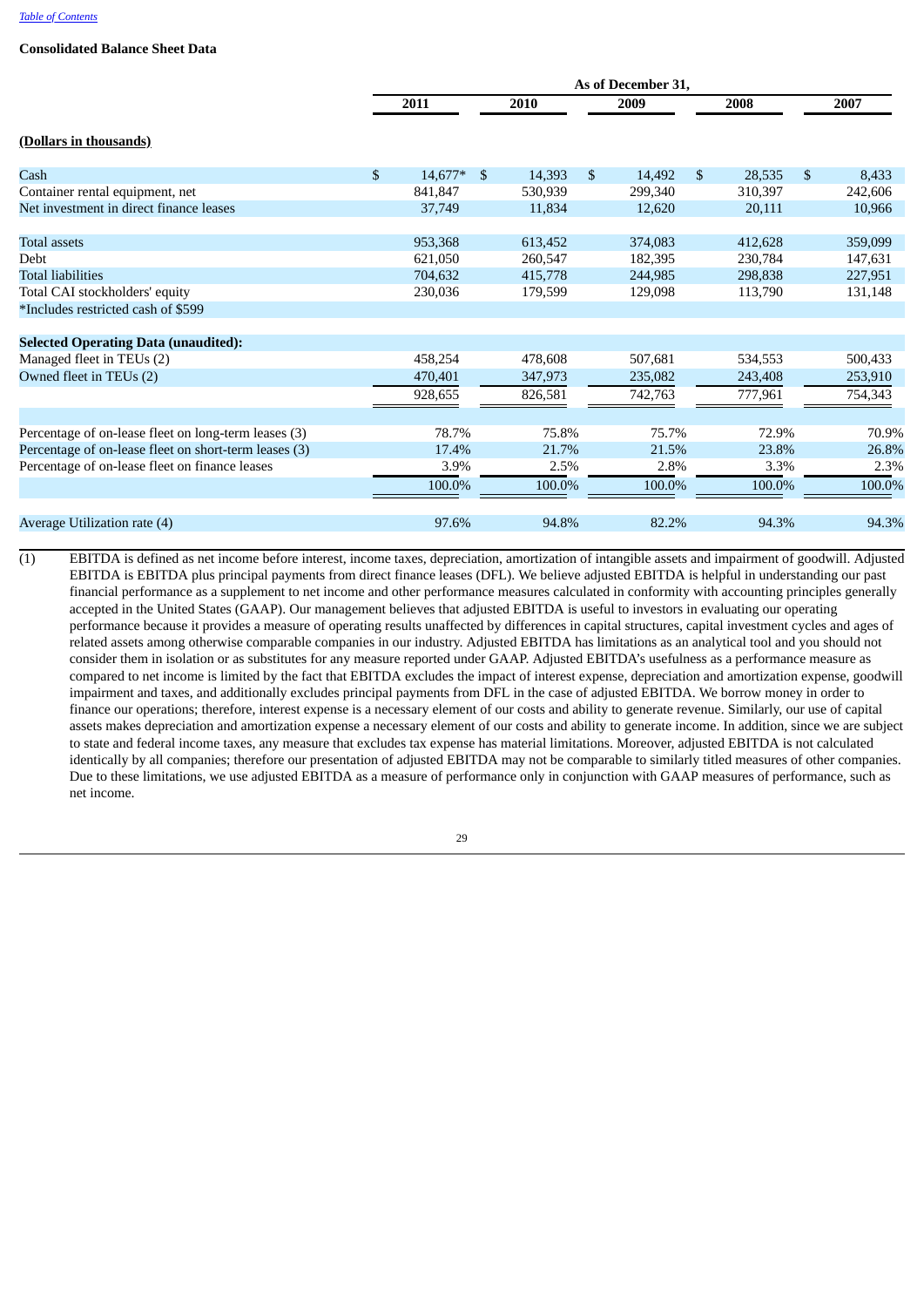#### *Table of [Contents](#page-2-0)*

The following table provides a reconciliation of adjusted EBITDA to net income, the most comparable performance measure under GAAP (in thousands):

|                                                              | <b>Year Ended December 31,</b> |                          |    |        |     |                          |    |               |  |        |
|--------------------------------------------------------------|--------------------------------|--------------------------|----|--------|-----|--------------------------|----|---------------|--|--------|
|                                                              |                                | 2011                     |    | 2010   |     | 2009                     |    | 2008          |  | 2007   |
| Net income (loss) attributable to CAI common stockholders \$ |                                | 50,189                   | -S | 28,383 | -\$ | 13,556                   | -S | $(26,953)$ \$ |  | 19,047 |
| Net interest expense                                         |                                | 16,127                   |    | 5,169  |     | 4,301                    |    | 9.117         |  | 9,898  |
| Depreciation                                                 |                                | 34,078                   |    | 21,064 |     | 17,452                   |    | 16,332        |  | 9,297  |
| Amortization of intangible assets                            |                                | 1,254                    |    | 1,377  |     | 1,566                    |    | 1,534         |  | 1,241  |
| Impairment of goodwill                                       |                                | $\overline{\phantom{0}}$ |    |        |     | $\overline{\phantom{0}}$ |    | 50,247        |  |        |
| Income tax expense                                           |                                | 11,084                   |    | 3,555  |     | 3,919                    |    | 11,547        |  | 10,990 |
| <b>EBITDA</b>                                                |                                | 112,732                  |    | 59,548 |     | 40,794                   |    | 61,824        |  | 50,473 |
| Principal payments from direct finance leases                |                                | 6,080                    |    | 5,333  |     | 5,532                    |    | 6,563         |  | 3,991  |
| <b>Adjusted EBITDA</b>                                       |                                | 118,812                  |    | 64,881 |     | 46,326                   |    | 68,387        |  | 54,464 |

(2) Reflects the total number of TEUs in our managed or owned fleet, as applicable, as of the end of the period indicated, including units held for sale and units we have purchased but held at the manufacturer.

(3) Long-term leases comprise leases that had a contractual term in excess of twelve months at the time of inception of the leases, including leases that permit cancellation by the lessee within 12 months if penalties are paid, and leases that have exceeded their initial contractual term of 12 months or greater. Short-term leases comprise leases that had a contractual term of 12 months or less at the time of inception of the leases.

(4) Reflects the average number of TEUs in our fleet on lease as a percentage of total TEUs available for lease. In calculating TEUs available for lease, we exclude units for sale and units held at the manufacturer that we have purchased.

#### <span id="page-30-0"></span>**ITEM 7. MANAGEMENT'S DISCUSSION AND ANALYSIS OF FINANCIAL CONDITION AND RESULTS OF OPERATIONS**

The following discussion and analysis of our financial condition and results of operations should be read in conjunction with our audited consolidated financial statements and related notes thereto. In addition to historical consolidated financial information, the following discussion contains forward-looking statements that reflect our plans, estimates and beliefs. Our actual results may differ materially from those contained in or implied by any forward-looking statements. See "Special Note Regarding Forward-Looking Statements." Factors that could cause or contribute to these differences include *those discussed below and elsewhere in this Annual Report on Form 10-K, particularly in "Risk Factors."*

The financial information included in this discussion and in our consolidated financial statements may not be indicative of our future consolidated *financial position, operating results, changes in equity and cash flows.*

#### **Overview**

We are one of the world's leading container leasing and management companies. We purchase containers, lease them to container shipping lines, freight forwarders and others and either retain them as part of our owned fleet or sell them to container investors for whom we then provide management services. In operating our fleet, we lease, re-lease and dispose of containers and contract for the repair, repositioning and storage of containers. As of December 31, 2011, our fleet comprised 928,655 TEUs, 50.7% of which represented our owned fleet and 49.3% of which represented our managed fleet.

Our business comprises two reportable segments for financial statement reporting purposes - container management and container leasing. Our container leasing segment revenue comprises container rental revenue and finance lease income from our owned fleet, and our container management segment revenue comprises gain on sale of container portfolios and management fee revenue for managing containers for container investors.

Our container rental revenue depends primarily upon a combination of: (1) the number of containers in our owned fleet; (2) the utilization level of containers in our owned fleet; and (3) the per diem rates charged under each container lease. The same factors in our managed fleet affect the amount of our management fee revenue. The number of TEUs in our fleet varies over time as we purchase new containers based on prevailing market conditions during the year, sell portfolios of containers to container investors and sell used containers to parties in the secondary resale market.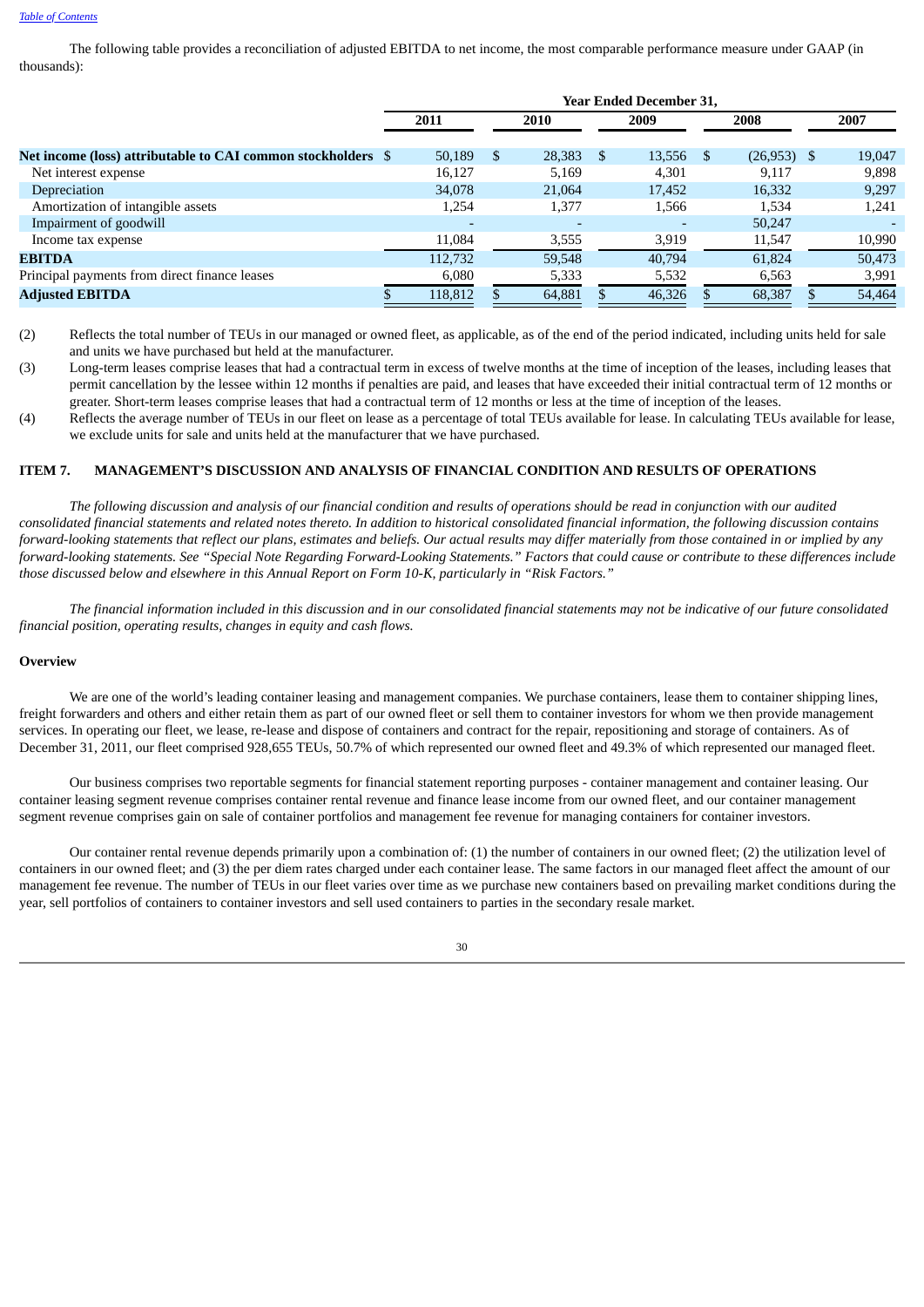Our net income will fluctuate based, in part, upon changes in the proportion of our revenue from our container management segment and the proportion of our revenue from our container leasing segment. We incur significantly lower operating expenses in connection with the revenues from our container management segment as compared to the operating expenses associated with revenues from our container leasing segment. In particular, we recognize an insignificant amount of operating expense in connection with our gain on sale of container portfolios in our container management segment. As a result, a change in the amount of revenues from our container management segment typically will have a disproportionately larger impact on our net income than an equal change in the amount of revenue from our container leasing segment.

#### **Key Metrics**

*Utilization.* We measure utilization on the basis of the average number of TEUs on lease expressed as a percentage of our total fleet available for lease. We calculate TEUs available for lease by excluding containers that have been manufactured for us but have not been delivered and containers designated as held-for-sale units. Our utilization is primarily driven by the overall level of container demand, the location of our available containers and the quality of our relationships with container lessees. The location of available containers is critical because containers available in high-demand locations are more readily leased and are typically leased on more favorable terms than containers available in low-demand locations.

The container leasing market is highly competitive. As such, our relationships with our container lessees are important to ensure that container shipping lines continue to select us as one of their providers of leased containers. Our annual average fleet utilization rate for the year ended December 31, 2011 was 97.6% compared to 94.8% and 82.2% for the years ended December 31, 2010 and 2009. The increase in our average fleet utilization from 2010 was primarily attributable to an increase in world trade and a reduction in the supply of containers. Our utilization rate may increase or decrease depending on future global economic conditions and the additional supply of new containers.

*Per Diem Rates.* The per diem rate for a lease is set at the time we enter into a lease agreement. Our long-term per diem rate has historically been strongly influenced by new container pricing, interest rates, the balance of supply and demand for containers at a particular time and location, our estimate of the residual value of the container at the end of the lease, the type and age of the container being leased, purchasing activities of containers by container shipping lines and efficiencies in container utilization by container shipping lines. The overall average per diem rates for containers in our owned fleet and in the portfolios of containers comprising our managed fleet do not change significantly in response to changes in new container prices because existing lease agreements can only be re-priced upon the expiration of the lease.

#### **Revenue**

Our revenue comprises container rental revenue, management fee revenue, gain on sale of container portfolios and finance lease income.

*Container Rental Revenue.* We generate container rental revenue by leasing our owned containers to container shipping lines. Container rental revenue comprises monthly lease payments due under the lease agreements together with payments for other charges set forth in the leases, such as handling fees, drop-off charges and repair charges.

*Management Fee Revenue.* Management fee revenue is generated by our management services, which include the leasing, re-leasing, repair, repositioning, storage and disposition of containers. We provide these management services pursuant to management agreements with container investors that purchase portfolios of containers from us. Under these agreements, which have multiple year terms, we earn fees for the management of the containers and a commission, or a managed units' sales fee, upon disposition of containers under management. Our management fees are calculated as a percentage of net operating revenue for each managed container, which is calculated as the lease payment and any other revenue attributable to a specific container owned by the container investor under a lease, minus operating expenses related to the container, excluding the container investor's depreciation and financing expense. The management fee percentage varies based upon the type of lease and the terms of the management agreement. Management fee percentages for long-term leases are generally lower than management fee percentages for short-term leases because less management time is required to manage long-term leases. Managed units' sales fees are equal to a fixed dollar amount or based upon a percentage of the sales price.

*Gain on Sale of Container Portfolios.* Gain on sale of container portfolios is generated when we sell containers, most of which are on lease at the time of sale, to container investors. Historically, we have entered into management agreements with container investors to manage portfolios of containers that we have sold to them. The amount of revenue we recognize on these sales of containers is equal to the difference between the cash we receive from container investors and the net book value of the containers sold. We rely upon our borrowing capacity under our credit facilities for the flexibility to hold containers until we sell them to container investors. We have historically been able to sell leased containers to container investors at a gain, and we have typically recognized higher revenue from gain on sale of container portfolios in periods of rising container prices. Because we enter into firm purchase orders for containers before we find lessees for the containers, there is a risk that the time necessary to lease these containers may be longer than we anticipate or that the price that container investors are willing to pay for portfolios of containers may decline before we take delivery.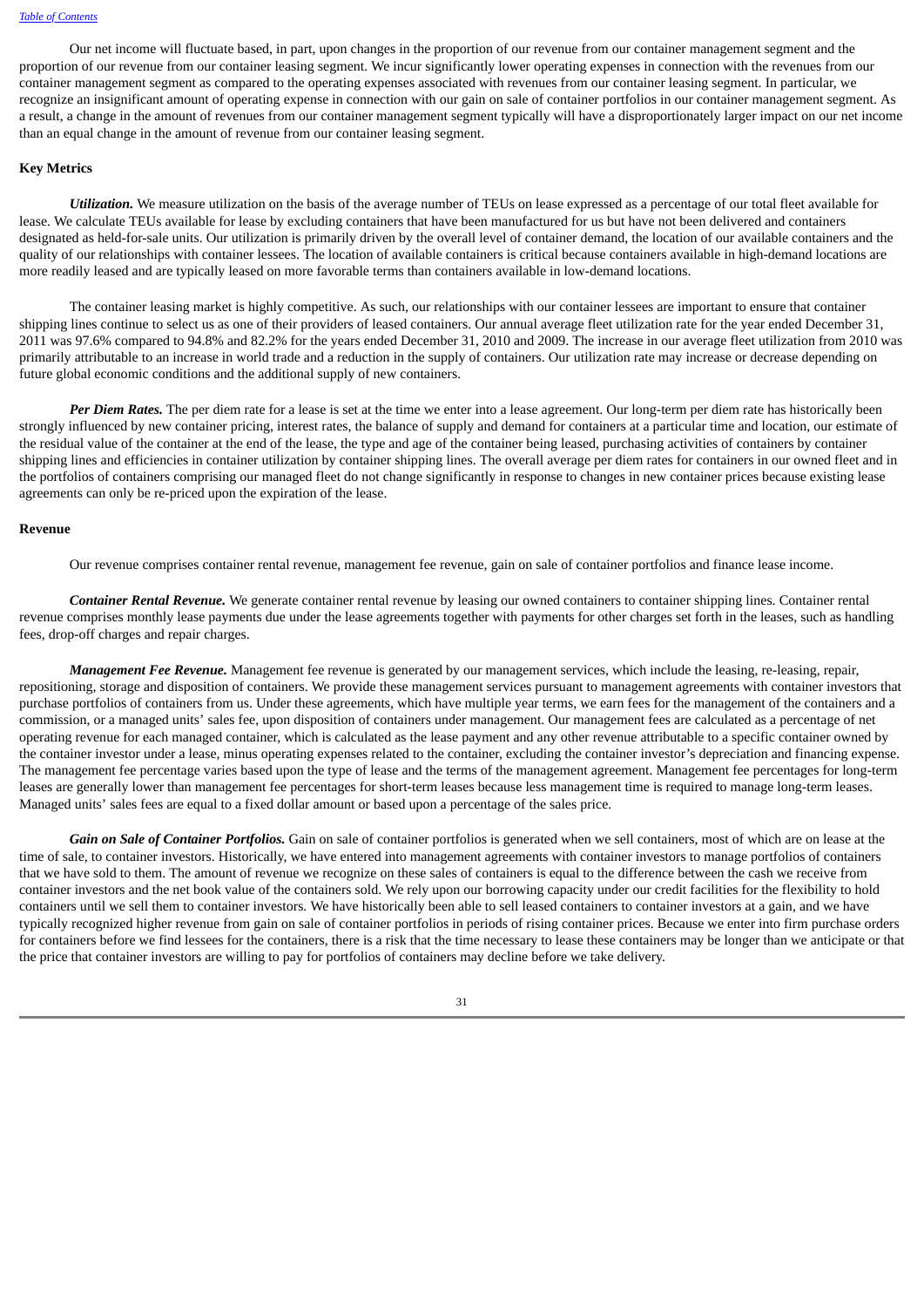*Finance Lease Income.* A small percentage of our total fleet is subject to finance leases. Under a finance lease, the lessee's payment consists of principal and interest components. The interest component is recognized as finance lease income. Lessees under our finance leases have the substantive risks and rewards of container ownership and may have the option to purchase the containers at the end of the lease term for a nominal amount.

#### **Operating Expenses**

Our operating expenses are depreciation of container rental equipment, amortization of intangible assets, storage, handling and other expenses applicable to our owned containers, as well as marketing, general and administrative expenses for our total fleet.

We depreciate our containers on a straight line basis over a period of 12.0 or 12.5 years to a fixed estimated residual value depending on the type of container (See Note 2 (d) in our consolidated financial statements. We regularly assess both the estimated useful life of our containers and the expected residual values, and, when warranted, adjust our depreciation estimate accordingly. Depreciation expense for container rental equipment will vary over time based upon the number and the purchase price of containers in our owned fleet.

Storage, handling and other expenses are operating costs of our owned fleet. Storage and handling expenses occur when container shipping lines drop off containers at depots around the world. Storage and handling expenses vary significantly by location. Other expenses include repair expenses, which are the result of normal wear and tear on the containers, and repositioning expenses, which are incurred when we contract to move containers from locations where our inventories exceed actual or expected demand to locations with higher demand. Storage, handling and other expenses are directly related to the number of containers in our owned fleet and inversely related to our utilization rate for those containers: as utilization increases, we typically have lower storage, handling and repositioning expenses.

Our marketing, general and administrative expenses are primarily employee-related costs such as salary, bonus and commission expenses, employee benefits, rent, allowance for doubtful accounts and travel and entertainment costs, as well as expenses incurred for outside services such as legal, consulting and audit-related fees.

Our operating expenses are offset by the gain on disposition of used container equipment. This gain is the result of our sale of older used containers in the secondary resale market and is the difference between: (1) the cash we receive for these units, less selling expenses; and (2) the net book value of the units.

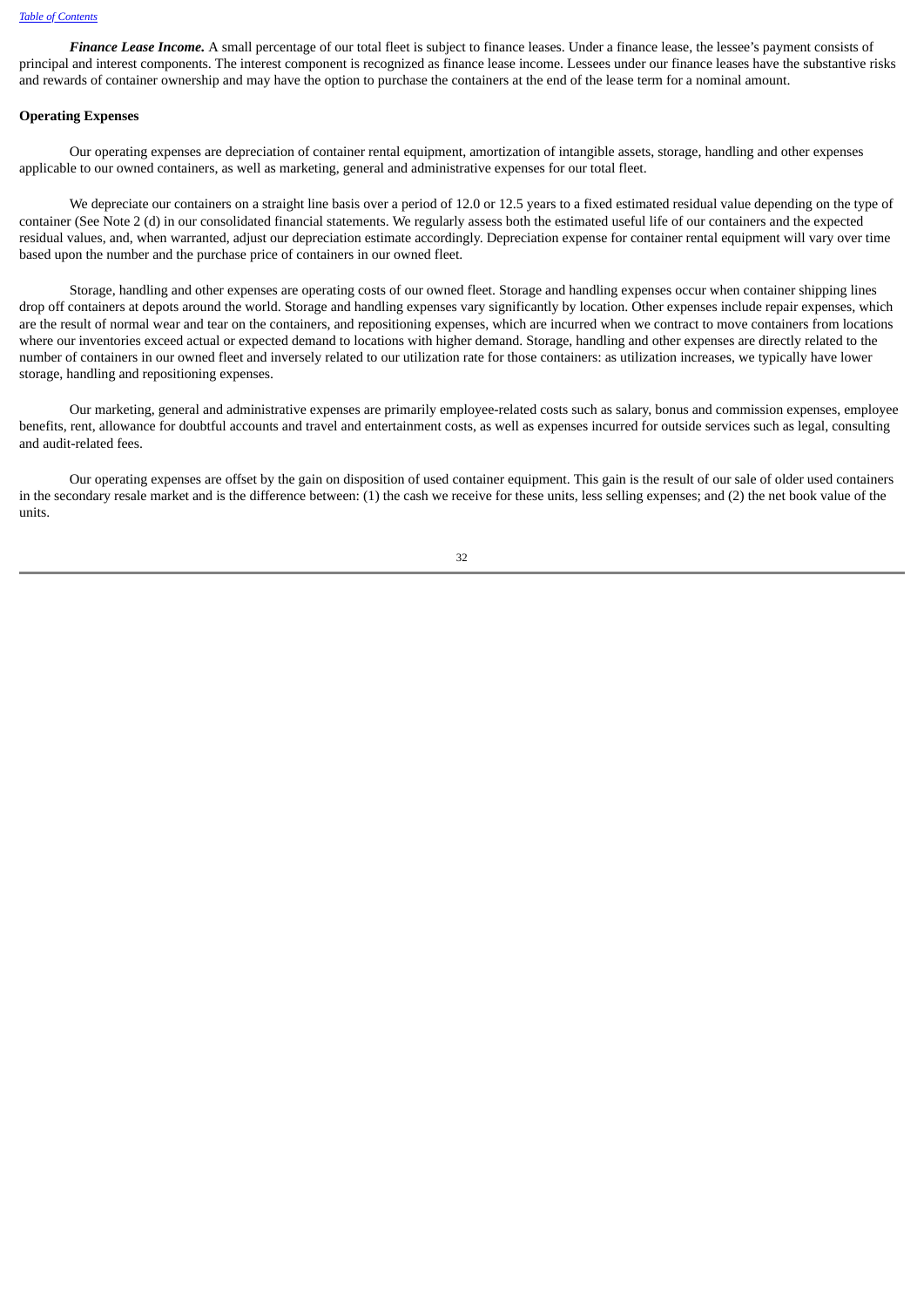## **Results of Operations**

The following table summarizes our results of operations for the three years ended December 31, 2011, 2010 and 2009 (in thousands):

|                                                             |               | <b>Year Ended December 31,</b> |              |
|-------------------------------------------------------------|---------------|--------------------------------|--------------|
|                                                             | 2011          | 2010                           | 2009         |
| <b>Revenue</b>                                              |               |                                |              |
| Container rental revenue                                    | \$<br>106,694 | \$<br>64,892                   | \$<br>53,747 |
| Management fee revenue                                      | 12,957        | 10,348                         | 8,546        |
| Gain on sale of container portfolios                        | 2,345         | 614                            | 753          |
| Finance lease income                                        | 3,710         | 2,045                          | 2,218        |
| <b>Total revenue</b>                                        | 125,706       | 77,899                         | 65,264       |
| <b>Operating expenses</b>                                   |               |                                |              |
| Depreciation of container rental equipment                  | 33,633        | 20,807                         | 17,226       |
| Amortization of intangible assets                           | 1,254         | 1,377                          | 1,566        |
| Gain on disposition of used container equipment             | (13, 374)     | (9, 112)                       | (3,626)      |
| Storage, handling and other expenses                        | 5,513         | 6,170                          | 8,717        |
| Marketing, general and administrative expense               | 21,009        | 21,218                         | 18,848       |
| Restructuring charges                                       |               |                                | 972          |
| (Gain) loss on foreign exchange                             | (354)         | 513                            | (215)        |
| Total operating expenses                                    | 47,681        | 40,973                         | 43,488       |
| <b>Operating income</b>                                     | 78,025        | 36,926                         | 21,776       |
| Interest expense                                            | 16,139        | 5,278                          | 4,311        |
| Interest income                                             | (12)          | (109)                          | (10)         |
| Net interest expense                                        | 16,127        | 5,169                          | 4,301        |
| Net income before income taxes and non-controlling interest | 61,898        | 31,757                         | 17,475       |
| Income tax expense                                          | 11,084        | 3,555                          | 3,919        |
| <b>Net income</b>                                           | 50,814        | 28,202                         | 13,556       |
| Net (income) loss attributable to non-controlling interest  | (625)         | 181                            |              |
| Net income attributable to CAI common stockholders          | \$<br>50,189  | \$<br>28,383                   | \$<br>13,556 |

## *Year Ended December 31, 2011 Compared to Year Ended December 31, 2010*

*Revenue.* The above table shows the composition of our revenue. The following discussion explains the significant changes in the composition of our total revenue for the year ended December 31, 2011 compared to the year ended December 31, 2010:

*Container Rental Revenue.* Container rental revenue increased \$41.8 million, or 64.4%, to \$106.7 million for the year ended December 31, 2011 from \$64.9 million for the year ended December 31, 2010. This was primarily caused by an increase in revenue of \$25.0 million attributable to a 38.6% increase in the average number of TEUs of owned containers on lease, and a \$13.2 million increase due to a 20.3% increase in average per diem rental rates. The average utilization of our owned containers during 2011 was 97.9% compared to 96.2% during 2010.

*Management Fee Revenue.* Management fee revenue for the year ended December 31, 2011 was \$13.0 million, an increase of \$2.7 million, or 25.2%, from \$10.3 million for the year ended December 31, 2010. The increase in managed container utilization and average per diem rates, partially offset by a reduction in the size of the managed container fleet, resulted in higher profitability in most of our investors' portfolios. In addition, we earned higher commissions on the sale of managed containers as a result of higher average selling prices during the year ended December 31, 2011. The average utilization of our managed containers during 2011 was 97.3% compared to 94.0% during 2010.

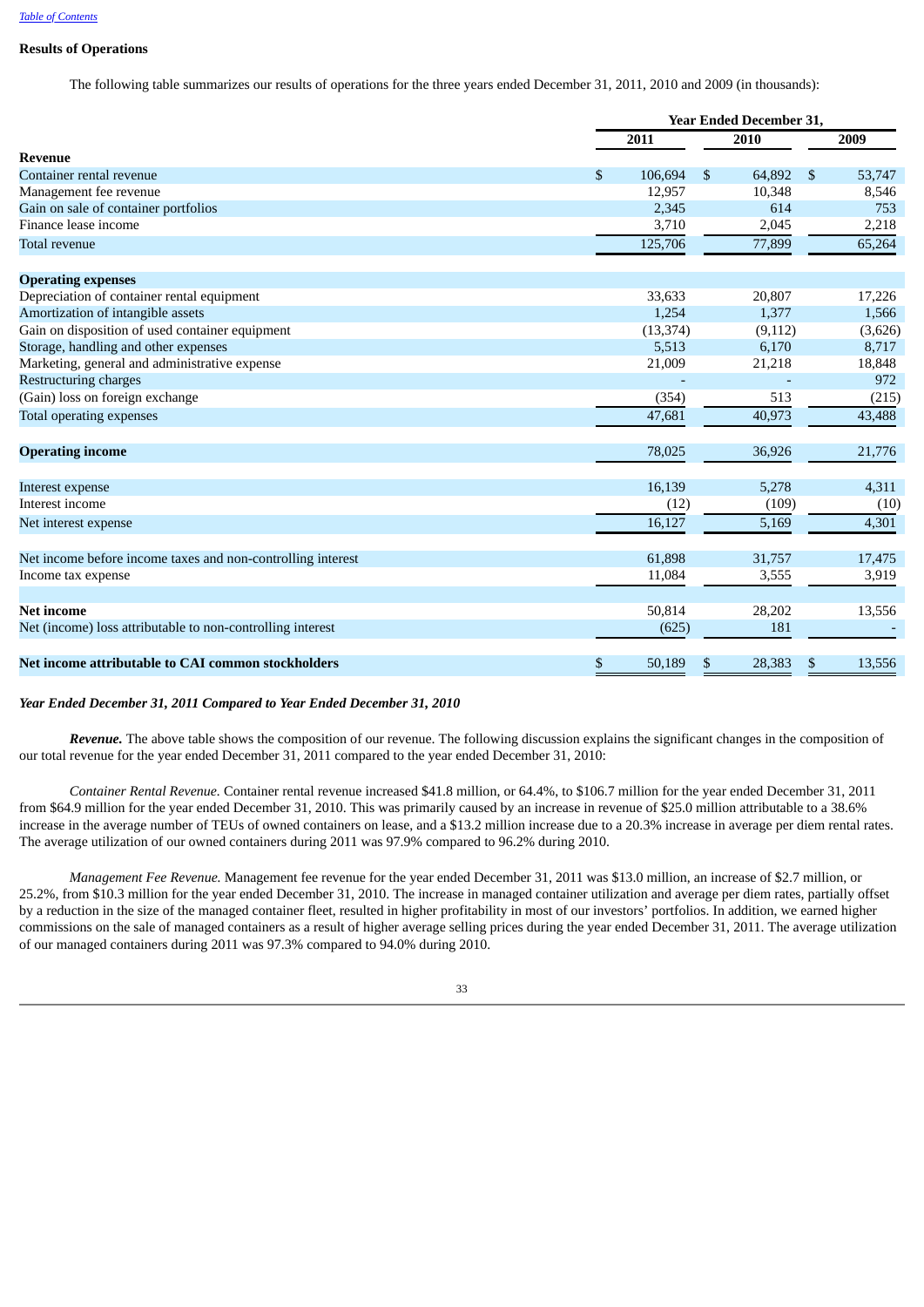*Gain on Sale of Container Portfolios.* Gain on sale of container portfolios of \$2.3 million for the year ended December 31, 2011 was \$1.7 million, or 281.9 %, higher than the gain of \$0.6 million recognized for the year ended December 31, 2010. The increase was due primarily to higher margins on containers sold to investors, partly offset by lower volumes of containers sold compared to the year ended December 31, 2010.

*Finance Lease Income.* Finance lease income increased \$1.7 million, or 81.4%, to \$3.7 million for the year ended December 31, 2011, from \$2.0 million for the year ended December 31, 2010, due primarily to higher interest income resulting from an increase in new finance lease contracts.

*Operating Expenses.* The following discussion explains the significant changes in expenses for the year ended December 31, 2011 compared to the year ended December 31, 2010:

*Depreciation of Container Rental Equipment.* Depreciation of container rental equipment increased by \$12.8 million, or 61.6%, to \$33.6 million for the year ended December 31, 2011, from \$20.8 million for the year ended December 31, 2010. This increase was primarily attributable to a 38.6% increase in average TEUs of owned containers, partly offset by the net impact of implementing higher estimated residual values in 2011. This change in estimated residual values reduced depreciation expense and increased our pre-tax income by approximately \$3.5 million for the year ended December 31, 2011.

*Amortization of Intangible Assets*. Amortization expense relating to intangible assets for the year ended December 31, 2011 decreased \$0.1 million, or 8.9%, to \$1.3 million from \$1.4 million for the year ended December 31, 2010. The decrease resulted primarily from certain contracts and customer relationships that have been fully amortized.

*Gain on Disposition of Used Container Equipment.* Gain on disposition of used container equipment increased by \$4.3 million, or 46.8 %, to \$13.4 million for the year ended December 31, 2011, from \$9.1 million for the year ended December 31, 2010. Although we sold 30.5% fewer containers during the year ended December 31, 2011 compared to the year ended December 31, 2010, the sales price and associated profit margin in 2011 were significantly higher.

*Storage, Handling and Other Expenses.* Storage, handling and other expenses declined by \$0.7 million, or 10.6%, to \$5.5 million for the year ended December 31, 2011, from \$6.2 million for the year ended December 31, 2010. The increase in the average utilization rate of our owned containers resulted in lower storage and handling costs during the year ended December 31, 2011 compared to the year ended December 31, 2010.

*Marketing, General and Administrative Expense (MG&A).* MG&A expense for the year ended December 31, 2011 decreased \$0.2 million, or 1.0%, to \$21.0 million, compared to \$21.2 million for the year ended December 31, 2010. The decrease was due primarily to a \$0.9 million bad debt recovery, partly offset by an increase in travel related expense and personnel related costs.

*(Gain) Loss on Foreign Exchange.* We recorded a gain of \$0.4 million on foreign exchange transactions for the year ended December 31, 2011 compared to a loss of \$0.5 million during the year ended December 31, 2010. Gains and losses on foreign currency primarily occur when foreign denominated financial assets and liabilities are either settled or remeasured in U.S. dollars. The gain on foreign exchange for the year ended December 31, 2011 was primarily the result of the strengthening of the U.S. dollar against foreign currencies, primarily the Euro.

*Net Interest Expense*. Net interest expense of \$16.1 million for the year ended December 31, 2011 increased \$11.0 million, or 212.0%, from \$5.2 million during the year ended December 31, 2010. The increase in net interest expense resulted primarily from a higher average debt balance.

*Income Tax Expense.* Income tax expense for the year ended December 31, 2011 was \$11.1 million, a \$7.5 million, or 211.8%, increase from \$3.6 million for the year ended December 31, 2010. For the year ended December 31, 2010, we recorded a \$1.9 million benefit resulting from the release of an uncertain tax liability caused by the expiration of the statute of limitations for the period in which the liability was accrued. Without this reduction, income tax expense for the year ended December 31, 2010 would have been \$5.5 million and the effective tax rate would have been 17.2%, which is slightly lower than the effective rate of 17.9% for the year ended December 31, 2011. The slightly higher effective tax rate for the year ended December 31, 2011 compared to the year ended December 31, 2010 is primarily attributable to an increase in pretax income arising from our U.S. operations.

34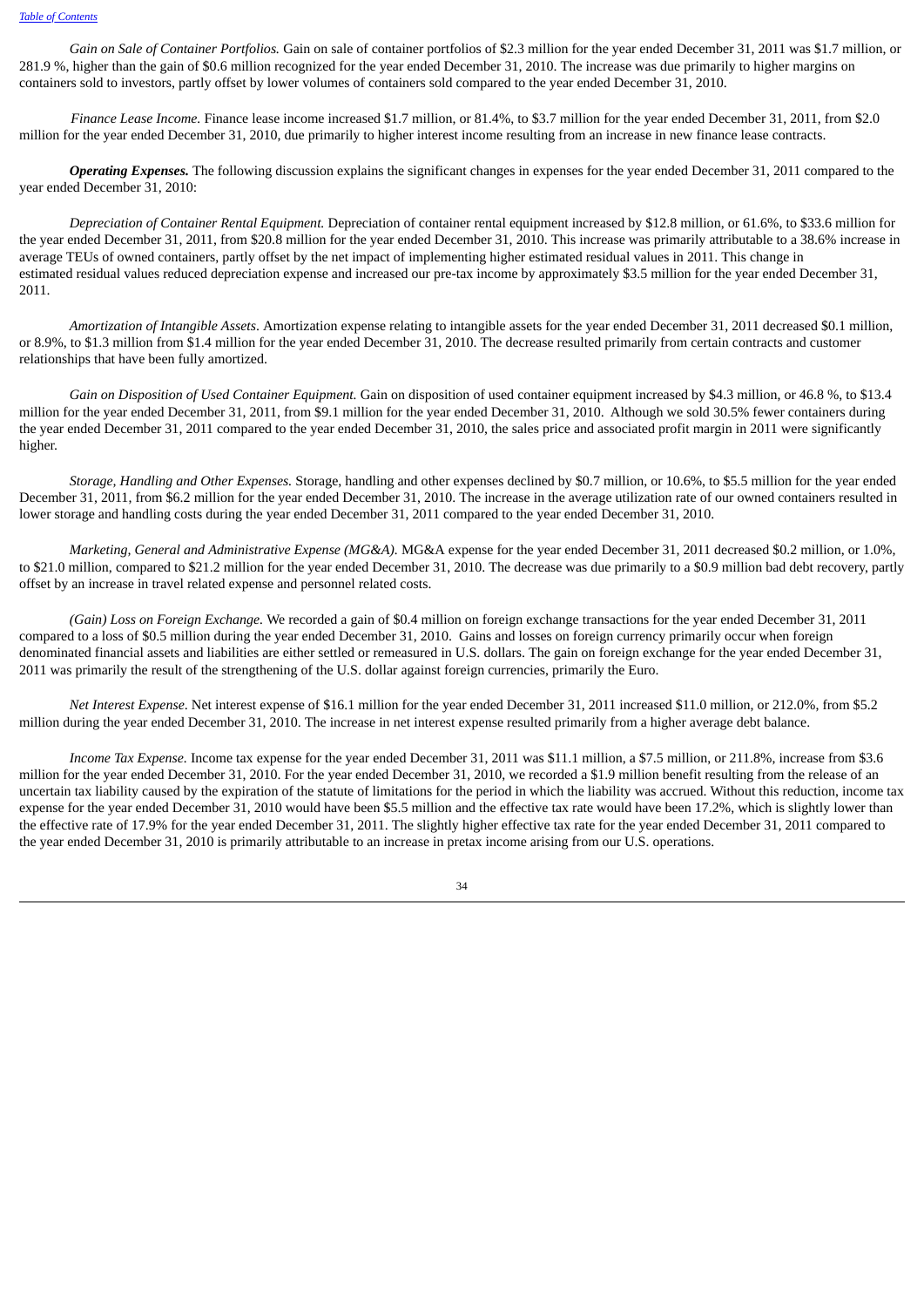## *Segment Information*

The following table summarizes our results of operations for each of our business segments for the years ended December 31, 2011 and 2010 (in thousands):

|                                             | <b>Year Ended December 31,</b> |               |        |                          |  |
|---------------------------------------------|--------------------------------|---------------|--------|--------------------------|--|
|                                             | 2011                           |               | 2010   | Percent<br><b>Change</b> |  |
| <b>Container Leasing</b>                    |                                |               |        |                          |  |
| Total revenue                               | \$<br>110,404                  | <sup>\$</sup> | 66,937 | 64.9%                    |  |
| <b>Operating expenses</b>                   | 40,455                         |               | 34,937 | 15.8                     |  |
| Interest expense                            | 16,139                         |               | 5,278  | 205.8                    |  |
| Income before taxes attributable to segment | 53,810                         |               | 26,722 | 101.4                    |  |
| <b>Container Management</b>                 |                                |               |        |                          |  |
| Total revenue                               | \$<br>15,302                   | \$.           | 10,962 | 39.6                     |  |
| Operating expenses                          | 7,226                          |               | 6,036  | 19.7                     |  |
| Income before taxes attributable to segment | 8,076                          |               | 4,926  | 63.9                     |  |

*Container Leasing.* Total revenue from our container leasing segment increased \$43.5 million, or 64.9%, to \$110.4 million for the year ended December 31, 2011, from \$66.9 million during the year ended December 31, 2010. This was primarily due to a \$41.8 million, or 64.4 %, increase in container rental revenue, and a \$1.7 million, or 81.4%, increase in finance lease income. The increase in container rental revenue was primarily caused by an increase in revenue of \$25.0 million attributable to a 38.6% increase in the average number of TEUs of owned containers on lease, and a \$13.2 million increase due to a 20.3% increase in average per diem rental rates. The average utilization of our owned containers during 2011 was 97.9% compared to 96.2% during 2010. Revenue from direct finance leases increased due primarily to the higher interest income resulting from the increase in new finance lease contracts.

Operating expenses for the container leasing segment increased \$5.5 million, or 15.8%, to \$40.5 million for the year ended December 31, 2011 from \$34.9 million for the year ended December 31, 2010. The increase was primarily due to higher depreciation expense, partly offset by higher gain on disposition of used container equipment, decrease in MG&A expense and lower expenses that were directly allocated to the container leasing segment including storage, handling and repairs expenses and amortization of intangible assets.

Interest expense of \$16.1 million for the year ended December 31, 2011 increased \$10.9 million, or 205.8%, from \$5.3 million during the year ended December 31, 2010. The increase in net interest expense resulted primarily from higher average debt balances.

*Container Management.* Total revenue of \$15.3 million from our container management segment for the year ended December 31, 2011 was \$4.3 million, or 39.6%, higher than the \$11.0 million revenue we reported for this segment for the year ended December 31, 2010. Higher utilization and per diem rates for our managed containers resulted in increased profitability for our managed portfolios, generating higher management fee income. In addition, we recorded a gain on sale of container portfolios of \$2.3 million for the year ended December 31, 2011, compared to \$0.6 million for the year ended December 31, 2010.

Total operating expenses of \$7.2 million for the container management segment for the year ended December 31, 2011 increased \$1.2 million, or 19.7% from the year ended December 31, 2010. The increase was due primarily to the higher percentage of MG&A expense allocated to this segment.

#### *Year Ended December 31, 2010 Compared to Year Ended December 31, 2009*

*Revenue.* The following discussion explains the significant changes in the composition of our total revenue for the year ended December 31, 2010 compared to the year ended December 31, 2009:

*Container Rental Revenue.* Container rental revenue increased \$11.1 million, or 20.7%, to \$64.9 million for the year ended December 31, 2010 from \$53.7 million for the year ended December 31, 2009. This was primarily caused by an increase in revenue of \$18.5 million attributable to a 34.5% increase in the average number of TEUs of owned containers on lease, partly offset by the decrease in revenue of \$3.2 million attributable to a 5.9% decrease in average per diem rental rates. The average utilization of our owned containers during 2010 was 96.2% compared to 86.3% during 2009.

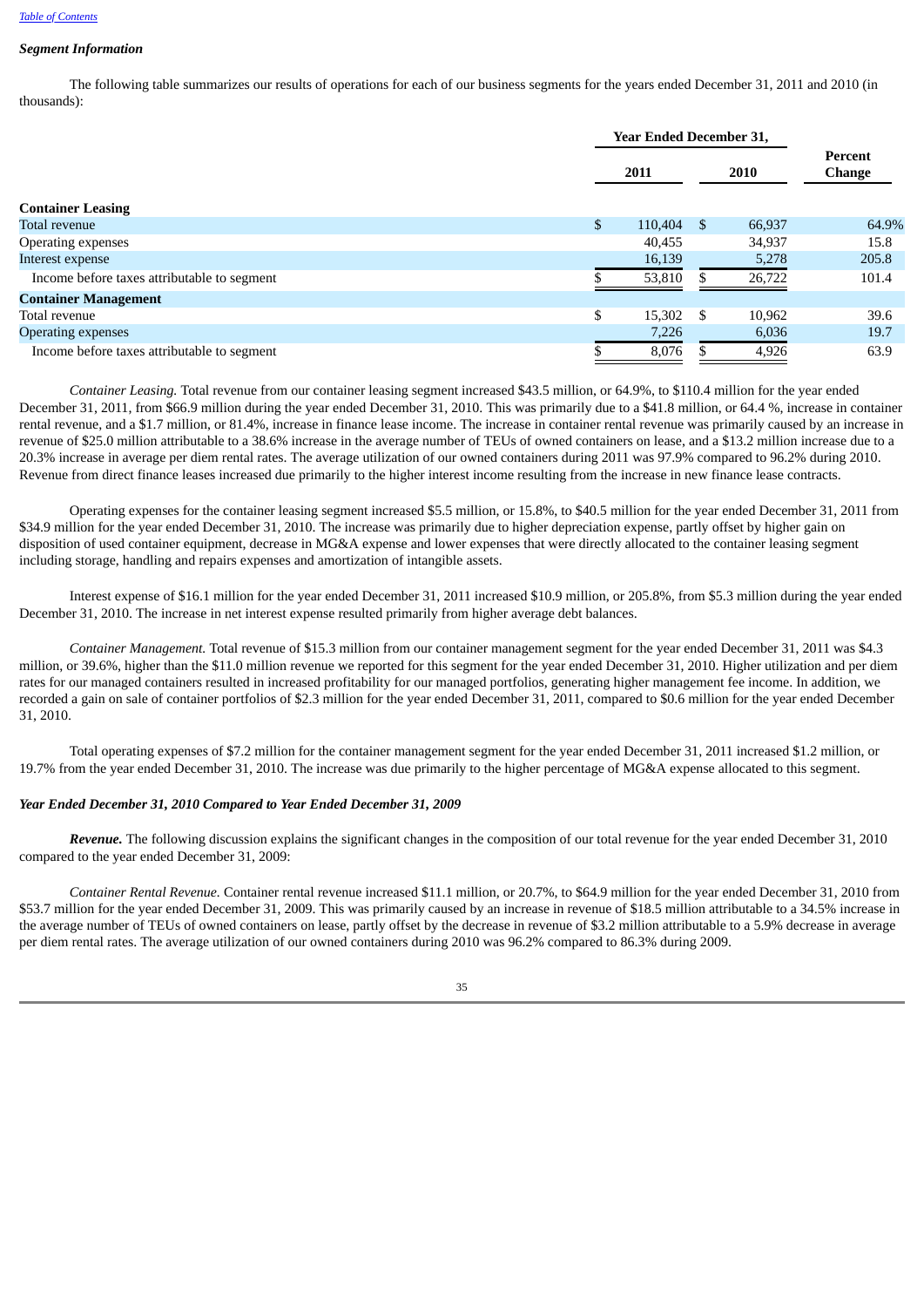*Management Fee Revenue.* Management fee revenue for the year ended December 31, 2010 was \$10.3 million, an increase of \$1.8 million, or 21.1%, from \$8.5 million for the year ended December 31, 2009. The increase was due primarily to the increase in deal origination fees earned on management contracts. In addition, the increase in average utilization rate and average quantity of managed containers on lease resulted in higher net operating income of our managed funds on which our management fees are based. The average utilization of our managed containers during 2010 was 94.0% compared to 80.4% during 2009.

*Gain on Sale of Container Portfolios.* Gain on sale of container portfolios of \$0.6 million for the year ended December 31, 2010 was \$0.1 million, or 18.5 %, lower than the gain of \$0.8 million recognized for the year ended December 31, 2009. We sold more containers during the year ended December 31, 2010 but at a lower margin compared to the year ended December 31, 2009.

*Finance Lease Income.* Finance lease income decreased \$0.2 million, or 7.8%, to \$2.0 million for the year ended December 31, 2010 from \$2.2 million for the year ended December 31, 2009. This decrease was primarily due to lower average principal balance of our existing DFLs during the year ended December 31, 2010 compared to the year ended December 31, 2009, partly as a result of converting certain DFL contracts to operating leases.

*Operating Expenses.* The following discussion explains the significant changes in expenses for the year ended December 31, 2010 as compared to the year ended December 31, 2009:

*Depreciation of Container Rental Equipment.* Depreciation of container rental equipment increased by \$3.6 million, or 21.2%, to \$20.8 million for the year ended December 31, 2010, from \$17.1 million for the year ended December 31, 2009. The higher expense was primarily due to the increase in the average number of owned containers at a higher cost during the year ended December 31, 2010 as compared to the year ended December 31, 2009.

*Amortization of Intangible Assets*. Amortization expense relating to intangible assets for the year ended December 31, 2010 decreased \$0.2 million, or 12.1%, to \$1.4 million from \$1.6 million during the same period last year. The decrease resulted primarily from exchange rate differences on the reporting of the amortization of Consent intangibles, which are recorded in Euros and translated to U.S. dollars, and trademarks that have been fully amortized. Additionally, software acquired from Consent has been fully amortized since the third quarter of 2009.

*Gain on Disposition of Used Container Equipment.* Gain on disposition of used container equipment increased by \$5.5 million, or 151.3 %, to \$9.1 million for the year ended December 31, 2010, from \$3.6 million for the year ended December 31, 2009. The increase primarily resulted from a higher volume of used containers sold at a higher margin during the year ended December 31, 2010 as compared to the year ended December 31, 2009.

*Storage, Handling and Other Expenses.* Storage, handling and other expenses declined by \$2.5 million, or 29.2%, to \$6.2 million for the year ended December 31, 2010, from \$8.7 million for the year ended December 31, 2009. The increase in the utilization rate of our owned containers has resulted in lower storage and handling costs during the year ended December 31, 2010 as compared to the year ended December 31, 2009.

*Marketing, General and Administrative Expense (MG&A).* MG&A expense for the year ended December 31, 2010 increased \$2.4 million, or 12.6%, to \$21.2 million, compared to \$18.8 million for the year ended December 31, 2009. The increase was due primarily to higher bad debt expense, travel related expense, and personnel related costs.

*Loss (Gain) on Foreign Exchange.* We recorded a loss of \$0.5 million on foreign exchange transactions for the year ended December 31, 2010 compared to a gain of \$0.2 million during the year ended December 31, 2009. The loss resulted from transactions that were recorded in a currency other than the local functional currency upon settlement of the receivable. Part of the loss was related to the sales of containers that were denominated in Euros, which generally weakened against the British pound sterling during the year.

*Net Interest Expense*. Net interest expense of \$5.2 million for the year ended December 31, 2010 increased \$0.9 million, or 20.2%, from \$4.3 million incurred during the year ended December 31, 2009. The increase in net interest expense resulted primarily from a higher average debt balance and a higher average interest rate.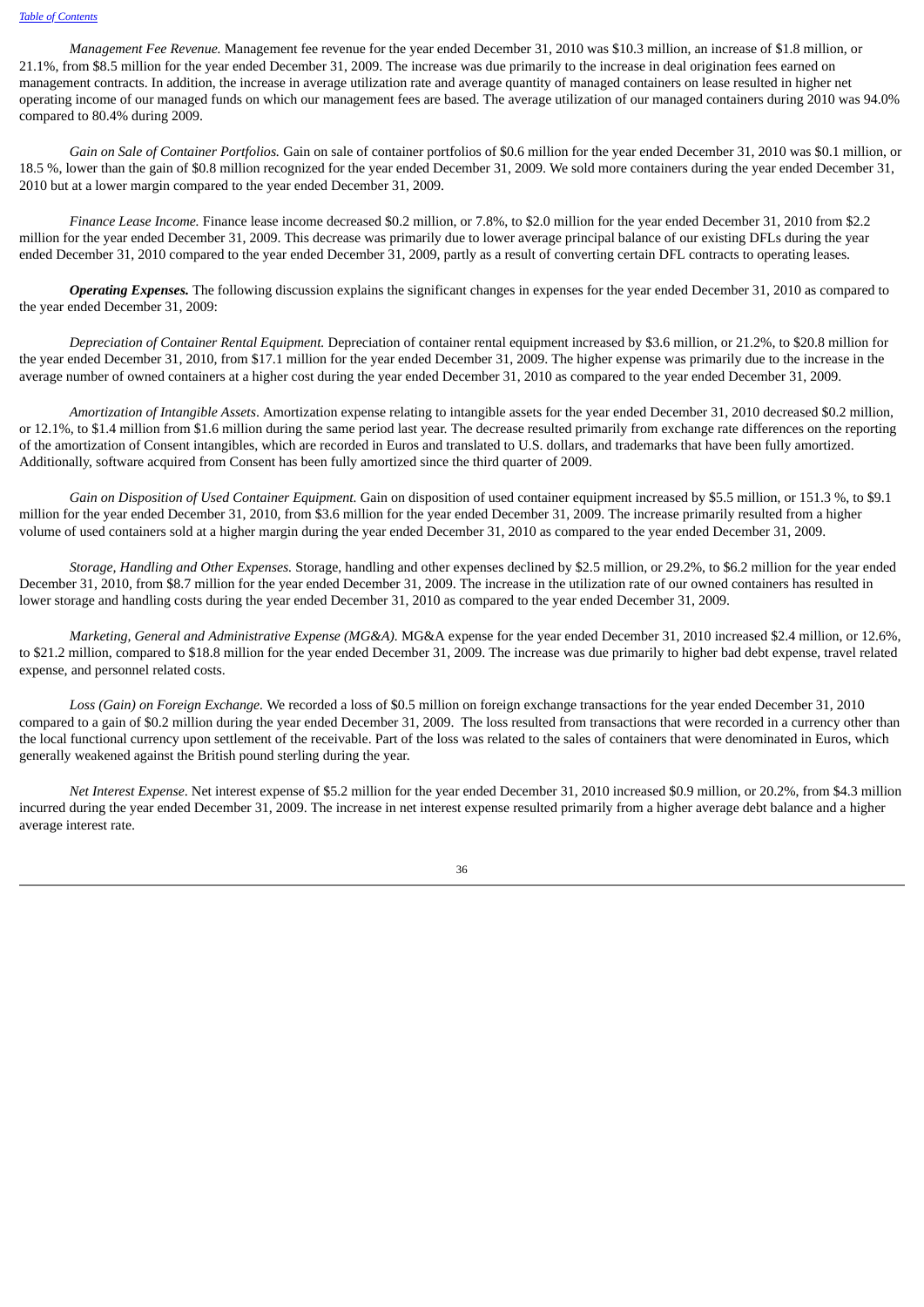*Income Tax Expense.* Income tax expense for the year ended December 31, 2010 was \$3.6 million, a \$0.3 million, or 9.3%, decrease from \$3.9 million for the year ended December 31, 2009. The decrease was due primarily to the reduction of an accrued tax liability of \$1.9 million resulting from the release of an uncertain tax liability caused by the expiration of the statute of limitation for the period in which the liability was accrued. Without this reduction, income tax expense for the year ended December 31, 2010 would have been \$5.5 million and the effective tax rate would have been 17.2% compared to 22.4% for the same period in 2009. The lower effective tax rate for the year ended December 31, 2010 as compared to the year ended December 31, 2009 is mainly attributable to a higher proportion of overall pretax income coming from our foreign operations where statutory rates are lower than the U.S. income tax rates.

#### *Segment Information*

During the year ended December 31, 2010, we refined our methodology for allocating MG&A expense to each segment based on a study which analyzed the departmental composition of MG&A expense. The expense allocation was based on either revenue or twenty-foot equivalent units (TEUs) of containers in each segment, depending on the function of the department that incurred the expense, after directly assigning MG&A expense relating to Consent and CAIJ subsidiaries to the container leasing and container management segment, respectively. Management believes that this allocation method results in a more representative distribution of MG&A expense between the two segments. For comparative purposes, we applied this allocation method to MG&A expenses for the year ended December 31, 2009 to conform with the methodology used for the year ended December 31, 2010. Prior to the year ended December 31, 2010, we had been allocating MG&A expense to each segment based solely on the ratio of owned and managed TEUs to its total fleet of TEUs after directly assigning MG&A expense relating to Consent to the container leasing segment.

The following table summarizes our results of operations for each of our business segments for the years ended December 31, 2010 and 2009. The MG&A expense included in total operating expenses for the year ended December 31, 2009 has been adjusted to conform with the 2010 presentation (in thousands):

|                                             |    | <b>Year Ended December 31,</b> |    |        |                   |
|---------------------------------------------|----|--------------------------------|----|--------|-------------------|
|                                             |    | 2010                           |    | 2009   | Percent<br>Change |
| <b>Container Leasing</b>                    |    |                                |    |        |                   |
| Total revenue                               | \$ | 66,937                         | \$ | 55,965 | 19.6%             |
| Operating expenses                          |    | 34.937                         |    | 37,921 | (7.9)             |
| Interest expense                            |    | 5,278                          |    | 4,311  | 22.4              |
| Income before taxes attributable to segment |    | 26,722                         |    | 13,733 | 94.6              |
| <b>Container Management</b>                 |    |                                |    |        |                   |
| Total revenue                               | \$ | 10,962                         | S  | 9,299  | 17.9              |
| <b>Operating expenses</b>                   |    | 6,036                          |    | 5,567  | 8.4               |
| Income before taxes attributable to segment |    | 4,926                          |    | 3,732  | 32.0              |

*Container Leasing.* Total revenue from our container leasing segment increased \$11.0 million, or 19.6%, to \$66.9 million for the year ended December 31, 2010, from \$55.9 million during the year ended December 31, 2009. The increase in revenue was principally driven by higher utilization rates and higher average per diem rates on short term leases resulting in higher container rental revenue. Revenue from direct finance leases decreased due primarily to a lower average principal balance of our existing DFLs during the year ended December 31, 2010 compared to the same period last year, and partly as a result of converting certain finance lease contracts to operating leases.

Total operating expenses for the container leasing segment decreased \$3.0 million, or 7.9%, to \$34.9 million for the year ended December 31, 2010 from \$37.9 million for the year ended December 31, 2009. The decrease was primarily due to higher gain on disposition of used container equipment and lower expenses that were directly allocated to the container leasing segment including decreases in storage, handling and repairs expenses, amortization of intangible assets and restructuring charges. These were partly offset by increases in MG&A (including bad debt expense which was directly allocated to the container leasing segment), foreign exchange loss and depreciation expense. We had previously reported operating expenses of \$31.9 million and income before taxes attributable to segment of \$19.7 million for the container leasing segment for the year ended December 31, 2009 based on our previous method of allocating MG&A expense as described above.

Interest expense of \$5.3 million for the year ended December 31, 2010 increased \$1.0 million, or 22.4%, from \$4.3 million incurred during the year ended December 31, 2009. The increase in net interest expense resulted primarily from higher average debt balances and higher interest rates.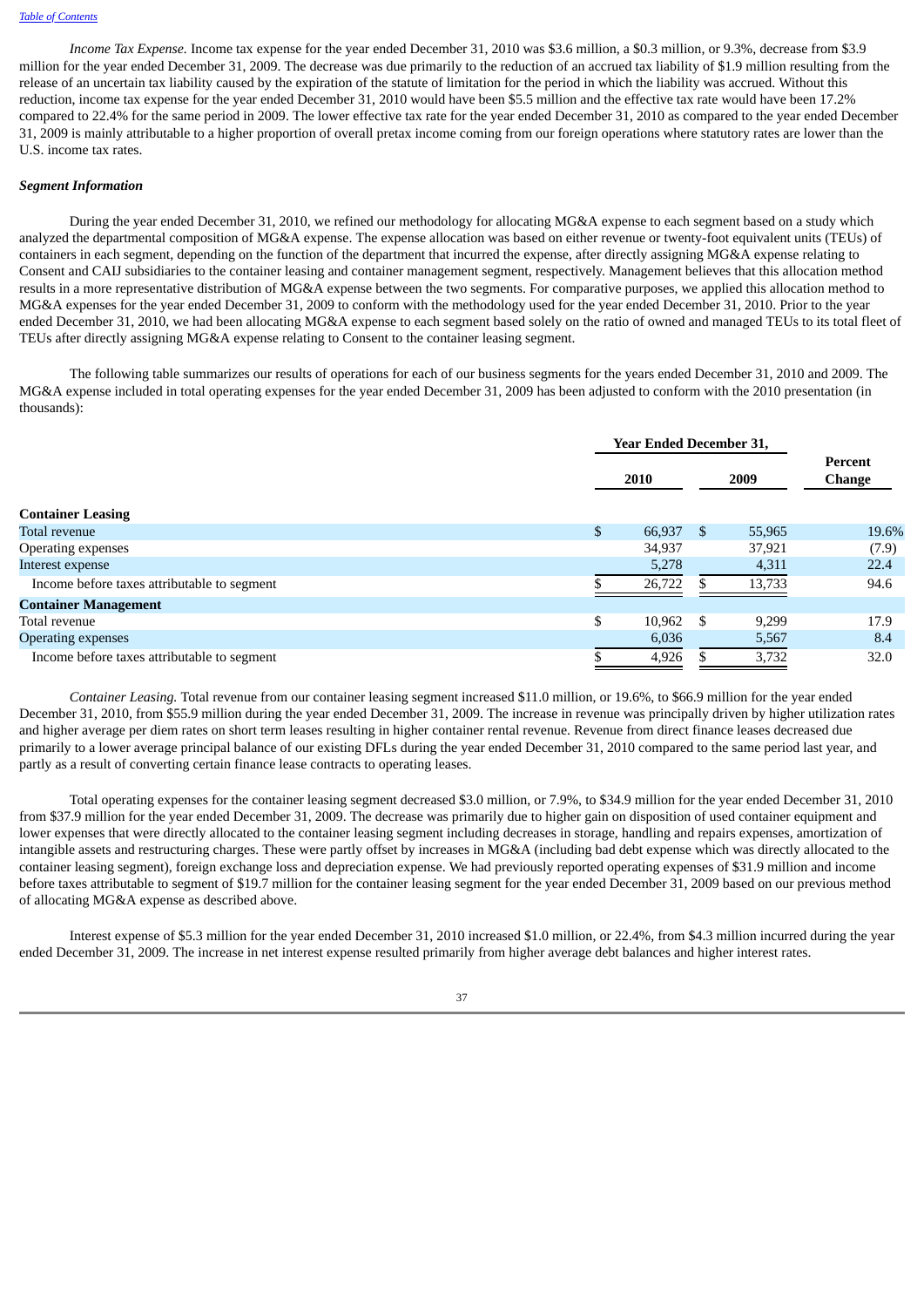*Container Management.* Total revenue from our container management segment for the year ended December 31, 2010 was \$11.0 million, an increase of \$1.7 million, or 17.9%, from the year ended December 31, 2009. This increase in revenue was primarily due to a \$1.8 million increase in management fee revenue, partly offset by a \$0.1 million decrease in gain on sale of container portfolios, as compared to the year ended December 31, 2009. The increase in management fee revenue was attributable to the higher utilization of our managed containers and an increase in the average number of managed containers on lease which resulted in a higher profitability of most of our investor portfolios from which we derived our management fee income. Total operating expenses of \$6.0 million allocated to this segment increased by \$0.5 million, or 8.4%, from \$5.6 million for the same period last year primarily as a result of higher MG&A. We had previously reported \$11.6 million of operating expenses and a loss attributable to segment of \$2.3 million for the year ended December 31, 2009 for the container management segment based on our previous method of allocating MG&A expense as described in the foregoing discussion.

### **Liquidity and Capital Resources**

Our principal sources of liquidity have been cash flows from operations, sales of container portfolios, borrowings from financial institutions and sale of our stock. We believe that cash flow from operations, future sales of container portfolios and borrowing availability under our credit facilities are sufficient to meet our liquidity needs for at least the next 12 months.

We have typically funded a significant portion of the purchase price for new containers through borrowings under our credit facilities. However, from time to time we have funded new container acquisitions through the use of working capital.

Our revolving credit facility is secured by substantially all of our assets that are not otherwise used as security for our other credit facilities. Our term loan with a consortium of banks, related party term loan, asset-backed warehouse facility and capital lease obligations are secured by specific pools of containers owned by the Company, the underlying leases thereon and our interest in any money received under such contracts.

As of December 31, 2011, the maximum credit commitment under our existing revolving credit facility was \$360.0 million. The maximum credit commitment was increased to \$380.0 million effective January 30, 2012. The facility may be increased under certain conditions described in the agreement. In addition, there is a commitment fee on the unused amount of the total commitment, payable quarterly in arrears. The agreement provides that swing line loans (short-term borrowings of up to \$10.0 million in the aggregate that are payable within 10 business days or at maturity date, whichever comes earlier) and standby letters of credit (up to \$15.0 million in the aggregate) will be available to us. These credit commitments are part of, and not in addition to, the maximum credit commitment. The interest rates vary depending upon whether the loans are characterized as Base Rate loans or Eurodollar Rate loans as defined in the revolving credit facility. As of December 31, 2011 the interest rate on our revolving credit facility was 3.0%. Our revolving credit facility will expire on September 25, 2014.

As of December 31, 2011, we had a balance of \$261.0 million and availability of \$98.9 million under our revolving credit facility (net of \$0.1 million in letters of credit), subject to our ability to meet the collateral requirements under the agreement governing our revolving credit facility. The entire amount of the facility drawn at any time plus accrued interest and fees is callable on demand in the event of certain specified events of default.

On June 27, 2011, we entered into an agreement with the banks to amend our revolving credit facility to provide us with greater flexibility in regards to our capital structure. The amendments include revising certain financial covenants, reducing our borrowing base and adding the ability for us to form subsidiary entities that will be structured in a manner which will provide us with the ability to access public debt markets through the use of asset-backed securities that are collateralized by our assets.

We intend to use our revolving credit facility primarily to fund the purchase of containers in the future. As of December 31, 2011, we had commitments to purchase \$3.5 million of container equipment and had rental equipment payable of \$13.3 million. We have typically used our cash flow from operations and the proceeds from sales of container portfolios to container investors to repay our revolving credit facility. As we expand our owned fleet, our revolving credit facility balance will be higher and will result in higher interest expense. In addition to customary events of default, our revolving credit facility and term loans contain restrictive covenants, including limitations on certain liens, indebtedness and investments. In addition, all of our facilities contain certain restrictive financial covenants. The covenants require us to maintain (1) a maximum consolidated funded debt to consolidated tangible net worth ratio of 3.50:1.00; and (2) a minimum fixed charge coverage ratio of 1.20:1.00. We were in compliance with both covenants at December 31, 2011. Restrictions imposed by the financial covenants could adversely affect our ability to finance our future operations or capital needs and pursue available business opportunities.

Our capital leases are denominated in U.S. dollars and Euros, are financed by various European banks and financial institutions and secured by their underlying assets. As of December 31, 2011, our capital lease obligations totaled \$20.3 million, with interest rates averaging 3.1%.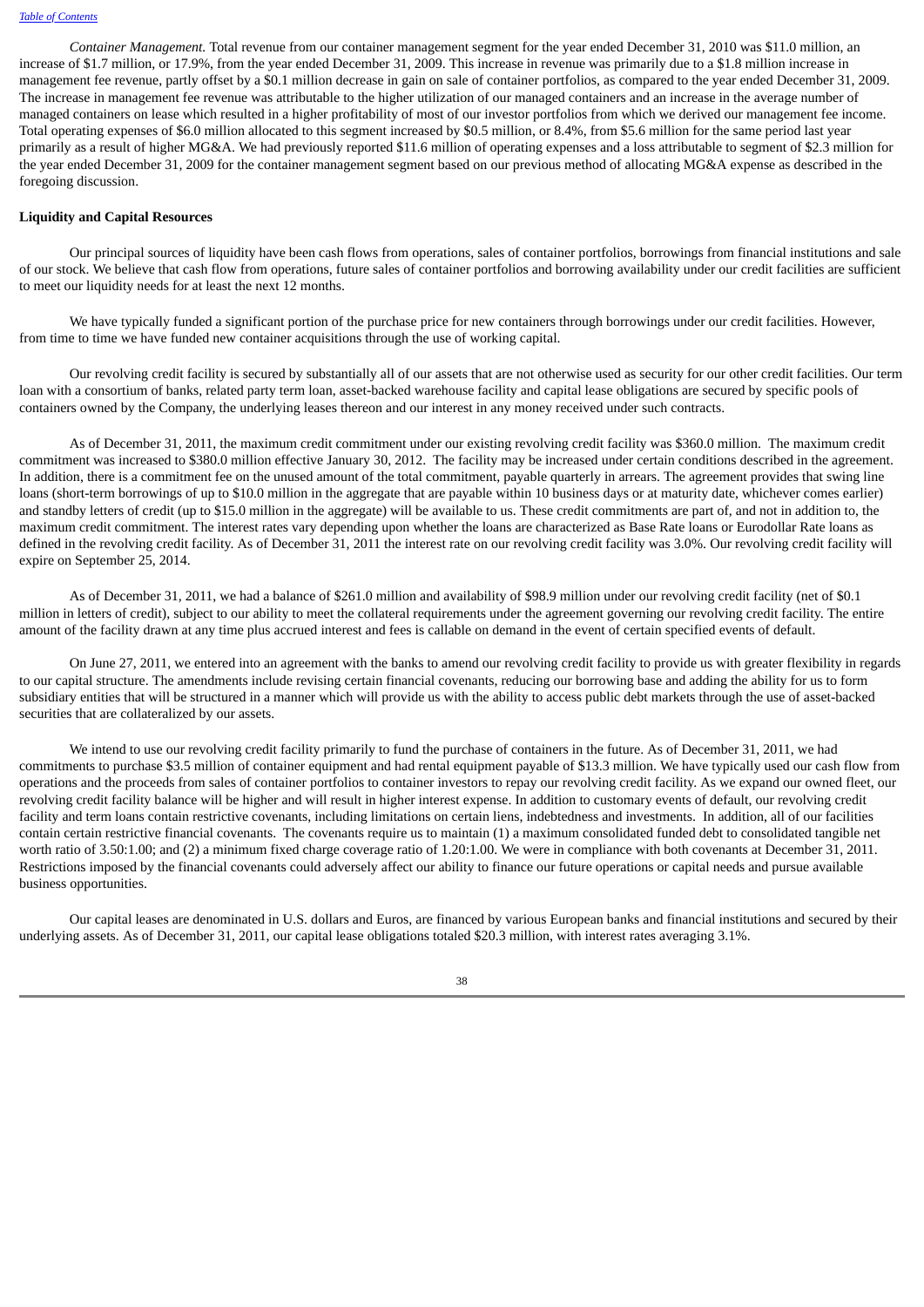On August 20, 2009, we signed a \$10.0 million, five-year loan agreement with the Development Bank of Japan (DBJ). The loan is payable in 19 quarterly installments of \$0.2 million starting October 31, 2009 and a final payment of \$6.2 million on July 31, 2014. The loan bears a variable interest rate based on BBA LIBOR and is secured by certain of our container rental equipment. As of December 31, 2011, the loan had a balance of \$8.2 million, of which \$0.8 million is repayable within one year, and an interest rate of 2.8%. DBJ owned approximately 9.4% of our outstanding common stock as of the date of closing of the loan agreement. DBJ's ownership of our total outstanding common stock has been reduced to approximately 4.9% after selling 753,000 shares in December 2010.

On December 20, 2010, we entered into a Term Loan Agreement with a consortium of banks. Under this loan agreement, we were eligible to borrow up to \$300.0 million, subject to certain borrowing conditions, which amount is secured by certain assets of our wholly owned foreign subsidiaries. The loan agreement is an amortizing facility with a term of six years, originally with quarterly payments of principal of \$6.0 million each (i.e. 2.0% of the aggregate commitment). Any unpaid principal will be due on December 20, 2016.

On March 11, 2011 we entered into an Amendment to the Term Loan Agreement which reduced the quarterly payments of principal for the \$185.0 million initially borrowed to \$3.7 million each (i.e. 2.0% of the drawn amount) for the first 23 quarterly payment dates with a final payment of \$99.9 million (54.0% of the drawn amount) due on December 20, 2016. The quarterly payment of principal on the additional draw downs (each determined separately) is an amount equal to the product of (x) the quotient obtained by dividing 46.0% by the number of remaining scheduled principal payment dates, as of the draw down date and (y) the initial principal balance of such term loan, with a final payment due on December 20, 2016 of 54.0% of the initial principal balance of such term loan. The loan bears a variable interest rate based on LIBOR for Eurodollar loans, and Base Rate for base rate loans. The Base Rate is defined as the highest of (i) the federal funds rate plus 1/2 of 1.0%, (ii) the prime rate (as published in The Wall Street Journal), and (iii) the Eurodollar rate (for threemonth loans) plus 1.0%. The proceeds from this borrowing were used to pay part of our revolving credit facility. As of December 31, 2011, the loan had a balance of \$280.6 million, of which \$25.0 million is repayable within one year, and an interest rate of 3.5%.

On September 9, 2011, our wholly-owned indirect subsidiary, CAL Funding I Limited, entered into a credit facility for \$100.0 million of assetbacked warehouse notes, which facility may be increased to \$200.0 million subject to certain conditions. The notes bear a variable interest rate based on LIBOR during the initial two-year funding period. If the notes are not refinanced or renewed during this two-year period, the facility is structured to amortize over a term that is scheduled to be ten years, but not to exceed 15 years. The facility contains various financial and other covenants. The proceeds from the facility will be used to finance equipment purchases and leases. As of December 31, 2011, our warehouse credit facility had a balance of \$51.0 million. The warehouse facility is secured by containers and other assets owned by CAL Funding I Limited. We are required to maintain a restricted cash balance on deposit in a designated bank account equal to five months of interest. As of December 31, 2011, we had \$0.6 million in the restricted cash account.

On April 15, 2011, we filed a universal shelf registration statement on Form S-3 with the SEC. Under this shelf registration statement, we may sell various debt and equity securities, or a combination thereof, to be offered from time-to-time up to an aggregate offering price of \$250.0 million for all securities, and the selling stockholders may sell up to 2,500,000 shares of common stock in one or more offerings.

### **Cash Flow**

The following table sets forth certain cash flow information for the years ended December 31, 2011, 2010 and 2009 (in thousands):

|                                                     | <b>Year Ended December 31,</b> |            |    |           |              |           |  |
|-----------------------------------------------------|--------------------------------|------------|----|-----------|--------------|-----------|--|
|                                                     | 2011                           |            |    | 2010      |              | 2009      |  |
| Net income                                          | \$                             | 50,814     | -S | 28,202    | <sup>S</sup> | 13,556    |  |
| Adjustments to income                               |                                | 21,291     |    | 14,222    |              | 17,242    |  |
| Net cash provided by operating activities           |                                | 72,105     |    | 42,424    |              | 30,798    |  |
| Net cash (used in) provided by investing activities |                                | (430, 137) |    | (157,208) |              | 3,688     |  |
| Net cash provided by financing activities           |                                | 358,048    |    | 115,020   |              | 49,007    |  |
| Effect on cash of foreign currency translation      |                                | (331)      |    | (335)     |              | 478       |  |
| Net decrease in cash                                |                                | (315)      |    | (99)      |              | (14, 043) |  |
| Cash at beginning of year                           |                                | 14,393     |    | 14,492    |              | 28,535    |  |
| Cash at end of year                                 |                                | 14,078     |    | 14,393    |              | 14,492    |  |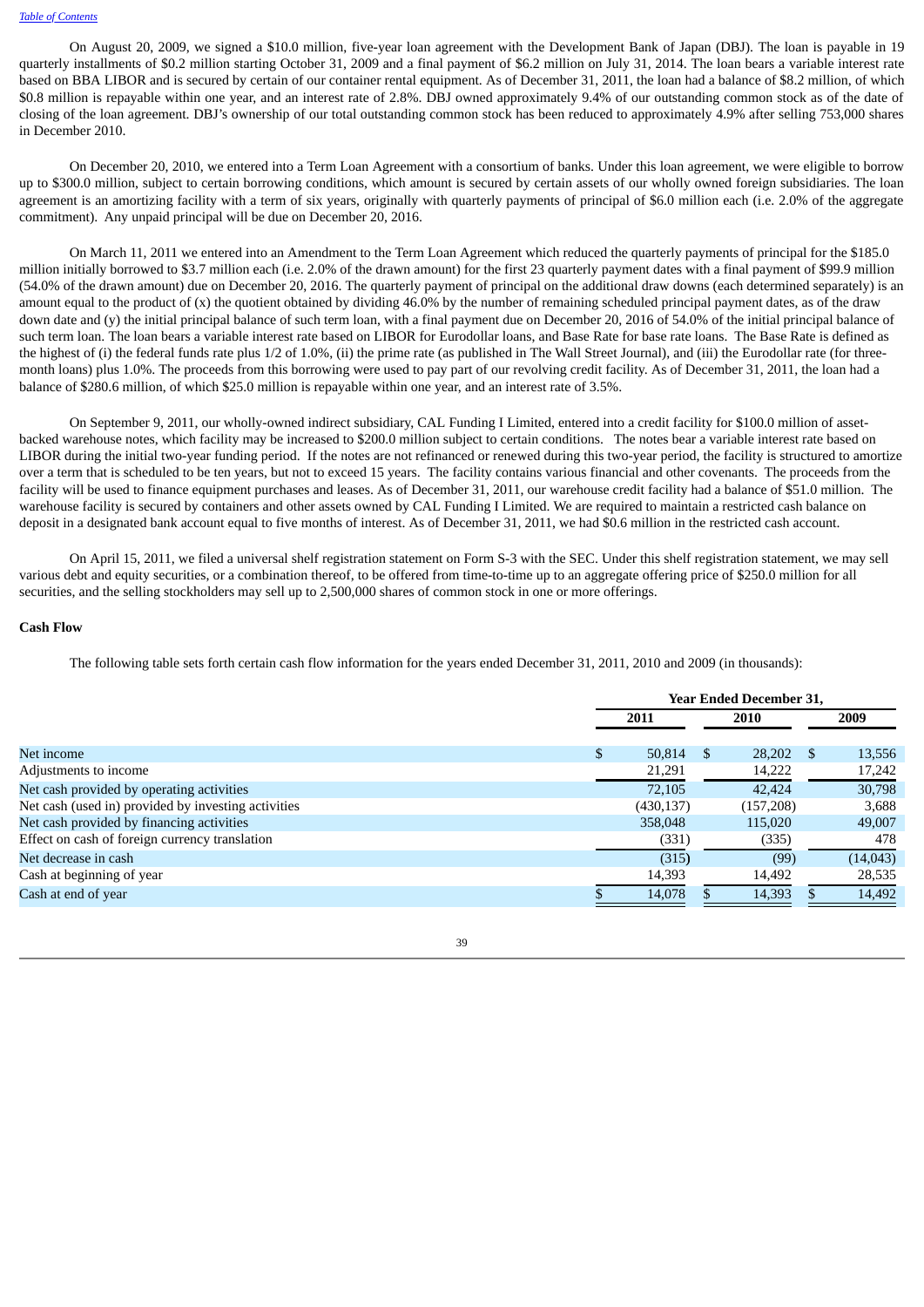#### *Operating Activities Cash Flows*

Net cash provided by operating activities of \$72.1 million for the year ended December 31, 2011 increased \$29.7 million from \$42.4 million for the year ended December 31, 2010. The increase was primarily due to a \$30.2 million increase in net income as adjusted for non-cash items such as depreciation and amortization. The increase in net income was due primarily to a \$47.8 million increase in revenue that was driven by an increase in the number of containers on lease and an increase in average per diem rental rates, partly offset by a \$25.2 million increase in operating expenses, interest and income taxes.

Operating cash flow for the year ended December 31, 2010 increased \$11.6 million from the year ended December 31, 2009. The increase was due primarily to a \$14.6 million increase in net income, partly offset by a \$4.4 million decrease in net working capital.

#### *Investing Activities Cash Flows*

Net cash used in investing activities increased \$272.9 million to \$430.1 million for the year ended December 31, 2011 from \$157.2 million for the year ended December 31, 2010. The increase in cash usage was primarily attributable to a \$287.2 million increase in the purchase of containers, partly offset by a \$12.5 million increase in net proceeds from the sale of container portfolios.

Net cash used in investing activities for the year ended December 31, 2010 increased \$160.9 million from the same period in 2009 due primarily to a \$173.3 million increase in the purchase of containers, partly offset by the \$14.8 million increase in net proceeds from the sale of container portfolios and disposition of used container equipment.

#### *Financing Activities Cash Flows*

Net cash provided by financing activities for the year ended December 31, 2011 was \$358.0 million compared to \$115.0 million for the year ended December 31, 2010. For the year ended December 31, 2011, we increased our borrowings under our credit facilities by \$412.6 million while repayments of bank debt and capital lease obligations increased by \$141.5 million. The proceeds from bank borrowings were used to finance our acquisition of containers.

Net cash provided by financing activities for the year ended December 31, 2010 was \$115.0 million compared to net cash used of \$49.0 million for the year ended December 31, 2009. The \$164.0 million increase in cash attributable to financing activities was due primarily to a \$110.8 million increase in proceeds from bank loans, \$22.4 million proceeds from the issuance of our common stock and a \$19.0 million decrease in the payment of our bank debts. In addition, we received \$18.3 million of capital contribution from two Japanese container funds that were included in our consolidated balance sheet as of December 31, 2010 as a non-controlling interest.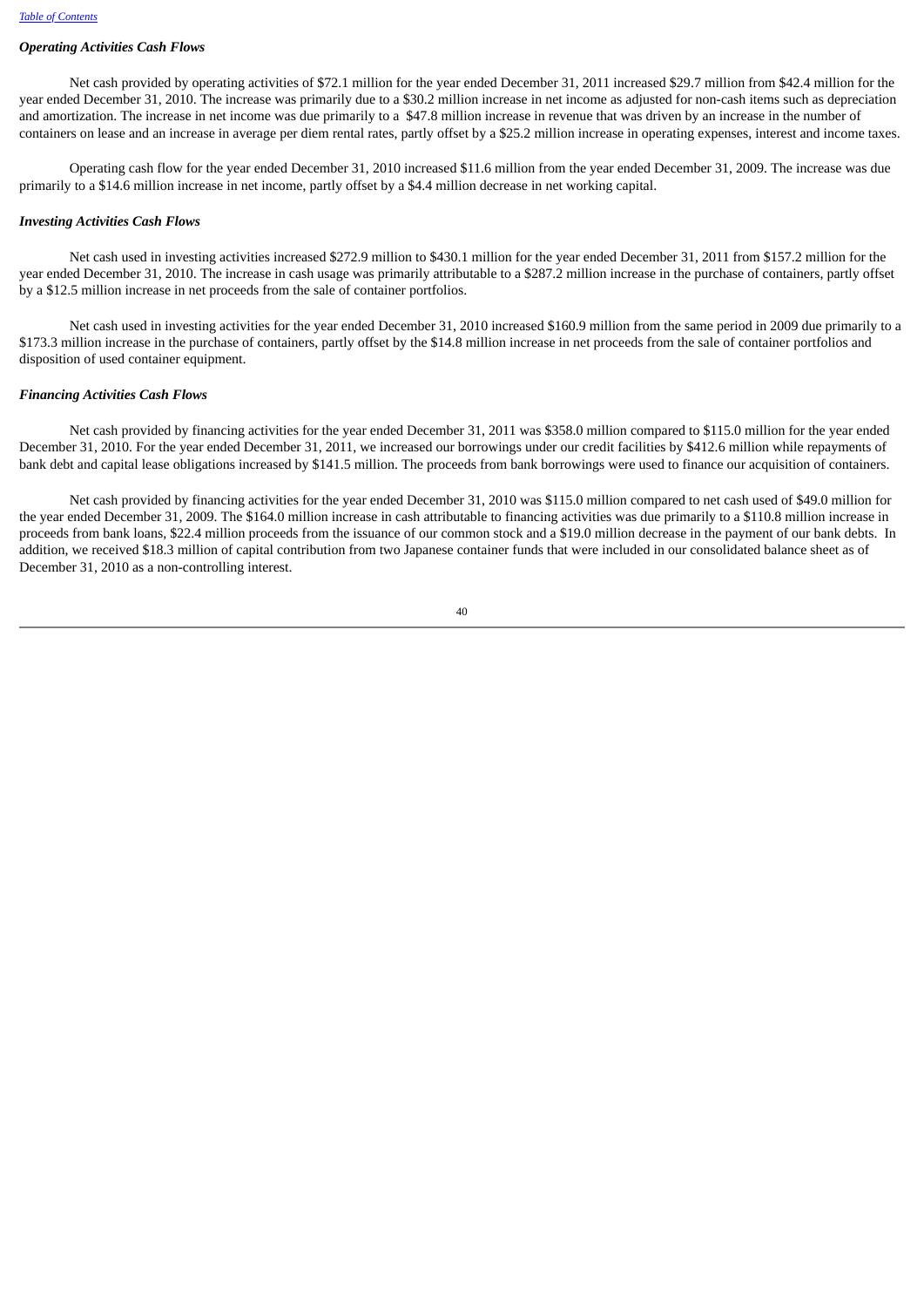## **Contractual Obligations and Commercial Commitments**

The following table sets forth our contractual obligations and commercial commitments by due date as of December 31, 2011 (in thousands):

|                                                | Payments Due by Period |         |    |           |    |         |         |         |       |        |         |                          |           |         |
|------------------------------------------------|------------------------|---------|----|-----------|----|---------|---------|---------|-------|--------|---------|--------------------------|-----------|---------|
|                                                |                        |         |    | Less than |    | $1 - 2$ | $2 - 3$ |         | $3-4$ |        | $4 - 5$ |                          | More than |         |
|                                                |                        | Total   |    | 1 year    |    | years   |         | years   |       | years  |         | years                    |           | 5 years |
| Total debt obligations:                        |                        |         |    |           |    |         |         |         |       |        |         |                          |           |         |
| Revolving credit facility                      |                        | 261,000 | \$ | $\sim$    | \$ | $\sim$  | \$      | 261,000 | S     | ٠      | \$      | 47                       | \$.       |         |
| Term loan - banks                              |                        | 280,579 |    | 24,964    |    | 24,964  |         | 24,964  |       | 24,964 |         | 180,723                  |           |         |
| Related party term loan                        |                        | 8,200   |    | 800       |    | 800     |         | 6,600   |       |        |         | $\overline{\phantom{0}}$ |           |         |
| Asset based warehouse facility                 |                        | 51,000  |    |           |    | 1,275   |         | 5,100   |       | 5,100  |         | 5,100                    |           | 34,425  |
| Interest on debt and capital lease obligations |                        |         |    |           |    |         |         |         |       |        |         |                          |           |         |
| (1)                                            |                        | 73,748  |    | 19,999    |    | 18,905  |         | 15,610  |       | 8,545  |         | 7,452                    |           | 3,237   |
| Rental equipment payable                       |                        | 13,301  |    | 13,301    |    |         |         | ۰       |       |        |         |                          |           |         |
| Rent, office facilities and equipment          |                        | 6,111   |    | 1,206     |    | 1,003   |         | 1,017   |       | 1,005  |         | 1,014                    |           | 866     |
| Capital lease obligations                      |                        | 20.271  |    | 3.792     |    | 3,386   |         | 2,329   |       | 2,078  |         | 7,645                    |           | 1,041   |
| Container purchases commitments                |                        | 3,474   |    | 3,474     |    |         |         |         |       |        |         |                          |           |         |
| Total contractual obligations                  |                        | 717,684 |    | 67,536    |    | 50,333  |         | 316,620 |       | 41,692 |         | 201,934                  |           | 39,569  |

(1) Our estimate of interest expense commitment includes \$21.7 million relating to our revolving credit facility, \$0.6 million relating to our related party term loan, \$40.0 million relating to our term loan with a consortium of banks, \$9.5 million relating to our asset based warehouse facility and \$1.9 million relating to our capital lease obligations. The calculation of interest related to our revolving credit facility and capital lease obligations assumes that the weighted average interest rates of 3.0% and 3.1%, respectively, as of December 31, 2011 will remain at the same level over the next five years. We expect that the interest rate will vary over time based upon fluctuations in the underlying indexes upon which this interest rate is based. The interest relating to our related party term loan, term loan payable to banks and asset based warehouse facility was based on interest rates as of December 31, 2011 of 2.8%, 3.5% and 2.8%, respectively, over the above periods.

See Note 7 to our consolidated financial statements included in this filing for a description of the terms of our revolving credit facilities, term loans, asset based warehouse facility and capital lease obligations.

#### **Off-Balance Sheet Arrangements**

As of December 31, 2011, we had no off-balance sheet arrangements or obligations other than noted below. An off-balance sheet arrangement includes any contractual obligation, agreement or transaction arrangement involving an unconsolidated entity under which we would have: (1) retained a contingent interest in transferred assets; (2) an obligation under derivative instruments classified as equity; (3) any obligation arising out of a material variable interest in an unconsolidated entity that provides financing, liquidity, market risk or credit risk support to us, or that engages in leasing, hedging or research and development services with us; or (4) made guarantees.

We transferred ownership of dry van containers to Japanese container funds that were established by Japan Investment Adviser Co., Ltd. (JIA) and CAIJ, Inc. (CAIJ). CAIJ is an 80%-owned subsidiary of CAI with the remaining 20% owned by JIA. JIA is owned and controlled by a Managing Director of CAIJ. Prior to the purchase of containers from us, the purchasing entities had received contributions from unrelated Japanese investors, under separate Japanese investment agreements allowed under Japanese commercial laws. The contributions were used to purchase container equipment from us. Under the terms of the agreement, the CAI related Japanese entities will manage each of the investments but may outsource the whole or part of each operation to a third party. Pursuant to its services agreements with investors, the purchasing Japanese entities have outsourced the general management of the investment's operations to CAIJ. The Japanese entities have also entered into container management service agreements whereby we will manage the leasing of equipment that we transferred to the investors. The profit or loss from each investment will substantially belong to each respective investor, except with respect to two Japanese funds where the terms of the transaction provide us with an option to purchase the containers at a fixed price. If we decide to exercise our purchase options on the two Japanese funds and resell the containers to a third party, then we would realize the profit from the sale. (See Notes 3 and 9 to our consolidated financial statements).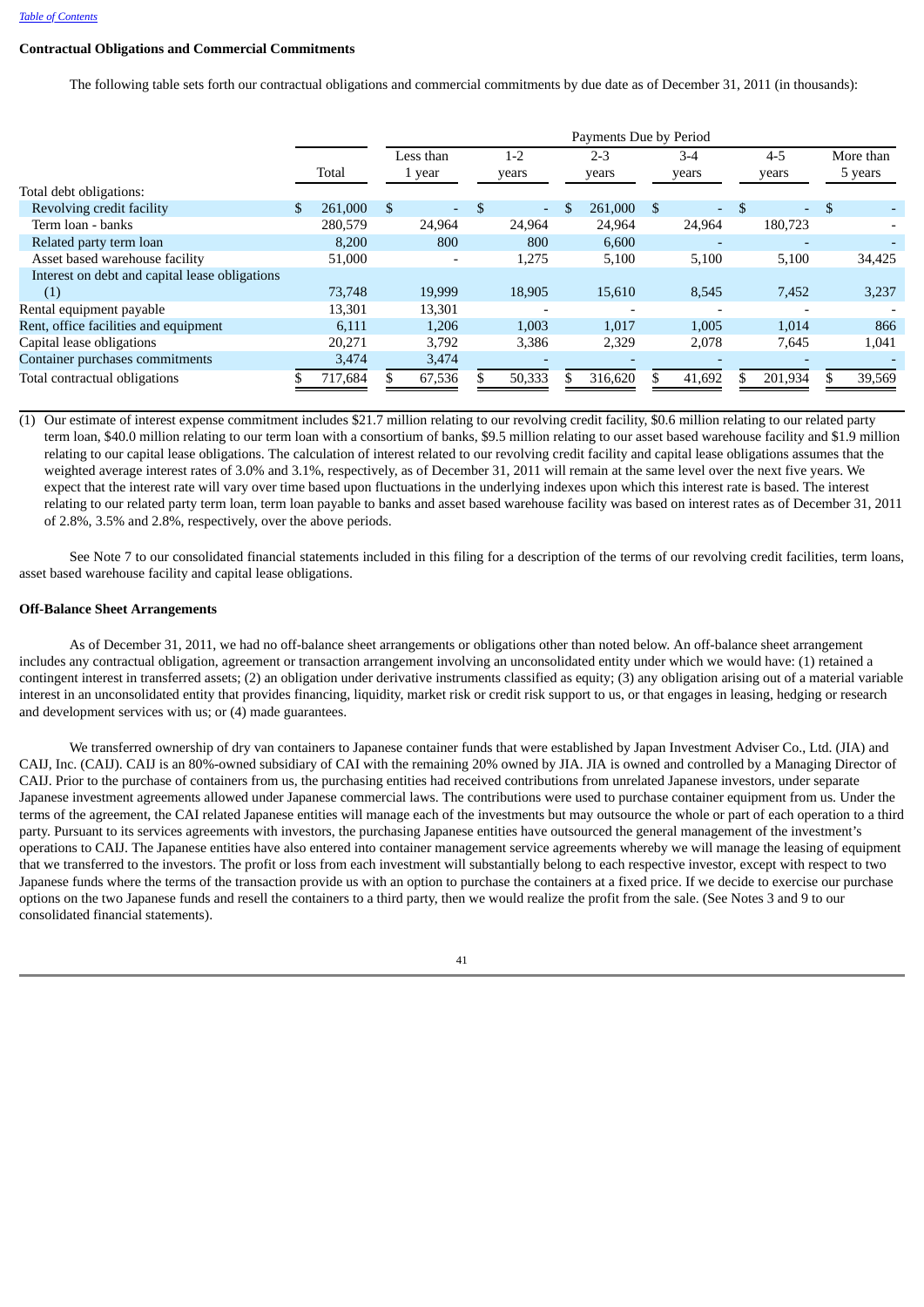## **Critical Accounting Policies and Estimates**

The preparation of financial statements in conformity with GAAP requires management to use judgment in making estimates and assumptions that affect reported amounts of assets and liabilities, the reported amounts of income and expense during the reporting period and the disclosure of contingent assets and liabilities as of the date of the financial statements. We have identified the policies and estimates below as critical to our business operations and the understanding of our results of operations. These policies and estimates are considered critical due to the existence of uncertainty at the time the estimate is made, the likelihood of changes in estimates from period to period and the potential impact that these estimates can have on our financial statements. Significant items subject to such estimates and assumptions include revenue recognition, valuation allowances for receivables, the carrying amount of container equipment, the residual values and lives of container equipment, impairment of goodwill and intangible assets, the carrying amount and lives of intangible assets, share based payments and income taxes. The following accounting policies and estimates include inherent risks and uncertainties related to judgments and assumptions made by us. Our estimates are based on the relevant information available at the end of each period. Actual results could differ from those estimates. The authoritative U.S. generally accepted accounting principles (GAAP) literatures when used as references herein are referred to as Accounting Standards Codification (ASC) as mandated by FASB ASU 2009-01, previously known as *The FASB Accounting Standards Codification and the* hierarchy of Generally Accepted Accounting Principles - a replacement of FASB Statement No. 162, effective for interim and annual reporting periods ending after September 15, 2009.

### *Revenue Recognition*

We provide a range of services to our customers incorporating rental, sale and management of container equipment. Revenue for all forms of service is recognized when earned following the guidelines under FASB ASC 605, *Revenue Recognition* and ASC 840, *Leases*. Revenue is reported net of any related sales tax.

*Container Rental Revenue.* We recognize revenue from operating leases of our owned containers as earned over the term of the lease. Where minimum lease payments vary over the lease term, revenue is recognized on a straight-line basis over the term of the lease. We cease recognition of lease revenue if and when a container lessee defaults in making timely lease payments or we otherwise determine that future lease payments are not likely to be collected from the lessee. Our determination of the collectability of future lease payments is made by management on the basis of available information, including the current creditworthiness of container shipping lines that lease containers from us, historical collection results and review of specific past due receivables. If we experience unexpected payment defaults from our container lessees, we will cease revenue recognition for those leases, which will reduce container rental revenue.

*Finance Lease Income.* Finance lease income is recognized using the effective interest method, which generates a constant rate of interest over the period of the lease. The same risks of collectability discussed above apply to our collection of finance lease income. If we experience unexpected payment defaults under our finance leases, we cease revenue recognition for those leases which will reduce finance lease income.

*Management Fee Revenue and Gain on Sale of Container Portfolios.* In addition to leasing owned containers, we sell portfolios of containers to container investors. After the date of sale, we generally manage the containers sold to these container investors. As these arrangements contain multiple parts (the sale of an asset followed by the provision of management services), we evaluate if the sale of the container and the management services are separate units of accounting thereby requiring revenue to be recognized separately for each part of the arrangement.

Effective January 1, 2010, we adopted FASB ASU 2009-13, *Multiple Deliverable Revenue Arrangements,* for all revenue arrangements entered into or materially modified on or after the January 1, 2010. The adoption of the guidance did not have a material impact on our consolidated financial statements for the years ended December 31, 2010 and 2011.

This guidance eliminates the requirement for an arrangement to have objective and reliable evidence of the fair value of the undelivered items. In accordance with the guidance, we determine if revenue arrangements with multiple deliverables should be considered separate units of accounting if the deliverables meet both of the following criteria:

- a. The delivered item(s) has value to the customer on a standalone basis, that is, it can be sold separately by any vendor or the customer could resell the delivered items on a standalone basis. In the context of the customer's ability to resell the delivered items, this criterion does not require the existence of an observable market for the deliverable.
- b. If the arrangement includes a right of return relative to the delivered item, delivery or performance of the undelivered item is considered probable and substantially in the control of the vendor.

In applying the guidance, separate contracts entered into at or near the same time with the same entity or related parties are presumed to have been negotiated as a package and should be evaluated as a single arrangement in considering whether there are one or more units of accounting.

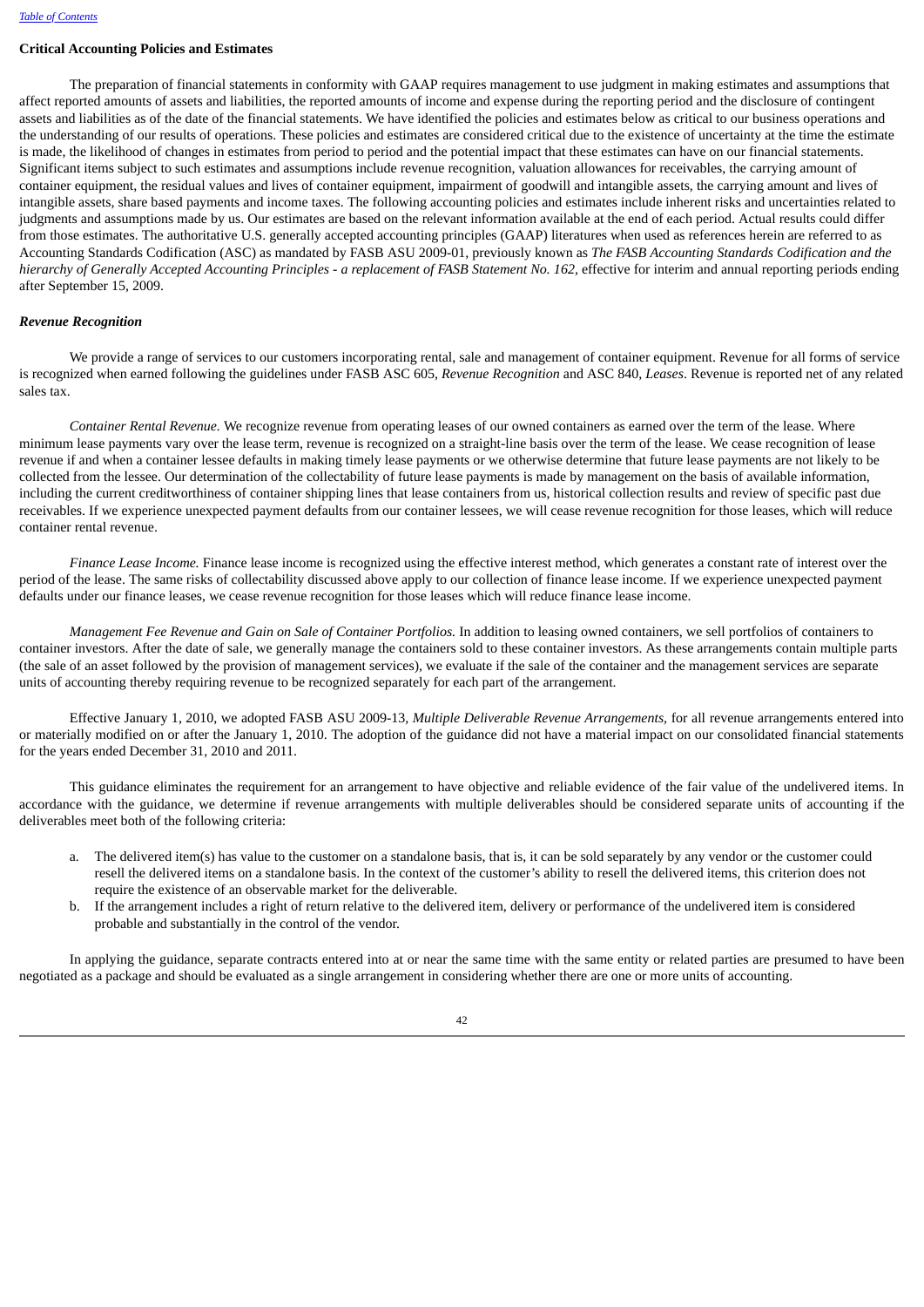We evaluate all deliverables in an arrangement at the inception of the arrangement and as each deliverable is delivered to determine whether they represent separate units of accounting. The criteria for dividing an arrangement into separate units of accounting are applied consistently to arrangements with similar characteristics and in similar circumstances. A delivered item that does not qualify as a separate unit of accounting within the arrangement is combined with other undelivered item(s) within the arrangement. The allocation of arrangement consideration and the recognition of revenue is determined for those combined deliverables as a single unit of accounting.

If we conclude that the sale of containers and the management services can be accounted for separately, we recognize gain on sale of container portfolios when the sale of the containers is completed. The gain is the difference between the sales price and the net book value of the containers sold.

We recognize revenue from management fees earned under management agreements on a monthly basis. Fees are calculated as a percentage of net operating income, which is revenue from the containers under management minus direct operating expense related to those containers. If a lessee of a managed container defaults in making timely lease payments or we otherwise determine that future lease payments are not likely to be collected from the lessee, then we will cease to record lease revenue for purposes of our internal record keeping in connection with determining the amount of management fees that we have earned, which in turn will result in reduced management fee revenue.

## *Consolidation of Container Funds*

We regularly perform a review of the container funds that we manage for our investors to determine whether a fund is a variable interest entity (VIE) and whether we have a variable interest that provides us with a controlling financial interest and are the primary beneficiary of the VIE in accordance with ASC 810, C*onsolidation.* If the fund is determined to be a VIE, our analysis identifies the primary beneficiary of the VIE as the entity that meets both of the following criteria under Paragraph 14A of ASC 810:

- The power to direct the activities of a VIE that most significantly impact the entity's economic performance; and
- · The obligation to absorb losses of the entity that could be potentially significant to the VIE or the right to receive benefits from the entity that could potentially be significant to the VIE.

If in our judgment we meet both of the above criteria, we include the VIE's financial statements in our consolidated financial statements as required under ASC 810. The equity attributable to the VIE is shown as a non-controlling interest on our consolidated balance sheet and the after tax result attributable to its operations is shown as net income or loss attributable to non-controlling interest on our consolidated statement of income. (See Note 3 to our consolidated financial statements included with this filing).

## *Accounting for Container Leasing Equipment*

Accounting for container leasing equipment includes depreciation and impairment testing.

*Depreciation.* When we acquire containers, we record the cost of the container on our balance sheet. We then depreciate the container over its estimated "useful life" (which represents the number of years we expect to be able to lease the container to shipping companies) to its estimated "residual value" (which represents the amount we estimate we will recover upon the sale or other disposition of the equipment at the end of its "useful life" as a shipping container). Our estimates of useful life are based on our actual experience with our owned fleet, and our estimates of residual value are based on a number of factors including disposal price history.

43

*[Table of Contents](#page-2-0)*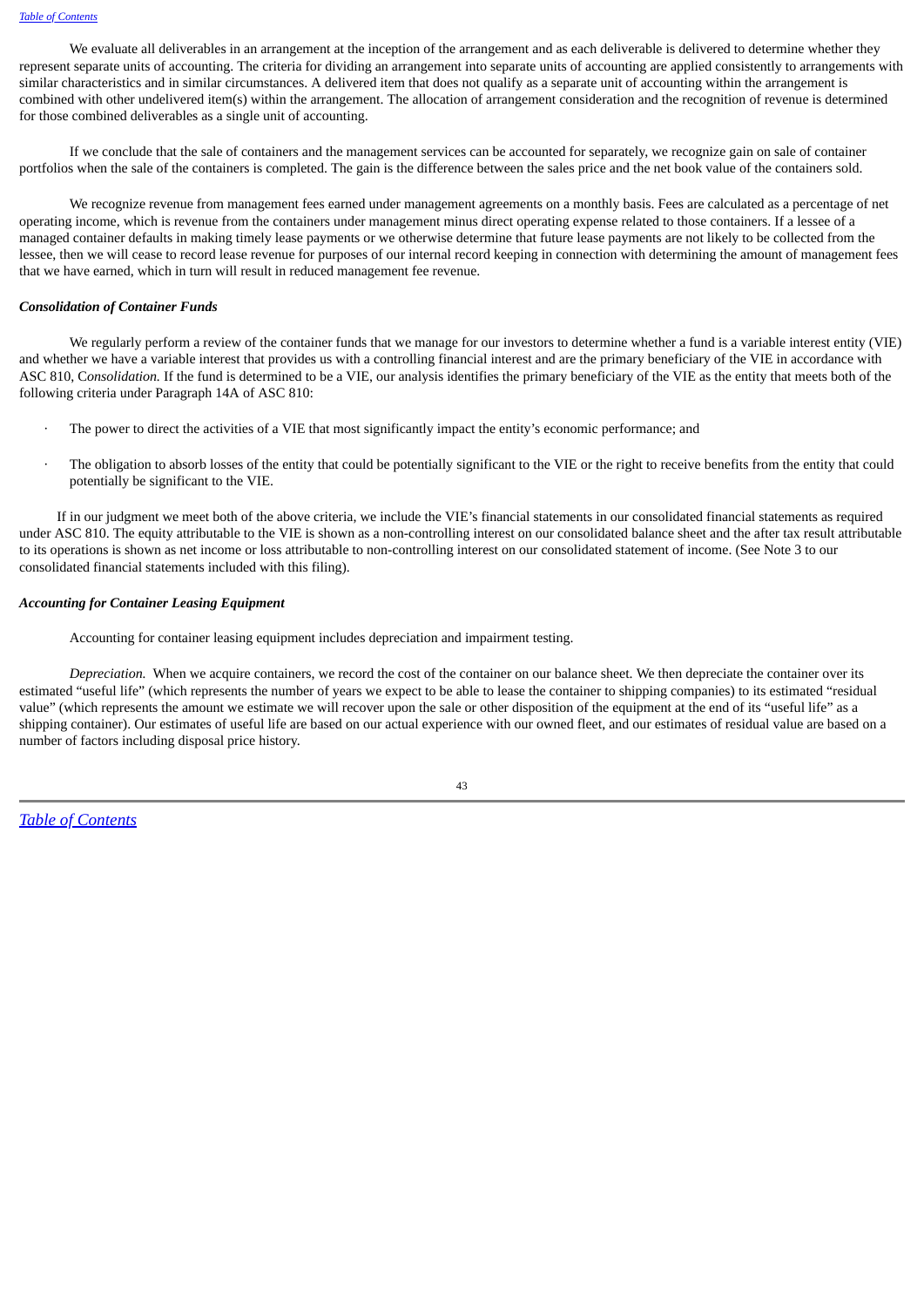During the first quarter of 2011, we completed a review of historical disposal experience relating to our fleet of container equipment and concluded that the estimated residual values and depreciable lives used in our depreciation calculations should be amended effective January 1, 2011. The following table shows the current and prior residual values and depreciable lives that we adopted for each type of equipment:

|                                         |    | <b>Residual Value</b> |  |             | <b>Depreciable Life in Years</b> |       |  |
|-----------------------------------------|----|-----------------------|--|-------------|----------------------------------|-------|--|
|                                         |    | Current               |  | Prior       | Current                          | Prior |  |
| 20-ft. standard dry van                 |    | 950                   |  | 850         | 12.5                             | 12.5  |  |
| 40-ft. standard dry van                 | S  | 1.150                 |  | 950         | 12.5                             | 12.5  |  |
| 40-ft. high cube dry van                | \$ | 1.300                 |  | 1.000       | 12.5                             | 12.5  |  |
| 40-ft. high cube refrigerated container |    | 3.000                 |  | 15% of OEC* | 12.0                             | 15.0  |  |

### \* Original equipment cost

The above changes reduced our depreciation expense and increased our pre-tax income by approximately \$3.5 million, increased our net income by approximately \$2.9 million and increased our diluted earnings per share by \$0.15 for the year ended December 31, 2011.

The following table shows the residual values and depreciable lives for other types of owned equipment:

|                                         | <b>Residual Value</b> | <b>Depreciable Life</b><br>in Years |
|-----------------------------------------|-----------------------|-------------------------------------|
| 20-ft. high cube refrigerated container | 2,250                 | 12.0                                |
| Other specialized containers            | $1,000$ to            |                                     |
|                                         | \$3,500               | 12.5                                |

*Impairment.* We regularly evaluate our containers to determine whether there has been any event that would cause their book value to be impaired. Any such impairment would be expensed in our results of operations. Impairment exists when the future undiscounted cash flows generated by an asset are less than the net book value of that asset. If impairment exists, the containers are written down to their fair value.

### *Allowance for Doubtful Accounts*

Our allowance for doubtful accounts is developed based on two key components: (1) specific reserves for receivables which are impaired for which management believes full collection is doubtful; and (2) a general reserve for estimated losses inherent in the receivables. The general reserve is estimated by applying certain percentages to receivables that have not been specifically reserved, ranging from 1.0% on accounts that are one to thirty days overdue, to 100% on accounts that are one year overdue. Our allowance for doubtful accounts is reviewed regularly by our management and is based on the risk profile of the receivables, credit quality indicators such as the level of past due amounts and non-performing accounts and economic conditions. Changes in economic conditions or other events may necessitate additions or deductions to the allowance for doubtful accounts. The allowance is intended to provide for losses inherent in the owned fleet's accounts receivable, and requires the application of estimates and judgments as to the outcome of collection efforts and the realization of collateral, among other things

The credit risk on accounts receivable related to the containers we manage is the responsibility of the container investors. Under our management agreements, if we are unable to ultimately collect any amount due from a managed container lessee, the container investors are obligated to reimburse us for any amounts we have previously paid to them in anticipation of receiving the uncollectible amount from the container lessee.

#### *Stock-Based Compensation*

We calculate the value of stock options granted to officers and directors using the Black-Scholes-Merton option pricing model using certain assumptions of volatility, risk free interest rate, expected term and dividend yield. As we have limited historical data, the expected option term is calculated using the simplified method. The fair value of restricted shares of common stock granted to management employees was their market price on the date of grant. The resulting values for stock options and restricted shares of common stock are amortized on a straight-line basis over their vesting periods and recorded as compensation expense.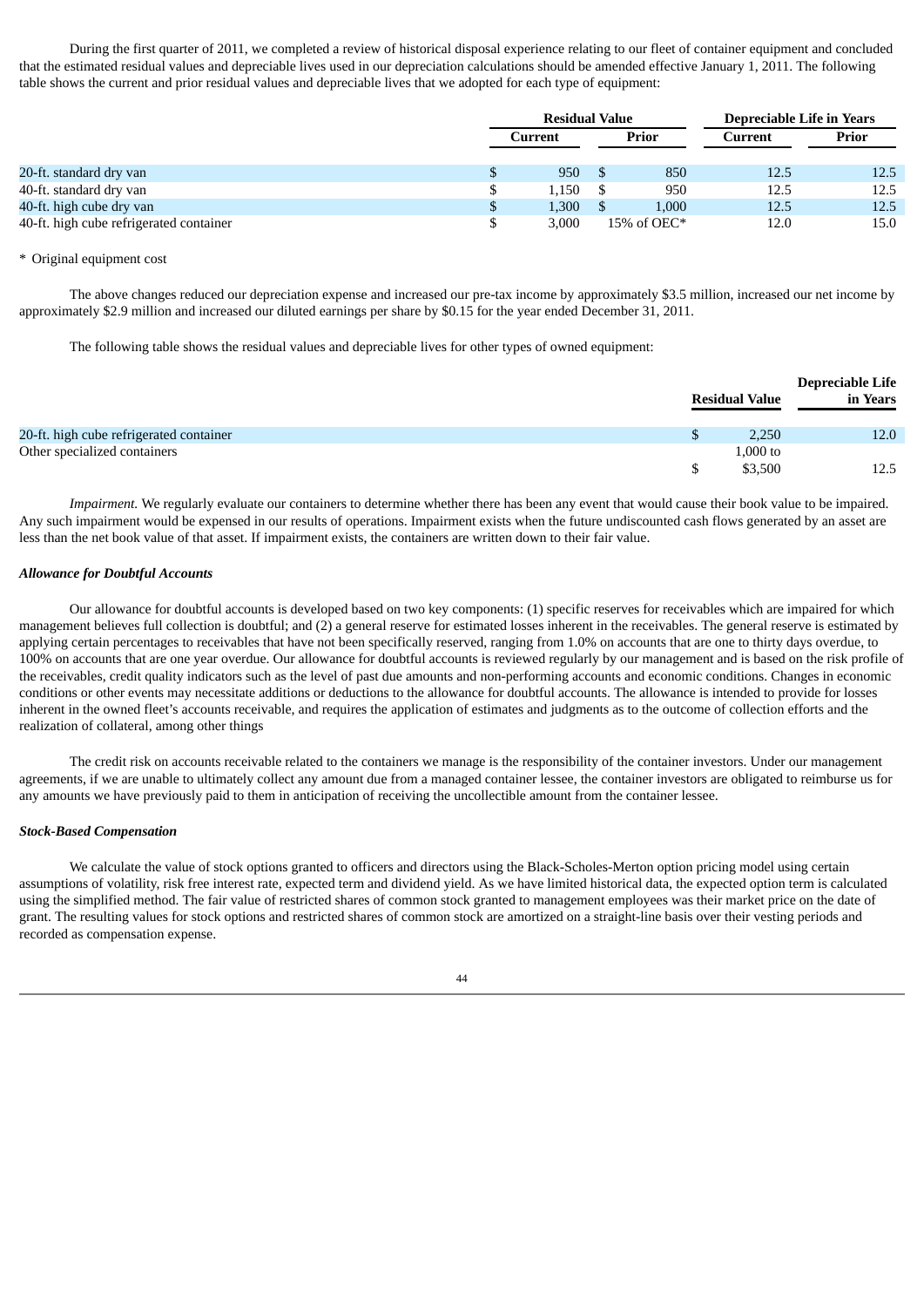All of our stock options have a contractual term of 10 years and vest over four years for the officers and employees and one year for the independent directors. As of December 31, 2011, there were 1,192,680 stock options outstanding for officers, employees and outside directors.

In addition to stock options, in 2007 we granted certain management employees restricted shares of common stock. The restricted shares of common stock granted to employees had a vesting period of three years from the date of grant. All shares of restricted common stock granted to employees were fully vested during the year ended December 31, 2010, except shares that were forfeited by employees who left the Company prior to the vesting period.

#### *Income Taxes*

Deferred tax liabilities and assets are recognized for the expected future tax consequences of events that have been reflected in our consolidated financial statements. Deferred tax liabilities and assets are determined based on the differences between the book values and the tax basis of particular assets and liabilities, using tax rates in effect for the years in which the differences are expected to reverse. A valuation allowance is recorded to reduce our deferred tax assets to an amount we determine is more likely than not to be realized, based on our analyses of past operating results, future reversals of existing taxable temporary differences and projected taxable income. Our analyses of future taxable income are subject to a wide range of variables, many of which involve estimates. Uncertainty regarding future events and changes in tax regulation could materially alter our valuation of deferred tax liabilities and assets. If we determine that we would not be able to realize all or part of our deferred tax assets in the future, we would increase our valuation allowance and record a corresponding charge to our earnings in the period in which we make such determination. If we later determine that we are more likely than not to realize our deferred tax assets, we would reverse the applicable portion of the previously provided valuation allowance.

We recognize the effect of income tax positions only if those positions are more likely than not of being sustained. Recognized income tax positions are measured at the largest amount that is greater than 50% likely of being realized. Changes in recognition or measurement are reflected in the period in which the change in judgment occurs. We record penalties and interest related to unrecognized tax benefits within income tax expense.

#### **Recent Accounting Pronouncements.**

See Note 2(p) of our accompanying consolidated financial statements for a full description of recent accounting pronouncements and our expectation of their effect on our operations and financial condition.

## **ITEM 7A. QUANTITATIVE AND QUALITATIVE DISCLOSURES ABOUT MARKET RISK**

Market risk represents the risk of changes in value of a financial instrument, derivative or non-derivative, caused by fluctuations in foreign exchange rates and interest rates. Changes in these factors could cause fluctuations in our results of operations and cash flows. We are exposed to the market risks described below.

*Foreign Exchange Rate Risk*. Although we have significant foreign-based operations, the U.S. dollar is our primary operating currency. Thus, most of our revenue and expenses are denominated in U.S. dollars. We had equipment sales in British Pound Sterling, Euros and Japanese Yen and incurred overhead costs in foreign currencies, primarily in British Pound Sterling and Euros. Consent has significant amounts of revenue as well as expenses denominated in Euro and Swedish Kroner. During the year ended December 31, 2011, the U.S. dollar has increased in value in relation to other major foreign currencies (such as the Euro and British Pound Sterling). The increase in the U.S. dollar has decreased our revenues and expenses denominated in foreign currencies. The increase in the value of the U.S. dollar relative to foreign currencies will also result in U.S. dollar denominated liabilities held at some of our foreign subsidiaries to increase in value relative to the foreign subsidiaries' local currencies. For the year ended December 31, 2011, we recognized a gain on foreign exchange of \$0.4 million. If the value of the U.S. dollar continues to increase in relation to foreign currencies, such increase may have a significant impact on our future operating results.

*Interest Rate Risk.* The nature of our business exposes us to market risk arising from changes in interest rates to which our variable-rate debt is linked. As of December 31, 2011, the principal amount of debt outstanding under the variable-rate arrangement of our revolving credit facility was \$261.0 million. In addition, our capital lease obligations had a balance of \$20.3 million as of December 31, 2011 and have variable interest rates. On August 20, 2009, we signed a five-year term loan agreement with Development Bank of Japan, which owned approximately 9.4% our outstanding common stock at the time of the closing of the loan agreement. The loan bears a variable interest rate and had a balance of \$8.2 million as of December 31, 2011. On December 20, 2010, we entered into a term loan agreement with a consortium of banks. Under this loan agreement, we are eligible to borrow up to \$300.0 million at a variable interest rate. The loan had a balance of \$280.6 million as of December 31, 2011. On September 9, 2011, our wholly-owned indirect subsidiary, CAL Funding I Limited, entered into a credit facility for \$100.0 million of asset-backed warehouse notes, which facility may be increased to \$200.0 million subject to certain conditions. The notes bear a variable interest rate based on LIBOR during the initial two-year funding period. As of December 31, 2011, our warehouse credit facility had a balance of \$51.0 million. A 1.0% increase or decrease in underlying interest rates for these obligations will increase or decrease interest expense by approximately \$6.2 million annually assuming debt remains constant at December 31, 2011 levels.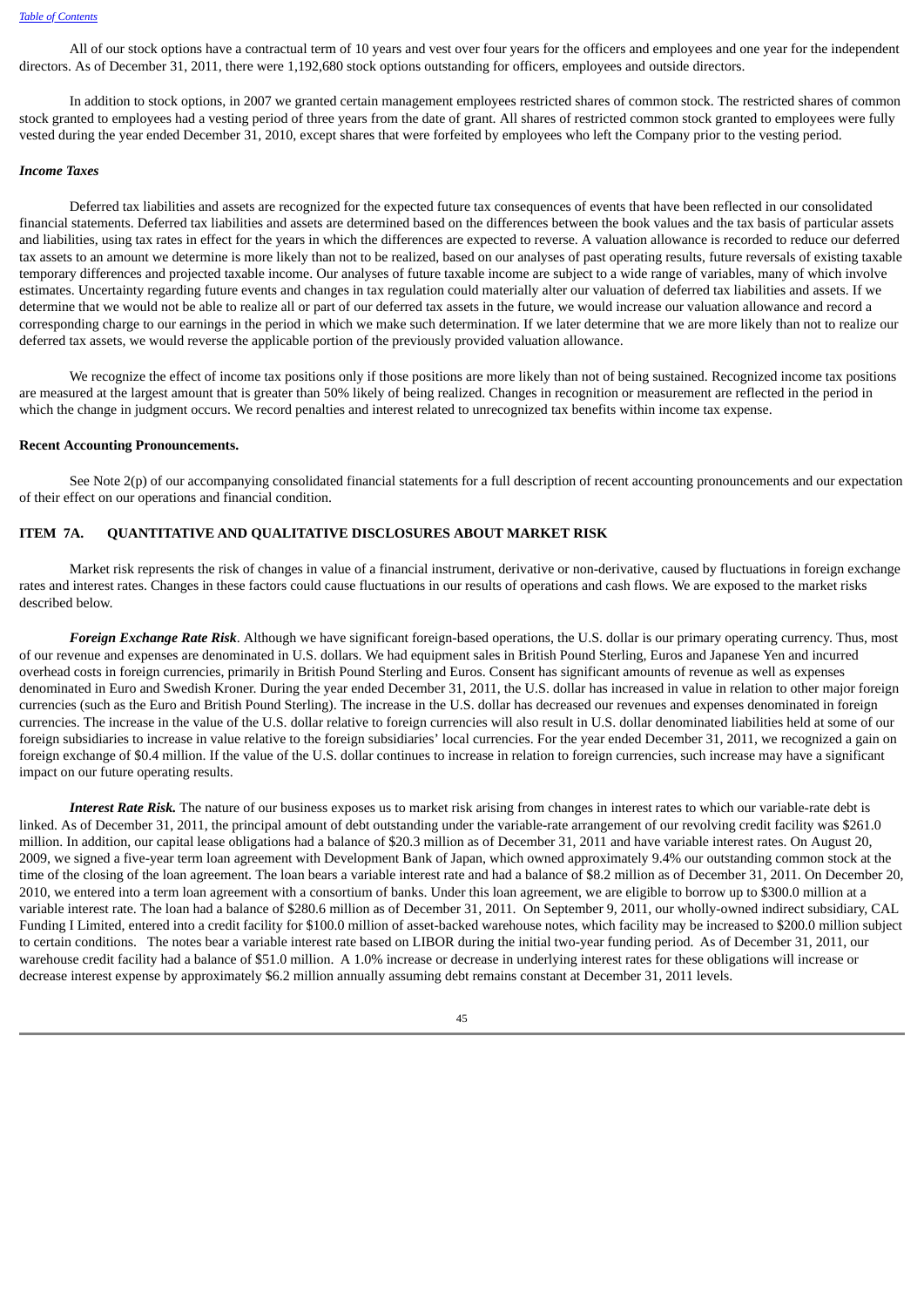## **ITEM 8. FINANCIAL STATEMENTS AND SUPPLEMENTARY DATA**

The consolidated financial statements and financial statement schedule are contained in Item 15 of this Annual Report on Form 10-K, and are incorporated herein by reference. See Part IV, Item 15(a) for an index to the financial statements and supplementary data.

## **ITEM 9. CHANGES IN AND DISAGREEMENTS WITH ACCOUNTANTS ON ACCOUNTING AND FINANCIAL DISCLOSURE**

None.

#### **ITEM 9A. CONTROLS AND PROCEDURES**

### **Management's Evaluation of Disclosure Controls and Procedures**

In accordance with Rule 13a-15(b) under the Exchange Act, we carried out an evaluation, under the supervision and with the participation of our management, including our President and Chief Executive Officer along with our Chief Financial Officer, of the effectiveness of the design and operation of our disclosure controls and procedures (as defined in Rule 13a-14(c) under the Exchange Act) as of the end of the period covered by this Annual Report on Form 10-K. Based upon their evaluation of these disclosure controls and procedures, our President and Chief Executive Officer along with our Chief Financial Officer concluded, as of December 31, 2011, that our disclosure controls and procedures were effective with respect to controls and procedures designed to ensure that information required to be disclosed by us in the reports that we file under the Exchange Act is recorded, processed, summarized and reported by our management within the time periods specified in the SEC's rules and forms and are accumulated and communicated to our management, including our principal executive and principal financial officers, or persons performing similar functions, as appropriate to allow timely decisions regarding required disclosure.

## **Changes in Internal Controls**

There were no changes in our internal controls over financial reporting (as such term is defined in Rule 13a-15(f) and 15d-15(f) under the Exchange Act), during the quarter ended December 31, 2011 that have materially affected, or are reasonably likely to materially affect, our internal control over financial reporting.

## **Management's Report on Internal Control over Financial Reporting**

Our management is responsible for establishing and maintaining adequate internal control over financial reporting (as defined in Rules 13a-15(f) and 15d-15(f) under the Securities and Exchange Act of 1934). Our internal control over financial reporting is a process designed with the participation of our principal executive officer and principal financial officer or persons performing similar functions to provide reasonable assurance regarding the reliability of financial reporting and the preparation of our financial statements for external reporting purposes in accordance with U.S. generally accepted accounting principles. Our internal control over financial reporting includes policies and procedures that: (a) pertain to the maintenance of records that, in reasonable detail, accurately and fairly reflect our transactions and dispositions of assets; (b) provide reasonable assurance that transactions are recorded as necessary to permit preparation of financial statements in accordance with U.S. generally accepted accounting principles, and that our receipts and expenditures are being made only in accordance with authorizations of our management and Board of Directors; and (c) provide reasonable assurance regarding prevention or timely detection of unauthorized acquisition, use or disposition of our assets that could have a material effect on our financial statements.

Because of its inherent limitations, our internal controls and procedures may not prevent or detect misstatements. A control system, no matter how well conceived and operated, can only provide reasonable, not absolute, assurance that the objectives of the control system are met. Because of the inherent limitations in all control systems, no evaluation of controls can provide absolute assurance that all control issues and instances of fraud, if any, have been detected. Also, projections of any evaluation of effectiveness to future periods are subject to the risk that controls may become inadequate because of changes in conditions or that the degree of compliance with the policies or procedures may deteriorate.

As of December 31, 2011, our management, with the participation of our President and Chief Executive Officer and our Chief Financial Officer, conducted an evaluation of the effectiveness of our internal controls over financial reporting based on the framework established in Internal Control— Integrated Framework issued by the Committee of Sponsoring Organizations of the Treadway Commission (COSO). Based on this evaluation, management has determined that our internal control over financial reporting is effective as of December 31, 2011.

KPMG LLP, the independent registered public accounting firm that audited our 2011 consolidated financial statements included in this Annual Report on Form 10-K, has issued an attestation report on our internal control over financial reporting. The report appears below.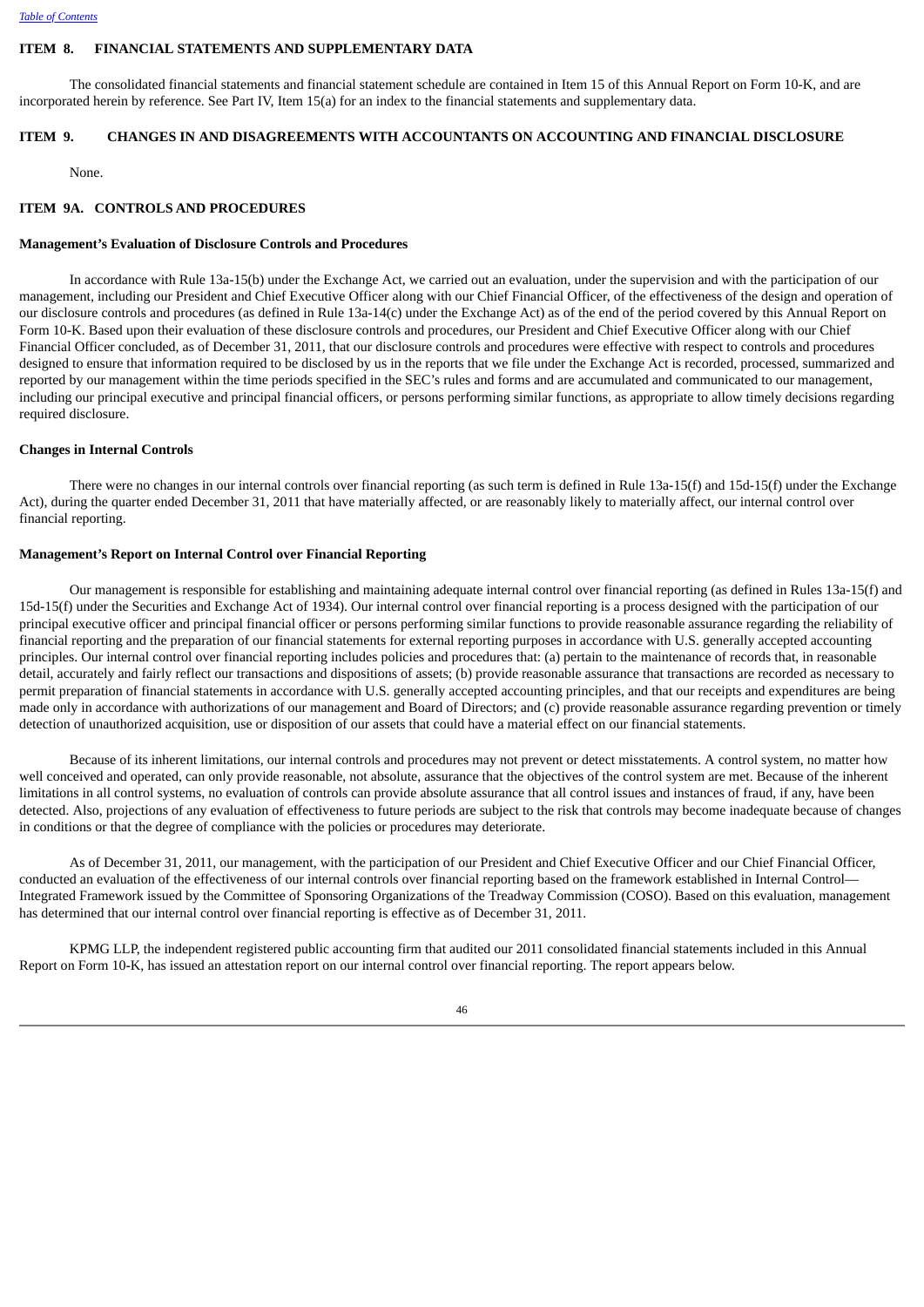## **Report of Independent Registered Public Accounting Firm**

The Board of Directors and Stockholders CAI International, Inc.:

We have audited CAI International, Inc. and Subsidiaries (the "Company") internal control over financial reporting as of December 31, 2011, based on criteria established in *Internal Control – Integrated Framework* issued by the Committee of Sponsoring Organizations of the Treadway Commission (COSO). The Company's management is responsible for maintaining effective internal control over financial reporting and for its assessment of the effectiveness of internal control over financial reporting, included in the accompanying Management's Report on Internal Control over Financial Reporting. Our responsibility is to express an opinion on the Company's internal control over financial reporting based on our audit.

We conducted our audit in accordance with the standards of the Public Company Accounting Oversight Board (United States). Those standards require that we plan and perform the audit to obtain reasonable assurance about whether effective internal control over financial reporting was maintained in all material respects. Our audit included obtaining an understanding of internal control over financial reporting, assessing the risk that a material weakness exists, and testing and evaluating the design and operating effectiveness of internal control based on the assessed risk. Our audit also included performing such other procedures as we considered necessary in the circumstances. We believe that our audit provides a reasonable basis for our opinion.

A company's internal control over financial reporting is a process designed to provide reasonable assurance regarding the reliability of financial reporting and the preparation of financial statements for external purposes in accordance with generally accepted accounting principles. A company's internal control over financial reporting includes those policies and procedures that (1) pertain to the maintenance of records that, in reasonable detail, accurately and fairly reflect the transactions and dispositions of the assets of the company; (2) provide reasonable assurance that transactions are recorded as necessary to permit preparation of financial statements in accordance with generally accepted accounting principles, and that receipts and expenditures of the company are being made only in accordance with authorizations of management and directors of the company; and (3) provide reasonable assurance regarding prevention or timely detection of unauthorized acquisition, use, or disposition of the company's assets that could have a material effect on the financial statements.

Because of its inherent limitations, internal control over financial reporting may not prevent or detect misstatements. Also, projections of any evaluation of effectiveness to future periods are subject to the risk that controls may become inadequate because of changes in conditions, or that the degree of compliance with the policies or procedures may deteriorate.

In our opinion, the Company maintained, in all material respects, effective internal control over financial reporting as of December 31, 2011, based on criteria established in *Internal Control – Integrated Framework* issued by COSO.

We also have audited, in accordance with the standards of the Public Company Accounting Oversight Board (United States), the consolidated balance sheets of CAI International, Inc. and Subsidiaries as of December 31, 2011 and 2010, and the related consolidated statements of income, stockholders' equity, and cash flows for each of the years in the three-year period ended December 31, 2011, and the related financial statement schedule II, and our report dated March 8, 2012 expressed an unqualified opinion on those consolidated financial statements and financial statement schedule.

KPMG LLP

San Francisco, CA March 8, 2012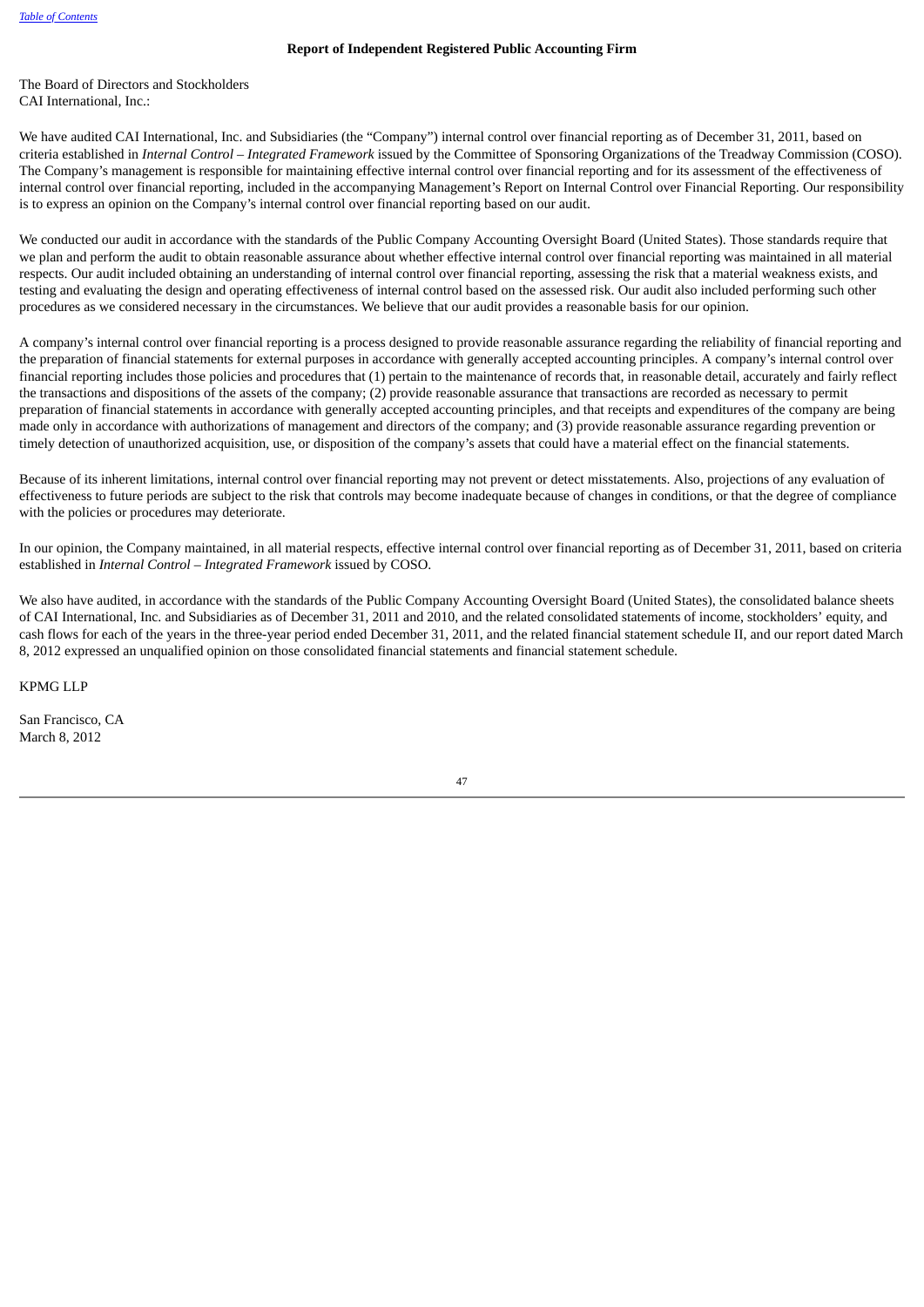# **ITEM 9B. OTHER INFORMATION**

None.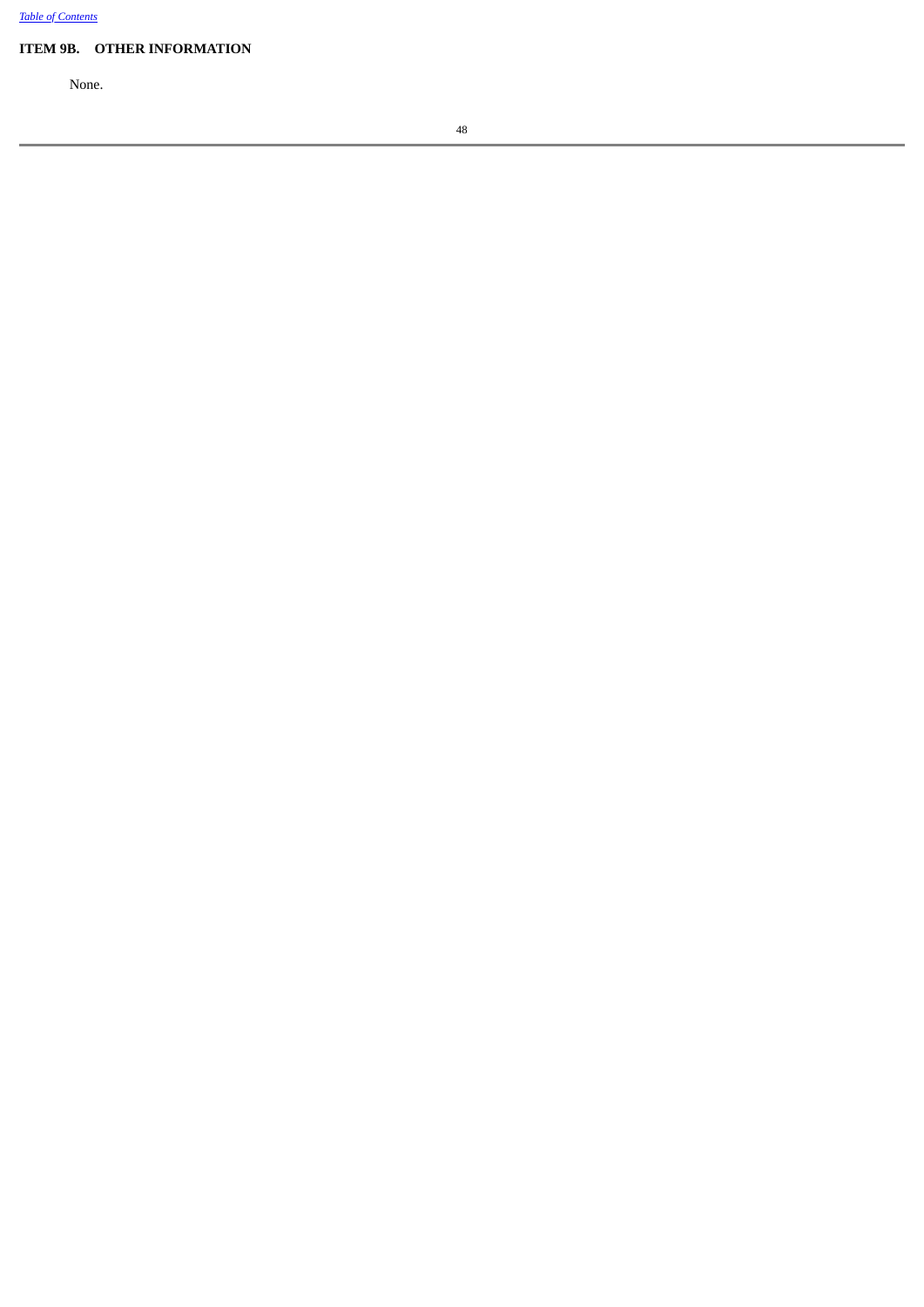### **PART III**

## **ITEM 10. DIRECTORS, EXECUTIVE OFFICERS AND CORPORATE GOVERNANCE**

The information required by this item is incorporated herein by reference from our definitive proxy statement for our 2012 Annual Meeting of Stockholders, which will be filed no later than 120 days after December 31, 2011.

### **ITEM 11. EXECUTIVE COMPENSATION**

The information required by this item is incorporated herein by reference from our definitive proxy statement for our 2012 Annual Meeting of Stockholders, which will be filed no later than 120 days after December 31, 2011.

## **ITEM 12. SECURITY OWNERSHIP OF CERTAIN BENEFICIAL OWNERS AND MANAGEMENT AND RELATED STOCKHOLDER MATTERS**

The information required by this item is incorporated herein by reference from our definitive proxy statement for our 2012 Annual Meeting of Stockholders, which will be filed no later than 120 days after December 31, 2011.

### **ITEM 13. CERTAIN RELATIONSHIPS AND RELATED TRANSACTIONS, AND DIRECTOR INDEPENDENCE**

The information required by this item is incorporated herein by reference from our definitive proxy statement for our 2012 Annual Meeting of Stockholders, which will be filed no later than 120 days after December 31, 2011.

## **ITEM 14. PRINCIPAL ACCOUNTING FEES AND SERVICES**

The information required by this item is incorporated herein by reference from our definitive proxy statement for our 2012 Annual Meeting of Stockholders, which will be filed no later than 120 days after December 31, 2011.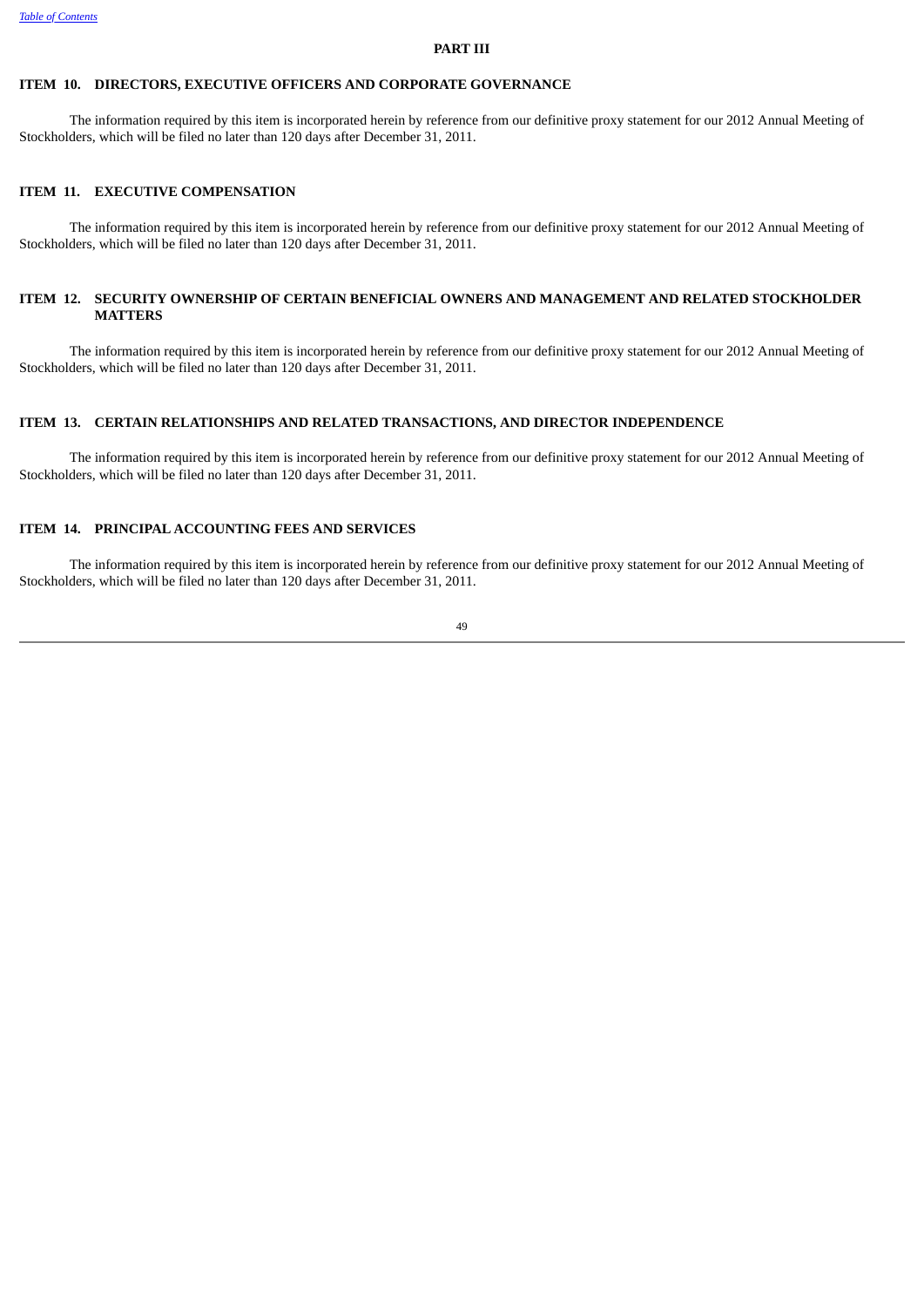**PART IV**

## **ITEM 15. EXHIBITS, FINANCIAL STATEMENT SCHEDULES**

(a)(1) *Financial Statements*.

The following financial statements are included in Item 8 of this report:

|                                                                                                   | Page |
|---------------------------------------------------------------------------------------------------|------|
| Report of Independent Registered Public Accounting Firm                                           |      |
| Consolidated Balance Sheets as of December 31, 2011 and 2010                                      |      |
| Consolidated Statements of Income for the years ended December 31, 2011, 2010 and 2009            |      |
| Consolidated Statements Stockholders' Equity for the years ended December 31, 2011, 2010 and 2009 |      |
| Consolidated Statements of Cash Flows for the years ended December 31, 2011, 2010 and 2009        |      |
| Notes to Consolidated Financial Statements                                                        | 56   |

(a)(2) *Financial Statement Schedules.*

The following financial statement schedule for the Company is filed as part of this report:

# Schedule II—Valuation Accounts 75

Schedules not listed above have been omitted because the information required to be set forth therein is not applicable or is shown in the accompanying Consolidated Financial Statements or notes thereto.

(a)(3) *List of Exhibits*.

The exhibits used on the accompanying Exhibit Index immediately following the financial statement schedule are filed as part of, or incorporated by reference into, this Annual Report on Form 10-K. 76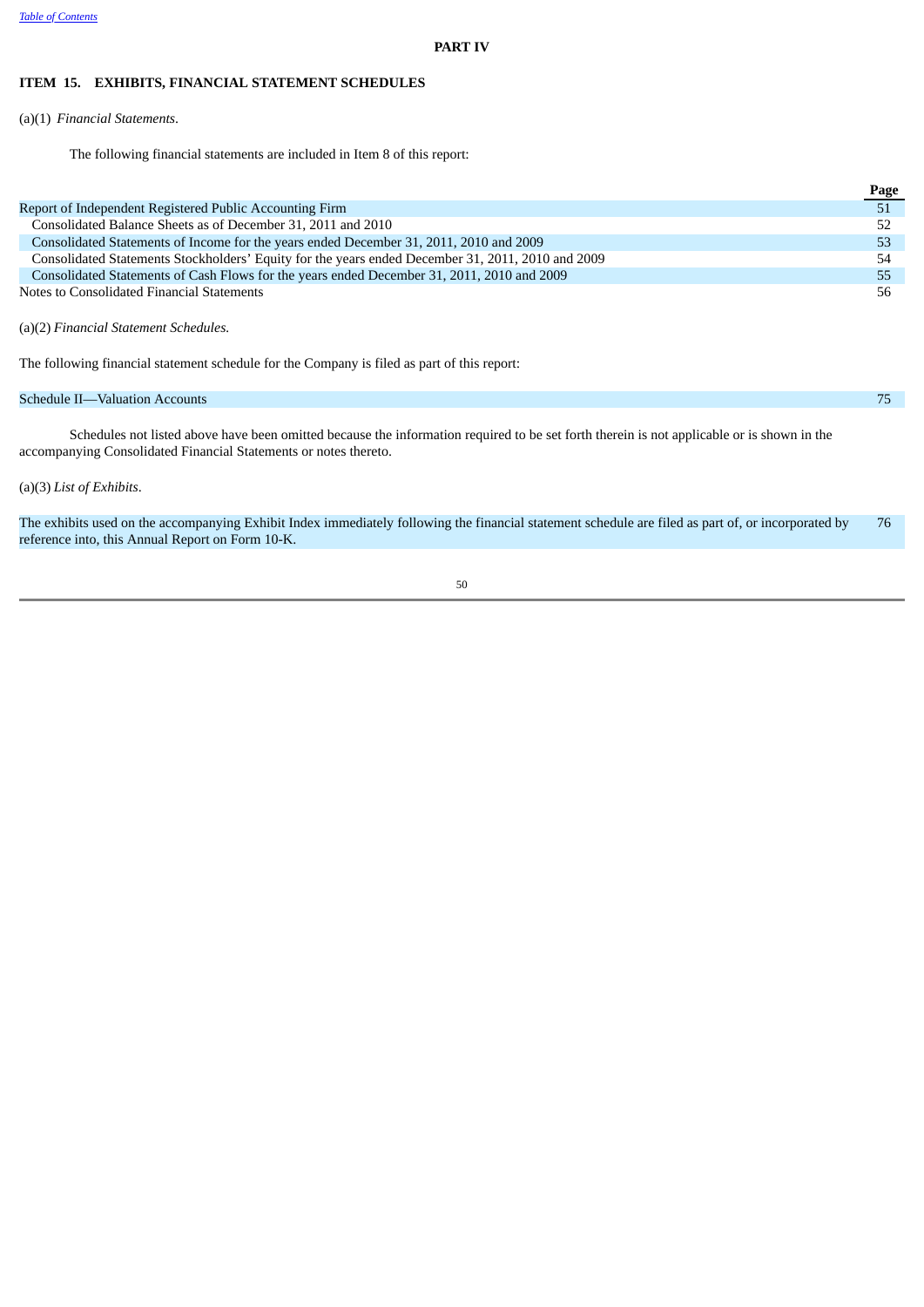## **Report of Independent Registered Public Accounting Firm**

The Board of Directors and Stockholders CAI International, Inc.:

We have audited the accompanying consolidated balance sheets of CAI International, Inc. and Subsidiaries (the "Company") as of December 31, 2011 and 2010, and the related consolidated statements of income, stockholders' equity, and cash flows for each of the years in the three-year period ended December 31, 2011. In connection with our audits of the consolidated financial statements, we also have audited financial statement schedule II. These consolidated financial statements and financial statement schedule are the responsibility of the Company's management. Our responsibility is to express an opinion on these consolidated financial statements and financial statement schedule based on our audits.

We conducted our audits in accordance with the standards of the Public Company Accounting Oversight Board (United States). Those standards require that we plan and perform the audit to obtain reasonable assurance about whether the financial statements are free of material misstatement. An audit includes examining, on a test basis, evidence supporting the amounts and disclosures in the financial statements. An audit also includes assessing the accounting principles used and significant estimates made by management, as well as evaluating the overall financial statement presentation. We believe that our audits provide a reasonable basis for our opinion.

In our opinion, the consolidated financial statements referred to above present fairly, in all material respects, the financial position of CAI International, Inc. and Subsidiaries as of December 31, 2011 and 2010, and the results of their operations and their cash flows for each of the years in the three-year period ended December 31, 2011, in conformity with U.S. generally accepted accounting principles. Also in our opinion, the related financial statement schedule, when considered in relation to the basic consolidated financial statements taken as a whole, presents fairly, in all material respects, the information set forth therein.

We also have audited, in accordance with the standards of the Public Company Accounting Oversight Board (United States), the Company's internal control over financial reporting as of December 31, 2011, based on criteria established in Internal Control – Integrated Framework issued by the Committee of Sponsoring Organizations of the Treadway Commission (COSO), and our report dated March 8, 2012 expressed an unqualified opinion on the effectiveness of the Company's internal control over financial reporting.

KPMG LLP

San Francisco, CA March 8, 2012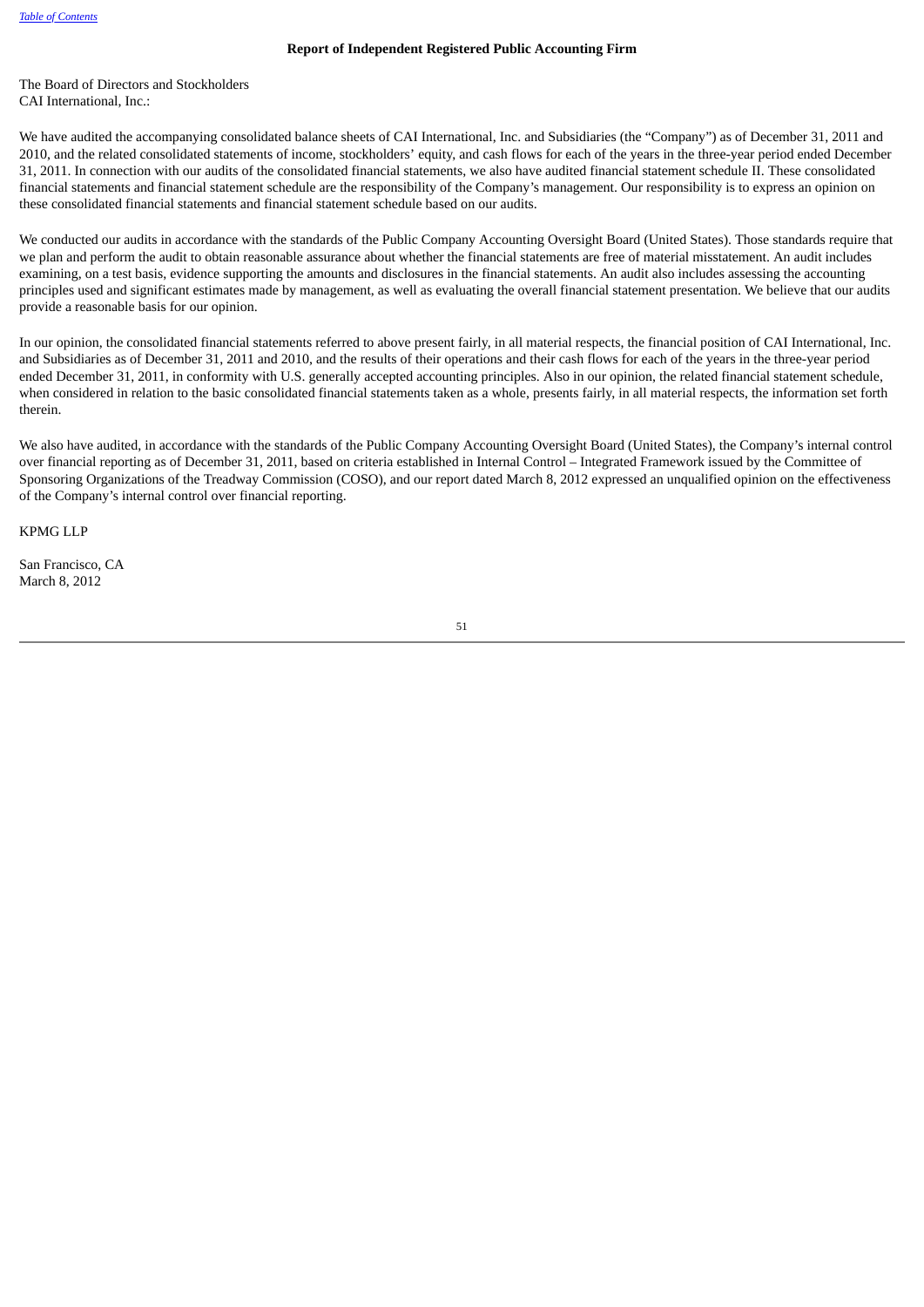# **CAI INTERNATIONAL, INC. CONSOLIDATED BALANCE SHEETS (In thousands, except share information)**

|                                                                                                                                                    |    | December 31,<br>2011 |    | December 31,<br>2010 |  |
|----------------------------------------------------------------------------------------------------------------------------------------------------|----|----------------------|----|----------------------|--|
| <b>Assets</b>                                                                                                                                      |    |                      |    |                      |  |
| Current assets                                                                                                                                     |    |                      |    |                      |  |
| Cash                                                                                                                                               | \$ | 14,078               | \$ | 14,393               |  |
| Accounts receivable (owned fleet), net of allowance for doubtful accounts of \$819 and \$2,182 at December 31, 2011<br>and 2010, respectively      |    | 26,381               |    | 20,874               |  |
| Accounts receivable (managed fleet)                                                                                                                |    | 19,054               |    | 19,496               |  |
| Current portion of direct finance leases                                                                                                           |    | 6,158                |    | 3,948                |  |
| Prepaid expenses                                                                                                                                   |    | 7,079                |    | 6,645                |  |
| Deferred tax assets                                                                                                                                |    | 1,968                |    | 1,931                |  |
| Other current assets                                                                                                                               |    | 185                  |    | 1,364                |  |
| Total current assets                                                                                                                               |    | 74,903               |    | 68,651               |  |
| Restricted cash                                                                                                                                    |    | 599                  |    |                      |  |
| Container rental equipment, net of accumulated depreciation of \$109,336 and \$85,596 at December 31, 2011 and 2010,<br>respectively               |    | 841,847              |    | 530,939              |  |
| Net investment in direct finance leases                                                                                                            |    | 31,591               |    | 7,886                |  |
| Furniture, fixtures and equipment, net of accumulated depreciation of \$1,006 and \$548 at December 31, 2011 and 2010,<br>respectively             |    | 2,095                |    | 2,383                |  |
| Intangible assets, net of accumulated amortization of \$7,196 and \$5,982at December 31, 2011 and 2010, respectively                               |    | 2,333                |    | 3,593                |  |
|                                                                                                                                                    |    |                      |    |                      |  |
| <b>Total assets</b>                                                                                                                                | \$ | 953,368              | \$ | 613,452              |  |
| <b>Liabilities and Stockholders' Equity</b>                                                                                                        |    |                      |    |                      |  |
| <b>Current liabilities</b>                                                                                                                         |    |                      |    |                      |  |
| Accounts payable                                                                                                                                   | \$ | 3,536                | \$ | 2,411                |  |
| Accrued expenses and other current liabilities                                                                                                     |    | 5,761                |    | 5,408                |  |
| Due to container investors                                                                                                                         |    | 20,113               |    | 23,283               |  |
| Unearned revenue                                                                                                                                   |    | 6,786                |    | 5,724                |  |
| Current portion of term loans                                                                                                                      |    | 25,764               |    | 24,800               |  |
| Current portion of capital lease obligations                                                                                                       |    | 3,792                |    | 4,438                |  |
| Rental equipment payable                                                                                                                           |    | 13,301               |    | 88,097               |  |
| <b>Total current liabilities</b>                                                                                                                   |    | 79,053               |    | 154,161              |  |
| Revolving credit facility                                                                                                                          |    | 261,000              |    | 51,600               |  |
| Term loans                                                                                                                                         |    | 263,014              |    | 169,200              |  |
| Asset backed warehouse facility                                                                                                                    |    | 51,000               |    |                      |  |
| Deferred income tax liability                                                                                                                      |    | 33,816               |    | 30,226               |  |
| Capital lease obligations                                                                                                                          |    | 16,480               |    | 10,509               |  |
| Income taxes payable                                                                                                                               |    | 269                  |    | 82                   |  |
| <b>Total liabilities</b>                                                                                                                           |    | 704,632              |    | 415,778              |  |
| <b>Stockholders' equity</b>                                                                                                                        |    |                      |    |                      |  |
| Common stock: par value \$.0001 per share; authorized 84,000,000 shares; issued and outstanding 19,295,359 shares at<br>December 31, 2011 and 2010 |    | $\overline{2}$       |    | 2                    |  |
| Additional paid-in capital                                                                                                                         |    | 128,183              |    | 127,064              |  |
| Accumulated other comprehensive loss                                                                                                               |    | (3, 381)             |    | (2,510)              |  |
| Retained earnings                                                                                                                                  |    | 105,232              |    | 55,043               |  |
| <b>Total CAI stockholders' equity</b>                                                                                                              |    | 230,036              |    | 179,599              |  |
| Non-controlling interest                                                                                                                           |    | 18,700               |    | 18,075               |  |
| <b>Total stockholders' equity</b>                                                                                                                  |    | 248,736              |    | 197,674              |  |
| <b>Total liabilities and stockholders' equity</b>                                                                                                  | \$ | 953,368              | \$ | 613,452              |  |
|                                                                                                                                                    |    |                      |    |                      |  |

**See accompanying notes to consolidated financial statements.**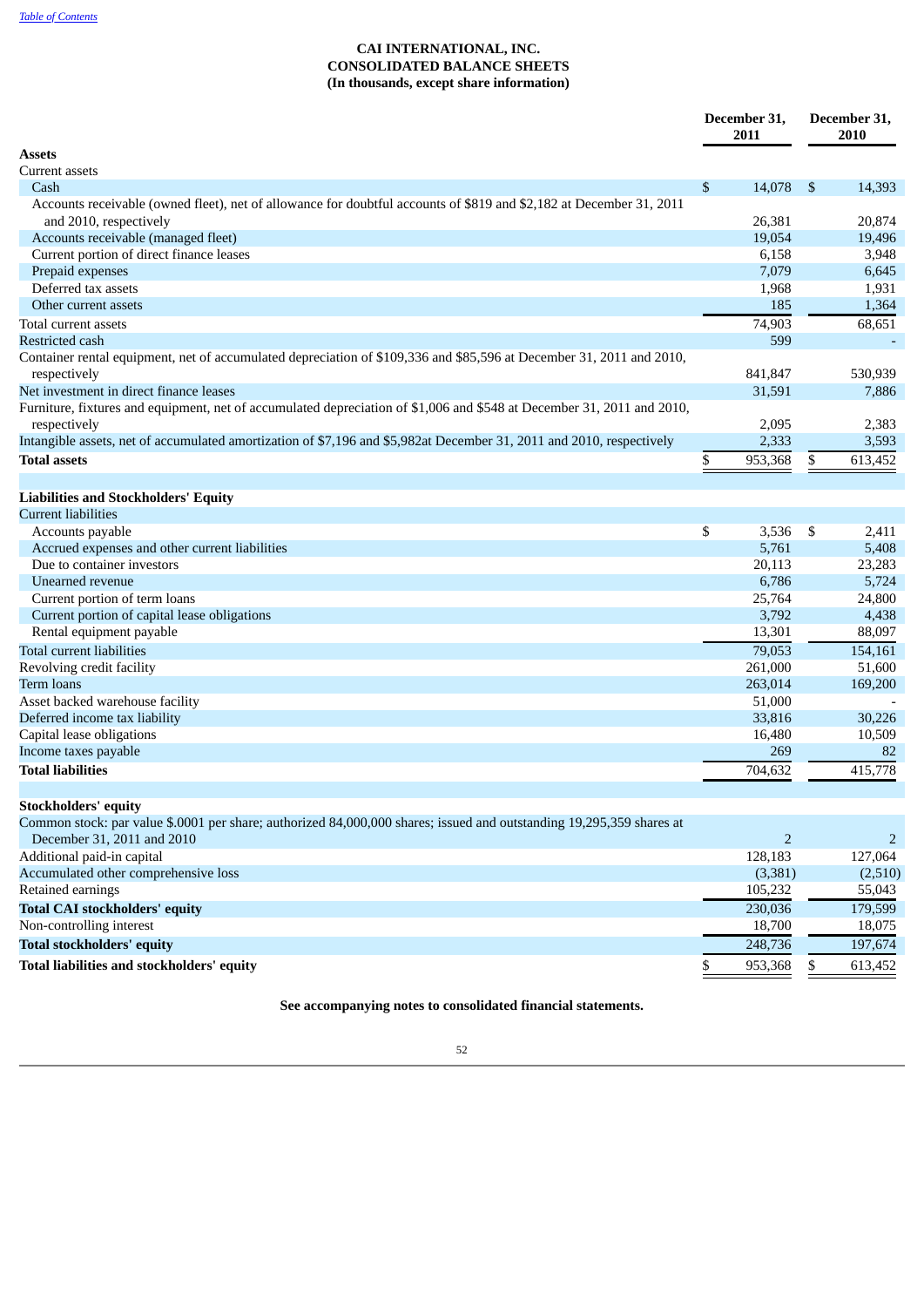# **CAI INTERNATIONAL, INC. CONSOLIDATED STATEMENTS OF INCOME (In thousands, except per share data)**

|                                                              | <b>Year Ended December 31,</b> |           |                           |          |                |         |
|--------------------------------------------------------------|--------------------------------|-----------|---------------------------|----------|----------------|---------|
|                                                              |                                | 2011      |                           | 2010     |                | 2009    |
| <b>Revenue</b>                                               |                                |           |                           |          |                |         |
| Container rental revenue                                     | \$                             | 106.694   | $\mathbb{S}$              | 64,892   | $\mathfrak{s}$ | 53,747  |
| Management fee revenue                                       |                                | 12,957    |                           | 10,348   |                | 8,546   |
| Gain on sale of container portfolios                         |                                | 2,345     |                           | 614      |                | 753     |
| Finance lease income                                         |                                | 3,710     |                           | 2,045    |                | 2,218   |
| <b>Total revenue</b>                                         |                                | 125,706   |                           | 77.899   |                | 65,264  |
| <b>Operating expenses</b>                                    |                                |           |                           |          |                |         |
| Depreciation of container rental equipment                   |                                | 33,633    |                           | 20,807   |                | 17,226  |
| Amortization of intangible assets                            |                                | 1,254     |                           | 1,377    |                | 1,566   |
| Gain on disposition of used container equipment              |                                | (13, 374) |                           | (9, 112) |                | (3,626) |
| Storage, handling and other expenses                         |                                | 5,513     |                           | 6,170    |                | 8,717   |
| Marketing, general and administrative expense                |                                | 21,009    |                           | 21,218   |                | 18,848  |
| Restructuring charges                                        |                                |           |                           |          |                | 972     |
| (Gain) loss on foreign exchange                              |                                | (354)     |                           | 513      |                | (215)   |
| <b>Total operating expenses</b>                              |                                | 47,681    |                           | 40,973   |                | 43,488  |
| <b>Operating income</b>                                      |                                | 78,025    |                           | 36,926   |                | 21,776  |
| Interest expense                                             |                                | 16,139    |                           | 5,278    |                | 4,311   |
| Interest income                                              |                                | (12)      |                           | (109)    |                | (10)    |
| Net interest expense                                         |                                | 16,127    |                           | 5,169    |                | 4,301   |
| Net income before income taxes and non-controlling interest  |                                | 61,898    |                           | 31,757   |                | 17,475  |
| Income tax expense                                           |                                | 11,084    |                           | 3,555    |                | 3,919   |
| <b>Net income</b>                                            |                                | 50,814    |                           | 28,202   |                | 13,556  |
| Net (income) loss attributable to non-controlling interest   |                                | (625)     |                           | 181      |                |         |
| Net income attributable to CAI common stockholders           | \$                             | 50,189    | \$                        | 28,383   | \$             | 13,556  |
| Net income per share attributable to CAI common stockholders |                                |           |                           |          |                |         |
| <b>Basic</b>                                                 | \$                             | 2.60      | \$                        | 1.58     | \$             | 0.76    |
| <b>Diluted</b>                                               | \$                             | 2.55      | $\boldsymbol{\mathsf{S}}$ | 1.56     | \$             | 0.76    |
| Weighted average shares outstanding                          |                                |           |                           |          |                |         |
| <b>Basic</b>                                                 |                                | 19.295    |                           | 17,974   |                | 17,902  |
| <b>Diluted</b>                                               |                                | 19,693    |                           | 18,203   |                | 17,902  |

**See accompanying notes to consolidated financial statements.**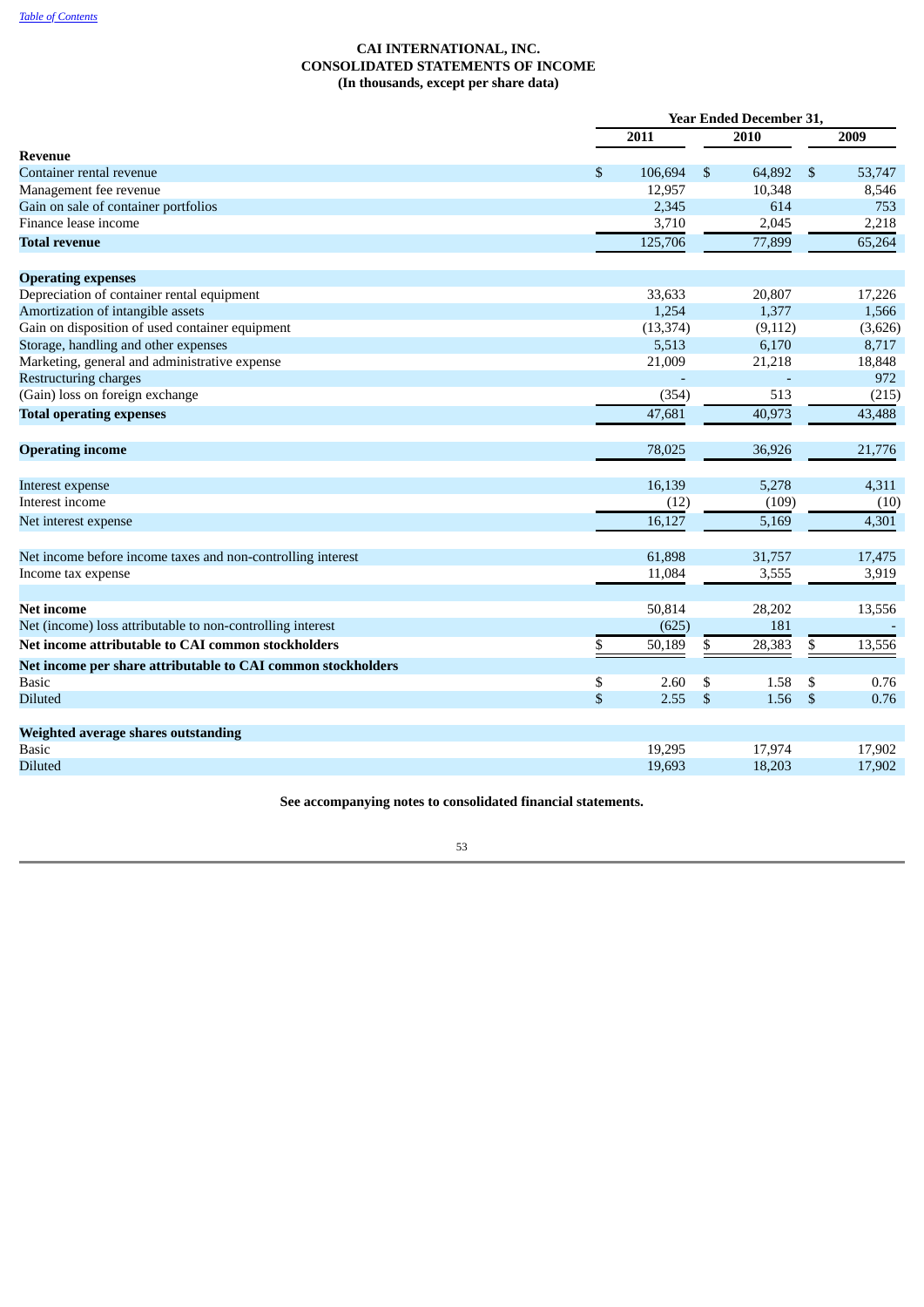# **CAI INTERNATIONAL, INC. CONSOLIDATED STATEMENTS OF STOCKHOLDERS' EQUITY (In thousands)**

|                                                                       | <b>Common Stock</b>      |                                |              | <b>Additional</b><br>Paid-In | <b>Retained</b> | Non-<br><b>Controlling</b> | <b>Accumulated</b><br>Other<br>Comprehensive |                      | <b>Total Stock-</b><br>holders' |
|-----------------------------------------------------------------------|--------------------------|--------------------------------|--------------|------------------------------|-----------------|----------------------------|----------------------------------------------|----------------------|---------------------------------|
|                                                                       | <b>Shares</b>            | <b>Amount</b>                  |              | <b>Capital</b>               | <b>Earnings</b> | <b>Interest</b>            |                                              | <b>Income (Loss)</b> | <b>Equity</b>                   |
| <b>Balances as of December 31, 2008</b>                               | 17,921                   | $\mathbb{S}$<br>$\overline{2}$ | $\mathbb{S}$ | 102,706                      | \$<br>13,104    | \$                         | \$                                           | $(2,022)$ \$         | 113,790                         |
| Net income                                                            |                          |                                |              |                              | 13,556          |                            |                                              |                      | 13,556                          |
| Foreign currency translation<br>adjustment                            |                          |                                |              |                              |                 |                            |                                              | 774                  | 774                             |
| Comprehensive income                                                  |                          |                                |              |                              |                 |                            |                                              |                      | 14,330                          |
| Payment of income tax withheld on<br>vested restricted stock          | (4)                      |                                |              | (14)                         |                 |                            |                                              |                      | (14)                            |
| Stock based compensation                                              | $\overline{\phantom{a}}$ |                                |              | 992                          |                 |                            |                                              |                      | 992                             |
| <b>Balances as of December 31, 2009</b>                               | 17,917                   | $\overline{2}$                 |              | 103,684                      | 26,660          |                            |                                              | (1,248)              | 129,098                         |
| Net income (loss)                                                     |                          |                                |              |                              | 28,383          | (181)                      |                                              |                      | 28,202                          |
| Foreign currency translation<br>adjustment                            |                          |                                |              |                              |                 |                            |                                              | (1,262)              | (1,262)                         |
| Comprehensive income                                                  |                          |                                |              |                              |                 |                            |                                              |                      | 26,940                          |
| Contributions from non-controlling<br>interest                        |                          |                                |              |                              |                 | 18,256                     |                                              |                      | 18,256                          |
| Issuance of common stock, net of<br>underwritingdiscount and offering |                          |                                |              |                              |                 |                            |                                              |                      |                                 |
| expenses<br>Payment of income tax withheld on                         | 1,381                    |                                |              | 22,353                       |                 |                            |                                              |                      | 22,353                          |
| vested restricted stock                                               | (3)                      |                                |              | (42)                         |                 |                            |                                              |                      | (42)                            |
| Stock based compensation                                              |                          |                                |              | 1,069                        |                 |                            |                                              |                      | 1,069                           |
| <b>Balances as of December 31, 2010</b>                               | 19,295                   | $\overline{2}$                 |              | 127,064                      | 55,043          | 18,075                     |                                              | (2,510)              | 197,674                         |
| Net income                                                            |                          |                                |              |                              | 50,189          | 625                        |                                              |                      | 50,814                          |
| Foreign currency translation<br>adjustment                            |                          |                                |              |                              |                 |                            |                                              | (871)                | (871)                           |
| Comprehensive income                                                  |                          |                                |              |                              |                 |                            |                                              |                      | 49,943                          |
| Stock based compensation                                              |                          |                                |              | 1,119                        |                 |                            |                                              |                      | 1,119                           |
| <b>Balances as of December 31, 2011</b>                               | 19,295                   | 2<br>\$                        | \$           | 128,183                      | \$<br>105,232   | \$<br>18,700               | \$                                           | (3, 381)             | \$<br>248,736                   |

**See accompanying notes to consolidated financial statements**.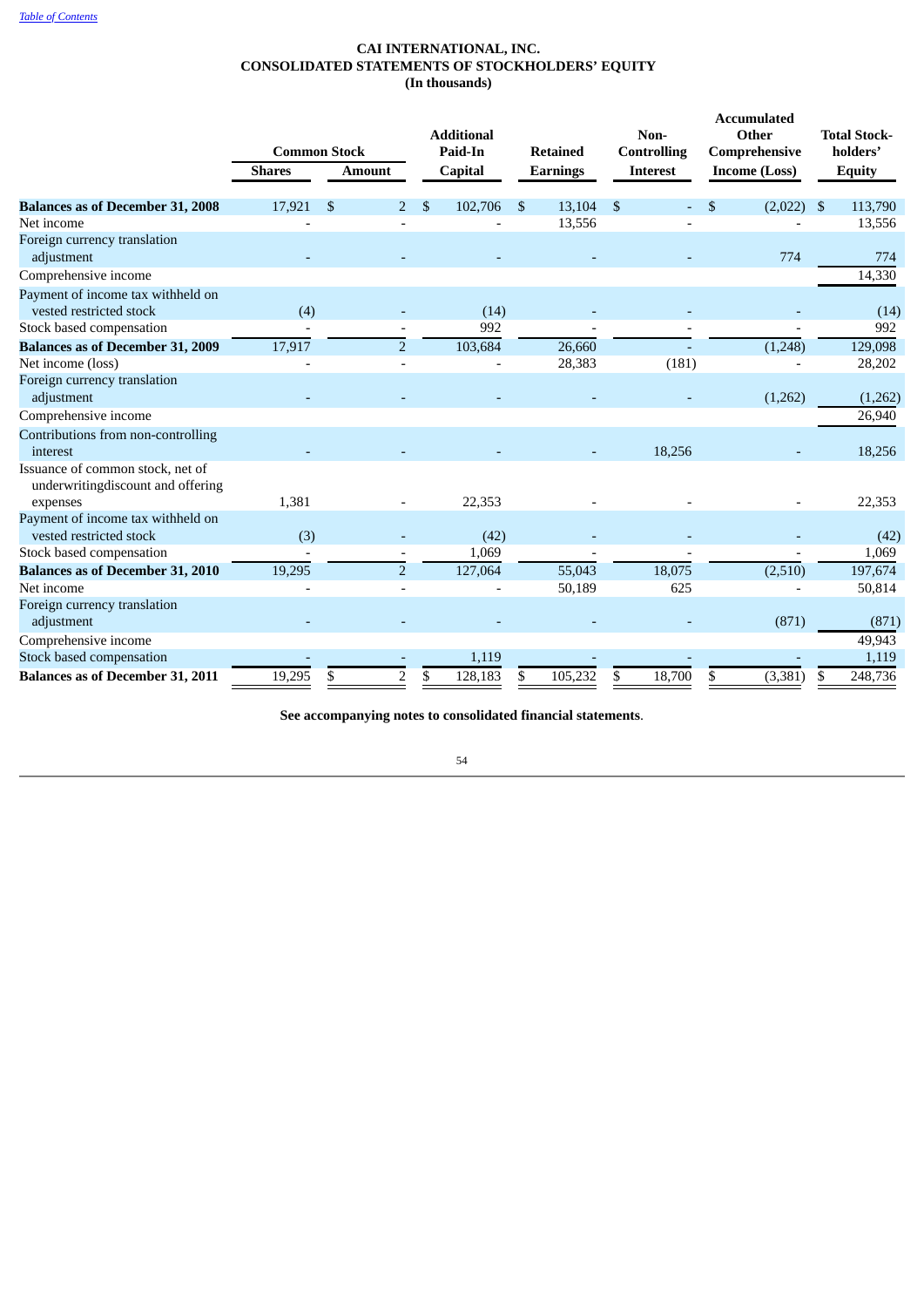## **CAI INTERNATIONAL, INC. CONSOLIDATED STATEMENTS OF CASH FLOWS (in thousands)**

|                                                                                   |                          | <b>Year Ended December 31,</b> |      |           |
|-----------------------------------------------------------------------------------|--------------------------|--------------------------------|------|-----------|
|                                                                                   | 2011                     | <b>2010</b>                    | 2009 |           |
| <b>Cash flows from operating activities</b>                                       |                          |                                |      |           |
| Net income                                                                        | \$<br>50,814             | \$<br>28,202                   | \$   | 13,556    |
| Adjustments to reconcile net income to net cash provided by operating activities: |                          |                                |      |           |
| Depreciation                                                                      | 34,078                   | 21,064                         |      | 17,452    |
| Amortization of debt issuance costs                                               | 1,421                    | 641                            |      | 496       |
| Amortization of intangible assets                                                 | 1,254                    | 1,377                          |      | 1,566     |
| Stock-based compensation expense                                                  | 1,119                    | 1,069                          |      | 992       |
| (Gain) loss on foreign exchange                                                   | (215)                    | 640                            |      | (418)     |
| Gain on sale of container portfolios                                              | (2, 345)                 | (614)                          |      | (753)     |
| Gain on disposition of used container equipment                                   | (13, 374)                | (9, 112)                       |      | (3,626)   |
| Reduction of income tax reserve                                                   |                          | (2,027)                        |      |           |
| Deferred income taxes                                                             | 3,883                    | 3,069                          |      | (1,130)   |
| Restructuring charges                                                             |                          | 107                            |      | 883       |
| Bad debt (recovery) expense                                                       | (936)                    | 1,063                          |      | 458       |
| Changes in other operating assets and liabilities:                                |                          |                                |      |           |
| Accounts receivable                                                               | (3, 842)                 | (10, 390)                      |      | 7,243     |
| Prepaid expenses and other assets                                                 | 1,406                    | 3,423                          |      | 1,036     |
| Accounts payable, accrued expenses and other current liabilities                  | 933                      | (3,754)                        |      | 2,723     |
| Due to container investors                                                        | (3,170)                  | 6,104                          |      | (9,329)   |
| Unearned revenue                                                                  | 1,079                    | 1,562                          |      | (351)     |
| Net cash provided by operating activities                                         | 72,105                   | 42,424                         |      | 30,798    |
| <b>Cash flows from investing activities</b>                                       |                          |                                |      |           |
| Purchase of containers                                                            | (491,780)                | (204, 565)                     |      | (31, 284) |
| Net proceeds from sale of container portfolios                                    | 24,886                   | 12,367                         |      | 5,840     |
| Net proceeds from disposition of used container equipment                         | 30,824                   | 31,922                         |      | 23,669    |
| Purchase of furniture, fixtures and equipment                                     | (147)                    | (2,265)                        |      | (69)      |
| Receipt of principal payments from direct financing leases                        | 6,080                    | 5,333                          |      | 5,532     |
| Net cash (used in) provided by investing activities                               | (430, 137)               | (157, 208)                     |      | 3,688     |
| <b>Cash flows from financing activities</b>                                       |                          |                                |      |           |
| Proceeds from issuance of common stock                                            |                          | 22,353                         |      |           |
| Proceeds from capital lease obligations                                           | 10,001                   |                                |      | 1,345     |
| Proceeds from bank debt                                                           | 548,400                  | 135,800                        |      | 15,000    |
| Proceeds from related party debt                                                  |                          |                                |      | 10,000    |
| Principal payments on capital leases                                              | (4,679)                  | (3,894)                        |      | (4,359)   |
| Principal payments made on bank debt                                              | (192, 422)               | (51,700)                       |      | (70, 700) |
| Principal payments on related party term loan                                     | (800)                    | (800)                          |      | (200)     |
| Contributions from non-controlling interest                                       |                          | 18,256                         |      |           |
| Debt issuance costs                                                               | (1,853)                  | (4,995)                        |      | (93)      |
| Increase in restricted cash                                                       | (599)                    |                                |      |           |
| Net cash provided by (used in) financing activities                               | 358,048                  | 115,020                        |      | (49,007)  |
|                                                                                   |                          |                                |      |           |
| Effect on cash of foreign currency translation                                    | (331)                    | (335)                          |      | 478       |
| Net decrease in cash                                                              | (315)                    | (99)                           |      | (14, 043) |
| Cash at beginning of the period                                                   | 14,393                   | 14,492                         |      | 28,535    |
| Cash at end of the period                                                         | \$<br>14,078             | \$<br>14,393                   | \$   | 14,492    |
| Supplemental disclosure of cash flow information                                  |                          |                                |      |           |
| Cash paid during the period for:                                                  |                          |                                |      |           |
| Income taxes                                                                      | \$<br>6,983              | \$<br>2,206                    | $\$$ | 6,307     |
| Interest                                                                          | 12,475                   | 3,964                          |      | 3,492     |
| Supplemental disclosure of non-cash investing and financing activity              |                          |                                |      |           |
| Transfer of container rental equipment to direct finance lease                    | \$<br>31,158             | \$<br>5,874                    | \$   | 804       |
| Transfer of container rental equipment off direct finance lease                   |                          | 1,286                          |      | 3,099     |
| Container equipment purchase funded by offset to accounts receivable              |                          | 1,764                          |      |           |
| Payment of revolving credit facility from term loan                               | $\overline{\phantom{a}}$ | 185,000                        |      |           |

**See accompanying notes to consolidated financial statements.**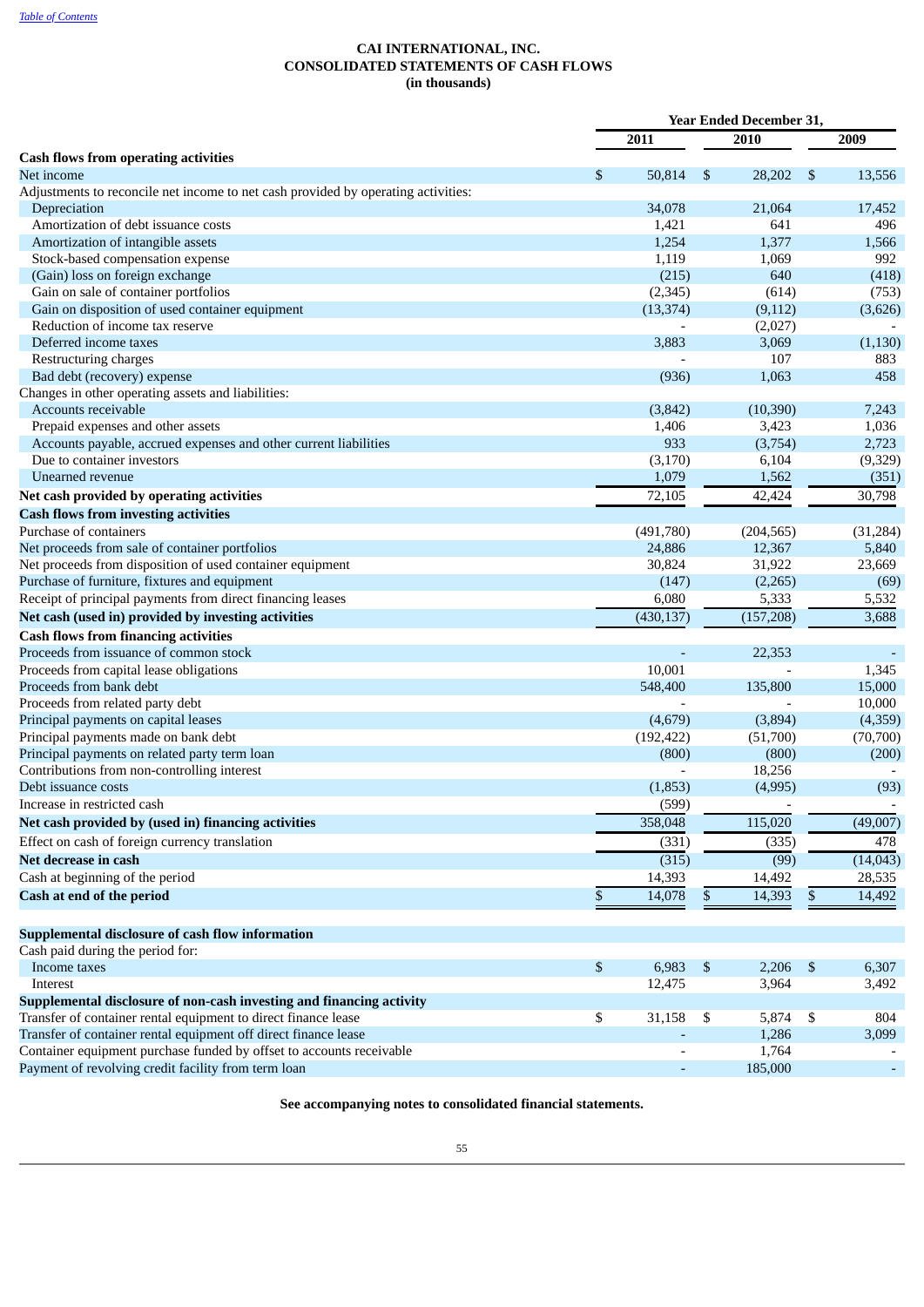## **CAI INTERNATIONAL, INC. NOTES TO CONSOLIDATED FINANCIAL STATEMENTS**

## **(1) The Company and Nature of Operations**

CAI International, Inc. (CAI or the Company) operates in the international intermodal marine cargo container leasing business. Within this single industry sector, the Company generates revenue from two reportable segments: container leasing and container management. The container leasing segment specializes primarily in the ownership and leasing of intermodal dry freight standard containers, while the container management segment manages containers for container investors. The Company leases its containers principally to international container shipping lines located throughout the world. The Company sells containers primarily to investor groups and provides management services to those investors in return for a management fee.

On December 20, 2011, the Company formed CAI Rail Inc., a wholly owned subsidiary, to purchase and lease-out railcars in North America.

The Company's common stock is traded on the New York Stock Exchange under the symbol "CAP". The Company's corporate headquarters are located in San Francisco, California.

#### **(2) Summary of Significant Accounting Policies**

### *(a) Principles of Consolidation*

The consolidated financial statements include the financial statements of the Company, its wholly owned subsidiaries, its 80% owned subsidiary, CAIJ, Inc. (CAIJ) and the non-controlling interest relating to two Japanese container funds managed by the Company. All significant intercompany balances and transactions have been eliminated in consolidation.

The Company regularly performs a review of the container funds that it manages for investors to determine whether a fund is a variable interest entity (VIE) and whether the Company has a variable interest that provides it with a controlling financial interest and is the primary beneficiary of the VIE in accordance with ASC 810, *Consolidation*. If the fund is determined to be a VIE, a further analysis is performed to determine if the Company is a primary beneficiary of the VIE and meets both of the following criteria under Paragraph 14A of ASC 810:

- it has power to direct the activities of a VIE that most significantly impact the entity's economic performance; and
- it has the obligation to absorb losses of the entity that could be potentially significant to the VIE or the right to receive benefits from the entity that could potentially be significant to the VIE.

If in the Company's judgment both of the above criteria are met, the VIE's financial statements are included in the Company's consolidated financial statements as required under ASC 810. The equity attributable to the VIE is shown as a non-controlling interest on our consolidated balance sheet and the after tax result attributable to its operations is shown as a net income or loss attributable to non-controlling interest on the Company's consolidated statement of operations. (See Note 3).

#### *(b) Use of Estimates*

Certain estimates and assumptions were made by the Company's management that affect the reported amounts of assets and liabilities and disclosure of contingent assets and liabilities at the date of the financial statements and the reported amounts of revenue and expenses during the reporting periods. Significant items subject to such estimates and assumptions include revenue recognition, allowances for receivables, the carrying amount of container equipment, the residual values and lives of container equipment, impairment of intangible assets, the carrying amount and lives of intangible assets, fair value of stock options and income tax uncertainties. Actual results could differ from those estimates.

#### *(c) Furniture, Fixtures, and Equipment*

Furniture, fixtures, office equipment and software, are depreciated on a straight-line basis over estimated useful lives of five years with no salvage value. Leasehold improvements are depreciated over the shorter of their useful lives or the respective lease life.

#### *(d) Container Rental Equipment*

The Company depreciates its container equipment over its estimated useful life to its estimated residual value. Our estimates of useful life are based on our actual experience with our owned fleet and our estimates of residual value are based on a number of factors including disposal price history.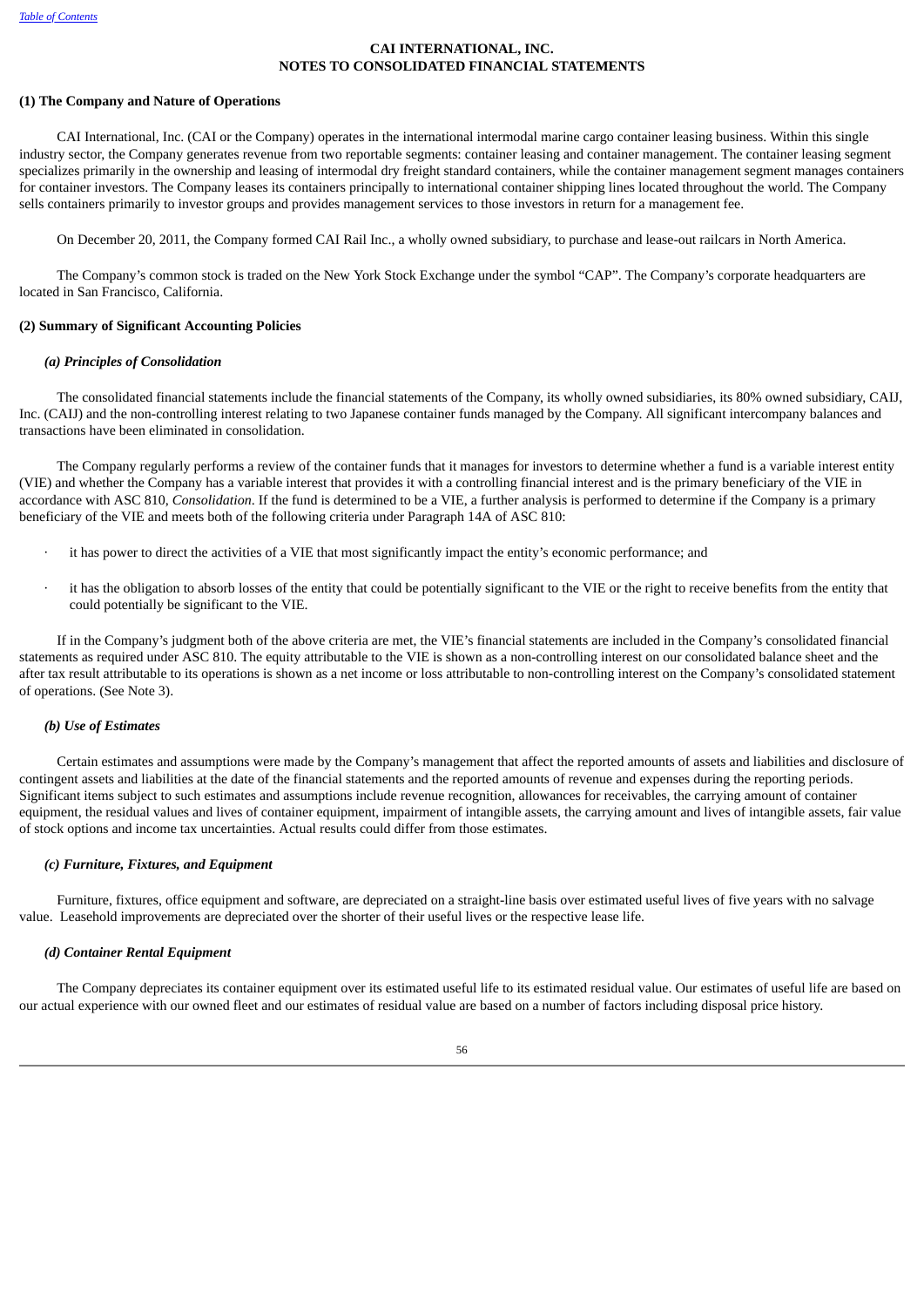#### *Table of [Contents](#page-2-0)*

During the first quarter of 2011, the Company completed a review of historical disposal experience relating to its fleet of container equipment and concluded that the estimated residual values and depreciable lives used in its depreciation calculations should be amended effective January 1, 2011. The following table shows the current and prior residual values and depreciable lives that the Company adopted for each type of equipment:

|                                         |                | <b>Residual Value</b> |  |             | <b>Depreciable Life in Years</b> |       |  |
|-----------------------------------------|----------------|-----------------------|--|-------------|----------------------------------|-------|--|
|                                         |                | Current               |  | Prior       | Current                          | Prior |  |
| 20-ft. standard dry van                 |                | 950                   |  | 850         | 12.5                             | 12.5  |  |
| 40-ft. standard dry van                 | \$             | 1.150                 |  | 950         | 12.5                             | 12.5  |  |
| 40-ft. high cube dry van                | $\mathfrak{S}$ | 1.300                 |  | 1.000       | 12.5                             | 12.5  |  |
| 40-ft. high cube refrigerated container |                | 3,000                 |  | 15% of OEC* | 12.0                             | 15.0  |  |

#### \* Original equipment cost

The above changes reduced the Company's depreciation expense and increased its pre-tax income by approximately \$3.5 million, increased its net income by approximately \$2.9 million and increased its diluted earnings per share by \$0.15 for the year ended December 31, 2011.

The following table shows the residual values and depreciable lives for other types of owned equipment:

|                                         |                       | Depreciable Life |
|-----------------------------------------|-----------------------|------------------|
|                                         | <b>Residual Value</b> | in Years         |
|                                         |                       |                  |
| 20-ft. high cube refrigerated container | 2.250                 | 12.0             |
| Other specialized containers            | $$1,000$ to \$3,500   | 12.5             |

### *(e) Impairment of Long-Lived Assets*

The Company's container rental equipment and intangible assets are reviewed for impairment whenever events or changes in circumstances indicate that the carrying amount of an asset may not be recoverable. Recoverability of assets to be held and used is measured by a comparison of the carrying amount of an asset to estimated undiscounted future cash flows expected to be generated by the asset. If the carrying amount of an asset exceeds its estimated future undiscounted cash flows, an impairment charge is recognized for the amount by which the carrying amount of the asset exceeds the fair value of the asset. Assets to be disposed of are reported at the lower of the carrying amount or fair value less costs to sell, and are no longer depreciated.

## *(f) Intangible Assets*

Intangible assets with definite useful lives are reviewed for impairment whenever events or changes in circumstances indicate an asset's carrying value may not be recoverable. The Company currently amortizes intangible assets on a straight-line basis over their estimated useful lives as follows:

| Trademarks                                           | $1-10$ years |
|------------------------------------------------------|--------------|
| Software                                             | 1-3 years    |
| Contracts-third party                                | 7 years      |
| Contracts and customer relationships-owned equipment | 5-7 years    |
| Non-compete agreements                               | 2-3 years    |

#### *(g) Finance Leases*

Interest on finance leases is recognized using the effective interest method. Lease income is recorded in decreasing amounts over the term of the contract, resulting in a level rate of return on the net investment in direct finance leases.

### *(h) Debt Fees*

To the extent that the Company is required to pay issuance fees or direct costs relating to its credit facilities, such fees are amortized over the lives of the related debt using the straight line method and reflected in interest expense.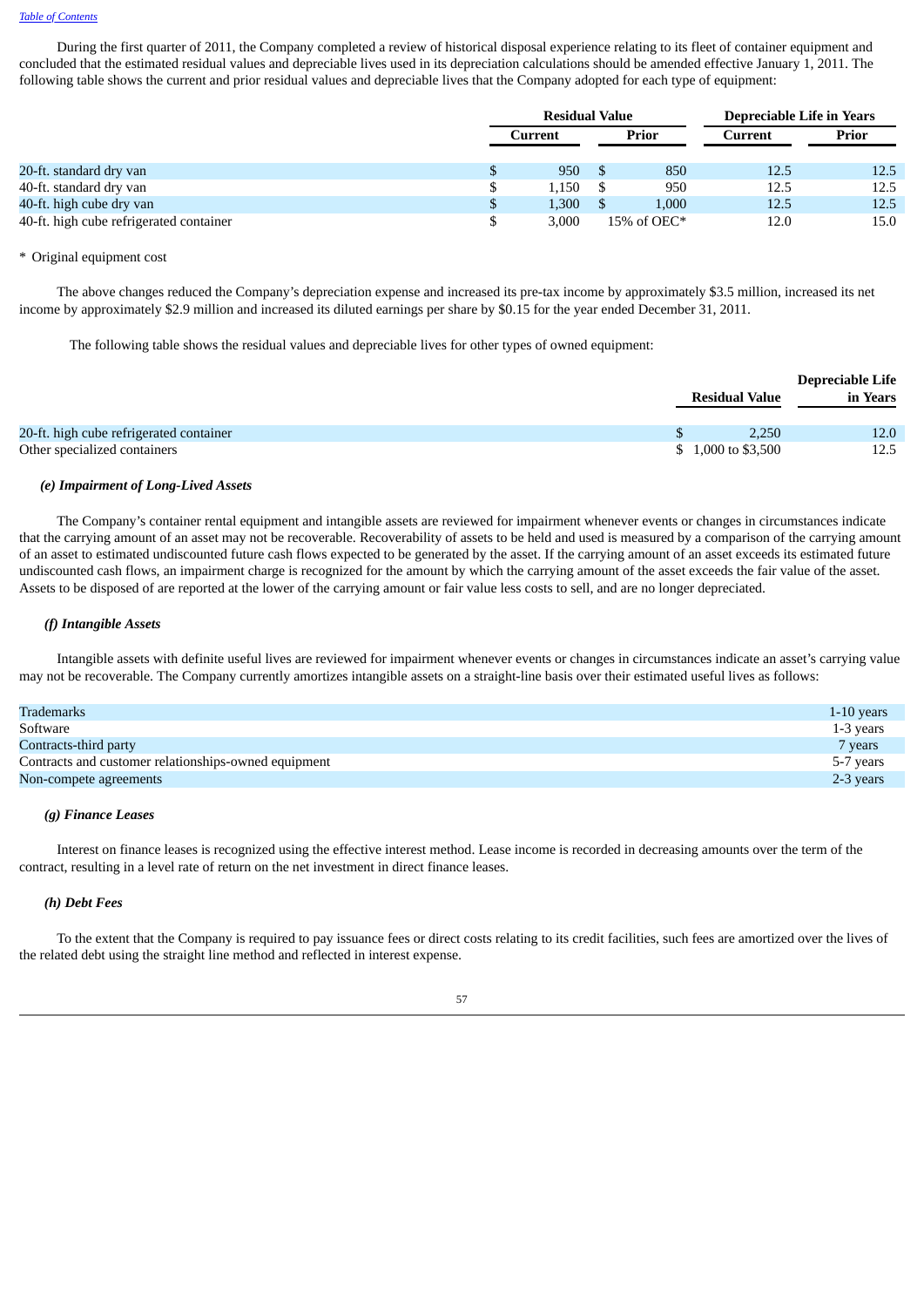#### *(i) Foreign Currency Translation*

The accounts of the Company's foreign subsidiaries have been converted at rates of exchange in effect at year-end for balance sheet accounts and average exchange rates for the year for income statement accounts. The effects of changes in exchange rates in translating foreign subsidiaries' financial statements are included in stockholders' equity as accumulated other comprehensive income.

## *(j) Accounts Receivable (Owned Fleet)*

Amounts billed under operating leases for containers owned by the Company are recorded in accounts receivable (owned fleet). The Company estimates an allowance for doubtful accounts for accounts receivable it does not consider fully collectible. The allowance for doubtful accounts is developed based on two key components: (1) specific reserves for receivables which are impaired for which management believes full collection is doubtful; and (2) a general reserve for estimated losses inherent in the receivables. The general reserve is estimated by applying certain percentages to receivables that have not been specifically reserved, ranging from 1.0% on accounts that are one to thirty days overdue, to 100% on accounts that are one year overdue. The allowance for doubtful accounts is reviewed regularly by management and is based on the risk profile of the receivables, credit quality indicators such as the level of past due amounts and non-performing accounts and economic conditions. Changes in economic conditions or other events may necessitate additions or deductions to the allowance for doubtful accounts. The allowance is intended to provide for losses inherent in the owned fleet's accounts receivable, and requires the application of estimates and judgments as to the outcome of collection efforts and the realization of collateral, among other things.

### *(k) Accounts Receivable (Managed Fleet)*

Amounts billed under operating leases for containers owned by container investors are recorded in accounts receivable (managed fleet) with a corresponding credit to due to container investors account. The credit risk on accounts receivable related to managed containers is the responsibility of the container investors. Under the Company's management agreements with investors, the container investors are obligated to reimburse the Company for any amounts the Company had previously paid to them in advance of receiving the amount from the container lessee if the Company is unable to ultimately collect any amount due from a managed container lessee.

#### *(l) Income Taxes*

Income taxes are accounted for using the asset-and-liability method. Under this method, deferred income taxes are recognized for the future tax consequences of differences between the tax bases of assets and liabilities and their financial reporting amounts at each year-end. Deferred tax assets and liabilities are measured using enacted tax rates expected to apply to taxable income in the years in which those temporary differences are expected to be recovered or settled. Valuation allowances are established when it is more likely than not that deferred tax assets will not be recovered.

The Company recognizes the effect of income tax positions only if those positions are more likely than not of being sustained. Recognized income tax positions are measured at the largest amount that is greater than 50% likely of being realized. Changes in recognition or measurement are reflected in the period in which the change in judgment occurs. The Company records penalties and interest related to unrecognized tax benefits within income tax expense. (See Note 8)

### *(m) Revenue Recognition*

The Company provides a range of services to its customers incorporating rental, sale and management of container equipment. Revenue for all forms of service is recognized when earned following the guidelines under FASB ASC 605, *Revenue Recognition* and FASB ASC 840, *Leases*. Revenue is reported net of any related sales tax.

### *Container Rental Revenue*

Container rental revenue arises from renting containers owned by the Company to various shipping lines. Rental agreements are typically leases with a fixed term of between one and eight years or short-term master lease agreements where there is no term and the equipment can be returned at any time without penalty. Revenue is recorded on an accrual basis for master lease agreements as these agreements have no fixed term. For long-term leases, revenue is recorded on a straight-line basis when earned according to the terms of the container rental contracts. These contracts are classified as operating leases. Early termination of the container rental contracts subjects the lessee to a penalty, which is included in container rental revenue upon such termination.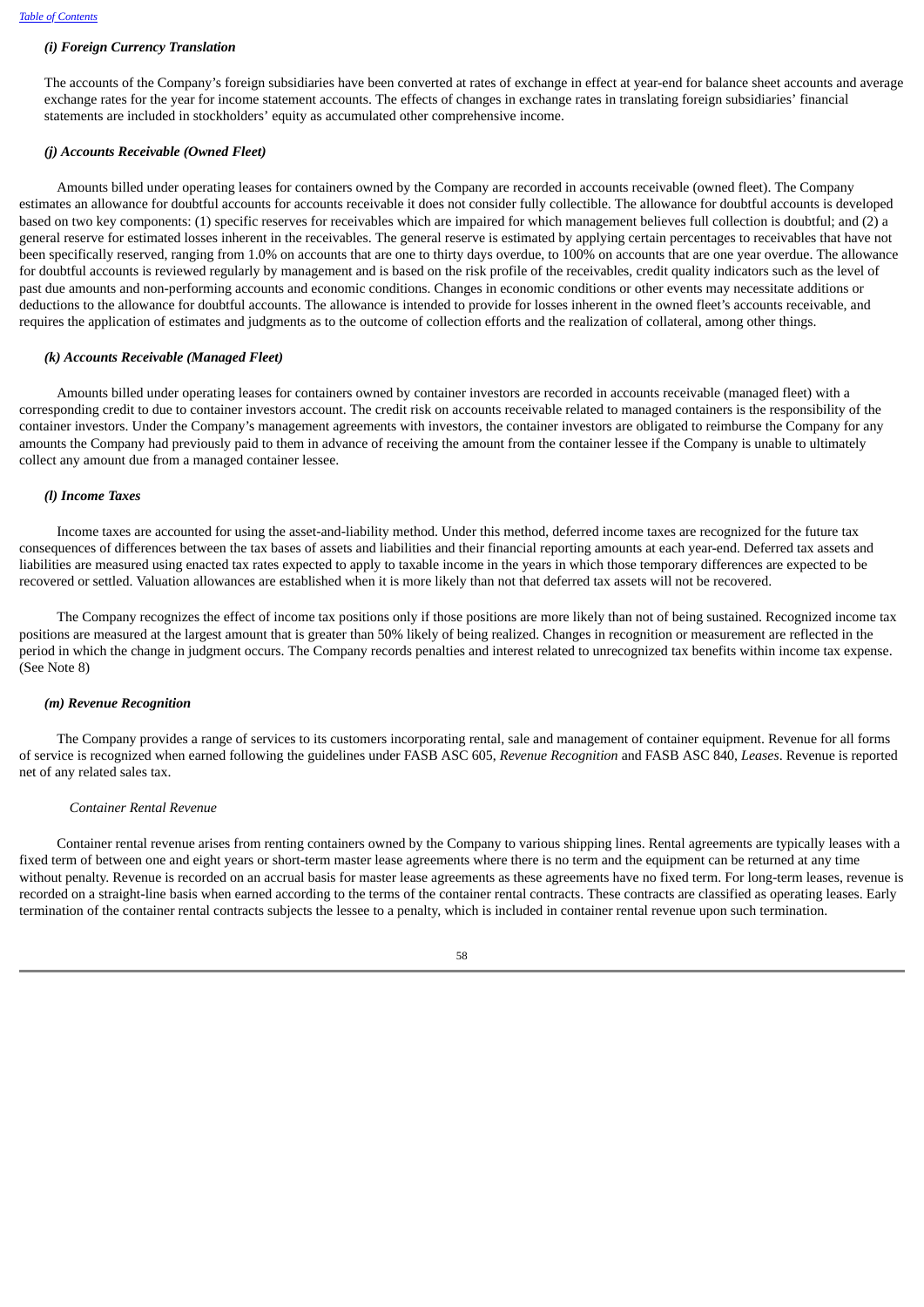Included in container rental revenue is revenue consisting primarily of fees charged to the lessee for handling, delivery, repairs, and fees relating to the Company's damage protection plan, which are recognized as earned.

### *Management Fee Revenue and Gain on Sale of Container Portfolios*

In addition to renting containers, the Company sells leased container portfolios to investor groups. After the date of sale, the Company generally manages the container assets sold to the investor group. The Company has determined that the two deliverables under the arrangements, the sale of the container and the management services, are separate units of accounting, thus revenue is recognized for each unit.

Effective January 1, 2010 the Company adopted FASB ASU 2009-13, *Multiple Deliverable Revenue Arrangements,* for all revenue arrangements entered into or materially modified on or after January 1, 2010. The adoption of the guidance did not have a material impact on the Company's consolidated financial statements for the years ended December 31, 2010 and 2011.

The guidance eliminates the requirement for an arrangement to have objective and reliable evidence of the fair value of the undelivered items. In accordance with this guidance, the Company determines if revenue arrangements with multiple deliverables should be considered separate units of accounting if the deliverables meet both of the following criteria:

- a. The delivered item(s) has value to the customer on a standalone basis, that is, it can be sold separately by any vendor or the customer could resell the delivered items on a standalone basis. In the context of the customer's ability to resell the delivered items, this criterion does not require the existence of an observable market for the deliverable.
- b. If the arrangement includes a right of return relative to the delivered item, delivery or performance of the undelivered item is considered probable and substantially in the control of the vendor.

In applying the guidance, separate contracts entered into at or near the same time with the same entity or related parties are presumed to have been negotiated as a package and should be evaluated as a single arrangement in considering whether there are one or more units of accounting.

The Company evaluates all deliverables in an arrangement at the inception of the arrangement and as each deliverable is delivered to determine whether they represent separate units of accounting. The criteria for dividing an arrangement into separate units of accounting are applied consistently to arrangements with similar characteristics and in similar circumstances.

A delivered item that does not qualify as a separate unit of accounting within the arrangement is combined with other undelivered item(s) within the arrangement. The allocation of arrangement consideration and the recognition of revenue is determined for those combined deliverables as a single unit of accounting.

If the Company concludes that the sale of containers and the management services can be accounted for separately, the Company recognizes gain on sale of container portfolios when the sale of the containers is completed. The gain is the difference between the sales price and the net book value of the containers sold.

The Company recognizes revenue from management fees earned under equipment management agreements as earned on a monthly basis. Management fees are typically a percentage of net operating income of each investor group's fleet calculated on an accruals basis. Included in the Company's balance sheet are accounts receivable from the managed fleet which are uncollected lease billings related to managed equipment. With the exception of containers managed under pooling agreements, all direct costs (storage, repairs, repositioning etc.) are charged to investors on a specific-identification basis or allocated basis. The Company's financial statements include accounts payable and accruals of expenses related to managed equipment. The net amount of rentals billed less expenses payable and less management fees is recorded in amounts due to container investors on the balance sheet.

### *(n) Stock-Based Compensation*

The Company has granted stock options to its officers and directors, and restricted common stock to certain management employees under its 2007 Equity Incentive Plan. The Company accounts for stock-based compensation in accordance with FASB ASC 718, *Compensation – Stock Compensation*, which requires that compensation cost related to stock-based compensation be recognized in the financial statements. The cost is measured at the date the award is granted based on the fair value of the award calculated using the Black-Scholes-Merton option pricing model. The stock-based compensation expense is recognized over the vesting period of the grant. (See Note 11)

### *(o) Repairs and Maintenance*

The Company's leases generally require the lessee to pay for any damage to the container beyond normal wear and tear at the end of the lease term. The Company also offers a damage protection plan (DPP) pursuant to which the lessee pays a fee in exchange for not being charged for certain damages at the end of the lease term. The Company accounts for repairs and maintenance expense on an accrual basis when an obligation to pay has been incurred.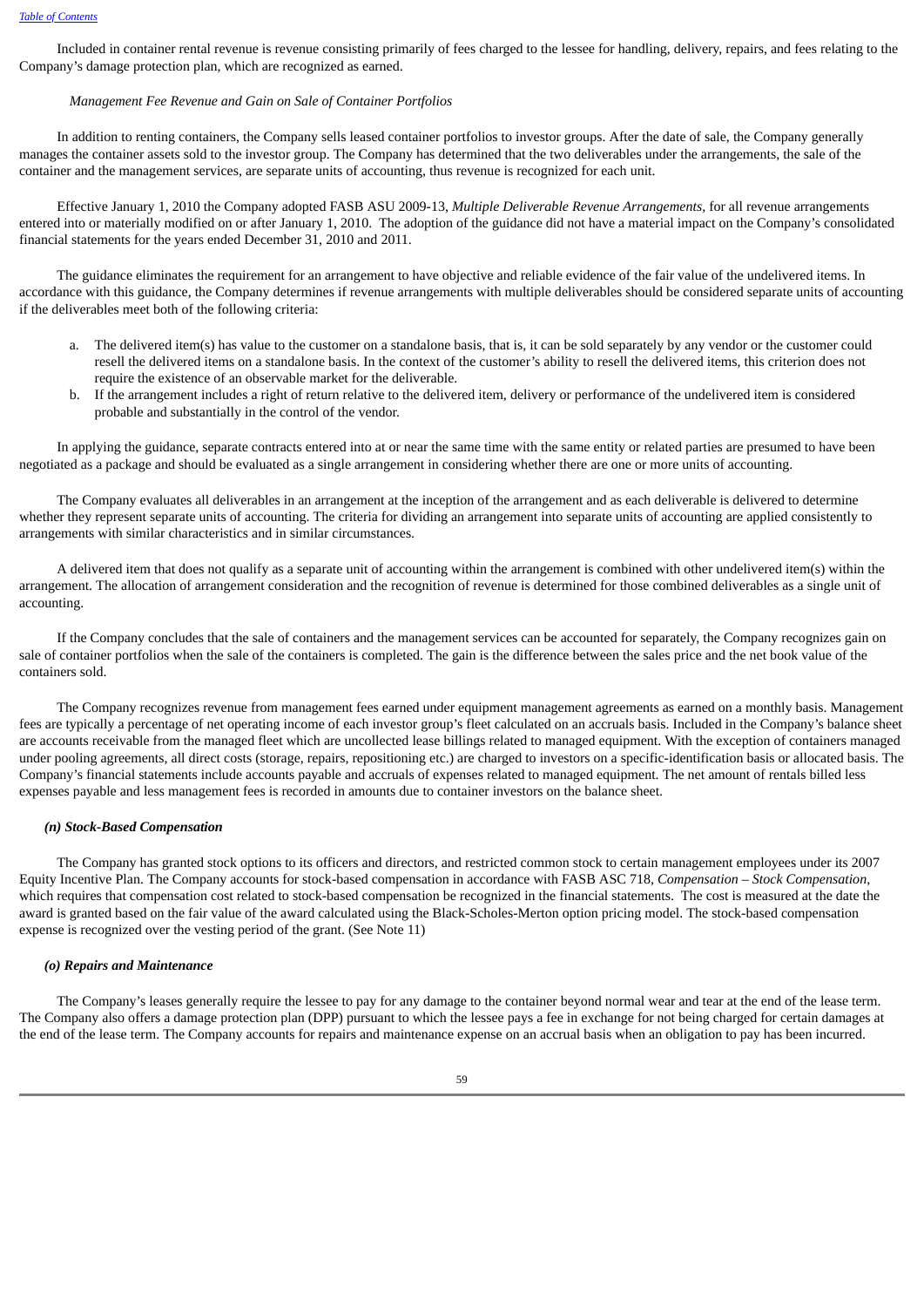### *(p) Recent Accounting Pronouncements*

In January 2010, the FASB issued guidance to amend the disclosure requirements related to recurring and nonrecurring fair value measurements. The guidance requires new disclosures on the transfers of assets and liabilities between Level 1 (quoted prices in active markets for identical assets or liabilities) and Level 2 (significant other observable inputs) of the fair value measurement hierarchy, including the reasons and the timing of the transfers. Additionally, the guidance requires a roll-forward of activities on purchases, sales, issuance, and settlements of the assets and liabilities measured using significant unobservable inputs (Level 3 fair value measurements). The guidance related to new disclosures was effective for the Company's first quarter of 2010. The guidance related to the roll-forward of Level 3 assets and liabilities was effective for the Company's first quarter of 2011. Adoption of the guidance did not have a material effect on the Company's consolidated financial statements. In May 2011, the FASB issued further guidance associated with fair value measurement and disclosure. Most of the changes are clarifications of existing guidance and wording changes to align with International Financial Reporting Standards. The guidance is effective for interim and annual periods beginning after December 15, 2011 and its adoption is not expected to have a material impact on the Company's consolidated financial statements.

In June 2011, the FASB issued a pronouncement to increase the prominence of other comprehensive income in financial statements. Under this pronouncement, an entity will have the option to present the components of net income and comprehensive income in either one or two consecutive financial statements. The option to present other comprehensive income in the statement of changes in equity has been eliminated. This guidance is effective for fiscal years, and interim periods within those years, beginning after December 15, 2011. The Company will adopt the guidance in the first quarter of 2012.

#### **(3) Consolidation of Variable Interest Entities as a Non-Controlling Interest**

Included among the funds that the Company manages are several Japanese container funds that were established by a related party under separate investment agreements allowed under Japanese commercial laws (see Note 9). Each of the funds is financed by unrelated Japanese third party investors. The container funds under management are considered VIEs because as manager of the funds, the Company has the power to direct the activities that most significantly impact the entity's economic performance such as leasing and managing the containers owned by the funds. With the exception of two specific Japanese funds established in September 2010, the fees earned for arranging, managing and establishing the funds are not significant to the expected returns of the funds so the Company does not have a variable interest in the funds. The rights to receive benefits and obligations to absorb losses that could potentially be significant to the funds belong to the third party investors, so the Company concluded that it is not the primary beneficiary of the funds. With the exception of the sale of containers to the two Japanese funds established in September 2010, the Company recognized gains on sale of containers to the unconsolidated VIEs as sales in the ordinary course of the business. For the years ended December 31, 2011, 2010 and 2009 the Company sold \$24.9 million, \$12.4 million and \$5.8 million, respectively, of container portfolios to the Japanese VIEs and recognized gains of \$2.3 million, \$0.6 million and \$0.8 million, respectively.

In September 2010, the Company transferred approximately \$16.0 million of containers to two specific Japanese funds that are considered VIEs. The terms of the transaction included options for the Company to purchase the containers from the funds at a fixed price. As a result of the residual interest resulting from the fixed price call option, the Company concluded that it may absorb a significant amount of the variability associated with the funds' anticipated economic performance so the Company has a variable interest in the funds. As the Company has the power to direct the activities that most significantly impact the economic performance of the VIEs and the variable interest provides the Company with the right to receive benefits from the entity that could potentially be significant to the funds, the Company determined that it is the primary beneficiary of these two specific VIEs and included the VIEs' assets and liabilities as of December 31, 2011 and 2010 and the results of the VIEs' operations and cash flows for the years ended December 31, 2011 and 2010 in the Company's consolidated financial statements.

The containers transferred to the two consolidated Japanese VIEs had a net book value of \$14.1 million as of December 31, 2011. The container equipment along with \$2.2 million of cash held by these container funds and \$1.7 million of net investment in direct finance leases, have been included on the Company's consolidated balance sheet with the offsetting equity related to the funds presented separately as non-controlling interest of \$18.7 million in the equity section of the Company's consolidated balance sheet as of December 31, 2011. No gain or loss was recognized upon the initial consolidation of the VIEs in September 2010. The net income of \$0.6 million and net loss of \$0.2 million for the years ended December 31, 2011 and 2010, respectively, attributable to the two Japanese funds is presented as net (income) loss attributable to non-controlling interest in the Company's consolidated statements of income for the years ended December 31, 2011 and 2010.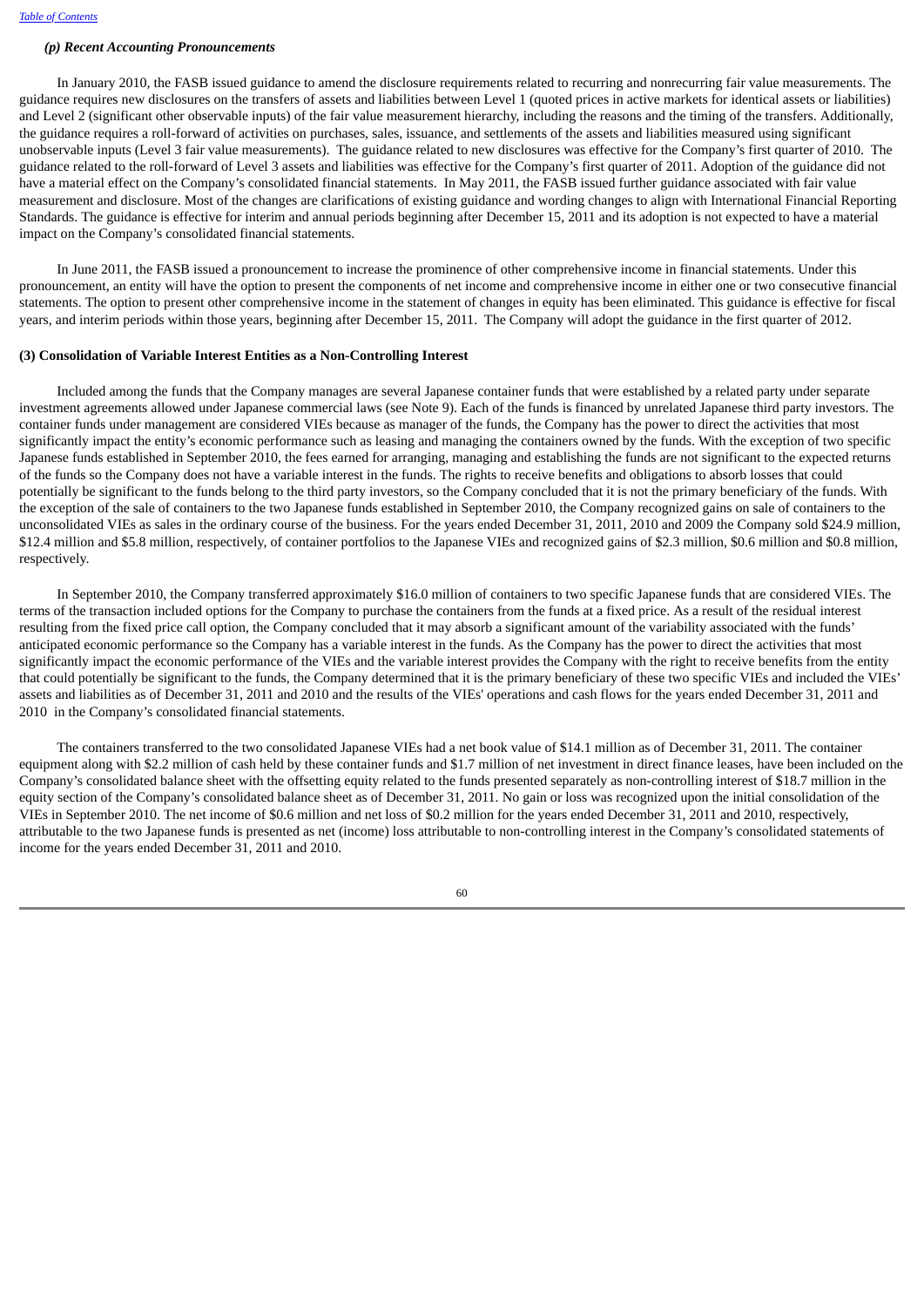# **(4) Net Investment in Direct Finance Leases**

The following table represents the components of the Company's net investment in direct finance leases (in thousands):

|                                     |  | December 31, |  |         |  | December 31, |
|-------------------------------------|--|--------------|--|---------|--|--------------|
|                                     |  | 2011         |  | 2010    |  |              |
| Gross finance lease receivables (1) |  | 52.673       |  | 15,290  |  |              |
| Unearned income (2)                 |  | (14.924)     |  | (3,456) |  |              |
| Net investment in finance leases    |  | 37.749       |  | 11,834  |  |              |

- (1) At the inception of the lease, the Company records the total minimum lease payments, executory costs, if any, and unguaranteed residual value as gross finance lease receivables. The gross finance lease receivable is reduced as customer payments are received. Approximately \$6.3 million and \$4.0 million of unguaranteed residual value at December 31, 2011 and 2010, respectively, were included in gross finance lease receivables. There were no executory costs included in gross finance lease receivables as of December 31, 2011 and 2010.
- (2) The difference between the gross finance lease receivable and the cost of the equipment or carrying amount at the lease inception is recorded as unearned income. Unearned income together with initial direct costs, are amortized to income over the lease term so as to produce a constant periodic rate of return. There were no unamortized initial direct costs as of December 31, 2011 and 2010.

In order to estimate the allowance for losses contained in the gross finance lease receivables, the Company reviews the credit worthiness of its customers on an ongoing basis. The review includes monitoring credit quality indicators, the aging of customer receivables and general economic conditions.

The categories of gross finance lease receivables based on the Company's internal customer credit ratings can be described as follows:

*Tier 1*—These customers are typically large international shipping lines that have been in business for many years and have world-class operating capabilities and significant financial resources. In most cases, the Company has had a long commercial relationship with these customers and currently maintains regular communication with them at several levels of management which provides the Company with insight into the customer's current operating and financial performance. In the Company's view, these customers have the greatest ability to withstand cyclical down turns and would likely have greater access to needed capital than lower-rated customers. The Company views the risk of default for Tier 1 customers to range from minimal to modest.

*Tier 2*—These customers are typically either smaller shipping lines or freight forwarders with less operating scale or with a high degree of financial leverage, and accordingly the Company views these customers as subject to higher volatility in financial performance over the business cycle. The Company generally expects these customers to have less access to capital markets or other sources of financing during cyclical down turns. The Company views the risk of default for Tier 2 customers as moderate.

*Tier 3*—Customers in this category exhibit volatility in payments on a regular basis. The Company has initiated or implemented plans to recover equipment on lease to these customers and believes that default is likely, or has already occurred.

Based on the above categories, the Company's gross finance lease receivables were as follows (in thousands):

|        | December 31,<br>2011 |        |  | December 31,<br>2010 |
|--------|----------------------|--------|--|----------------------|
| Tier 1 | ۳U                   | 7,373  |  | 7,278                |
| Tier 2 |                      | 45,300 |  | 8,012                |
| Tier 3 |                      |        |  |                      |
|        |                      | 52,673 |  | 15,290               |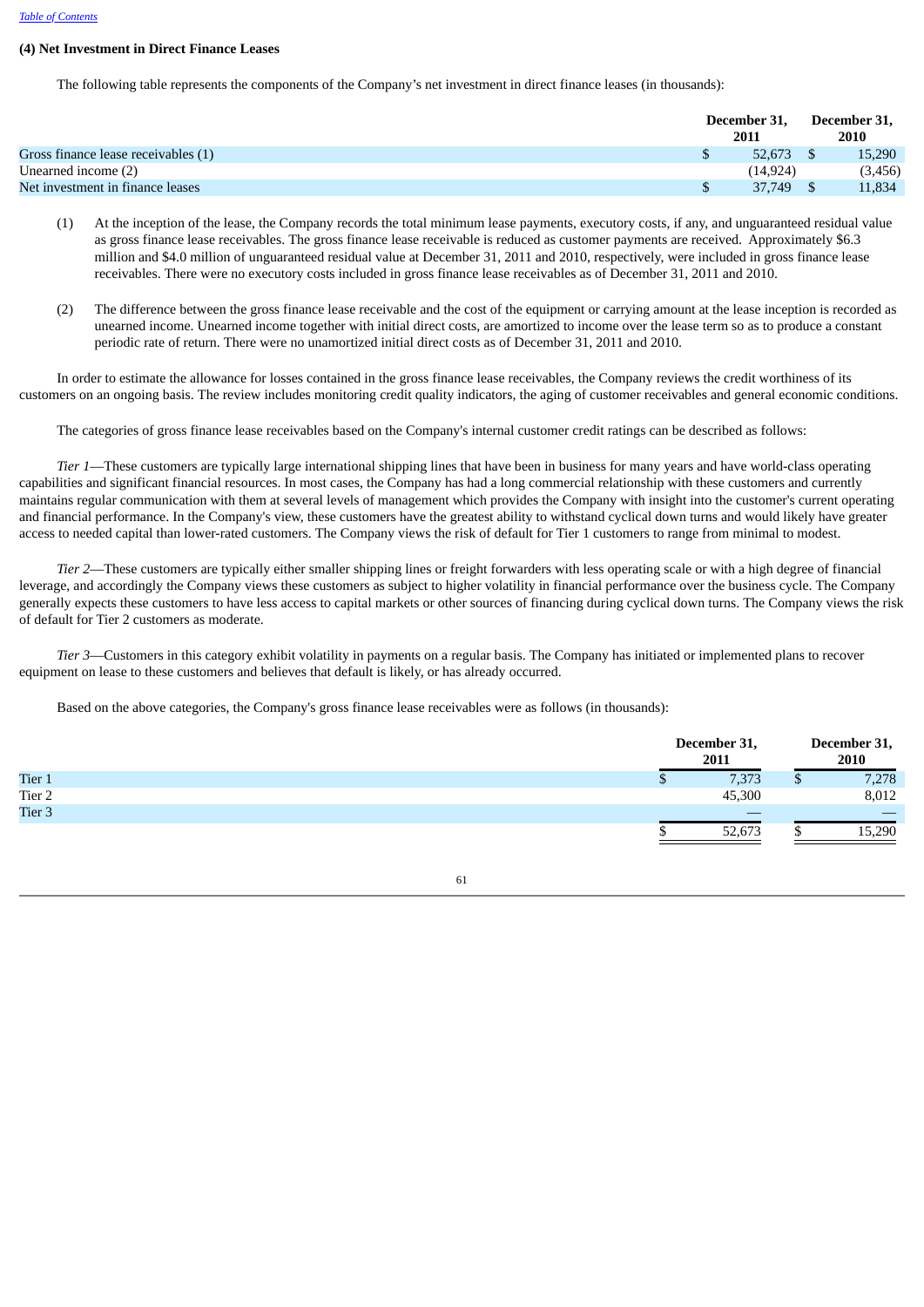#### *Table of [Contents](#page-2-0)*

Contractual maturities of the Company's gross finance lease receivables subsequent to December 31, 2011 are as follows (in thousands):

| 2012                | 10,374 |
|---------------------|--------|
| 2013                | 8,289  |
| 2014                | 7,228  |
| 2015                | 10,912 |
| 2016                | 7,002  |
| 2017 and thereafter | 8,868  |
|                     | 52,673 |

## **(5) Intangible Assets**

The Company's intangible assets as of December 31, 2011 and 2010 were as follows (in thousands):

| 2011                        | <b>Gross</b><br>Carrying<br><b>Amount</b> |      |            | <b>Net Carrying</b><br><b>Amount</b> |       |
|-----------------------------|-------------------------------------------|------|------------|--------------------------------------|-------|
| <b>Trademarks</b>           | \$<br>1,278                               | - \$ | $(702)$ \$ |                                      | 576   |
| Contracts - third party     | 3,650                                     |      | (2,738)    |                                      | 912   |
| Contracts - owned equipment | 3,924                                     |      | (3,079)    |                                      | 845   |
| Intangible assets           | 8,852                                     |      | (6,519)    |                                      | 2,333 |
| 2010                        |                                           |      |            |                                      |       |
| <b>Trademarks</b>           | \$<br>1,278                               | -S   | $(574)$ \$ |                                      | 704   |
| Non-compete agreements      | 146                                       |      | (138)      |                                      | 8     |
| Contracts - third party     | 3,650                                     |      | (2,216)    |                                      | 1,434 |
| Contracts - owned equipment | 3,965                                     |      | (2,518)    |                                      | 1,447 |
| Intangible assets           | 9,039                                     |      | (5, 446)   |                                      | 3,593 |

Intangible assets allocated to the container leasing and container management reporting units, net of accumulated amortization, were \$1.1 million and \$1.2 million, respectively, as of December 31, 2011, and \$1.7 million and \$1.9 million, respectively, as of December 31, 2010.

Amortization recorded for the years ended December 31, 2011, 2010 and 2009 was \$1.3 million, \$1.4 million and \$1.6 million, respectively. Estimated future amortization expenses are as follows (in thousands):

| 2012                | 846   |
|---------------------|-------|
| 2013                | 717   |
| 2014                | 325   |
| 2015                | 325   |
| 2016 and thereafter | 120   |
|                     | 2,333 |

## **(6) Container Leases**

The Company leases its containers on either short-term operating leases through master lease agreements, long-term non-cancelable operating leases, or finance leases. The following represents future minimum rents receivable under long-term non-cancelable operating leases as of December 31, 2011 (in thousands):

| 2012                | 121,333 |
|---------------------|---------|
| 2013                | 101,545 |
| 2014                | 90,144  |
| 2015                | 75,346  |
| 2016 and thereafter | 139,529 |
|                     | 527,897 |

See Note 4 for contractual maturities of the Company's gross finance lease receivables.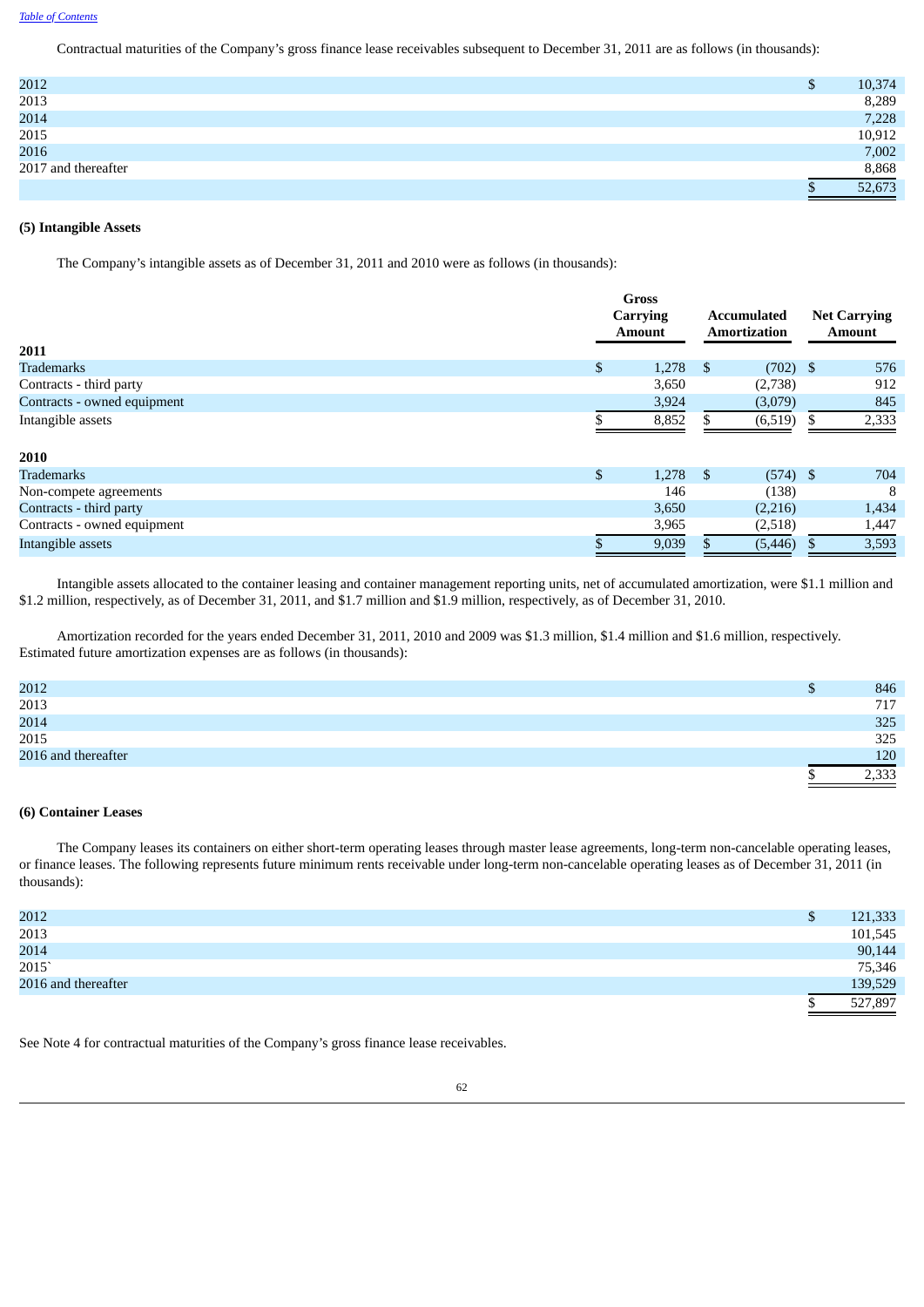## **(7) Debt**

The Company's revolving credit facility, including any amounts drawn on the facility, is secured by substantially all of the assets of the Company (not otherwise used as security for its other credit facilities) including the containers owned by the Company, the underlying leases thereon and the Company's interest in any money received under such contracts. The Company's term loans, asset backed warehouse facility and capital lease obligations are secured by specific pools of containers owned by the Company, the underlying leases thereon and the Company's interest in any money received under such contracts.

## *(a) Revolving Credit Facility*

The Company has a revolving line of credit agreement with a consortium of banks to finance the acquisition of assets and for general working capital purposes. As of December 31, 2011, the maximum credit commitment under the revolving line of credit was \$360.0 million. The maximum credit commitment was increased to \$380.0 million effective January 30, 2012.

The Company's revolving credit facility may be increased under certain conditions described in the agreement governing the facility. In addition, there is a commitment fee on the unused amount of the total commitment, payable quarterly in arrears. The agreement provides that swing line loans (short-term borrowings of up to \$10.0 million in the aggregate that are payable within 10 business days or at maturity date, whichever comes earlier) and standby letters of credit (up to \$15.0 million in the aggregate) will be available to the Company. These credit commitments are part of, and not in addition to, the total commitment provided under the agreement. The interest rates vary depending upon whether the loans are characterized as Base Rate loans or Eurodollar rate loans, as defined in the revolving credit facility. As of December 31, 2011, the average interest rate under the amended agreement was approximately 3.0%. The agreement governing the Company's revolving credit facility also contains various financial and other covenants. It also includes certain restrictions on the Company's ability to incur other indebtedness or pay dividends to stockholders. As of December 31, 2011, the Company was in compliance with the terms of the revolving credit facility.

As of December 31, 2011, the outstanding balance under the Company's revolving credit facility was \$261.0 million. As of December 31, 2011, the Company had \$98.9 million in availability under the revolving credit facility (net of \$0.1 million in letters of credit) subject to its ability to meet the collateral requirements under the agreement governing the facility. The entire amount of the facility drawn at any time plus accrued interest and fees is callable on demand in the event of certain specified events of default.

The agreement under the Company's revolving credit facility will terminate on September 25, 2014.

## *(b) Term Loans*

Term loans consist of the following:

*(i) Bank Term Loan.* On December 20, 2010, the Company entered into a Term Loan Agreement with a consortium of banks. Under this loan agreement, the Company was eligible to borrow up to \$300.0 million, subject to certain borrowing conditions, which amount is secured by certain assets of the Company's wholly owned foreign subsidiaries. The Company initially borrowed \$185.0 million under the agreement and drew down the remaining \$115.0 million of the loan facility during the quarter ended September 30, 2011. The loan agreement is an amortizing facility with a term of six years. Quarterly payments of principal for the \$185.0 million initially borrowed are \$3.7 million each (i.e. 2.0% of the drawn amount) for the first 23 quarterly payment dates with a final payment of \$99.9 million (54.0% of the drawn amount) due on December 20, 2016. The quarterly payments of principal on the additional draw downs (each determined separately) are an amount equal to the product of  $(x)$  the quotient obtained by dividing 46.0% by the number of remaining scheduled principal payment dates, as of the drawdown date and (y) the initial principal balance of such term loan, with a final payment due on December 20, 2016 of 54.0% of the initial principal balance of such term loan. The loan bears a variable interest rate based on LIBOR for Eurodollar loans, and Base Rate for base rate loans. The Base Rate is defined as the highest of (i) the federal funds rate plus 1/2 of 1.0%, (ii) the prime rate (as published in The Wall Street Journal), and (iii) the Eurodollar rate (for three-month loans) plus 1.0%. The proceeds from this borrowing were used to pay down part of the Company's borrowings under the revolving credit facility. As of December 31, 2011, the loan had a balance of \$280.6 million, of which \$25.0 million is repayable within one year, and an average interest rate of 3.5%. The loan agreement contains various financial and other covenants. As of December 31, 2011, the Company was in compliance with all the covenants under the loan agreement.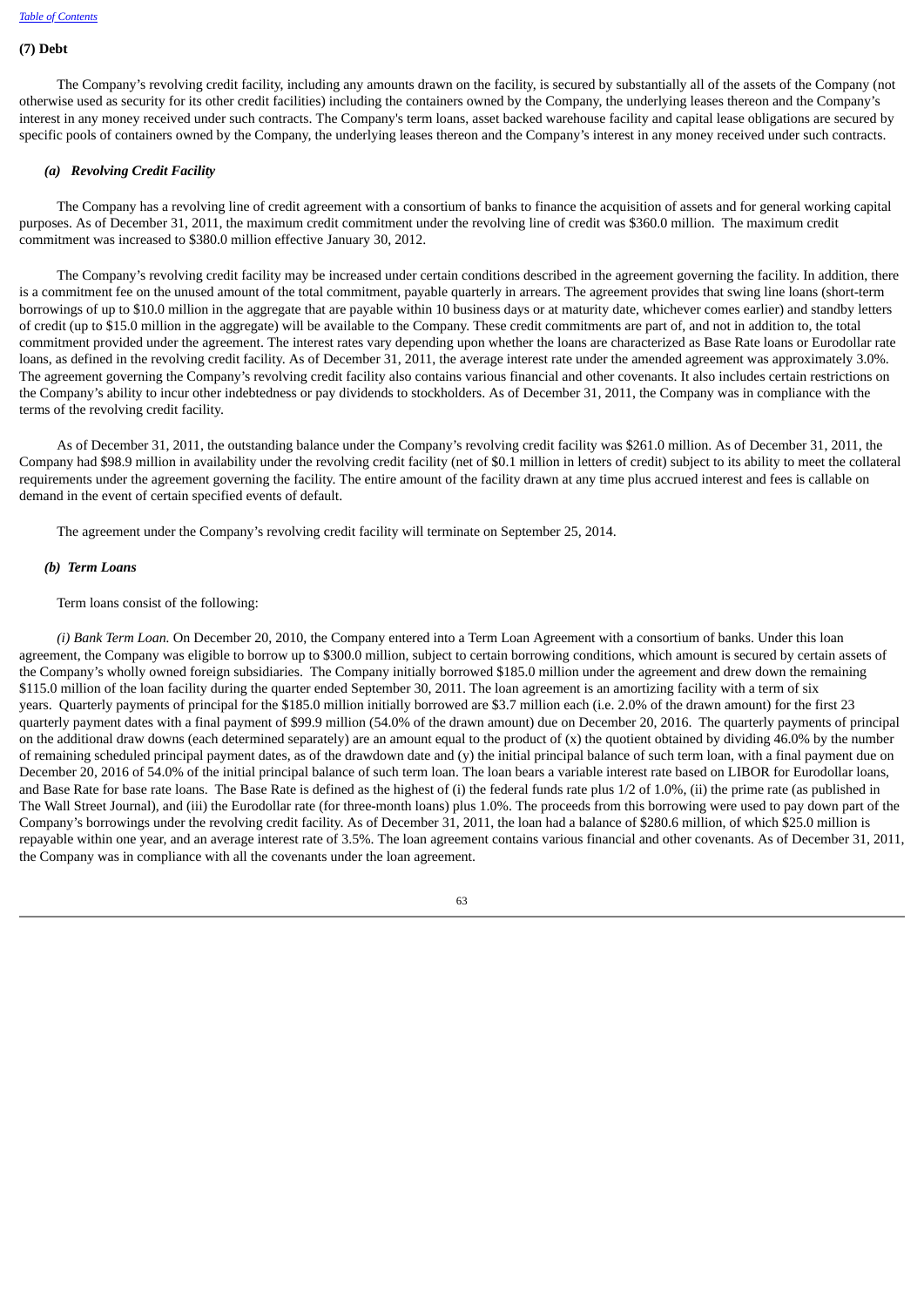The following are the estimated future principal and interest payments under this loan as of December 31, 2011 (in thousands). The payments were calculated assuming the interest rate remains 3.5% through maturity of the loan.

| 2012                               | 34,792   |
|------------------------------------|----------|
| 2013                               | 33,862   |
| 2014                               | 32,960   |
| 2015                               | 32,058   |
| 2016 and thereafter                | 186,932  |
|                                    | 320,604  |
| Less: Amount representing interest | (40,026) |
| Bank term loan                     | 280,578  |

*(ii) Related Party Term Loan*. On August 20, 2009, the Company signed a \$10.0 million five-year loan agreement with the Development Bank of Japan (DBJ). As of the date of closing of the loan agreement, DBJ owned approximately 9.4% of the Company's outstanding common stock. The loan is payable in 19 quarterly installments of \$0.2 million starting October 31, 2009 and a final payment of \$6.2 million on July 31, 2014. The loan bears a variable interest rate based on BBA LIBOR rate and is secured by container rental equipment owned by the Company. The loan had a balance of \$8.2 million and interest rate of 2.8% as of December 31, 2011. The agreement governing the Company's term loan contains various financial and other covenants. As of December 31, 2011, the Company was in compliance with the terms of the term loan.

The following are the estimated future principal and interest payments under this loan as of December 31, 2011 (in thousands). The payments were calculated assuming the interest rate remains 2.8% through maturity of the loan.

| 2012                               | 1,027 |
|------------------------------------|-------|
| 2013                               | 1,004 |
| 2014                               | 6,737 |
|                                    | 8,768 |
| Less: Amount representing interest | (568) |
| Related party term loan            | 8,200 |

In December 2010, DBJ sold 753,000 shares of the Company's stock, thereby reducing its equity interest to 4.9% of the Company's total outstanding shares of common stock as of December 31, 2011.

## *c) Asset-Backed Warehouse Facility*

On September 9, 2011, the Company, through its wholly-owned indirect subsidiary, CAL Funding I Limited, entered into a credit facility for \$100.0 million of asset-backed warehouse notes, which facility may be increased to \$200.0 million subject to certain conditions. The Company borrowed \$51.0 million under the facility during the quarter ended December 31, 2011, and the commitment for further funding extends until September 8, 2013. The notes bear a variable interest rate based on LIBOR during the initial two-year funding period. If the notes are not refinanced or renewed during this two-year period, the facility is structured to amortize over a term that is scheduled to be ten years, although the total term of the facility cannot exceed 15 years. As of December 31, 2011, the warehouse credit facility had a balance of \$51.0 million and an average interest rate of 2.8%. Under the terms of the credit facility, the Company is required to maintain a restricted cash balance on deposit in a designated bank account equal to five months of interest. As of December 31, 2011, the Company had a balance of \$0.6 million in the restricted cash account. The facility contains various financial and other covenants. As of December 31, 2011, the Company was in compliance with all the covenants under the credit facility.

The following are the estimated future principal and interest payments under this loan as of December 31, 2011 (in thousands). The payments were calculated assuming the interest rate remains 2.8% through maturity of the loan.

| 2012                               | 1,420   |
|------------------------------------|---------|
| 2013                               | 2,689   |
| 2014                               | 6,408   |
| 2015                               | 6,266   |
| 2016 and thereafter                | 43,745  |
|                                    | 60,528  |
| Less: Amount representing interest | (9,528) |
| Asset backed warehouse facility    | 51,000  |
|                                    |         |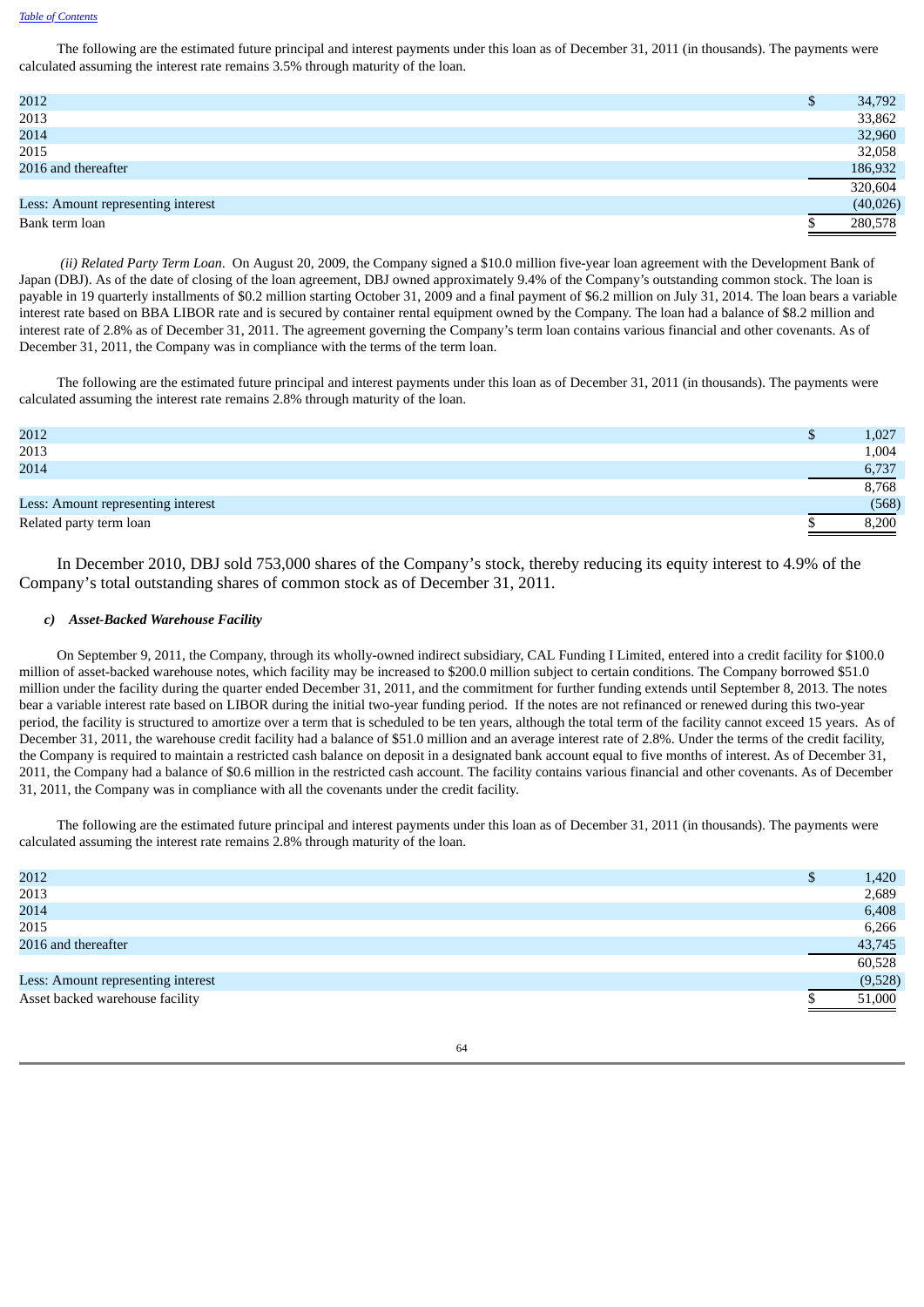## *(d) Capital Lease Obligations*

As of December 31, 2011, the Company had capital lease obligations of \$20.3 million. The underlying obligations are denominated in U.S. Dollars and Euros at fixed and floating interest rates averaging 3.1% as of December 31, 2011 with maturity dates between September 2013 and June 2019.

The following are the estimated future principal and interest payments under capital lease obligations as of December 31, 2011 (in thousands). The payments were calculated assuming the interest rate remains 3.1% through maturity of the loan.

| 2012                               | D | 4,371    |
|------------------------------------|---|----------|
| 2013                               |   | 3,830    |
| 2014                               |   | 2,680    |
| 2015                               |   | 2,363    |
| 2016 and thereafter                |   | 8,9477   |
|                                    |   | 22,191   |
| Less: Amount representing interest |   | (1, 919) |
| Capital lease obligation           |   | 20,272   |

## **(8) Income Taxes**

For the years ended December 31, 2011, 2010 and 2009 net income before income taxes and non-controlling interest consisted of the following (in thousands):

|                    | <b>Year Ended December 31,</b> |  |        |  |        |
|--------------------|--------------------------------|--|--------|--|--------|
|                    | 2011                           |  | 2010   |  | 2009   |
| U.S. operations    | 21,909                         |  | 11,276 |  | 9,217  |
| Foreign operations | 39,989                         |  | 20,481 |  | 8,258  |
|                    | 61,898                         |  | 31,757 |  | 17,475 |

Income tax expense attributable to income from operations consisted of (in thousands):

|                    | <b>Year Ended December 31,</b> |    |            |  |       |
|--------------------|--------------------------------|----|------------|--|-------|
|                    | 2011                           |    | 2010       |  | 2009  |
| Current:           |                                |    |            |  |       |
| Federal            | \$<br>6,261                    | \$ | $(607)$ \$ |  | 1,736 |
| State              | 29                             |    | 32         |  | (218) |
| Foreign            | 1,241                          |    | 772        |  | 889   |
|                    | 7,531                          |    | 197        |  | 2,407 |
| Deferred:          |                                |    |            |  |       |
| Federal            | 2,623                          |    | 2,739      |  | 1,757 |
| <b>State</b>       | 89                             |    | 92         |  | (368) |
| Foreign            | 841                            |    | 527        |  | 123   |
|                    | 3,553                          |    | 3,358      |  | 1,512 |
| Income tax expense | 11,084                         |    | 3,555      |  | 3,919 |
|                    |                                |    |            |  |       |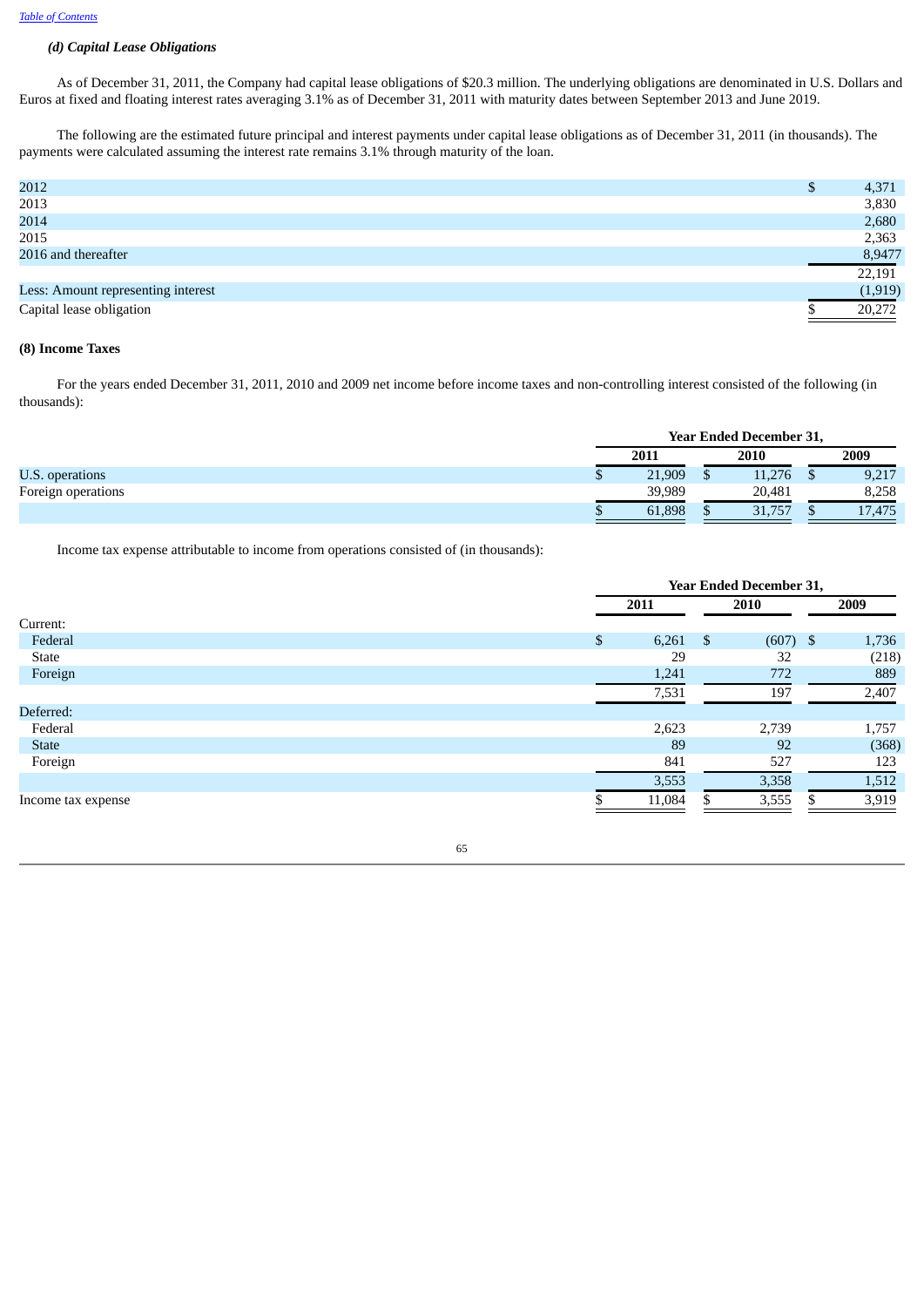The reconciliations between the Company's income tax expense and the amounts computed by applying the U.S. federal income tax rates of 35.0% for the years ended December 31, 2011, 2010 and 2009 are as follows (in thousands):

| <b>Year Ended December 31,</b> |           |  |          |  |         |
|--------------------------------|-----------|--|----------|--|---------|
|                                | 2011      |  | 2010     |  | 2009    |
|                                | 21,668    |  | 11,116   |  | 6,116   |
|                                | 68        |  | 80       |  | 76      |
|                                | 8         |  | (261)    |  | (451)   |
|                                |           |  |          |  | (313)   |
|                                | 920       |  | 88       |  | 224     |
|                                | 185       |  | (1, 919) |  |         |
|                                |           |  |          |  |         |
|                                | 154       |  | 321      |  | 145     |
|                                | (11, 919) |  | (5,870)  |  | (1,878) |
|                                | 11,084    |  | 3,555    |  | 3,919   |
|                                |           |  |          |  |         |

As of December 31, 2011, the Company had \$18.0 million of net operating loss (NOL) carry forwards to offset future taxable income. The NOL carry forwards will begin to expire in 2017. As of December 31, 2011, the Company had \$2.2 million of NOL carry forwards to offset future state taxable income. The state NOL carry forwards will begin to expire in 2029.

The tax effects of temporary differences that give rise to significant portions of the deferred tax assets and deferred tax liabilities as of December 31, 2011 and 2010 are presented below (in thousands):

|                                                | 2011        |      | 2010   |
|------------------------------------------------|-------------|------|--------|
| Deferred tax assets:                           |             |      |        |
| Accounts receivable (owned fleet)              | \$<br>181   | - \$ | 558    |
| Accrued expenses and other current liabilities | 71          |      | 75     |
| State taxes                                    |             |      |        |
| Unearned revenue                               | 1,753       |      | 1,289  |
| Stock-based compensation                       | 1,214       |      | 1,018  |
| Interest expense                               |             | 6    | 3      |
| Tax credits                                    | 161         |      | 162    |
| Net operating loss carry forwards              | 574         |      | 271    |
| Gross deferred tax assets                      | 3,961       |      | 3,377  |
|                                                |             |      |        |
| Deferred tax liabilities:                      |             |      |        |
| Intangible assets                              | 527         |      | 873    |
| Depreciation and amortization                  | 30,717      |      | 27,368 |
| Foreign deferred tax liabilities               | 2,937       |      | 2,684  |
| Deferred subpart F income                      | 1,590       |      | 756    |
| Unrealized gain or (loss)                      | 38          |      | (9)    |
| Net deferred tax liability                     | 31,848<br>S | S    | 28,295 |

The realization of deferred tax assets is dependent upon the generation of future taxable income during the periods in which those temporary differences become deductible. The Company's management considers the projected future taxable income for making this assessment. Based upon the level of historical taxable income and projections for future taxable income over the periods in which the deferred tax assets are deductible, the Company's management believes it is more likely than not the Company will realize the benefits of the deductible differences noted above.

Deferred income taxes have not been provided on the undistributed earnings of foreign subsidiaries. As of December 31, 2011, the amount of such earnings totaled approximately \$69.3 million. These earnings have been permanently reinvested and the Company does not plan to initiate any action that would precipitate the payment of income taxes thereon. The amount of income taxes that would have resulted had such earnings been repatriated is not practically determinable.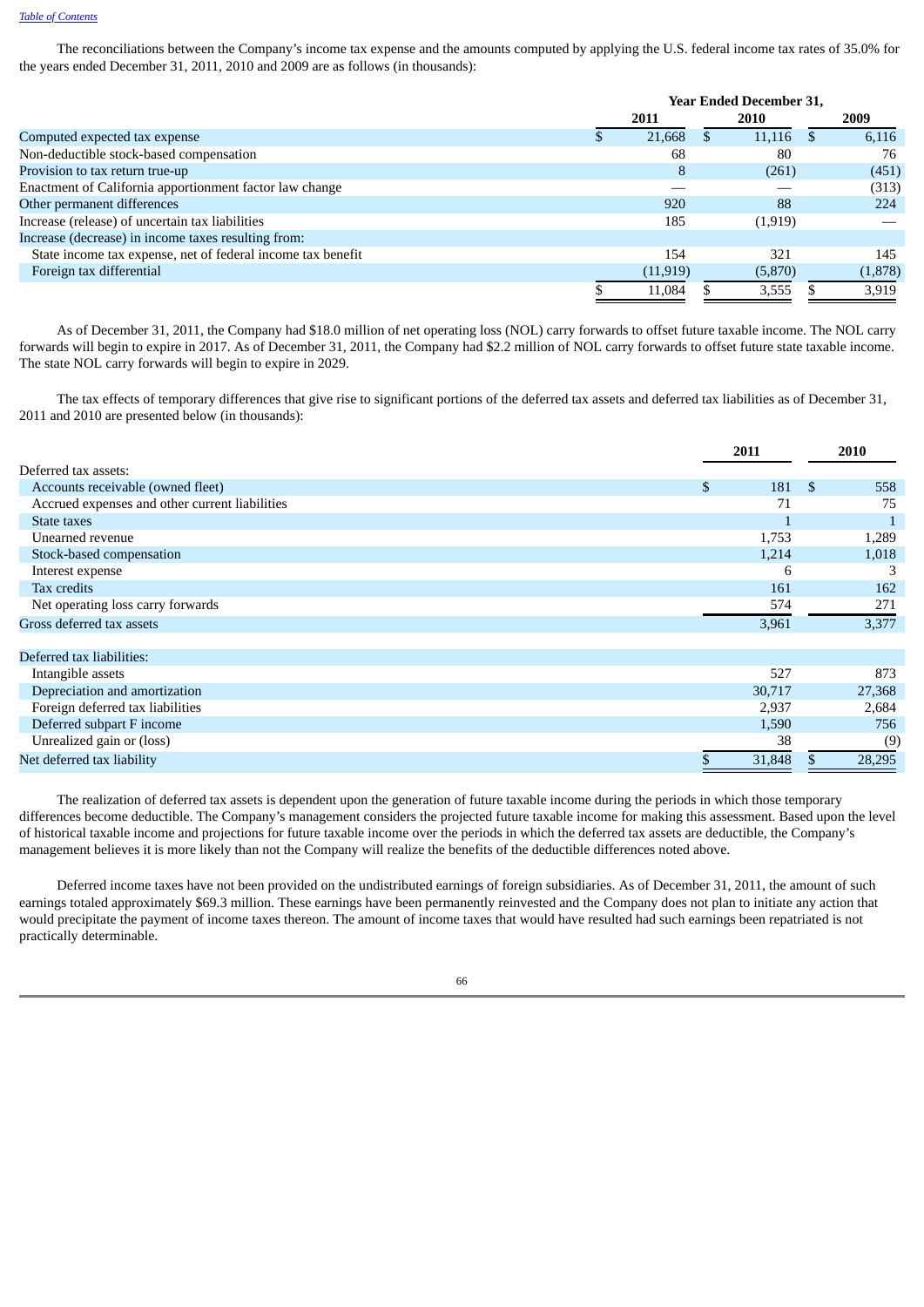The Company is required to recognize in the financial statements the impact of a tax position, if that position is more likely than not of being sustained on audit, based on the technical merits of the position. The Company has elected to record penalties and interest associated with uncertain tax position within income tax expense. The following table summarizes the activity related to the Company's unrecognized tax benefits (in thousands):

| Balance at January 1, 2010                      | 1,826   |
|-------------------------------------------------|---------|
| Decreases related to prior year tax positions   | (1,752) |
| Increases related to current year tax positions |         |
| Balance at December 31, 2010                    | 77      |
| Increases related to prior year tax positions   | 56      |
| Increases related to current year tax positions | 123     |
| Balance at December 31, 2011                    | 256     |

The unrecognized tax benefits of approximately \$0.3 million at December 31, 2011, if recognized, would reduce the Company's effective tax rate. The Company accrued potential interest and penalties of less than \$0.1 million related to unrecognized tax benefits for each of the years ended December 31, 2011 and 2010.

The Company's federal tax returns in the United States and state tax returns in the states of California, New Jersey and South Carolina are subject to examination by tax authorities. The Company accrues for unrecognized tax benefits based upon its best estimate of the additional taxes, interest and penalties expected to be paid. These estimates are updated over time as more definitive information becomes available from taxing authorities, completion of tax audits, expiration of statute of limitations, or upon occurrence of other events.

The Company does not believe the total amount of unrecognized tax benefit as of December 31, 2011 will increase or decrease significantly in the next twelve months. As of December 31, 2011, the statutes of limitations for tax examinations in the United States has not expired for the years ended December 31, 2008 through 2010. The statutes of limitations for tax examinations in the states of California, New Jersey and South Carolina have not expired for tax returns filed for the years December 31, 2007 through 2010.

### **(9) Related Party Transactions**

During the years ended December 31, 2011, 2010 and 2009, the Company transferred legal ownership of dry van containers to Japanese container funds which were established by Japan Investment Adviser Co., Ltd. (JIA) and CAIJ. CAIJ is an 80%-owned subsidiary of CAI with the remaining 20% owned by JIA. JIA is owned and controlled by a Managing Director of CAIJ. Prior to the transfer of containers from the Company, the container funds received contributions from unrelated Japanese investors, under separate Japanese investment agreements allowed under Japanese commercial laws. The contributions were used to purchase container equipment from the Company. Under the terms of the agreements, the CAI-related Japanese entities manage the activities of the Japanese entities but may outsource the whole or part of each operation to a third party. Pursuant to its services agreement with investors, the Japanese container funds have outsourced the general management of their operations to CAIJ. The Japanese container funds have also entered into equipment management service agreements whereby the Company manages the activities such as leasing and managing of containers owned by the Japanese container funds.

As described in Note 3, the Japanese container funds are considered VIEs. However, with the exception of the two specific Japanese funds described in Note 3, the Company does not consider its interest in the Japanese container funds to be a variable interest. As such, the Company did not consolidate the assets and liabilities, results of operations or cash flows in its consolidated financial statements.

The sale of containers to the unconsolidated Japanese VIEs has been recorded on the Company's books as a sale in the ordinary course of the business.

As described in Note 3, the Company has included in its consolidated financial statements, the assets and liabilities, results of operations, and results of cash flows of two specific Japanese container funds that it manages.

On August 20, 2009, the Company signed a \$10.0 million five-year loan agreement with the Development Bank of Japan (DBJ). As of the date of closing of the loan agreement, DBJ owned approximately 9.4% of the Company's outstanding common stock. In December 2010, DBJ sold 753,000 shares of the Company's stock, thereby reducing its equity interest to 4.9% of the Company's total outstanding shares of common stock as of December 31, 2011. See Note 7(b)(ii).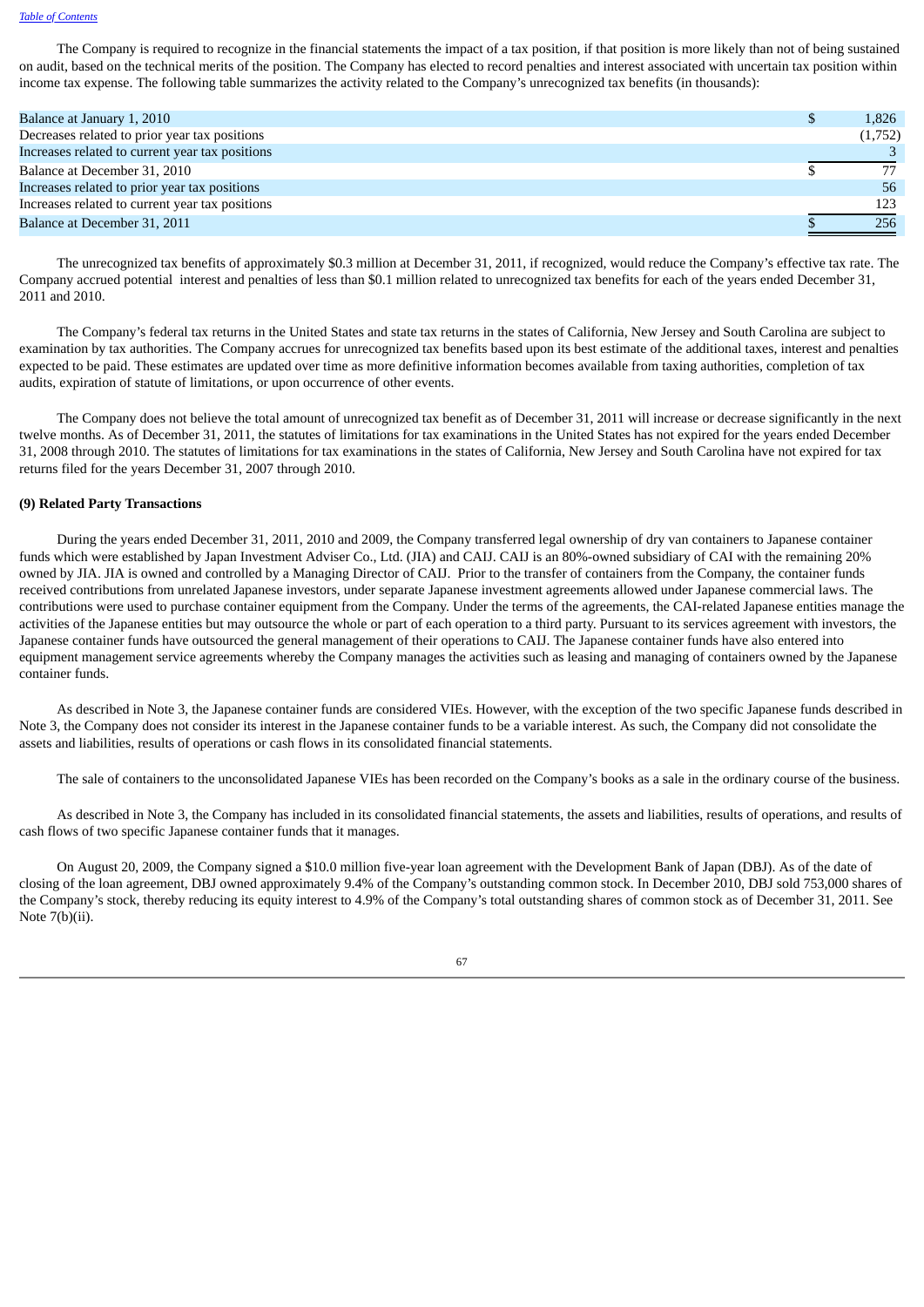# **(10) Capital Stock**

On August 2, 2010, the Company filed with the SEC a universal shelf registration statement on Form S-3 for \$30.0 million of securities to provide the Company with financing flexibility. Pursuant to this registration, the Company sold 1,381,369 shares of its common stock in December 2010 at \$17.50 per share. The Company received \$22.4 million (net of commissions and other expenses related to the offering) from the sale of its common stock.

## **(11) Stock–Based Compensation Plan**

#### *Stock Options*

The Company grants stock options to its officers, independent directors and certain senior management employees pursuant to its 2007 Equity Incentive Plan (Plan) which was adopted on April 23, 2007 and amended on June 5, 2009 and June 3, 2011. The following table summarizes the activity in the Company's stock option plan for the three years ended December 31, 2011:

|                                                                         |                     |                |                                          | Weighted<br>Average                            |     |                                                   |
|-------------------------------------------------------------------------|---------------------|----------------|------------------------------------------|------------------------------------------------|-----|---------------------------------------------------|
|                                                                         | Number of<br>Shares |                | Weighted<br>Average<br>Exercise<br>Price | Remaining<br>Contractual<br>Term (in<br>years) |     | Aggregate<br>Intrinsic<br>Value (in<br>thousands) |
| Options outstanding, December 31, 2008                                  | 450,180             | \$.            | 15.01                                    |                                                |     |                                                   |
| Options granted- officers                                               | 450,000             | S              | 5.60                                     |                                                |     |                                                   |
| Options granted-directors                                               | 30,000              | \$             | 5.60                                     |                                                |     |                                                   |
| Options outstanding, December 31, 2009                                  | 930,180             | \$             | 10.16                                    |                                                |     |                                                   |
| Options granted-directors                                               | 42,500              | $\mathfrak{L}$ | 13.97                                    |                                                |     |                                                   |
| Options outstanding, December 31, 2010                                  | 972,680             | \$             | 10.32                                    |                                                |     |                                                   |
| Options granted- officers                                               | 180,000             | \$             | 24.82                                    |                                                |     |                                                   |
| Options granted-directors                                               | 40,000              | \$             | 21.62                                    |                                                |     |                                                   |
| Options outstanding, December 31, 2011                                  | 1,192,680           | S              | 12.89                                    | 7.1                                            | -\$ | 4,997                                             |
| Options exercisable at December 31, 2011                                | 803,930             | S              | 11.31                                    | 6.4                                            | -S  | 3,333                                             |
| Expected to vest after December 31, 2011 (net of estimated forfeitures) | 380,180             | S              | 16.39                                    | 7.1                                            | -S  | 1,579                                             |
|                                                                         |                     |                |                                          |                                                |     |                                                   |

The aggregate intrinsic value represents the value by which the Company's closing stock price on the last trading day of the year ended December 31, 2011 exceeds the exercise price of the stock multiplied by the number of options outstanding or exercisable, excluding options that have a zero or negative intrinsic value.

The total fair value of stock options granted to the Company's officers, certain management employees and independent directors at the time of grant was approximately \$2.6 million, or \$12.04 per share, \$0.2 million, or \$5.18 per share and \$1.0 million, or \$2.07 per share for the years ended December 31, 2011, 2010 and 2009, respectively, calculated using the Black-Scholes-Merton pricing model under the following weighted average assumptions:

|                                       |   | 2011                     |     | 2010                     | 2009       |
|---------------------------------------|---|--------------------------|-----|--------------------------|------------|
|                                       |   |                          |     |                          |            |
| <b>Stock Price</b>                    | S | 24.24                    | -S  | 13.97 \$                 | 5.60       |
| <b>Exercise Price</b>                 | S | 24.24                    | -\$ | 13.97 \$                 | 5.60       |
| <b>Volatility</b>                     |   | 50.2%                    |     | 37.3%                    | 35.1%      |
| Expected term- Officers and employees |   | 6.25 years               |     | N/A                      | 6.25 years |
| Expected term- Independent directors  |   | 5.5 years                |     | 5.5 years                | 5.5 years  |
| <b>Estimated forfeiture</b>           |   | $\overline{\phantom{0}}$ |     |                          | 7.0%       |
| Risk free interest rate-minimum       |   | 1.60%                    |     | 1.28%                    | 2.83%      |
| Risk free interest rate- maximum      |   | 1.97%                    |     | 1.98%                    | 2.83%      |
| Dividend vield                        |   | $\overline{\phantom{0}}$ |     | $\overline{\phantom{a}}$ |            |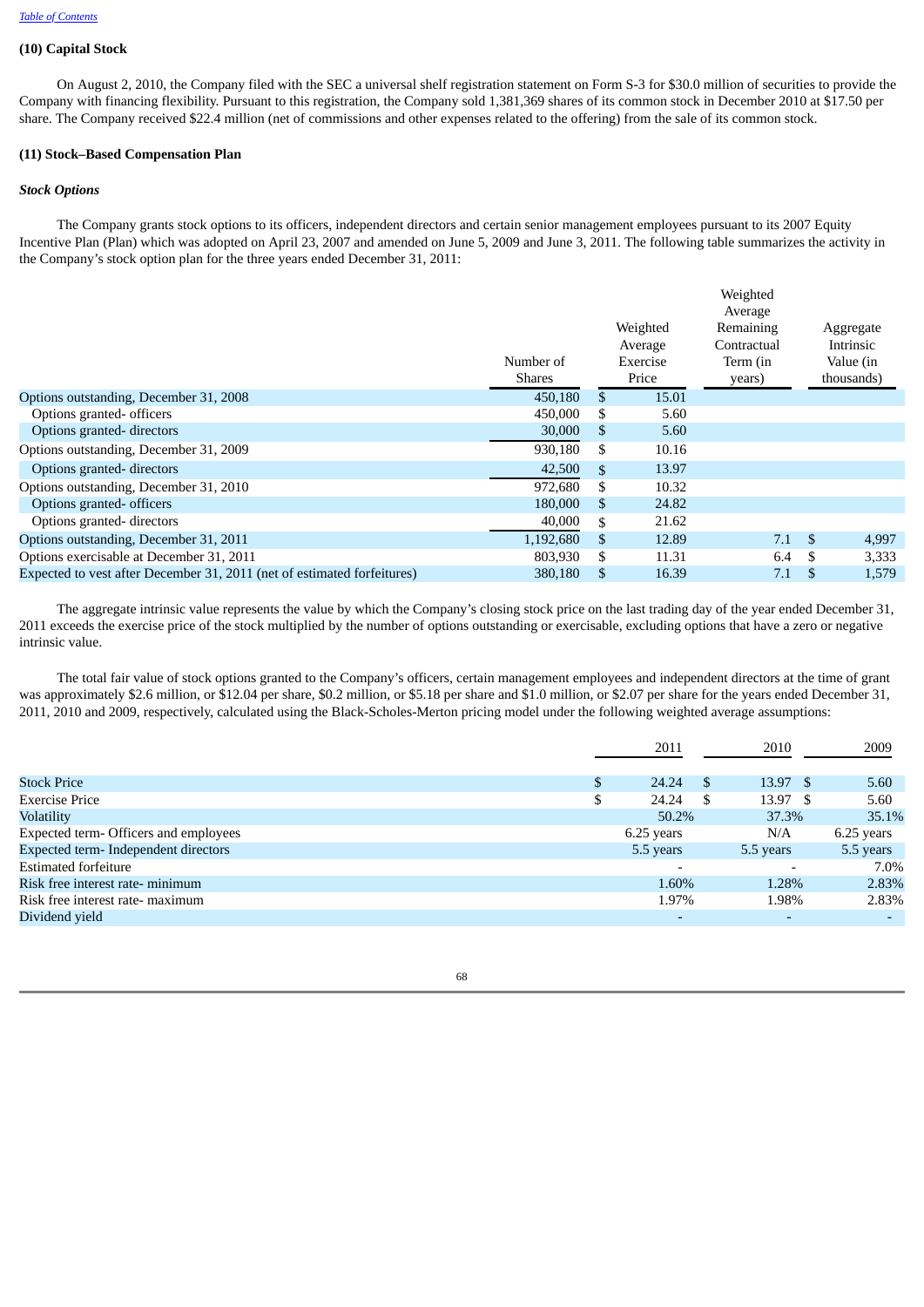An estimated forfeiture rate of 7.0% was applied for the year ended December 31, 2009. The forfeiture rate was estimated based on the average forfeiture rates for similar companies and the Company's estimated future forfeitures. No forfeiture rate was assumed for stock options granted during the years ended December 31, 2011 and 2010 as management believes that none of the grantees will leave the Company during the vesting period. The risk-free rate is based on the implied yield on a U.S. Treasury bond with a term approximating the expected term of the option. In the absence of sufficient historical data, 50.0% of the assumed volatility factor used in the calculation of fair values for stock options granted during 2011 was derived from the average volatility of common shares for similar companies over a period approximating the expected term of the options. The remaining 50.0% was derived from the average volatility of the Company's common shares since their initial public offering in 2007. The assumed volatility factors used in the calculation for the 2010 and 2009 grants were derived from the average price volatility of common shares for similar companies over a period approximating the expected term of the options. As the Company has limited historical data, the expected option term is calculated using the simplified method ("Plain Vanilla" approach).

The Company recorded stock-based compensation expense of \$1.1 million, \$1.0 million and \$0.8 million relating to stock options for the years ended December 31, 2011, 2010 and 2009, respectively. As of December 31, 2011, the remaining unamortized stock-based compensation cost relating to stock options granted to the Company's executive officers, management employees and independent directors was approximately \$2.4 million which is to be recognized over the remaining average vesting period of 2.9 years.

#### *Restricted Stock Grant*

The Company granted certain employees approximately 39,000 shares of restricted common stock in 2007. The restricted stock had a three-year vesting period, with one third of vested shares issued every 12 months from grant date. Approximately 4,000 shares of restricted stock were forfeited while the remaining 35,000 shares were fully vested in May and July 2010. For the years ended December 31, 2010 and 2009, the Company withheld 3,186 shares and 3,124 shares, respectively, from employees to cover minimum withholding taxes on vested restricted stock. The Company returned the withheld shares to the Equity Incentive Plan to make them available for future grant and paid the applicable taxes to federal and state taxing authorities. No additional shares of restricted common stock have been granted since July 2007. Compensation expense relating to restricted stock for the years ended December 31, 2011, 2010 and 2009 was zero, \$0.1 million and \$0.2 million, respectively.

Compensation expense relating to stock options and restricted stock is recorded as a component of administrative expenses in the Company's consolidated statements of income with a corresponding credit to additional paid-in capital in the Company's consolidated balance sheet.

#### **(12) 401K Savings Plan**

The Company established a 401(k) plan in January 1995 for certain eligible employees. Company contribution to this plan was entirely at the Company's discretion. On October 1, 2007, the Company enhanced the plan to cover all of its U.S. employees. Under the enhanced provisions of the plan, an employee may contribute up to the statutory limit of his or her salary into the plan. The Company matches employee contributions up to 4% of qualified compensation. The Company's contribution vests immediately. Company contribution to the plan for the years ended December 31, 2011, 2010, and 2009 was approximately \$0.1 million, \$0.1 million and \$0.2 million, respectively.

### **(13) Fair Value of Financial Instruments**

The carrying amount reported in the consolidated balance sheets for cash, accounts receivable, and accounts payable approximates fair value because of the immediate or short-term maturity of these financial instruments. The balance of the Company's capital lease obligation of \$20.3 million was estimated to have a fair value of approximately \$19.9 million as of December 31, 2011 based on the fair value of estimated future payments calculated using the prevailing interest rates. Management believes that the principal amounts of the Company's revolving credit facility of \$261.0 million, related party term loan of \$8.2 million, bank term loan of \$280.6 million, asset backed secured warehouse facility of \$51.0 million and net investment in direct finance leases of \$37.7 million approximate their fair values as of December 31, 2011, based on discounted cash flows calculated using prevailing interest rates.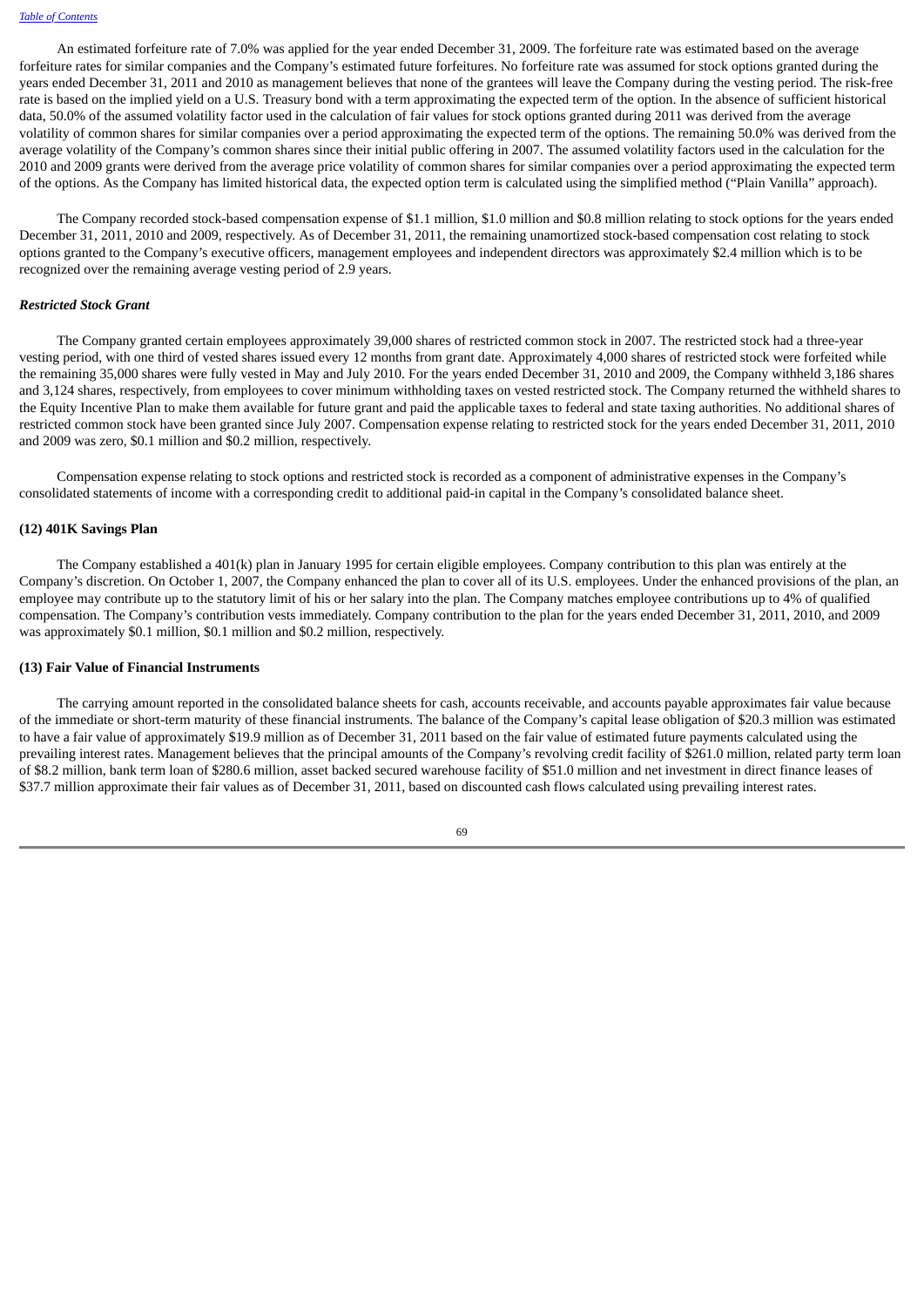## **(14) Commitments and Contingencies**

The Company utilizes certain office facilities and office equipment under non-cancelable operating lease agreements which generally have original terms of up to five years. Future minimum lease payments required under non-cancellable operating leases having an original term of more than one year as of December 31, 2011 are as follows (in thousands):

| Year ending December 31: | <b>Office</b><br>facilities<br>and<br>equipment |
|--------------------------|-------------------------------------------------|
| 2012                     | \$<br>1,206                                     |
| 2013                     | 1,003                                           |
| 2014                     | 1,017                                           |
| 2015                     | 1,005                                           |
| 2016 and thereafter      | 1,880                                           |
|                          | 6,111                                           |

Office facility expense was \$1.3 million for the year ended December 31, 2011, and \$1.2 million for each of the years ended December 31, 2010 and 2009, and was included in marketing, general and administrative expense in the consolidated statements of operations.

As of December 31, 2011 and 2010, the Company had one outstanding letter of credit of \$0.1 million. The letter of credit guarantees the Company's obligations under certain operating lease agreements.

In addition to the rental equipment payable of \$13.3 million, the Company had commitments to purchase approximately \$3.5 million of container equipment as of December 31, 2011.

In the ordinary course of business, the Company executes contracts involving indemnifications standard in the industry and indemnifications specific to a transaction such as an assignment and assumption agreement. These indemnifications might include claims related to tax matters, governmental regulations, and contractual relationships. Performance under these indemnities would generally be triggered by a breach of terms of the contract or by a third-party claim. The Company regularly evaluates the probability of having to incur costs associated with these indemnifications and as of December 31, 2011 there were no claims outstanding under such indemnifications and the Company believes that no claims are probable of occurring in the future.

### **(15) Segment Information**

The Company operates in one industry segment, container leasing, but has two reportable business segments; container leasing and container management. The container leasing segment derives its revenue via the ownership and leasing of containers to container shipping lines. The container management segment derives its revenue from management fees earned from portfolios of containers and associated leases which are managed on behalf of container investors. The Company also derives revenue from the sale of containers to container investors who in turn enter into management agreements with the Company.

There are no inter-segment revenues.

With the exception of amortization of intangible assets and marketing, general and administrative expenses (MG&A), operating expenses are allocated directly to the container leasing segment. Amortization of intangible assets relating to owned and third party contracts is allocated directly to the container leasing segment and container management segment, respectively. The amortization of remaining intangible assets relating to the trademark and software is allocated to the segments based on average segment TEUs during the year.

During the year ended December 31, 2010, the Company refined its methodology for allocating MG&A expense to each segment based on a study which analyzed the departmental composition of MG&A expense. The expense allocation was based on either revenue or twenty-foot equivalent units (TEUs) of containers in each segment, depending on the function of the department which incurred the expense, after directly assigning MG&A expense relating to Consent and CAIJ subsidiaries to the container leasing and container management segment, respectively. Management believes that this allocation method results in a more representative distribution of MG&A expense between the two segments. Prior to the year ended December 31, 2010, the Company had been allocating MG&A expense to each segment based solely on the ratio of owned and managed TEUs to its total fleet of TEUs after directly assigning MG&A expense relating to Consent to the container leasing segment.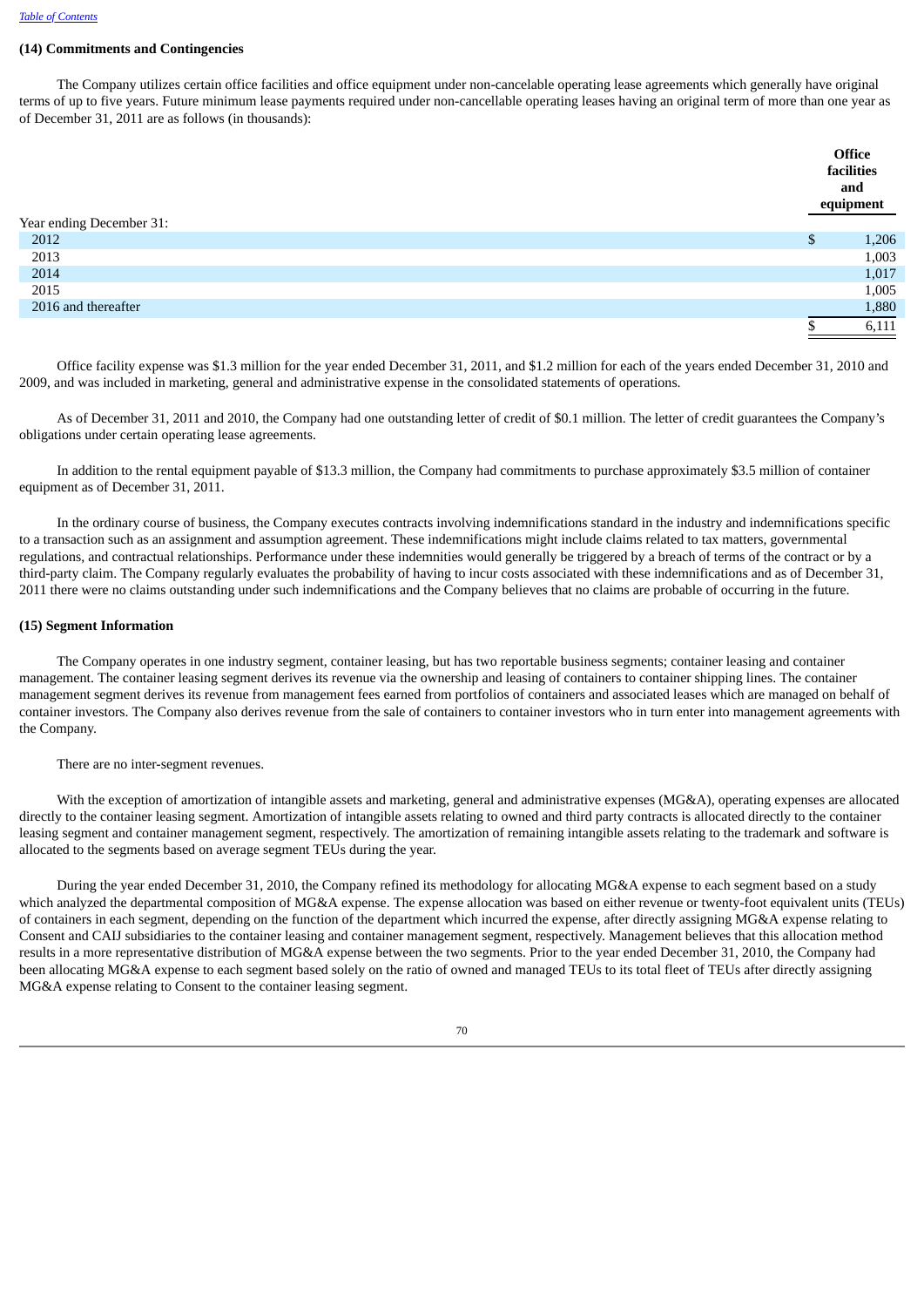The Company makes its management decisions based on pre-tax income, and as such does not allocate income tax expense/benefit to its segments.

The allocation of assets between segments is determined by the direct allocation of the managed accounts receivable, the net carrying value of the intangible asset relating to third party contracts and a portion of the intangible asset relating to trademark and software (determined based on the percentage of average TEUs of managed containers to total average TEUs), to the managed container segment. The remaining balance of total assets is allocated to the container leasing business.

The following tables show segment information for the years ended December 31, 2011, 2010 and 2009, reconciled to the Company's income before taxes as shown in its consolidated statements of operations (in thousands):

|                                                             |     | Year Ended December 31, 2011 |                  |                    |  |           |
|-------------------------------------------------------------|-----|------------------------------|------------------|--------------------|--|-----------|
|                                                             |     | <b>Container</b>             | <b>Container</b> |                    |  |           |
|                                                             |     | Leasing                      | Management       | <b>Unallocated</b> |  | Total     |
| Container rental revenue                                    | \$. | 106,694                      | \$.              |                    |  | 106,694   |
| Management fee revenue                                      |     |                              | 12,957           |                    |  | 12,957    |
| Gain on sale of container portfolios                        |     |                              | 2,345            |                    |  | 2,345     |
| Finance lease income                                        |     | 3,710                        |                  |                    |  | 3,710     |
| Total revenue                                               |     | 110,404                      | 15,302           |                    |  | 125,706   |
| Depreciation of container rental equipment                  |     | 33,633                       |                  |                    |  | 33,633    |
| Amortization of intangible assets                           |     | 625                          | 629              |                    |  | 1,254     |
| Gain on disposition of used container equipment             |     | (13, 374)                    |                  |                    |  | (13, 374) |
| Storage, handling and other expenses                        |     | 5,513                        |                  |                    |  | 5,513     |
| Marketing, general and administrative expenses              |     | 14,412                       | 6,597            |                    |  | 21,009    |
| Gain on foreign exchange                                    |     | (354)                        |                  |                    |  | (354)     |
| Total operating expenses                                    |     | 40,455                       | 7,226            |                    |  | 47,681    |
| Operating income                                            |     | 69,949                       | 8,076            |                    |  | 78,025    |
| Interest expense                                            |     | 16,139                       |                  |                    |  | 16,139    |
| Interest income                                             |     |                              |                  | (12)               |  | (12)      |
| Net interest expense                                        |     | 16,139                       |                  | (12)               |  | 16,127    |
| Net income before income taxes and non-controlling interest |     | 53,810                       | 8,076<br>\$      | 12<br>S            |  | 61,898    |
| Total assets                                                |     | 933,094                      | 20,274           |                    |  | 953,368   |
|                                                             |     |                              |                  |                    |  |           |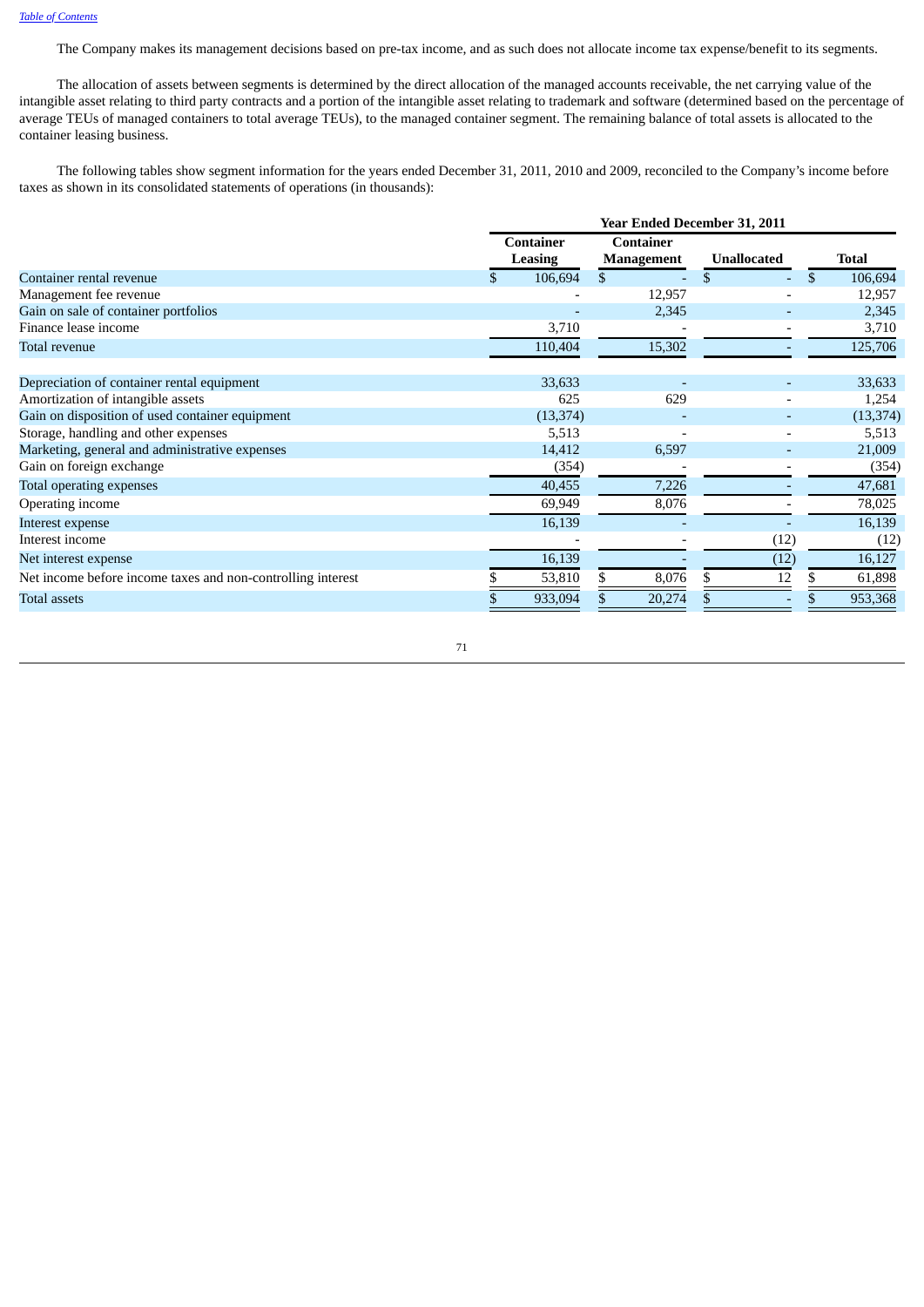|                                                             |   |                             |     | Year Ended December 31, 2010          |                    |              |
|-------------------------------------------------------------|---|-----------------------------|-----|---------------------------------------|--------------------|--------------|
|                                                             |   | <b>Container</b><br>Leasing |     | <b>Container</b><br><b>Management</b> | <b>Unallocated</b> | Total        |
| Container rental revenue                                    | S | 64,892                      | \$. |                                       | \$<br>٠            | \$<br>64,892 |
| Management fee revenue                                      |   |                             |     | 10,348                                |                    | 10,348       |
| Gain on sale of container portfolios                        |   |                             |     | 614                                   |                    | 614          |
| Finance lease income                                        |   | 2,045                       |     |                                       |                    | 2,045        |
| Total revenue                                               |   | 66,937                      |     | 10,962                                |                    | 77,899       |
|                                                             |   |                             |     |                                       |                    |              |
| Depreciation of container rental equipment                  |   | 20,807                      |     |                                       |                    | 20,807       |
| Amortization of intangible assets                           |   | 752                         |     | 625                                   |                    | 1,377        |
| Gain on disposition of used container equipment             |   | (9,112)                     |     |                                       |                    | (9, 112)     |
| Storage, handling and other expenses                        |   | 6,170                       |     |                                       |                    | 6,170        |
| Marketing, general and administrative expenses              |   | 15,807                      |     | 5,411                                 |                    | 21,218       |
| Loss on foreign exchange                                    |   | 513                         |     |                                       |                    | 513          |
| Total operating expenses                                    |   | 34,937                      |     | 6,036                                 |                    | 40,973       |
| Operating income                                            |   | 32,000                      |     | 4,926                                 |                    | 36,926       |
| Interest expense                                            |   | 5,278                       |     |                                       |                    | 5,278        |
| Interest income                                             |   |                             |     |                                       | (109)              | (109)        |
| Net interest expense                                        |   | 5,278                       |     |                                       | (109)              | 5,169        |
| Net income before income taxes and non-controlling interest |   | 26,722                      |     | 4,926                                 | 109                | 31,757       |
| <b>Total assets</b>                                         |   | 592,080                     |     | 21,372                                |                    | 613,452      |

|                                                             |    |                                    |                                       | Year Ended December 31, 2009 |              |
|-------------------------------------------------------------|----|------------------------------------|---------------------------------------|------------------------------|--------------|
|                                                             |    | <b>Container</b><br><b>Leasing</b> | <b>Container</b><br><b>Management</b> | <b>Unallocated</b>           | Total        |
| Container rental revenue                                    | S. | 53,747                             | \$                                    | \$<br>٠                      | 53,747<br>\$ |
| Management fee revenue                                      |    |                                    | 8,546                                 |                              | 8,546        |
| Gain on sale of container portfolios                        |    |                                    | 753                                   |                              | 753          |
| Finance lease income                                        |    | 2,218                              |                                       |                              | 2,218        |
| Total revenue                                               |    | 55,965                             | 9,299                                 |                              | 65,264       |
| Depreciation of container rental equipment                  |    | 17,226                             |                                       | ٠                            | 17,226       |
| Amortization of intangible assets                           |    | 805                                | 761                                   |                              | 1,566        |
| Gain on disposition of used container equipment             |    | (3,626)                            |                                       |                              | (3,626)      |
| Storage, handling and other expenses                        |    | 8,717                              |                                       |                              | 8,717        |
| Marketing, general and administrative expenses              |    | 14,042                             | 4,806                                 |                              | 18,848       |
| Restructuring charges                                       |    | 972                                |                                       | ۰                            | 972          |
| Income on foreign exchange                                  |    | (215)                              |                                       |                              | (215)        |
| Total operating expenses                                    |    | 37,921                             | 5,567                                 |                              | 43,488       |
| Operating income                                            |    | 18,044                             | 3,732                                 |                              | 21,776       |
| Interest expense                                            |    | 4,311                              |                                       |                              | 4,311        |
| Interest income                                             |    |                                    |                                       | (10)                         | (10)         |
| Net interest expense                                        |    | 4,311                              |                                       | (10)                         | 4,301        |
| Net income before income taxes and non-controlling interest |    | 13,733                             | 3,732<br>S                            | 10                           | 17,475       |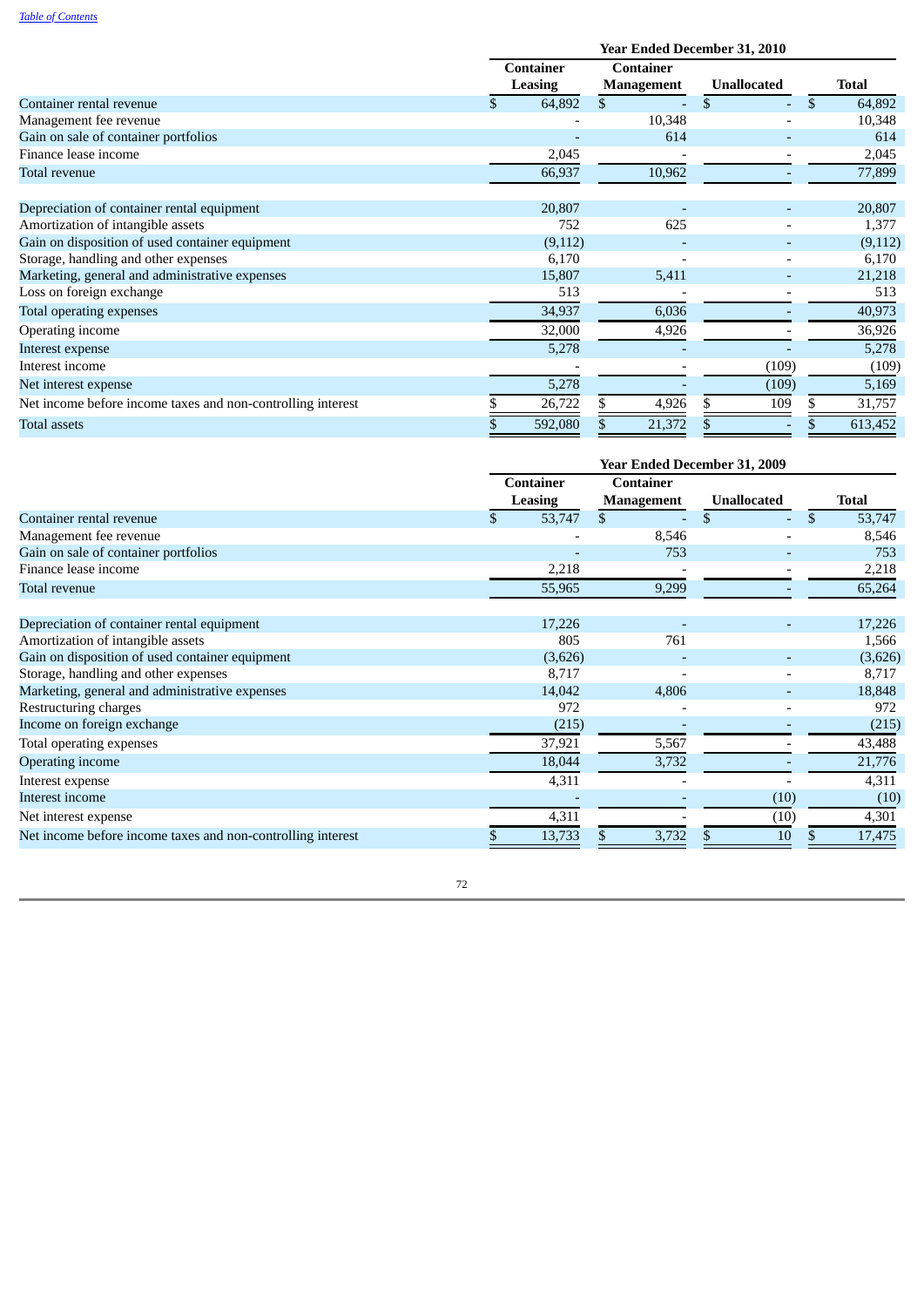### *Geographic Segment Information*

The Company's container lessees use containers for their global trade utilizing many worldwide trade routes. The Company earns its revenue from international carriers when the containers are in use and carrying cargo around the world. Most of the Company's leasing related revenue is denominated in U.S. dollars. All of the Company's containers are used internationally and no one container is domiciled in one particular place for a prolonged period of time. As such, all of the Company's long-lived assets are considered to be international with no single country of use.

#### **(16) Revenue Concentration**

*Container Leasing Segment Concentration.* Revenue from the Company's ten largest container lessees represented 57.6%, 54.0% and 45.5% of the revenue from its container leasing segment for the years ended December 31, 2011, 2010 and 2009, respectively. Revenue from the Company's single largest container lessee accounted for 11.3%, or \$12.5 million, 8.3%, or \$5.4 million, and 7.3%, or \$4.1 million, of revenue from its container leasing segment for the years ended December 31, 2011, 2010 and 2009, respectively. Each of the annual segment revenue derived therein represented 9.9%, 6.9% and 6.3% of the Company's total revenue for the years ended December 31, 2011, 2010 and 2011, respectively. The largest lessees of the Company's owned fleet are often among the largest lessees of its managed fleet. The largest lessees of our managed fleet are responsible for a significant portion of the billings that generate our management fee revenue.

*Container Management Segment Concentration.* A substantial majority of the Company's container management segment revenue is derived from container investors associated with five different investment arrangers located in Germany, Switzerland, Austria and Japan. These arrangers are typically in the business of identifying and organizing investors for a variety of investment vehicles and compete with other institutions in these and other countries that perform similar functions.

Container investors associated with the five investment arrangers represented 65.4%, 80.9% and 89.3% of the Company's total container management segment revenue for the years ended December 31, 2011, 2010 and 2009, respectively. Revenue from the two largest container investors represented 32.2%, or \$4.9 million, of revenue from the Company's container management segment or 3.9% of total revenue for the year ended December 31, 2011.

#### **(17) Earnings per Share**

Basic earnings per share is computed by dividing income attributable to CAI common stockholders by the weighted average number of common shares outstanding for the period. Diluted earnings per share reflects the potential dilution that would occur if securities or other contracts to issue common stock were exercised or converted into common stock; however, potential common equivalent shares are excluded if their effect is anti-dilutive.

The following table sets forth the reconciliation of basic and diluted net income per share for the years ended December 31, 2011, 2010 and 2009 (in thousands, except per share data):

|                                                                                             | <b>Year Ended December 31.</b> |                          |     |        |      |        |
|---------------------------------------------------------------------------------------------|--------------------------------|--------------------------|-----|--------|------|--------|
|                                                                                             |                                | 2011                     |     | 2010   |      | 2009   |
| Numerator:                                                                                  |                                |                          |     |        |      |        |
| Net income attributable to CAI common stockholders used in calculation of basic and diluted |                                |                          |     |        |      |        |
| earnings per share                                                                          |                                | 50,189                   | \$. | 28,383 | \$.  | 13,556 |
| Denominator:                                                                                |                                |                          |     |        |      |        |
| Weighted average shares used in the calculation of basic earnings per share                 |                                | 19.295                   |     | 17.974 |      | 17,902 |
| Effect of dilutive securities:                                                              |                                |                          |     |        |      |        |
| Restricted common stock                                                                     |                                | $\overline{\phantom{0}}$ |     | 3      |      |        |
| Stock options                                                                               |                                | 398                      |     | 226    |      |        |
| Weighted average shares used in the calculation of diluted earnings per share               |                                | 19,693                   |     | 18,203 |      | 17,902 |
| Net income per share attributable to CAI common stockholders:                               |                                |                          |     |        |      |        |
| <b>Basic</b>                                                                                | \$                             | 2.60                     | -\$ | 1.58   | - \$ | 0.76   |
| Diluted                                                                                     | \$                             | 2.55                     |     | 1.56   |      | 0.76   |

The denominator used in the calculation of diluted income per share for the years ended December 31, 2011, 2010 and 2009 excluded options for 232,500, 493,000 shares and 930,000 shares, respectively, of common stock granted to officers and directors, and 12,000 shares of restricted stock granted to employees for the years ended December 31, 2009 because their effect would have been antidilutive.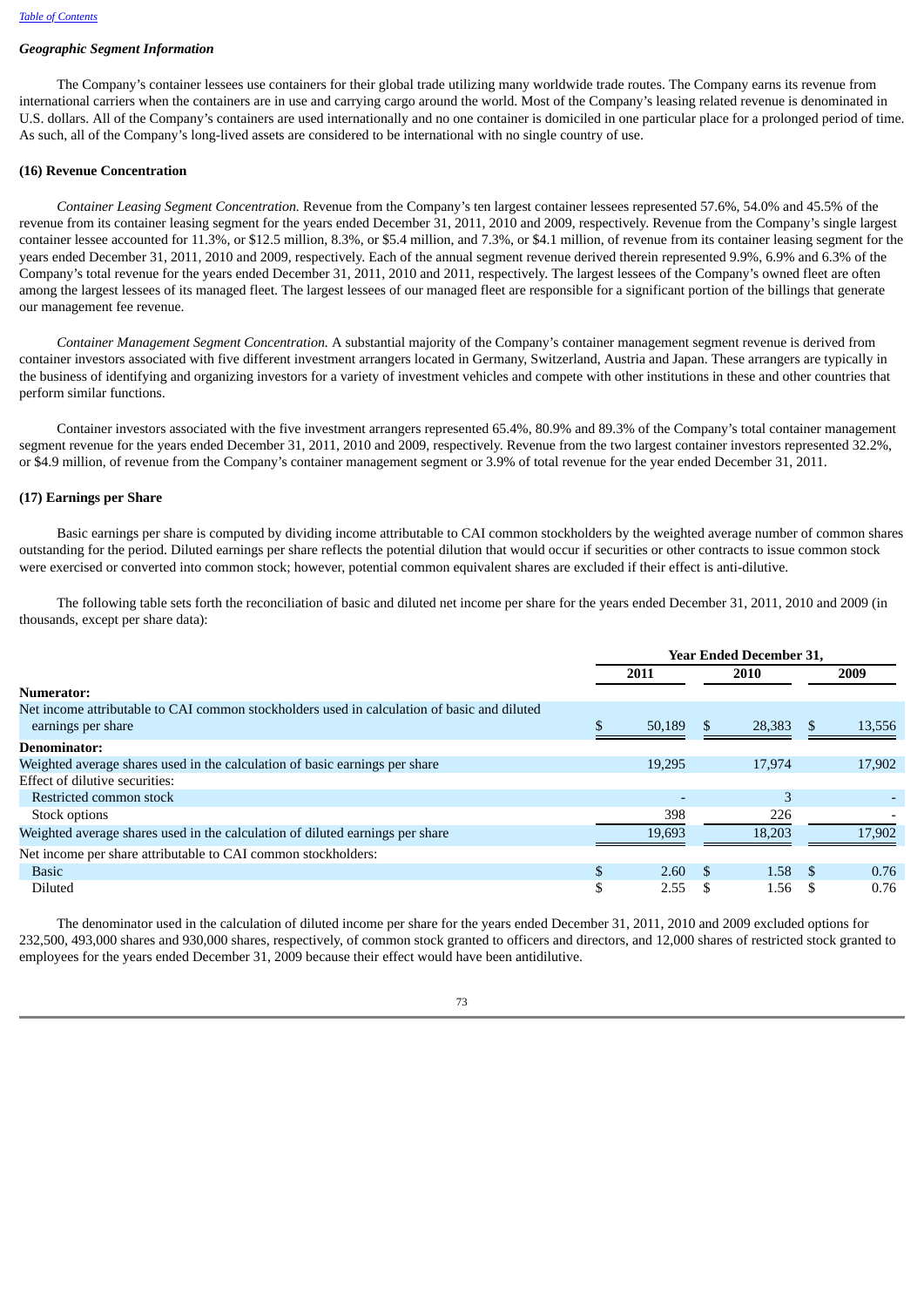## *Table of [Contents](#page-2-0)*

# **(18) Selected Quarterly Financial Data (Unaudited)**

The following table sets forth key interim financial information for the years ended December 31, 2011 and 2010 (in thousands, except per share amount):

|                                                                               | 2011 Quarters Ended |        |               |          |     |          |     |          |               |        | 2010 Quarters Ended |          |    |          |               |          |
|-------------------------------------------------------------------------------|---------------------|--------|---------------|----------|-----|----------|-----|----------|---------------|--------|---------------------|----------|----|----------|---------------|----------|
|                                                                               | Dec. 31             |        |               | Sept. 30 |     | June 30  |     | Mar. 31  | Dec. 31       |        |                     | Sept. 30 |    | June 30  |               | Mar. 31  |
| Revenue                                                                       | \$36,243            |        |               | \$32,962 |     | \$28,759 |     | \$27,742 | \$25,224      |        |                     | \$20,119 |    | \$17,363 |               | \$15,193 |
| Operating expenses                                                            |                     | 15,342 |               | 11,274   |     | 11,839   |     | 9,226    |               | 10,662 |                     | 9,987    |    | 9,845    |               | 10,479   |
| Operating income                                                              |                     | 20,901 |               | 21,688   |     | 16.920   |     | 18.516   |               | 14,562 |                     | 10,132   |    | 7,518    |               | 4,714    |
| Net income available to CAI common stockholders                               |                     | 12,891 |               | 13,622   |     | 10,880   |     | 12,796   |               | 10,497 |                     | 9,161    |    | 5,676    |               | 3,049    |
|                                                                               |                     |        |               |          |     |          |     |          |               |        |                     |          |    |          |               |          |
| Basic and diluted earnings per share available to CAI<br>common stockholders: |                     |        |               |          |     |          |     |          |               |        |                     |          |    |          |               |          |
| <b>Basic</b>                                                                  | \$                  | 0.67   | <sup>\$</sup> | 0.71     | \$. | 0.56     | \$. | 0.66     | <sup>\$</sup> | 0.58   | <sup>\$</sup>       | 0.51     | -S | 0.32     | <sup>\$</sup> | 0.17     |
| <b>Diluted</b>                                                                | \$                  | 0.66   | S             | 0.70     | S.  | 0.55     | \$. | 0.65     | S             | 0.57   | S                   | 0.50     | S  | 0.31     | S             | 0.17     |
|                                                                               |                     |        |               |          |     |          |     |          |               |        |                     |          |    |          |               |          |
|                                                                               |                     |        |               | 74       |     |          |     |          |               |        |                     |          |    |          |               |          |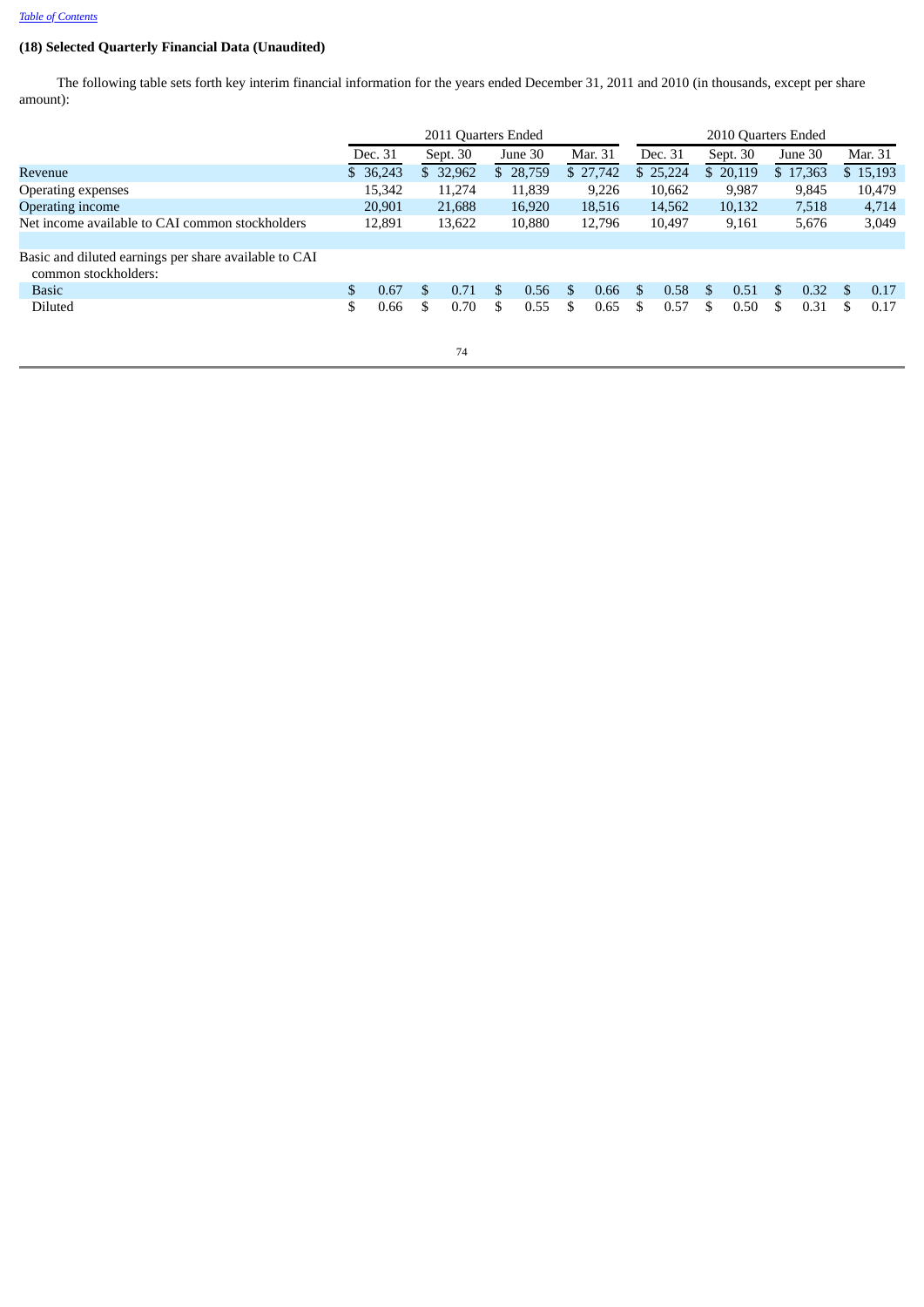## **Schedule II Valuation Accounts (In thousands)**

|                                                      | <b>Balance</b> at<br><b>Beginning</b><br>of Period |    | <b>Net</b><br><b>Additions</b><br>(Reductions)<br>to<br><b>Expense</b> |    | Deductions* | <b>Balance at</b><br>End of<br><b>Period</b> |
|------------------------------------------------------|----------------------------------------------------|----|------------------------------------------------------------------------|----|-------------|----------------------------------------------|
| December 31, 2009                                    |                                                    |    |                                                                        |    |             |                                              |
| Accounts receivable, allowance for doubtful accounts | \$<br>1.044                                        | -S | 458 \$                                                                 |    | $(82)$ \$   | 1,420                                        |
| December 31, 2010                                    |                                                    |    |                                                                        |    |             |                                              |
| Accounts receivable, allowance for doubtful accounts | \$<br>1,420                                        | -S | 1,063                                                                  | -S | $(301)$ \$  | 2,182                                        |
| December 31, 2011                                    |                                                    |    |                                                                        |    |             |                                              |
| Accounts receivable, allowance for doubtful accounts | \$<br>2,182                                        | S  | $(936)$ \$                                                             |    | $(427)$ \$  | 819                                          |
|                                                      |                                                    |    |                                                                        |    |             |                                              |

\* Primarily consists of write-offs, net of recoveries and other adjustments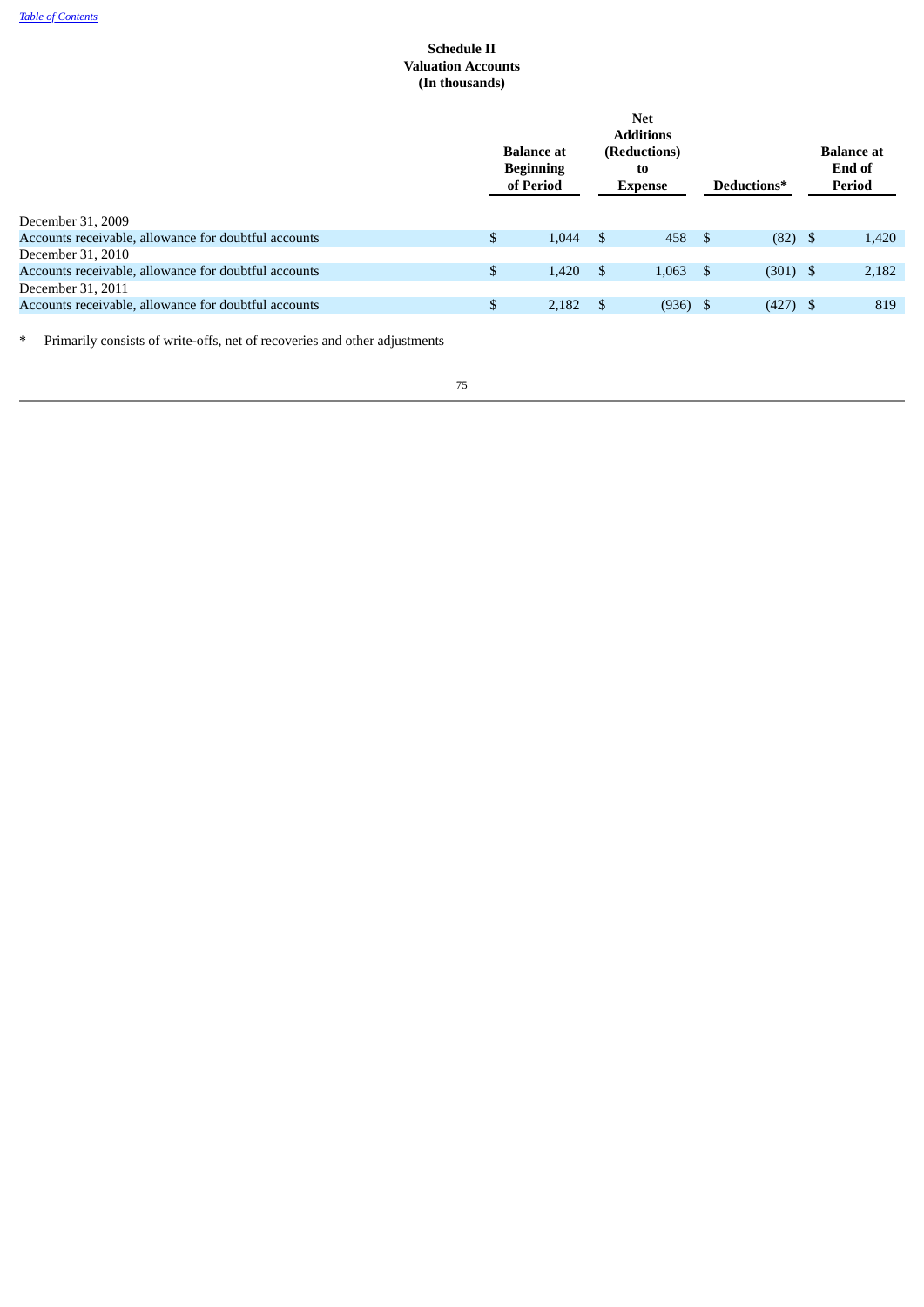## **EXHIBIT INDEX**

| <b>Exhibit</b><br>No.    | <b>Description</b>                                                                                                                                                                                                                                                                                                                                                                                                                                                                                                                                     |
|--------------------------|--------------------------------------------------------------------------------------------------------------------------------------------------------------------------------------------------------------------------------------------------------------------------------------------------------------------------------------------------------------------------------------------------------------------------------------------------------------------------------------------------------------------------------------------------------|
| 3.1                      | Amended and Restated Certificate of Incorporation of CAI International, Inc. (incorporated by reference to Exhibit 3.1 of our Registration<br>Statement on Form S-1, as amended, File No. 333-140496, filed on April 24, 2007).                                                                                                                                                                                                                                                                                                                        |
| 3.2                      | Amended and Restated Bylaws of CAI International, Inc. (incorporated by reference to Exhibit 3.1 of our Current Report on Form 8-K, filed on<br>March 10, 2009).                                                                                                                                                                                                                                                                                                                                                                                       |
| 4.1                      | Form of Common Stock Certificate (incorporated by reference to Exhibit 4.1 of our Registration Statement on Form S-1, as amended, File No.<br>333-140496, filed on April 24, 2007).                                                                                                                                                                                                                                                                                                                                                                    |
| 10.1                     | Amended and Restated Registration Rights Agreement, dated February 16, 2007, among CAI International, Inc., Hiromitsu Ogawa, Ogawa<br>Family Trust dated 7/06/98, Ogawa Family Limited Partnership and DBJ Value Up Fund (incorporated by reference to Exhibit 10.7 of our<br>Registration Statement on Form S-1, as amended, File No. 333-140496, filed on March 21, 2007).                                                                                                                                                                           |
| $10.2*$                  | Form of Indemnification Agreement between CAI International, Inc. and each of its current executive officers and directors (incorporated by<br>reference to Exhibit 10.8 of our Registration Statement on Form S-1, as amended, File No. 333-140496, filed on April 24, 2007).                                                                                                                                                                                                                                                                         |
| $10.3*$                  | 2007 Equity Incentive Plan, as amended (incorporated by reference to Appendix A of our Definitive Proxy Statement on Schedule 14A, filed<br>on May 2, 2011).                                                                                                                                                                                                                                                                                                                                                                                           |
| 10.4##                   | Second Management Agreement, dated March 1, 1996, between Container Applications International, Inc. and P&R Equipment & Finance<br>Corporation (incorporated by reference to Exhibit 10.11 of our Registration Statement on Form S-1, as amended, File No. 333-140496, filed on<br>March 27, 2007).                                                                                                                                                                                                                                                   |
| $10.5 \ddagger \ddagger$ | P&R Management Agreement, dated March 14, 2006, among Container Applications International, Inc., P&R Equipment & Finance<br>Corporation and Interpool Containers Limited (incorporated by reference to Exhibit 10.12 of our Registration Statement on Form S-1, as<br>amended, File No. 333-140496, filed on March 27, 2007).                                                                                                                                                                                                                         |
| 10.6                     | Second Amended and Restated Revolving Credit Agreement, dated September 25, 2007, among CAI International, Inc., Container<br>Applications Limited, the various lending institutions party thereto, Bank of America, N.A., as administrative agent, Banc of America<br>Securities LLC, as the lead arranger, LaSalle Bank National Association, as the syndication agent, and Union Bank of California, N.A. as the<br>documentation agent (incorporated by reference to Exhibit 10.1 of our Current Report on Form 8-K, filed on September 25, 2007). |
| 10.7                     | Amendment No. 1 to that certain Second Amended and Restated Revolving Credit Agreement, dated February 26, 2008, among CAI<br>International, Inc., Container Applications Limited, the guarantors listed on the signature pages thereto, the various lending institutions party<br>thereto, Bank of America, N.A. as administrative agent, and Union Bank of California, N.A. as co-agent (incorporated by reference to Exhibit<br>10.1 of our Current Report on Form 8-K, filed on March 3, 2008).                                                    |
| 10.8                     | Amendment No. 2 and Consent to that certain Second Amended and Restated Revolving Credit Agreement, dated August 20, 2010, among                                                                                                                                                                                                                                                                                                                                                                                                                       |
|                          | CAI International, Inc., Container Applications Limited, the guarantors listed on the signature pages thereto, the various lending institutions<br>party thereto, Bank of America, N.A. as administrative agent, and Union Bank of California, N.A. as documentation agent (incorporated by<br>reference to Exhibit 99.1 of our Current Report on Form 8-K, filed on August 24, 2010).                                                                                                                                                                 |
| 10.9                     | Amendment No. 3 to that certain Second Amended and Restated Revolving Credit Agreement, dated June 27, 2011, among CAI International,<br>Inc., Container Applications Limited, the Guarantors listed on the signature pages thereto, the various lending institutions party thereto, Bank<br>of America, N.A. as administrative agent, and Union Bank of California, N.A. as documentation agent (incorporated by reference to Exhibit<br>99.1 of our Current Report on Form 8-K, filed on June 30, 2011).                                             |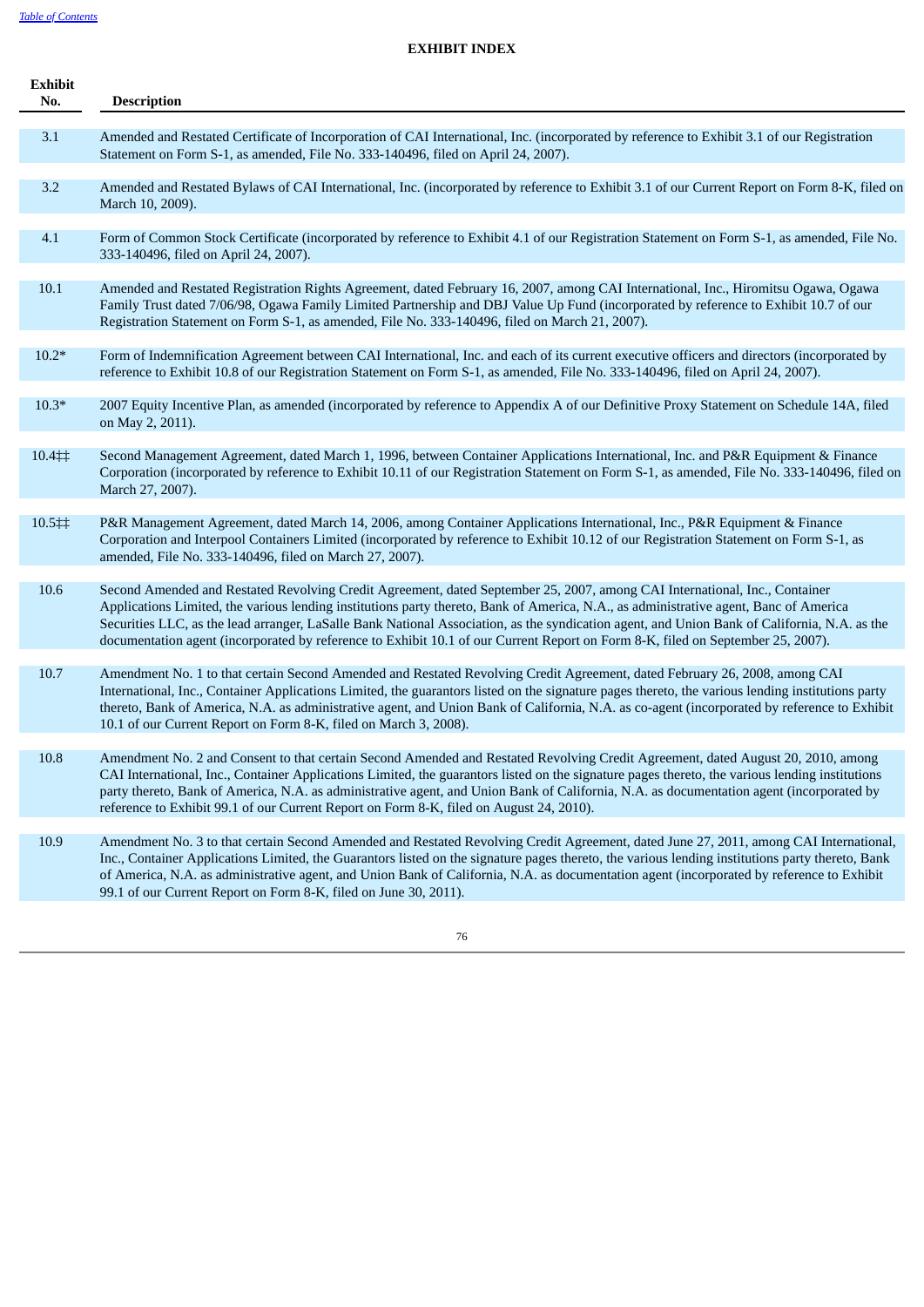*Table of [Contents](#page-2-0)*

| $10.10*$ | Amended and Restated Employment Agreement, effective April 9, 2009, between CAI International, Inc. and Masaaki (John) Nishibori<br>(incorporated by reference to Exhibit 10.1 of our Quarterly Report on Form 10-Q for the fiscal quarter ended March 31, 2009, filed on May 8,<br>2009).                                                                                                                          |
|----------|---------------------------------------------------------------------------------------------------------------------------------------------------------------------------------------------------------------------------------------------------------------------------------------------------------------------------------------------------------------------------------------------------------------------|
| $10.11*$ | Amendment #1 to Amended and Restated Employment Agreement, effective July 30, 2010, between CAI International, Inc. and Masaaki<br>(John) Nishibori (incorporated by reference to Exhibit 99.1 of our Current Report on Form 8-K, filed on July 30, 2010).                                                                                                                                                          |
| $10.12*$ | Continuing Services Agreement, dated April 29, 2011, between Masaaki Nishibori and CAI International, Inc. (incorporated by reference to<br>Exhibit 10.3 of our Quarterly Report on Form 10-Q for the fiscal quarter ended March 31, 2011, filed on May 6, 2011).                                                                                                                                                   |
| $10.13*$ | Amended and Restated Employment Agreement, dated April 29, 2011, between CAI International, Inc. and Victor Garcia (incorporated by<br>reference to Exhibit 10.1 of our Quarterly Report on Form 10-Q for the fiscal quarter ended March 31, 2011, filed on May 6, 2011).                                                                                                                                           |
| $10.14*$ | Employment Letter, dated April 13, 2011, between Timothy Page and CAI International, Inc. (incorporated by reference to Exhibit 10.2 of our<br>Quarterly Report on Form 10-Q for the fiscal quarter ended March 31, 2011, filed on May 6, 2011).                                                                                                                                                                    |
| $10.15*$ | Chairman of the Board Compensation Agreement, dated June 5, 2009, between CAI International, Inc. and Hiromitsu Ogawa (incorporated by<br>reference to Exhibit 10.1 to Amendment No. 1 to our Quarterly Report on Form 10-Q/A for the fiscal quarter ended June 30, 2009, filed on<br>September 21, 2009).                                                                                                          |
| 10.17    | Stock Purchase Agreement, dated April 30, 2008, between Container Applications Limited and BNS Consent Holding AS (incorporated by<br>reference to Exhibit 2.1 of our Current Report on Form 8-K, filed on May 6, 2008).                                                                                                                                                                                            |
| 10.18    | Term Loan Agreement, dated December 20, 2010, among Container Applications Limited, CAI International, Inc., the lenders listed on<br>Schedule 1 thereto and ING Bank N.V. (incorporated by reference to Exhibit 99.1 of our Current Report on Form 8-K, filed on December 23,<br>2010).                                                                                                                            |
| 10.19    | Guaranty, dated December 20, 2010, among Container Applications International (U.K.) Limited, Container Applications International, Ltd.,                                                                                                                                                                                                                                                                           |
|          | Container Applications (Malaysia) SDN BDH, Sky Container Trading Limited, Sky Domestic Container Leasing Limited, CAI Consent<br>Sweden AB, CAI International GmbH and CAI International, Inc. (incorporated by reference to Exhibit 99.2 of our Current Report on Form 8-<br>K, filed on December 23, 2010).                                                                                                       |
|          |                                                                                                                                                                                                                                                                                                                                                                                                                     |
| 10.20    | Amendment to the Term Loan Agreement, dated March 11, 2011, among Container Applications Limited, CAI International, Inc., and the other<br>Guarantors listed on the signature pages thereto, the Lenders listed on the signature pages thereto, and ING Bank N.V. (incorporated by<br>reference to Exhibit 10.17 to our Annual Report on Form 10-K for the year ended December 31, 2010, filed on March 16, 2011). |
| 10.21    | Series 2011-1 Note Purchase Agreement, dated September 9, 2011, among CAL Funding I Limited, Container Applications Limited, Merrill<br>Lynch, Pierce, Fenner & Smith Incorporated, Bank of America, National Association, and the other purchasers and deal agents named therein<br>(incorporated by reference to Exhibit 99.1 of our Current Report on Form 8-K, filed on September 14, 2011).                    |
| 10.22    | Series 2011-1 Supplement, dated September 9, 2011, between CAL Funding I Limited and Wells Fargo Bank, National Association<br>(incorporated by reference to Exhibit 99.2 of our Current Report on Form 8-K, filed on September 14, 2011).                                                                                                                                                                          |
| 10.23    | Indenture, dated September 9, 2011, between CAL Funding I Limited and Wells Fargo Bank, National Association (incorporated by reference<br>to Exhibit 99.3 of our Current Report on Form 8-K, filed on September 14, 2011).                                                                                                                                                                                         |
| 10.24    | Performance Guaranty, dated September 9, 2011, between CAI International, Inc. and Wells Fargo Bank, National Association (incorporated by<br>reference to Exhibit 99.4 of our Current Report on Form 8-K, filed on September 14, 2011).                                                                                                                                                                            |
|          |                                                                                                                                                                                                                                                                                                                                                                                                                     |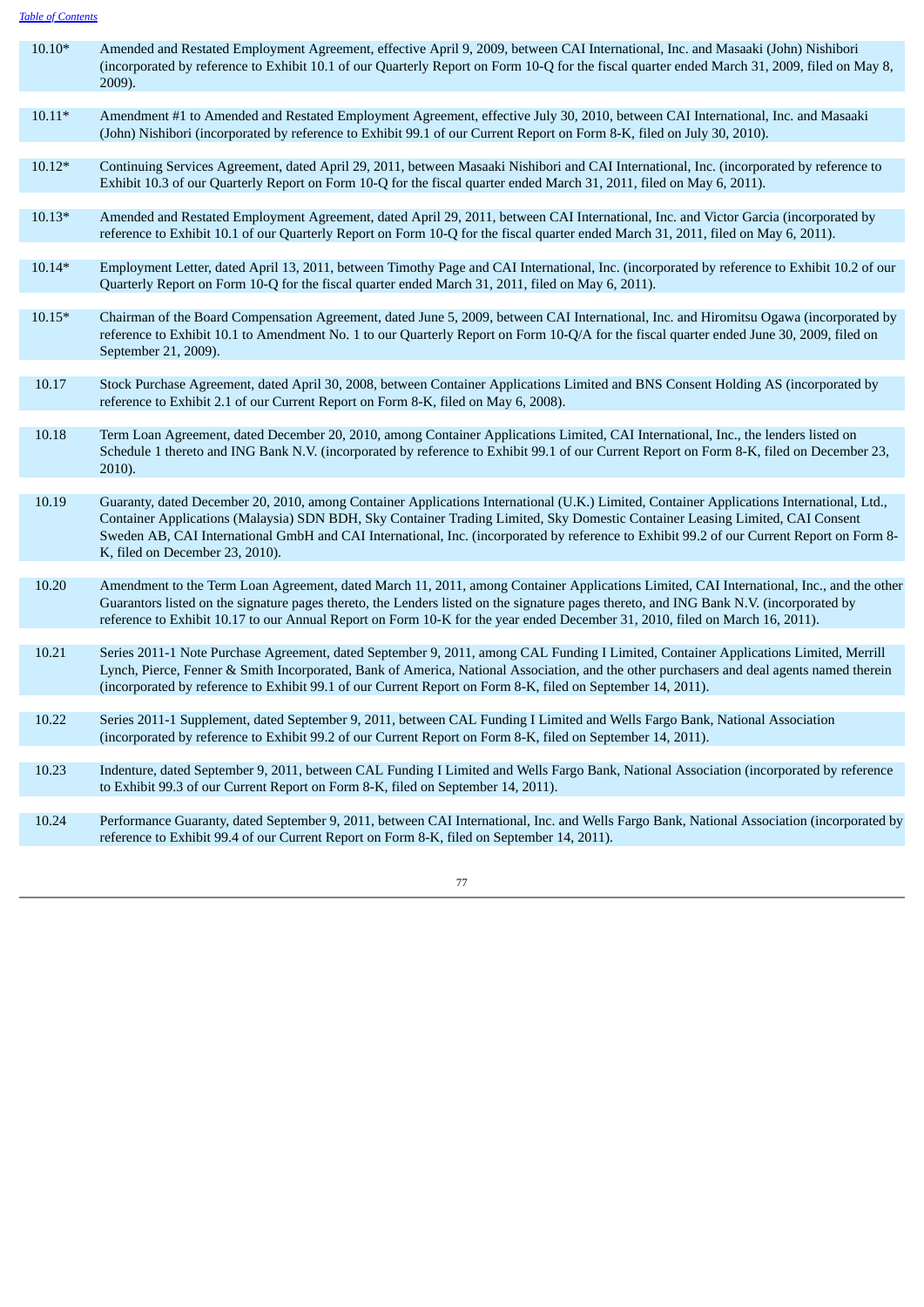*Table of [Contents](#page-2-0)*

| 10.25                | Contribution and Sale Agreement, dated September 9, 2011, between Container Applications Limited and CAL Funding I Limited<br>(incorporated by reference to Exhibit 99.5 of our Current Report on Form 8-K, filed on September 14, 2011).                                                                                                                                                                                                                                                                                |
|----------------------|--------------------------------------------------------------------------------------------------------------------------------------------------------------------------------------------------------------------------------------------------------------------------------------------------------------------------------------------------------------------------------------------------------------------------------------------------------------------------------------------------------------------------|
| 10.26                | Container Management Services Agreement, dated September 9, 2011, among CAL Funding I Limited, Container Applications Limited and<br>CAI International, Inc. (incorporated by reference to Exhibit 99.6 of our Current Report on Form 8-K, filed on September 14, 2011).                                                                                                                                                                                                                                                 |
| 10.27                | Form of Series 2011-1 Secured Note issued by CAL Funding I Limited to Bank of America, National Association (incorporated by reference to<br>Exhibit 99.7 of our Current Report on Form 8-K, filed on September 14, 2011).                                                                                                                                                                                                                                                                                               |
| 21.1                 | Subsidiaries of CAI International, Inc.                                                                                                                                                                                                                                                                                                                                                                                                                                                                                  |
| 23.1                 | <b>Consent of KPMG LLP</b>                                                                                                                                                                                                                                                                                                                                                                                                                                                                                               |
| 31.1                 | Certification of Chief Executive Officer Pursuant to Exchange Act Rule 13a-14(a)                                                                                                                                                                                                                                                                                                                                                                                                                                         |
| 31.2                 | Certification of Chief Financial Officer Pursuant to Exchange Act Rule 13a-14(a)                                                                                                                                                                                                                                                                                                                                                                                                                                         |
| 32.1                 | Certification of Chief Executive Officer Furnished Pursuant to 18 U.S.C. Section 1350, as Adopted Pursuant to Section 906 of the Sarbanes-<br>Oxley Act of 2002                                                                                                                                                                                                                                                                                                                                                          |
| 32.2                 | Certification of Chief Financial Officer Furnished Pursuant to 18 U.S.C. Section 1350, as Adopted Pursuant to Section 906 of the Sarbanes-<br>Oxley Act of 2002                                                                                                                                                                                                                                                                                                                                                          |
| 101                  | The following financial statements, formatted in XBRL: (i) Consolidated Balance Sheets as of December 31, 2011 and 2010, (ii) Consolidated<br>Statements of Income for the years ended December 31, 2011, 2010 and 2009; (iii) Consolidated Statements of Cash Flows for the years ended<br>December 31, 2011, 2010 and 2009; and (v) Notes to Consolidated Financial Statements, tagged as blocks of text. The information in Exhibit<br>101 is "furnished" and not "filed", as provided in Rule 402 of Regulation S-T. |
| $\ast$<br>$\ddagger$ | Management contract or compensatory plan<br>Confidential treatment requested as to portions of this exhibit. Confidential information has been omitted and filed separately with the<br>Securities and Exchange Commission.                                                                                                                                                                                                                                                                                              |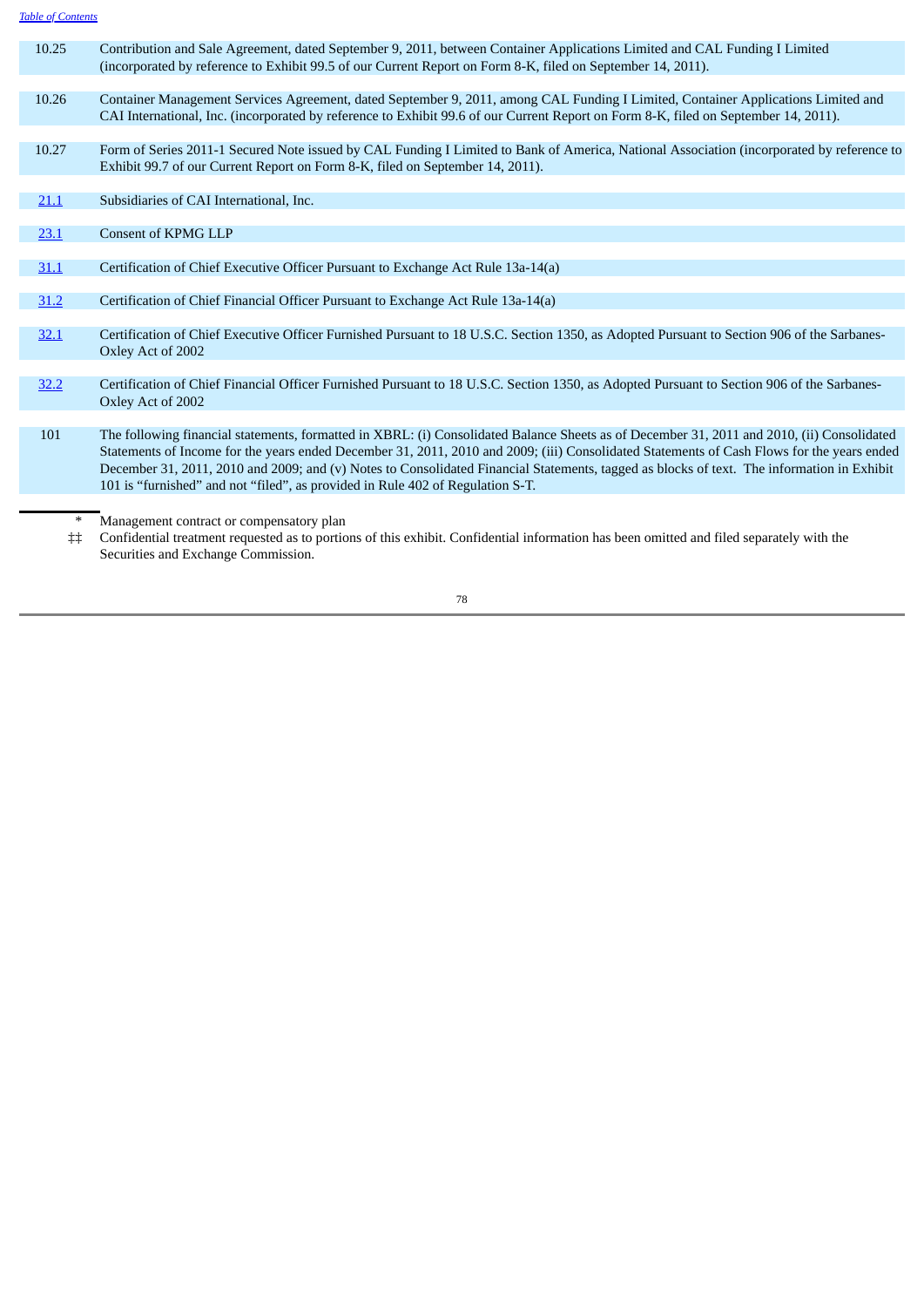### **SIGNATURES**

Pursuant to the requirements of Section 13 or 15(d) of the Securities Exchange Act of 1934, the registrant has duly caused this report to be signed on its behalf by the undersigned, thereunto duly authorized.

Date: March 8, 2012 CAI International, Inc.

By: /s/ VICTOR M. GARCIA

**Victor M. Garcia**

**President and Chief Executive Officer**

Pursuant to the requirements of the Securities Exchange Act of 1934, this report has been signed below by the following persons on behalf of the registrant, in the capacities indicated, on the 8th day of March 2012.

| Signature                              | Title(s)                                        |
|----------------------------------------|-------------------------------------------------|
| HIROMITSU OGAWA<br>$\sqrt{s}$          | Chairman of the Board of Directors              |
| <b>Hiromitsu Ogawa</b>                 |                                                 |
| VICTOR M. GARCIA<br>$\sqrt{s}$         | President and Chief Executive Officer, Director |
| <b>Victor M. Garcia</b>                |                                                 |
| TIMOTHY B. PAGE<br>$\sqrt{s}$          | Chief Financial Officer                         |
| <b>Timothy B. Page</b>                 |                                                 |
| MASAAKI (JOHN) NISHIBORI<br>$\sqrt{s}$ | Director                                        |
| Masaaki (John) Nishibori               |                                                 |
| GARY M. SAWKA<br>$\sqrt{s}$            | Director                                        |
| Gary M. Sawka                          |                                                 |
| <b>MARVIN DENNIS</b><br>$\sqrt{s}$     | Director                                        |
| <b>Marvin Dennis</b>                   |                                                 |
| WILLIAM W. LIEBECK<br>$\sqrt{s}$       | Director                                        |
| <b>William W. Liebeck</b>              |                                                 |
| DAVID G. REMINGTON<br>$\sqrt{s}$       | Director                                        |
| David G. Remington                     |                                                 |
|                                        |                                                 |

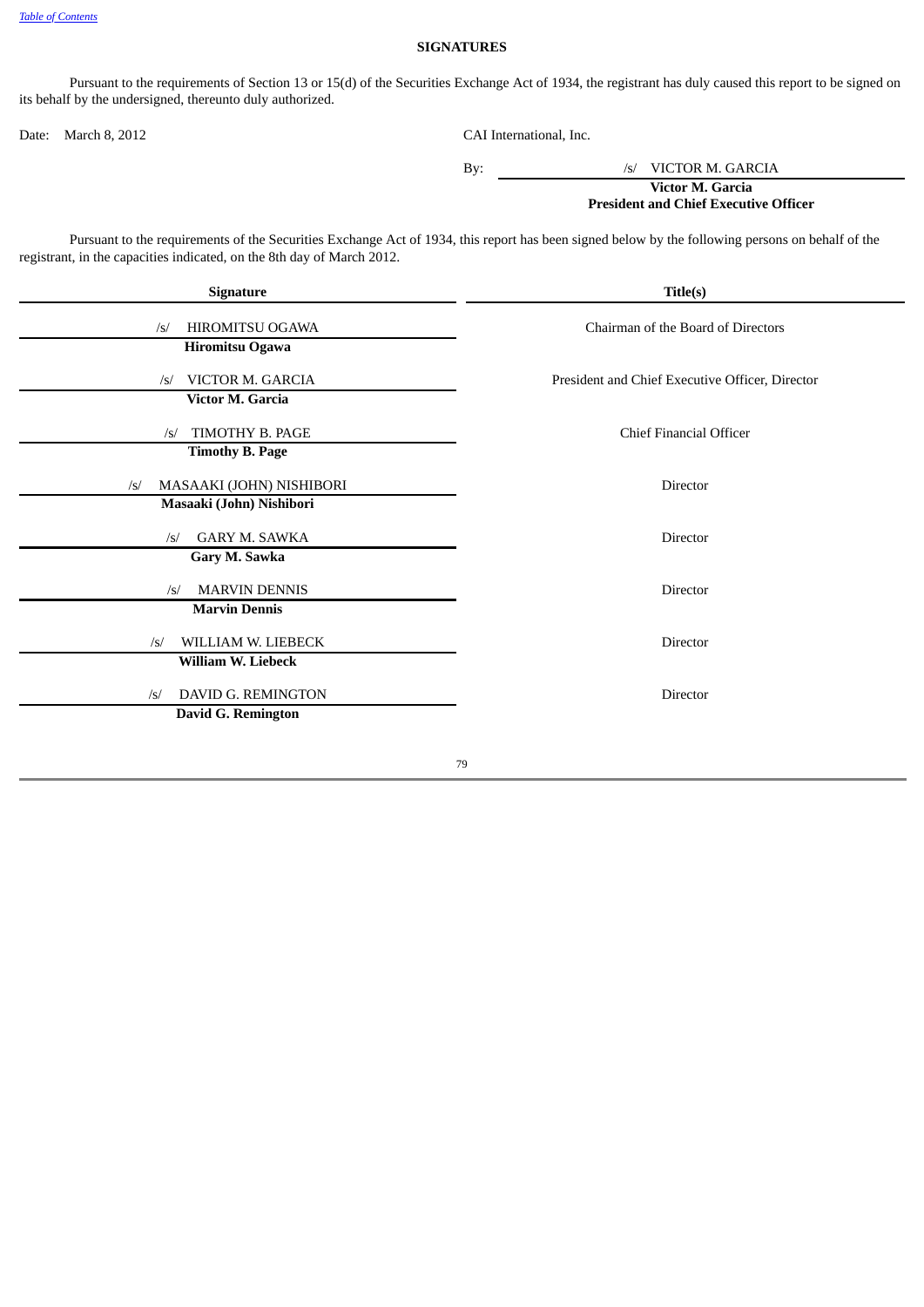## **CAI INTERNATIONAL, INC.**

## **LIST OF SUBSIDIARIES**

| <b>Subsidiary</b>                                   | <b>Jurisdiction</b>   |
|-----------------------------------------------------|-----------------------|
| <b>Container Applications Limited</b>               | <b>Barbados</b>       |
| Container Applications International (U.K.) Limited | United Kingdom        |
| Sky Container Trading, Ltd.                         | <b>United Kingdom</b> |
| Sky Container Trading, Inc.                         | Delaware              |
| <b>Container Applications (Malaysia) SDN BHD</b>    | Malaysia              |
| Container Applications International Ltd.           | Japan                 |
| CAIJ, Inc.                                          | Japan                 |
| <b>CAI Consent Sweden AB</b>                        | Sweden                |
| <b>CAI International GmbH</b>                       | Germany               |
| <b>CAL Funding I Limited</b>                        | Bermuda               |
| CAI Rail Inc.                                       | <b>Delaware</b>       |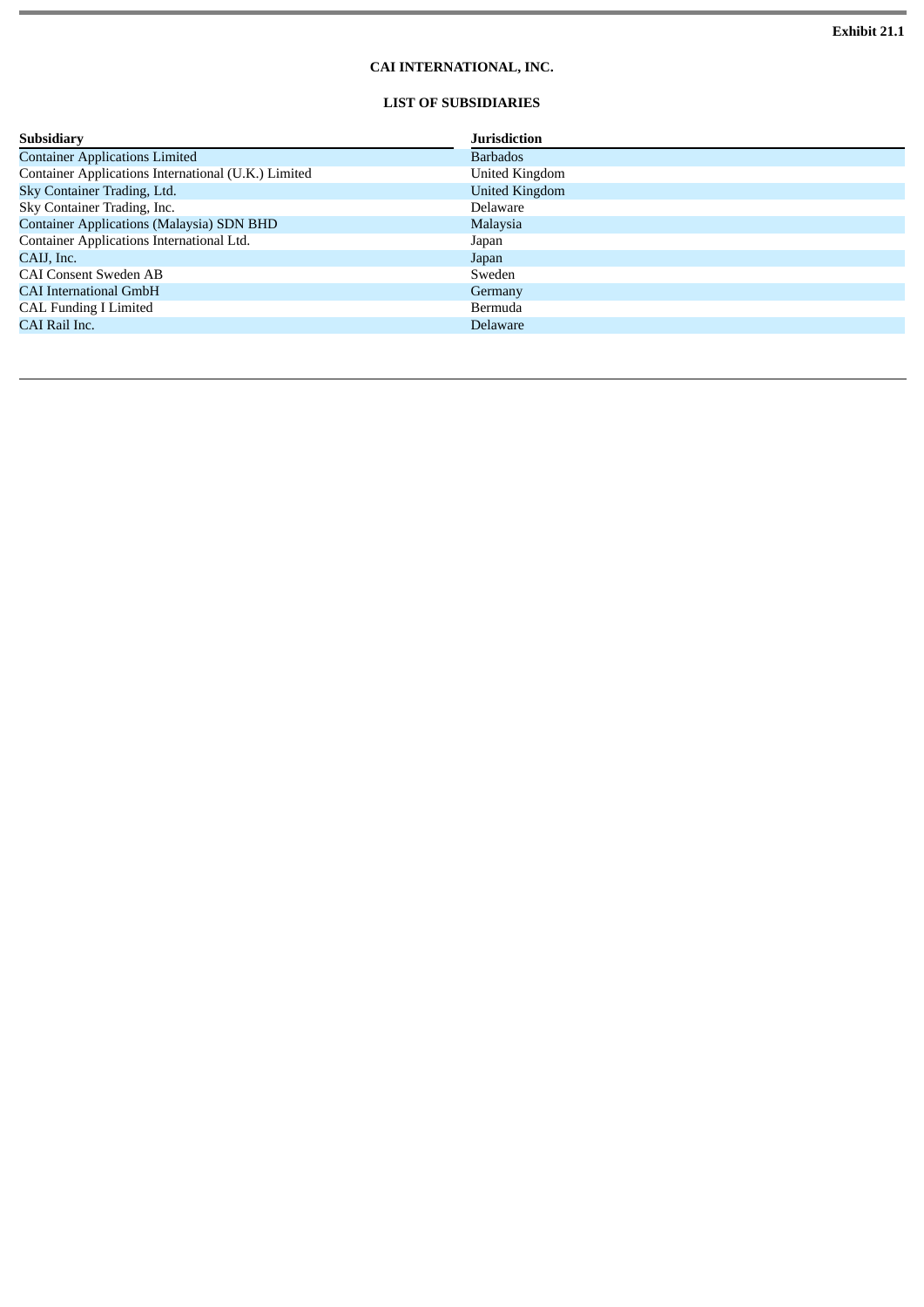### **Consent of Independent Registered Public Accounting Firm**

The Board of Directors CAI International, Inc.:

We consent to the incorporation by reference in the Registration Statements on Form S-8 (File Nos. 333-143000, 333-159870 and 333-176369) and on Form S-3 (File Nos. 333-168480 and 333-173540) of CAI International, Inc. of our reports dated March 8, 2012, with respect to the consolidated balance sheets of CAI International, Inc. and Subsidiaries as of December 31, 2011 and 2010, and the related consolidated statements of operations, stockholders' equity, and cash flows for each of the years in the three-year period ended December 31, 2011, and the related financial statement schedule II, and the effectiveness of internal control over financial reporting as of December 31, 2011, which reports appear in the December 31, 2011 annual report on Form 10-K of CAI International, Inc.

/s/ KPMG LLP

San Francisco, California

March 8, 2012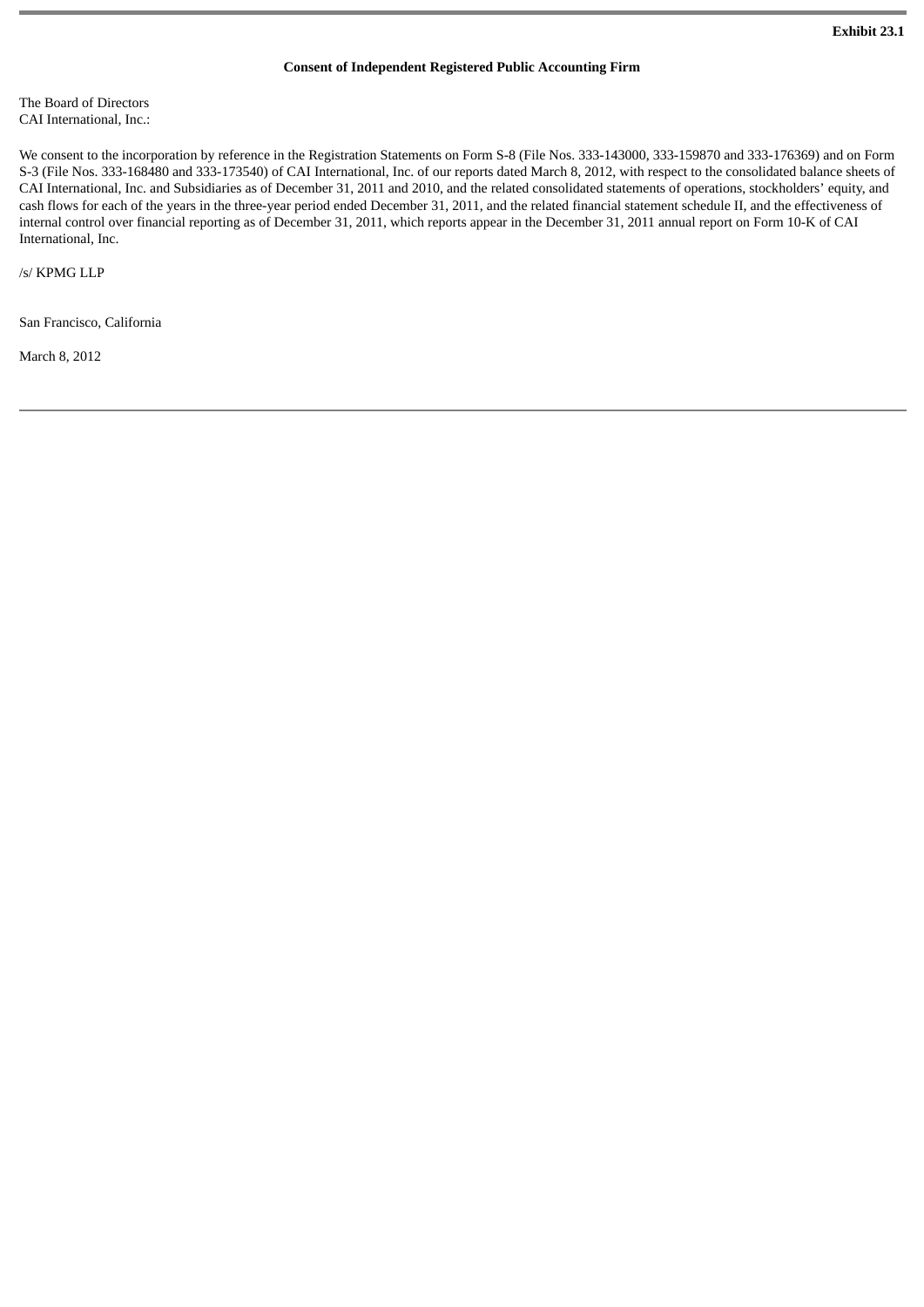## **CERTIFICATION OF CHIEF EXECUTIVE OFFICER PURSUANT TO EXCHANGE ACT RULE 13a-14(a)**

I, Victor M. Garcia, certify that:

- 1. I have reviewed this Annual Report on Form 10-K of CAI International, Inc.
- 2. Based on my knowledge, this report does not contain any untrue statement of a material fact or omit to state a material fact necessary to make the statements made, in light of the circumstances under which such statements were made, not misleading with respect to the period covered by this report;
- 3. Based on my knowledge, the financial statements, and other financial information included in this report, fairly present in all material respects the financial condition, results of operations and cash flows of the registrant as of, and for, the periods presented in this report.
- 4. The registrant's other certifying officer and I are responsible for establishing and maintaining disclosure controls and procedures (as defined in Exchange Act Rules 13a-15(e) and 15d-15(e)) and internal control over financial reporting (as defined in Exchange Act Rules 13a-15(f) and 15d-15(f)) for the registrant and have:
	- a. Designed such disclosure controls and procedures, or caused such disclosure controls and procedures to be designed under our supervision, to ensure that material information relating to the registrant, including its consolidated subsidiaries, is made known to us by others within those entities, particularly during the period in which this report is being prepared;
	- b. Designed such internal control over financial reporting, or caused such internal control over financial reporting to be designed under our supervision, to provide reasonable assurance regarding the reliability of financial reporting and the preparation of financial statements for external purposes in accordance with generally accepted accounting principles;
	- c. Evaluated the effectiveness of the registrant's disclosure controls and procedures and presented in this report our conclusions about the effectiveness of the disclosure controls and procedures, as of the end of the period covered by this report based on such evaluation; and
	- d. Disclosed in this report any change in the registrant's internal control over financial reporting that occurred during the registrant's most recent fiscal quarter (the registrant's fourth fiscal quarter in the case of an annual report) that has materially affected, or is reasonably likely to materially affect, the registrant's internal control over financial reporting.
- 5. The registrant's other certifying officer and I have disclosed, based on our most recent evaluation of internal control over financial reporting, to the registrant's auditors and the audit committee of the registrant's board of directors (or persons performing the equivalent functions):
	- a. All significant deficiencies and material weaknesses in the design or operation of internal control over financial reporting which are reasonably likely to adversely affect the registrant's ability to record, process, summarize and report financial information; and
	- b. Any fraud, whether or not material, that involves management or other employees who have a significant role in the registrant's internal control over financial reporting.

Date: March 8, 2012

By: /s/ VICTOR M. GARCIA

**Victor M. Garcia** *President and Chief Executive Officer*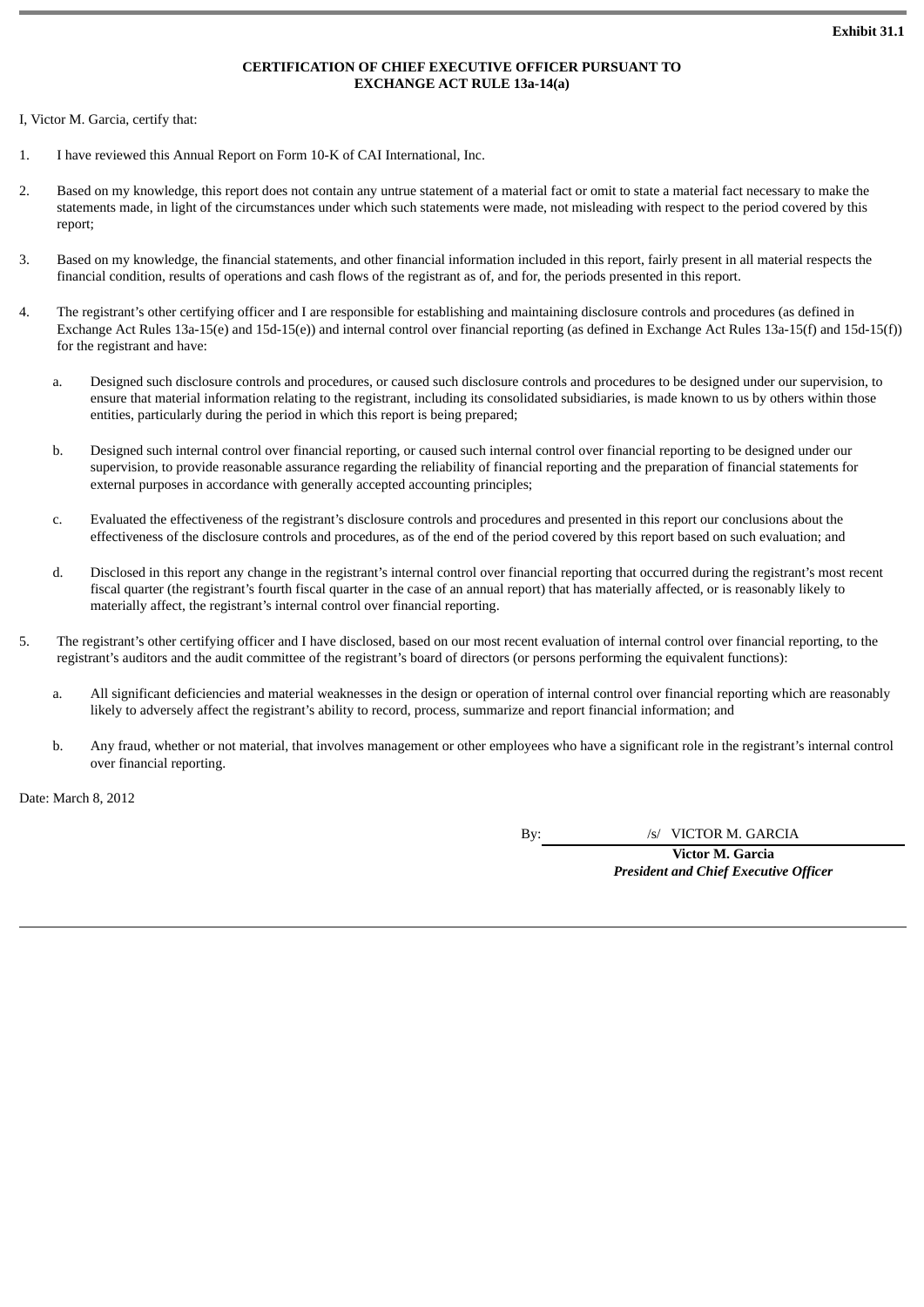## **CERTIFICATION OF INTERIM CHIEF FINANCIAL OFFICER PURSUANT TO EXCHANGE ACT RULE 13a-14(a)**

I, Timothy B. Page, certify that:

- 1. I have reviewed this Annual Report on Form 10-K of CAI International, Inc.
- 2. Based on my knowledge, this report does not contain any untrue statement of a material fact or omit to state a material fact necessary to make the statements made, in light of the circumstances under which such statements were made, not misleading with respect to the period covered by this report;
- 3. Based on my knowledge, the financial statements, and other financial information included in this report, fairly present in all material respects the financial condition, results of operations and cash flows of the registrant as of, and for, the periods presented in this report.
- 4. The registrant's other certifying officer and I are responsible for establishing and maintaining disclosure controls and procedures (as defined in Exchange Act Rules 13a-15(e) and 15d-15(e)) and internal control over financial reporting (as defined in Exchange Act Rules 13a-15(f) and 15d-15(f)) for the registrant and have:
	- a. Designed such disclosure controls and procedures, or caused such disclosure controls and procedures to be designed under our supervision, to ensure that material information relating to the registrant, including its consolidated subsidiaries, is made known to us by others within those entities, particularly during the period in which this report is being prepared;
	- b. Designed such internal control over financial reporting, or caused such internal control over financial reporting to be designed under our supervision, to provide reasonable assurance regarding the reliability of financial reporting and the preparation of financial statements for external purposes in accordance with generally accepted accounting principles;
	- c. Evaluated the effectiveness of the registrant's disclosure controls and procedures and presented in this report our conclusions about the effectiveness of the disclosure controls and procedures, as of the end of the period covered by this report based on such evaluation; and
	- d. Disclosed in this report any change in the registrant's internal control over financial reporting that occurred during the registrant's most recent fiscal quarter (the registrant's fourth fiscal quarter in the case of an annual report) that has materially affected, or is reasonably likely to materially affect, the registrant's internal control over financial reporting.
- 5. The registrant's other certifying officer and I have disclosed, based on our most recent evaluation of internal control over financial reporting, to the registrant's auditors and the audit committee of the registrant's board of directors (or persons performing the equivalent functions):
	- a. All significant deficiencies and material weaknesses in the design or operation of internal control over financial reporting which are reasonably likely to adversely affect the registrant's ability to record, process, summarize and report financial information; and
	- b. Any fraud, whether or not material, that involves management or other employees who have a significant role in the registrant's internal control over financial reporting.

Date: March 8, 2012

By: /s/ TIMOTHY B. PAGE

**Timothy B. Page** *Chief Financial Officer*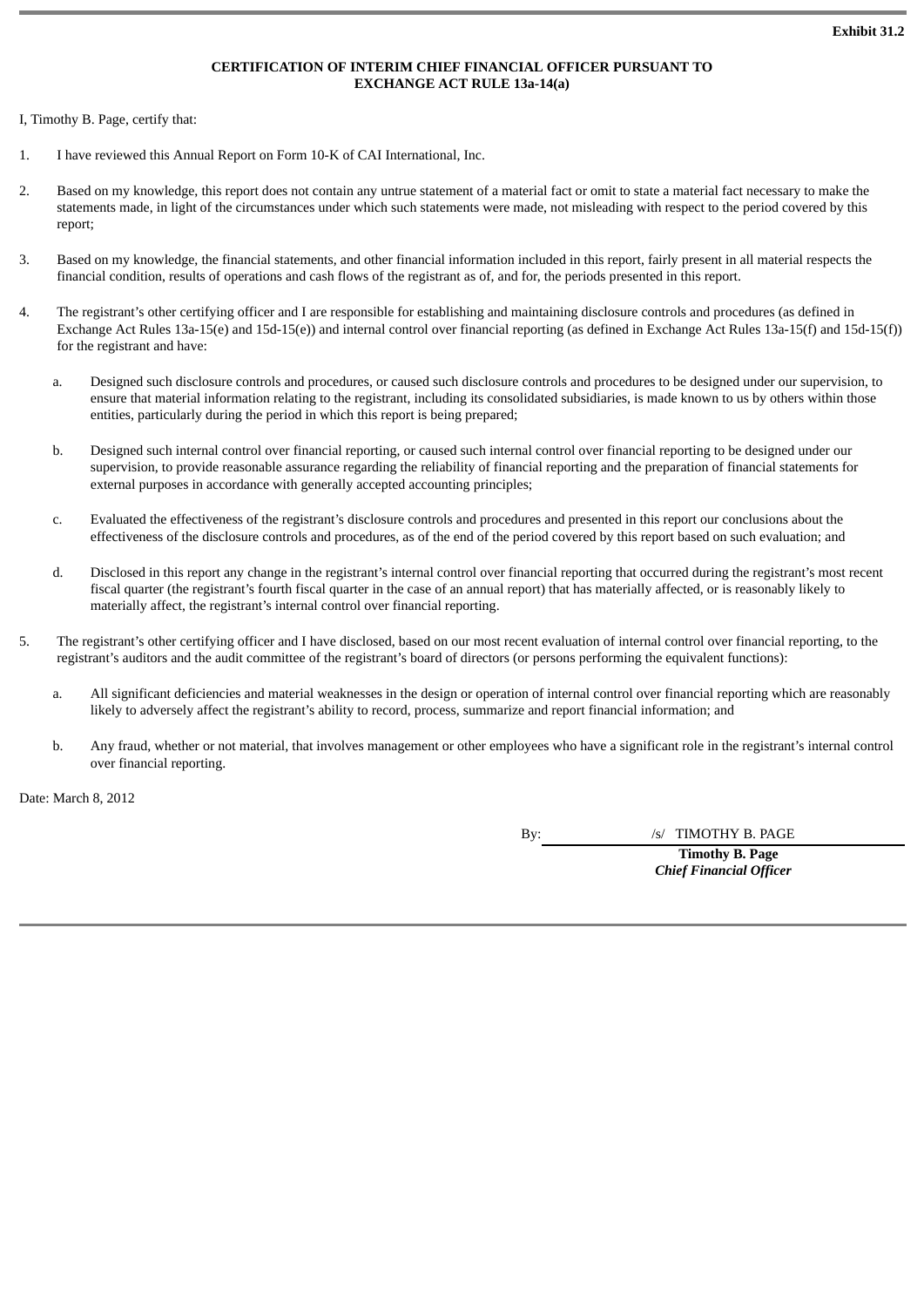### **Certification of Chief Executive Officer Pursuant to 18 U.S.C. Section 1350, As Adopted Pursuant to Section 906 of the Sarbanes-Oxley Act of 2002**

I, Victor M. Garcia, certify, pursuant to 18 U.S.C. Section 1350, as adopted pursuant to Section 906 of the Sarbanes-Oxley Act of 2002, that the Annual Report of CAI International, Inc. on Form 10-K for the fiscal year ended December 31, 2011 fully complies with the requirements of Section 13(a) or 15(d) of the Securities Exchange Act of 1934 and that the information contained in such Annual Report on Form 10-K fairly presents in all material respects the financial condition and results of operations of CAI International, Inc.

Date: March 8, 2012

By: /s/ VICTOR M. GARCIA

**Victor M. Garcia** *President and Chief Executive Officer*